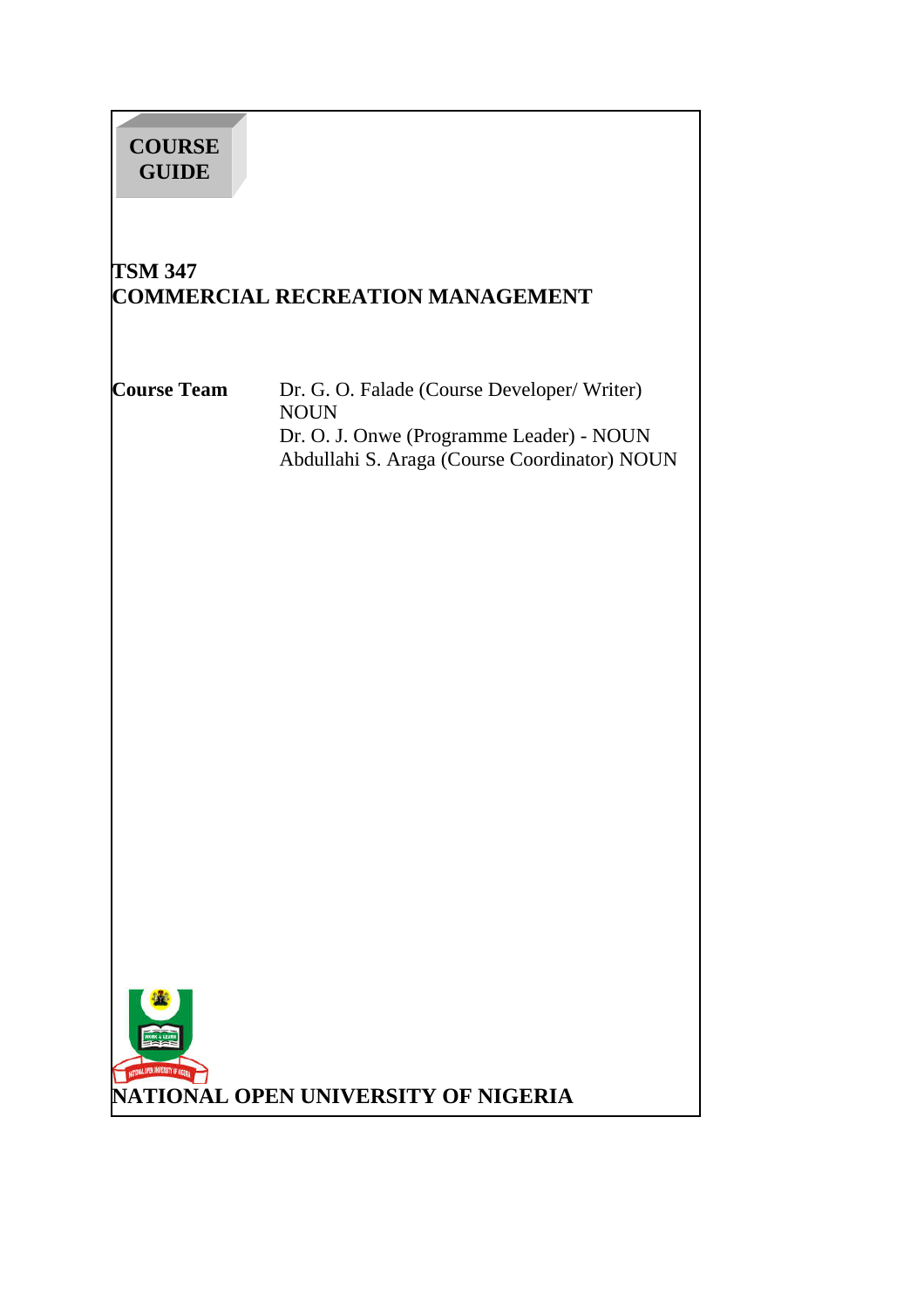National Open University of Nigeria **Headquarters**  University Village Plot 91, Cadastral Zone, Nnamdi Azikiwe Express way Jabi, Abuja

Lagos Office 14/16 Ahmadu Bello Way Victoria Island, Lagos

e-mail: centralinfo@noun.edu.ng website: www.nouedu.net

Printed 2012

ISBN: 978-058-029-8

All Rights Reserved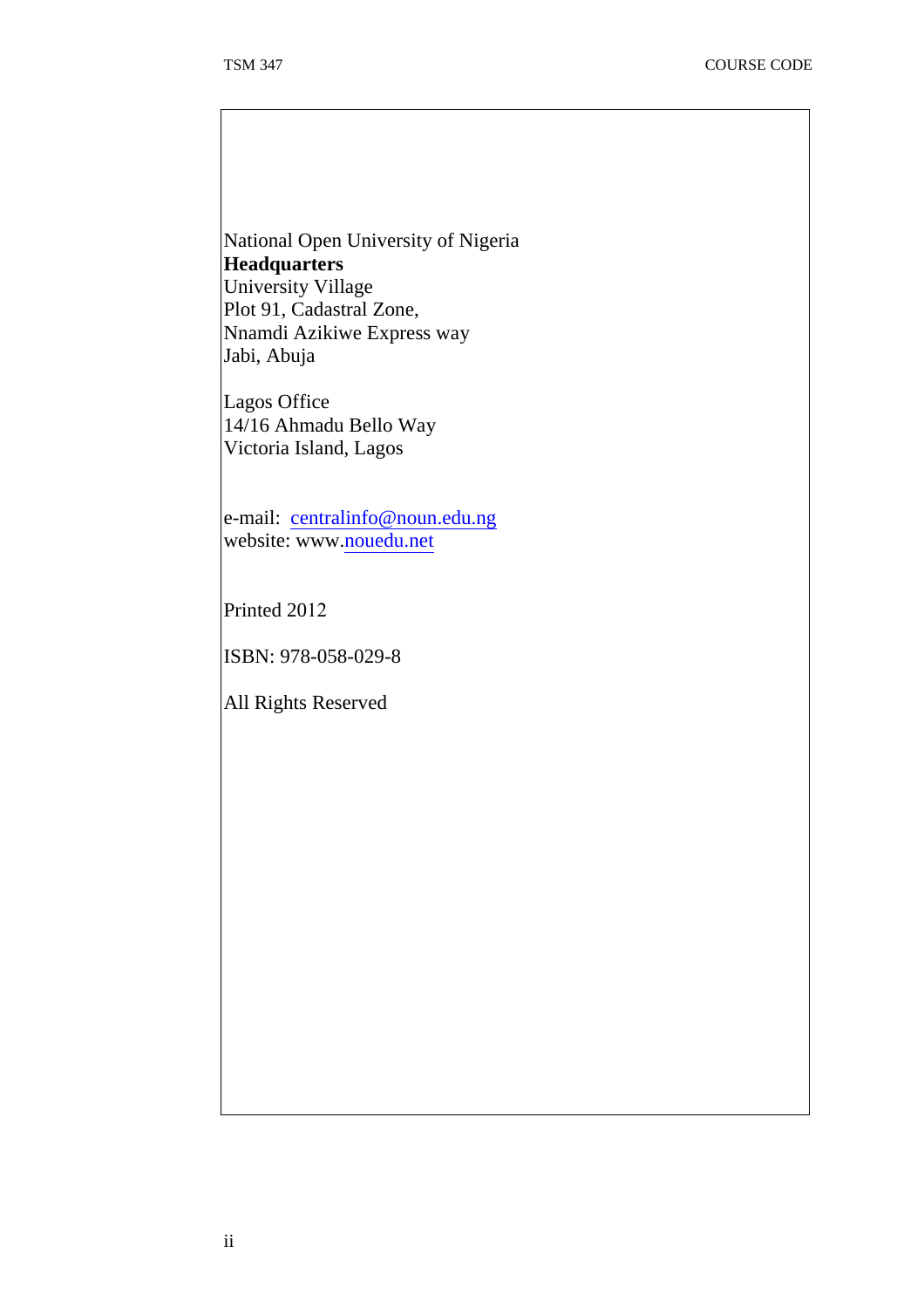# **CONTENTS PAGE**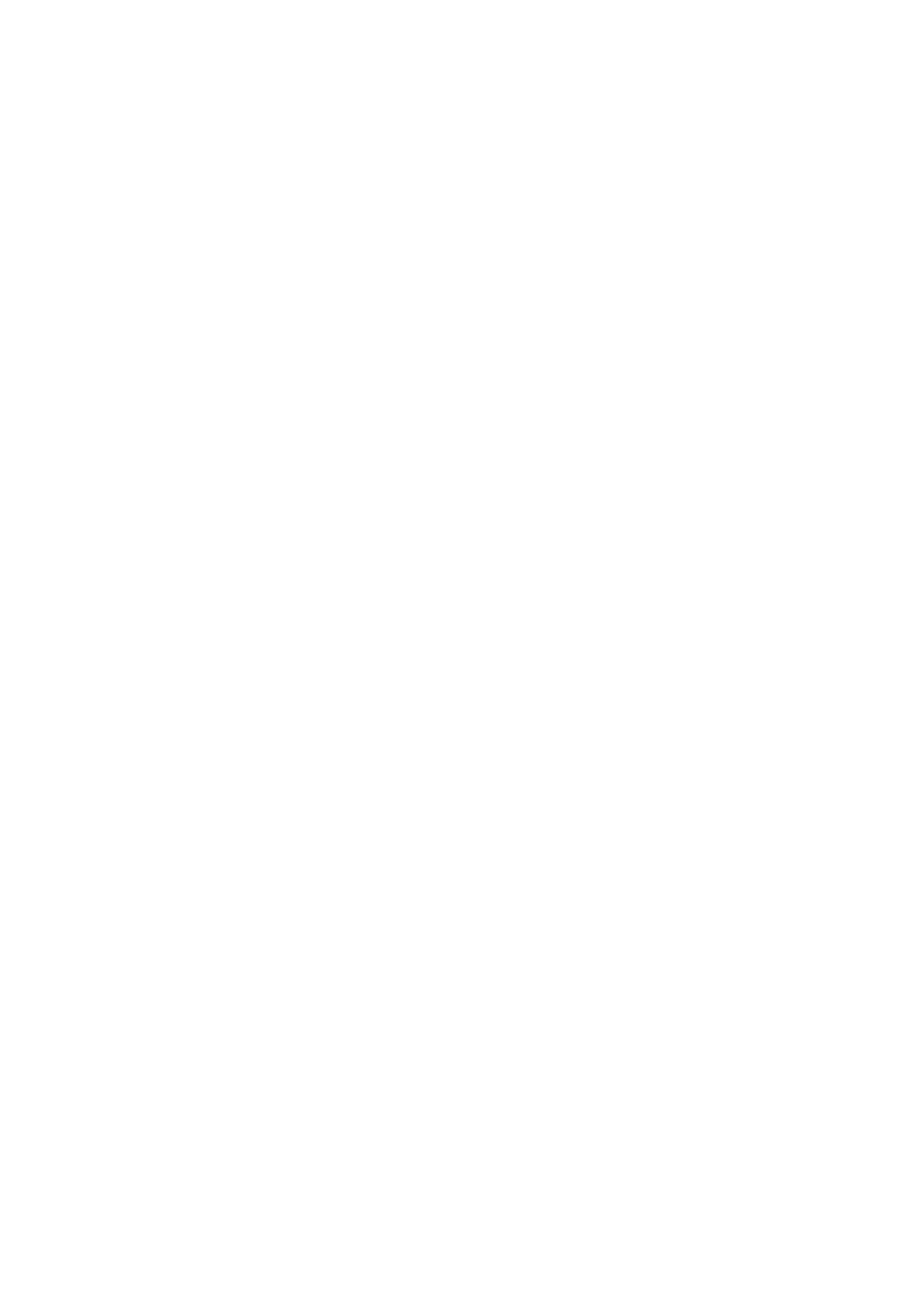# **Introduction**

Commercial Recreation Management discusses all issues concerning recreation and leisure. Some of the units discuss children's play, play and its effects on individual's life, as well as the importance of play for the children of today.

You will also come across debate regarding people's needs and leisure and factors that influence leisure participation like an individual's, lifestyle, his economic capability, age and family commitment.

# **Working through this Course**

Before you can be satisfied that indeed you have completed the course, you ought to have read through all the study units contained therein. In addition, read the set books and other materials provided by the University – The National Open University of Nigeria (NOUN). Each unit contains self-assessment exercises, and at certain points in the course, you are supposed to submit assignment for assessment purpose, especially the Tutor-Marked Assignment TMA. At the end of the course there will be final examination to test your mastery of the course.

# **Study Units**

#### **Module 1**

| Unit 1 | <b>Recreation and Leisure</b>             |
|--------|-------------------------------------------|
| Unit 2 | Children play: Foundation of Leisure      |
| Unit 3 | Play and the Meaning of Life              |
| Unit 4 | The Importance of Play for Children Today |

#### **Module 2**

| Unit 1 | People's Needs and Leisure                          |
|--------|-----------------------------------------------------|
| Unit 2 | <b>Factors that Influence Leisure Participation</b> |
| Unit 3 | The 'Pleasure Principle' Content                    |
| Unit 4 | Government, the Public Sector and Leisure           |

#### **Module 3**

| Unit1  | Leisure Provision in the Voluntary Sector  |
|--------|--------------------------------------------|
| Unit 2 | Leisure provision in the Commercial Sector |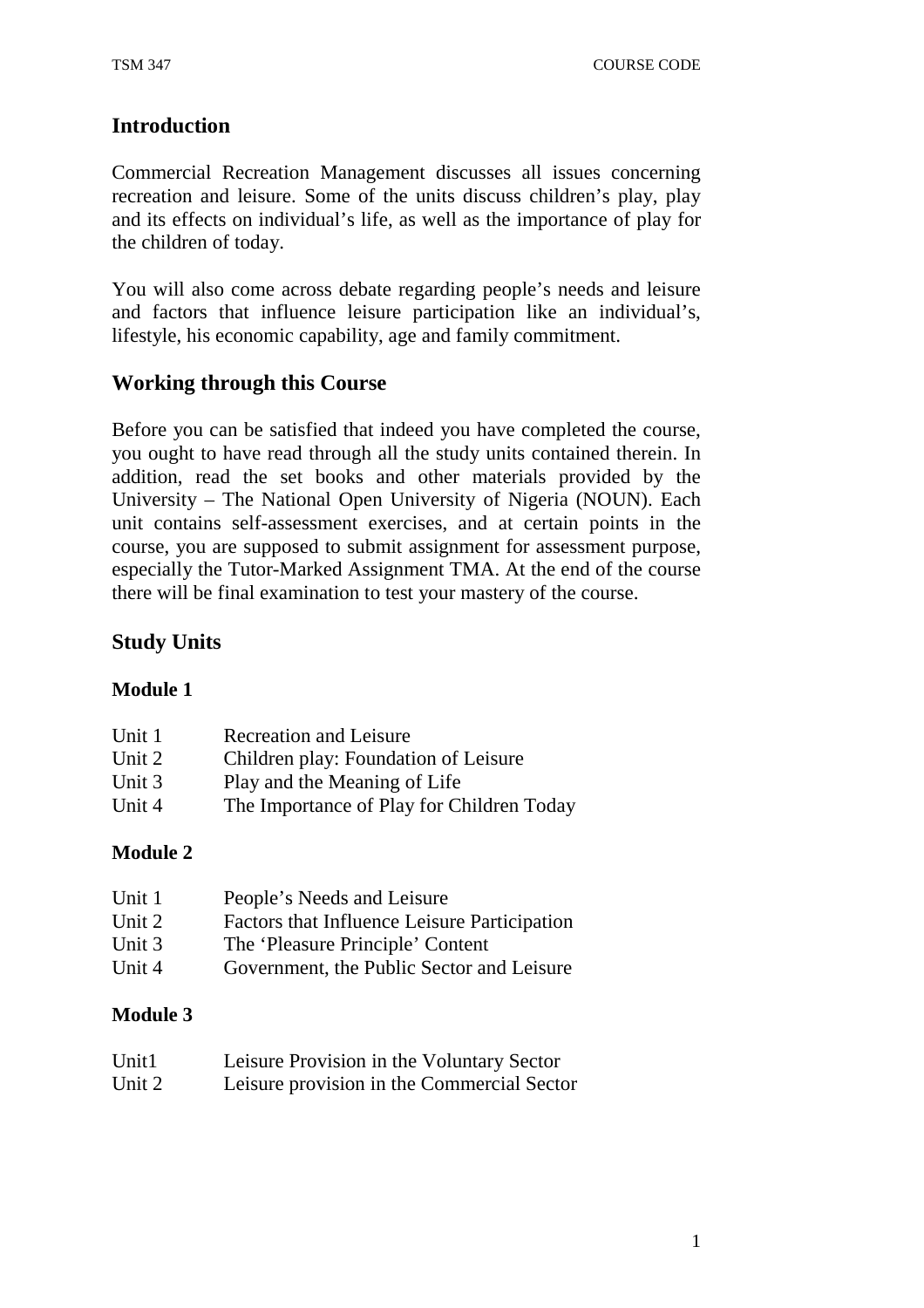# **Assignment File**

The assignment file will be made available in the file; you will find the details of the work you must submit to your tutor for marking. The marks you obtain for these assignments will count towards the final score you obtain for this course. Any further information on assignment will be found in the assignment file. Assignment will normally attract 40% of the final grade, while the final exam also attracts 60%. Addition of the assignments and final exam add up to 100%.

The assignment policy of the University as stated in the student's handbook should be observed. Application for extension should be submitted to the tutor. If the assignment is posted to the tutor, it is the responsibility of the student to cheek with his/her tutor to confirm the receipt of such assignment. As a precaution you are advised to keep a copy of each assignment you submit. At the end of every 4 units, i.e., at the end of module 1 units 4, module 2 unit 4, etc, you should turn in answers of the assignment in order to be very systematic in following the instruction as stated in the course material.

# **Tutor-Marked Assignment**

There are Tutor–Marked Assignments in this course. You are strongly advised to attempt and submit all assignments. Each assignment counts towards your total course mark.

When you have completed each assignment, send it together with a TMA form to your tutor. Make sure that each assignment you turn in reaches your tutor on or before the deadline given. If for any genuine reason, you cannot complete your work on time, contact your tutor before the assignment is due to discuss the possibility of an extension for you. Extension will not be granted after the due date unless in exceptional circumstances backed up with good reason.

Below are some salient points that could be of help to you, while working through this course:

- 1. Read the Course Guide thoroughly.
- 2. Organize a study schedule. Note the time you are expected or should spend on each unit and how the assignments relate to the units.
- 3. Once you have created your own study schedule, do everything you can to stick to it. The major reason why students fail is that they get behind with their course work.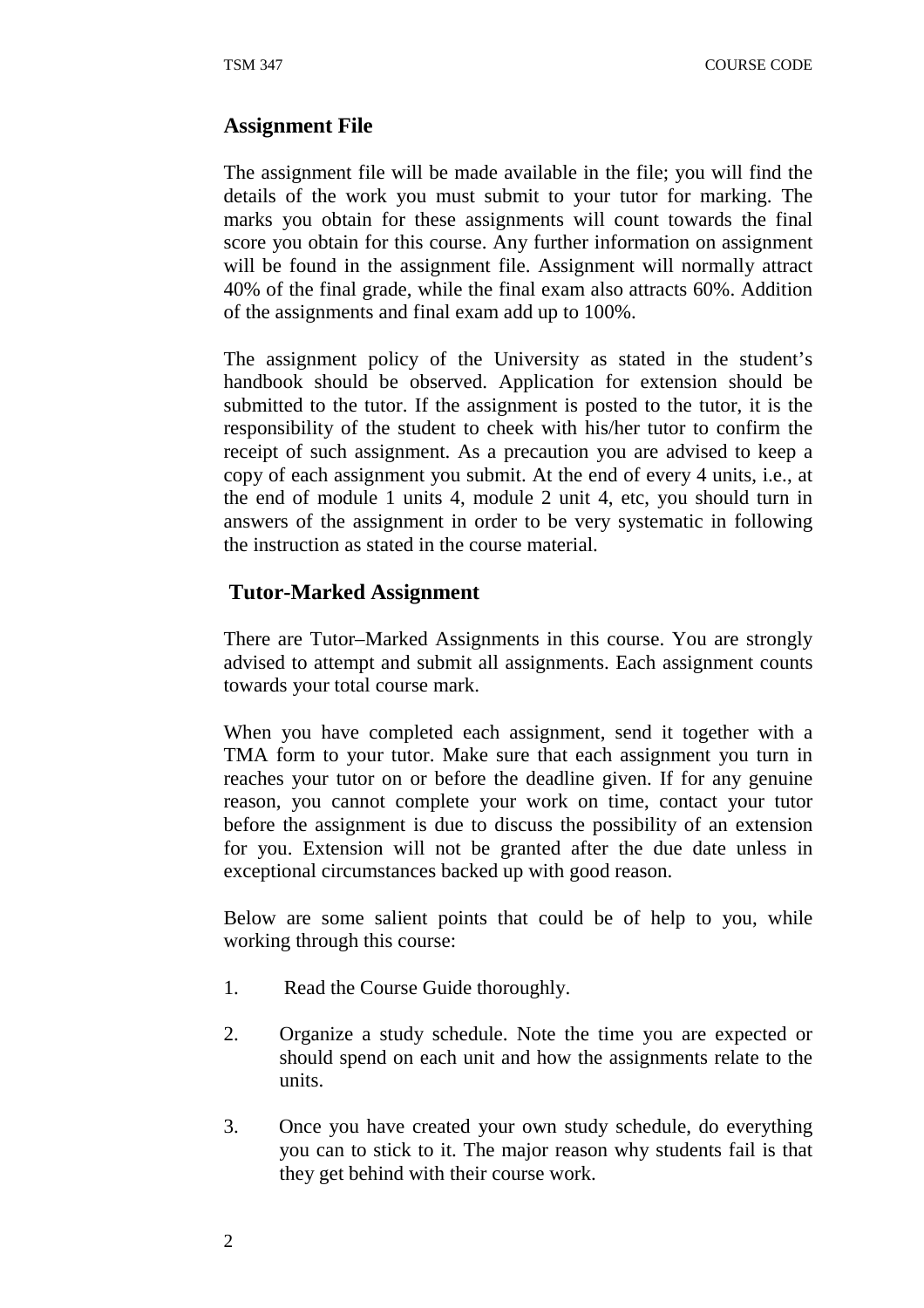- 4. Review the objectives for each study unit to confirm that you have achieved them. If you feel unsure about any of the objectives, review the study material or consult your tutor.
- 5. After completing the last unit, review the course and prepare yourself for the final examination.

# **Final Examination and Grading**

The final examination of **Commercial Recreation Management** will be a paper of 2½ -3 hour's duration and has a value of 60% as formerly stated of the total course grade. All areas of the course will be examined. As a result, it is very important you read through and through the whole course material as thoroughly as possible as mere permutation may disappoint you. You might find it useful to review all the selfassessment tests, TMA assignments and comments on them before the exam period.

#### **Summary**

Organize how to manage your time. Do every thing to stick to it. The major reason a lot of students fail is that they take things for granted and procrastinate, only to be rushing unnecessarily during exam period. If you get into difficulties with your schedule, do not waste time to let your tutor know before it will be too late to help you.

When you are confident and satisfied that you have achieved a unit's objectives, you can then move on to the next unit. Proceed unit by unit through the course, pacing your studies and making the whole exercise easy for yourself.

Good luck as you enjoy your reading.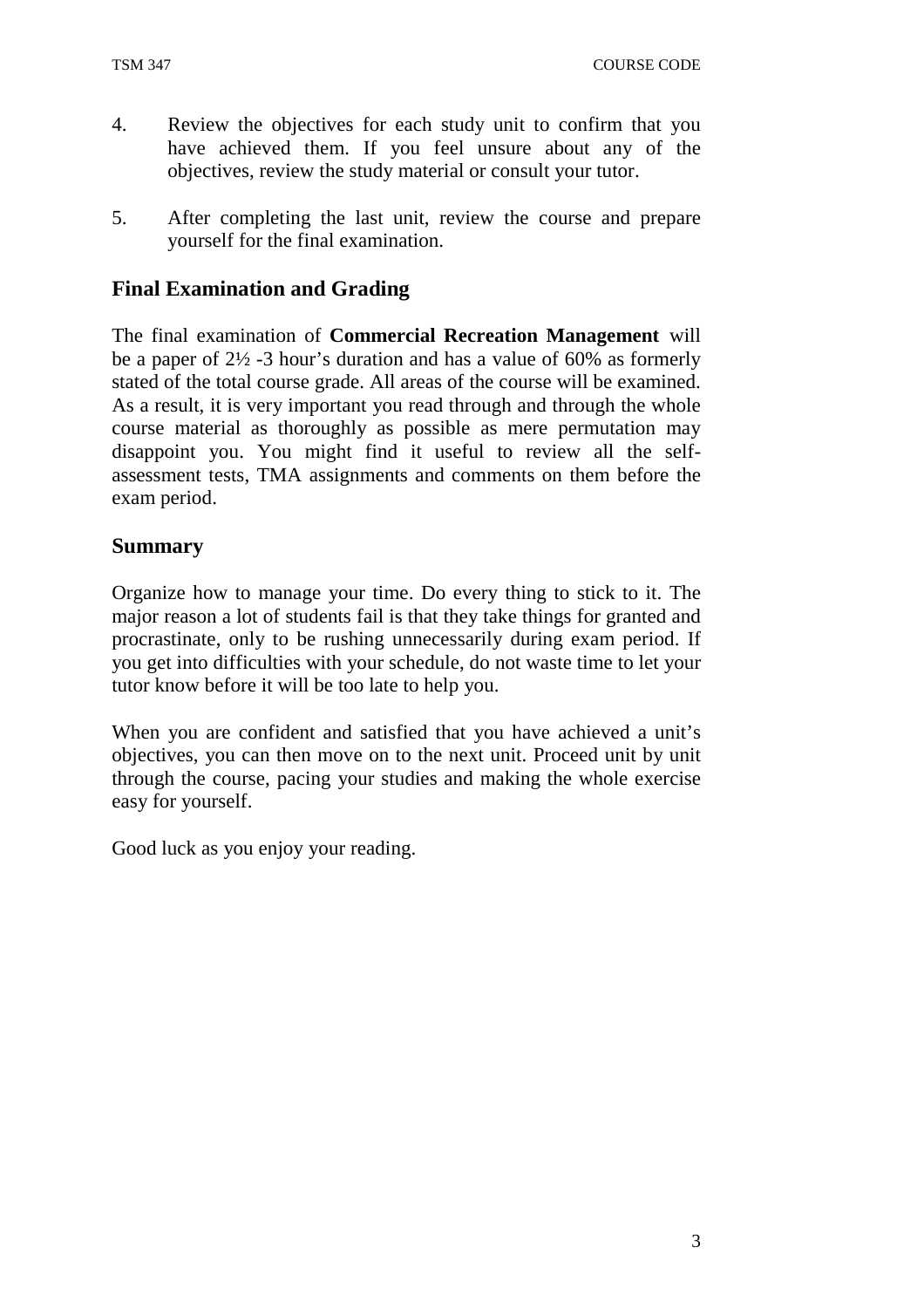# **CONTENTS PAGE**

| <b>Module 1</b> |                                                 |
|-----------------|-------------------------------------------------|
| Unit 1          |                                                 |
| Unit 2          |                                                 |
| Unit 3          | -27                                             |
| Unit 4          | The Importance of Play for Children Today<br>35 |
| <b>Module 2</b> |                                                 |
| Unit 1          |                                                 |
| Unit 2          | Factors that Influence Leisure Participation 54 |
| Unit 3          |                                                 |
| Unit 4          | Government, the Public Sector and Leisure 74    |
| <b>Module 3</b> |                                                 |
| Unit 1          |                                                 |
| Unit 2          | Leisure Provision in the Commercial Sector 105  |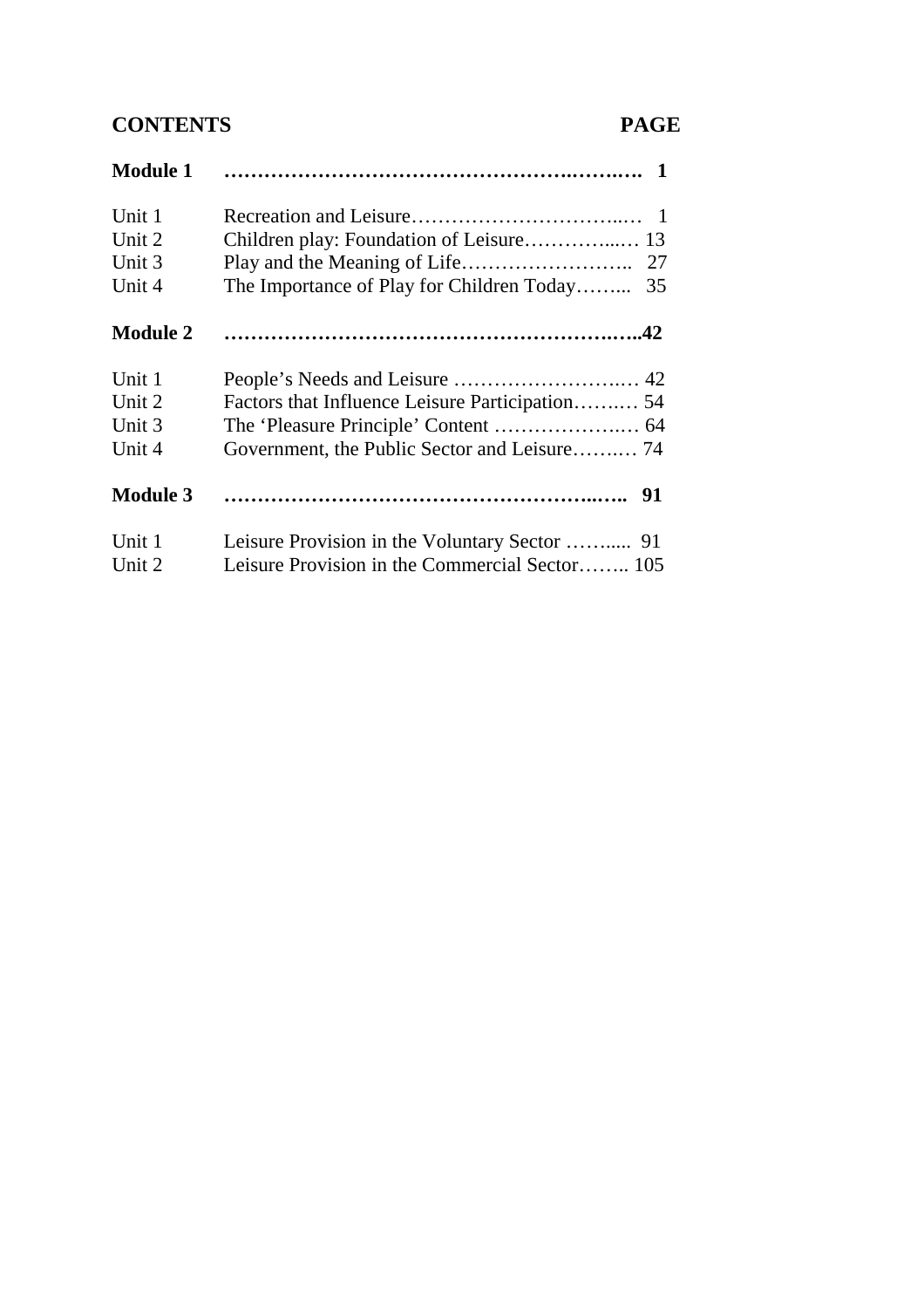# **MODULE 1**

| Unit 1<br><b>Recreation and Leisure</b> |  |
|-----------------------------------------|--|
|-----------------------------------------|--|

- Unit 2 Children Play: Foundation of Leisure
- Unit 3 Play and the Meaning of Life
- Unit 4 The Importance of Play for Children Today

# **UNIT 1 RECREATION AND LEISURE**

# **CONTENTS**

- 1.0 Introduction
- 2.0 Objectives
- 3.0 Main Content
	- 3.1 Recreation, Well Being and Leisure
	- 3.2 Recreation and Social Cohesion
	- 3.3 Leisure and its Relationship to Work
	- 3.4 Changing Times for Work and Leisure 3.4.1 Is it Work or Leisure?
	- 3.5 Leisure as a Way of Life
- 4.0 Conclusion
- 5.0 Summary
- 6.0 Tutor-Marked Assignment
- 7.0 References/Further Readings

# **1.0 INTRODUCTION**

Recreation is an emotional condition within an individual that flows from a feeling of well-being and satisfaction. Recreation is a response to aesthetic experience, achievement of a person's goals or positive feedback from others.

# **2.0 OBJECTIVES**

At the end of this unit, you should be able to:

- explain recreation and leisure and its relationship to work
- discuss leisure as a way of life.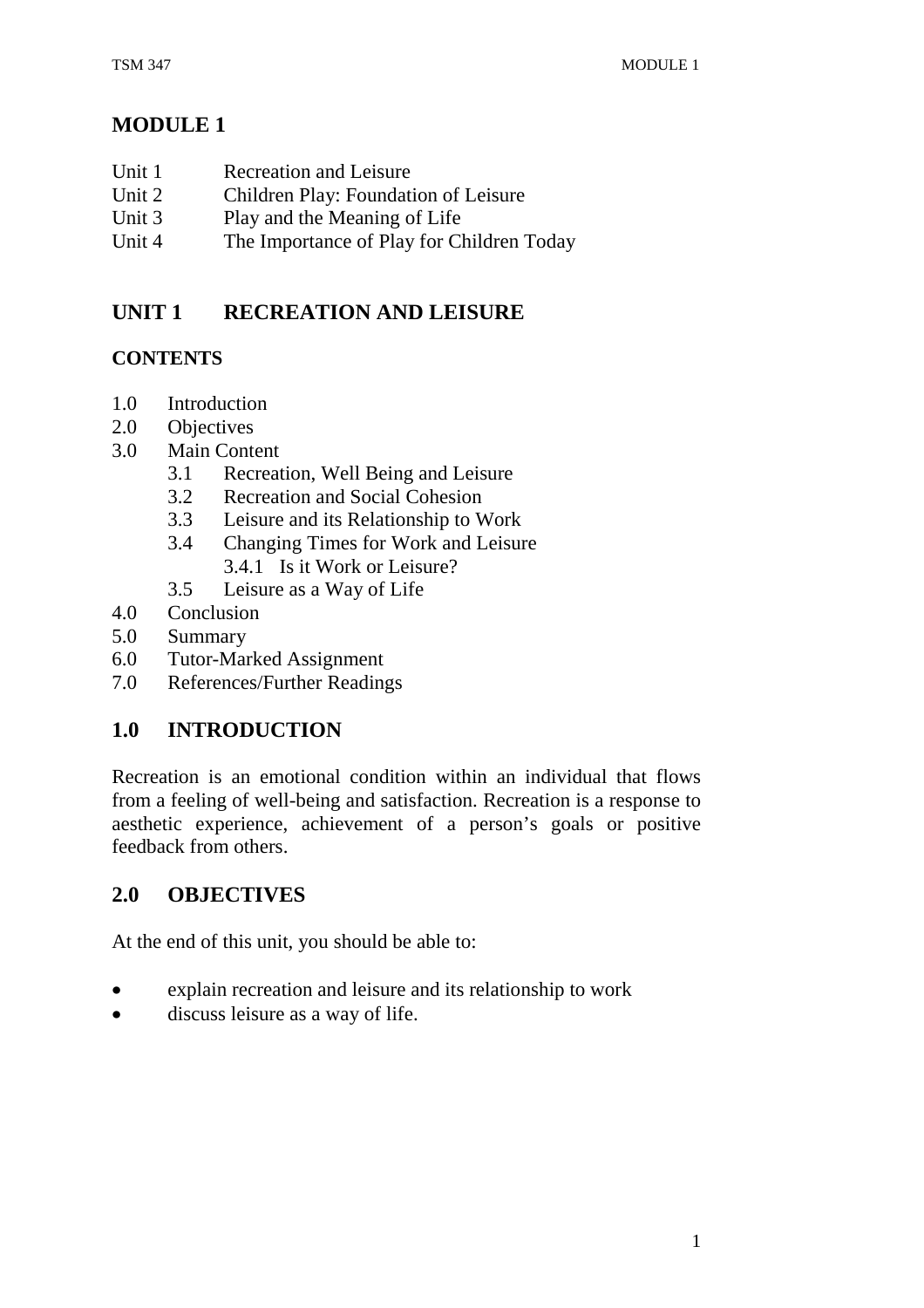#### **3.0 MAIN CONTENT**

#### **3.1 Recreation, Well-Being and Leisure**

Avedon (1974), Gray and Greben (1974) see recreation as providing well-being, a concept now permeating public and private leisure and health services. Yet the essence of well-being is not new. Alexander Pope in his 'Ode to Solitude' nearly three centuries ago, in 1717, came even closer to see recreation as an inner experience of well-being.

The impact of recreation on well-being was studied by the Western Australian Government (MSR, 1995). 'Recreation', as defined by the community, included 'any activity that was undertaken in discretionary time and about which the participant had a choice'. It included active and passive elements. Indeed, involvement in passive recreational activities was the most widespread among the sample of people surveyed. All these activities could equally come under the banner of 'leisure'. Respondents found it difficult to define well-being, but an almost perfect correlation was found between 'satisfaction with one's life and well-being. Contributing factors included health and selfesteem, interpersonal relationships and participation in recreational activities. Increasing satisfaction with recreational activities directly affected well-being and this held true for all ages.

The research demonstrated that recreational activities are far more diverse than competitive sport and non-competitive fitness activities. Recreational activities include a wide variety of both active and passive pursuits. Providers of recreational facilities and services, such as local tourism authorities, must meet this wider agenda.

#### **3.2 Recreation and Social Cohesion**

The question was raised earlier, is recreation the same thing as leisure? The answer will depend on our personal interpretation, but there are distinguishing features. In some ways they share the same characteristics, but they play different roles in society. Searle and Bradley (1993) make the point that recreation is a part of the Western cultural system and is programmed to achieve certain purposes:

> Recreation is different from leisure. It is closely associated with the Industrial Revolution, it is somewhat culture-bound, it exists in part to achieve broader social purpose (and perhaps political purposes), it generates enjoyment, and it occurs as one form of expression during leisure.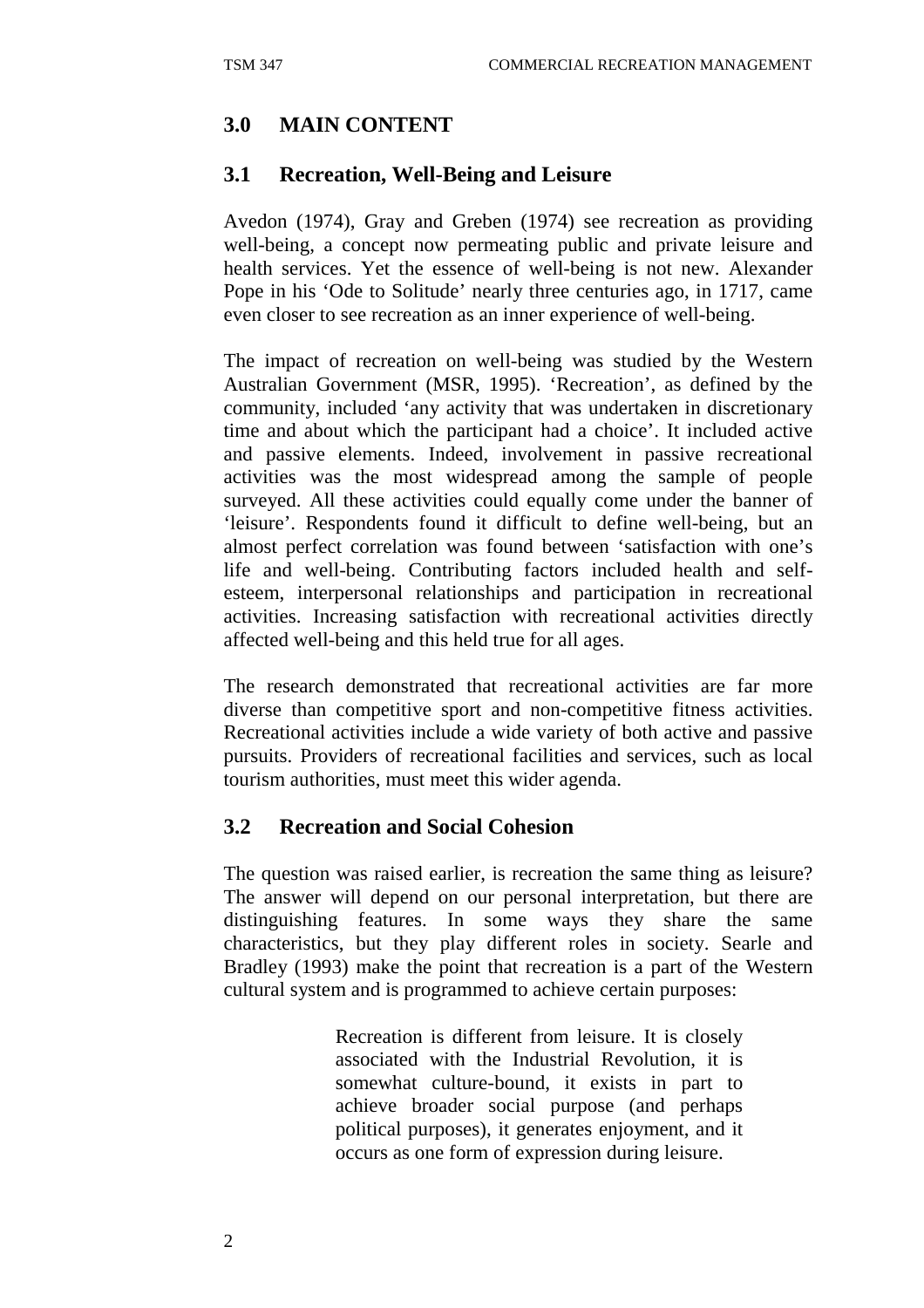Clearly, recreation provides benefits. Kelly (2000) clarifies it succinctly: 'while some leisure may be destructive to the self or to society, recreation – by definition – is always beneficial in intent'.

The social cohesion theory is supported by Kraus (1999). Building on the theme of 'wholeness of mind, body and spirit, he defines recreation as, 'voluntary non-work activity that is organized for the attainment of personal and social benefits including restoration and social cohesion'.

In summary, recreation can be regarded as a means to an end, or as an end in itself. Looking at recreational experience, it follows that whatever activity or situation that renews, revives, refreshes and re-creates for the individual, is a recreation for him or her at that time. This has farreaching implications for leisure and recreation services. Any activity implies no right or wrong, no good or bad, no moral issues are at stake. But society will not allow just any activity. Although Western society is liberal, individuals are still constrained in what is and what is not acceptable behaviour. There is a belief in the right of the individual to self-expression and the expansion of experience, but within society's social ethics.

# **3.3 Leisure and its Relationship to Work**

As we have seen earlier, in nomadic times work and leisure were intertwined and 'structured' around celebrations, seasons, rites of passage and the like. We also saw in the times of the ancient Greeks ad Romans that, for 'the citizens', work other than the very essential, was anathema, a curse, the Greek word for work 'ponos' meant sorrow. The philosophers agreed with the poets: the only solution, as most clearly expressed by Plato and Aristotle, was to have the vast majority–the slaves, provide the necessities and material goods for all, so that the minority-the citizens – could engage in leisure which produced the arts and sciences, politics, government and philosophy. A life of leisure, although had obligations and responsibilities, could only be pursued by those who had been freed from the 'curse' of work. The blessing of leisure for some meant intensive work for many. The Greek citizens could not have pursued their leisure without widespread slavery; likewise, the English aristocracy could not have been the epitome of the cultured stock without serfs, peasants and a working class to provide for them.

Bertrand Russell (1935), 'In Praise of Idleness', asserted that harm was caused by the belief that work was virtuous; the morality of work was the morality of slaves. Work was indeed slavery to the suppressed. The boys and girls, men and women who slaved in the coal mines and textile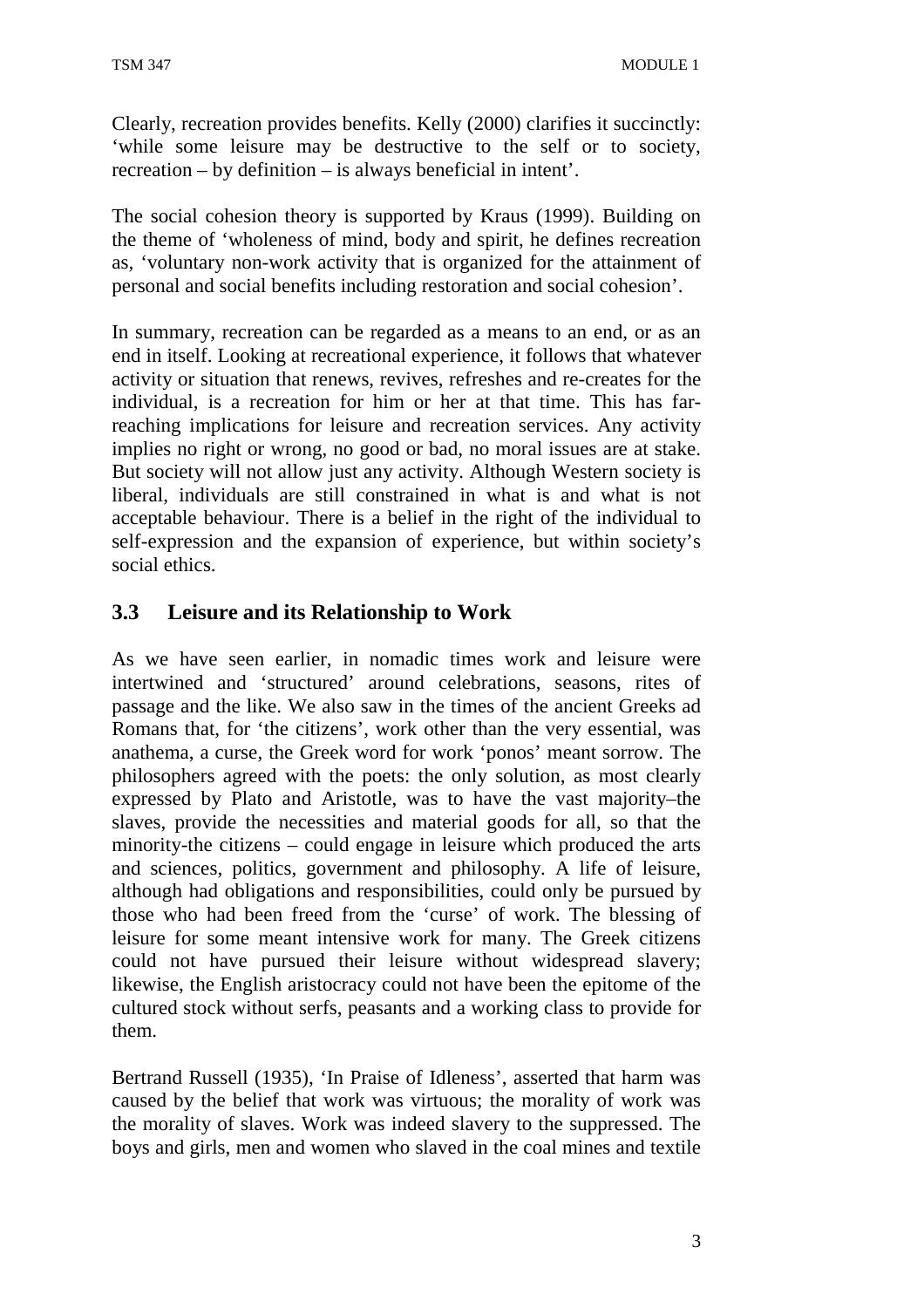mills England during the Industrial Revolution, had neither the time nor the energy to enjoy leisure.

The relationship between the concepts of 'work' and 'leisure' has been well-debated and documented, though there are no satisfactory universally accepted agreement. Most societies make a clear distinction between work and leisure. Indeed, leisure is seen as the antithesis of work. The dimensions of leisure include freedom to choose, intrinsic satisfaction and low relationship to paid work. Work, on the other hand, generally, is characterized by having constraints on personal choice, being highly structured and regulated, and lacking in freedom to choose.

The Industrial Revolution was probably the most significant influence on the relationship between work and leisure and the distribution of leisure. It established an industrial (working) way of life; with the 'support' of the church, it strengthened the work ethic; and it encouraged recreation in non-work time to prepare for the work ahead. Without 'work' time of 'obligated-to-duties' time, there would be no need to distinguish leisure time. The work ethic emerged from religious, political, and social conditions. Work was valued, not just for economic benefits, but for moral purpose also.

The word 'work' covers a multitude of things. It can mean:

- labour
- occupation
- employment
- effort and
- production

Work, of course, may also be a time for personal development, creativity and other personal satisfactions. Marx (1952) the ideal model of work as 'a process in which man and nature participate, and in which man of his own accord starts, regulates, and controls the material recreations between himself and nature'. However, work in industry contradicts this ideal. Industry is typified by specialization, fragmentation, isolation, rigid time structuring, repetitiveness and depersonalization, all of which contribute to anonymity, a sense of helplessness and alienation for many workers. To the public at large, the question 'what is work?' is so obvious that definition and attempts at understanding seem totally inappropriate.

In Western cultures today, many traditions no longer apply. In the United Kingdom, with the loss of a manufacturing base and growth in the service industries, there is more work available for females than males, though disparity in wage earning, despite legislation, still applies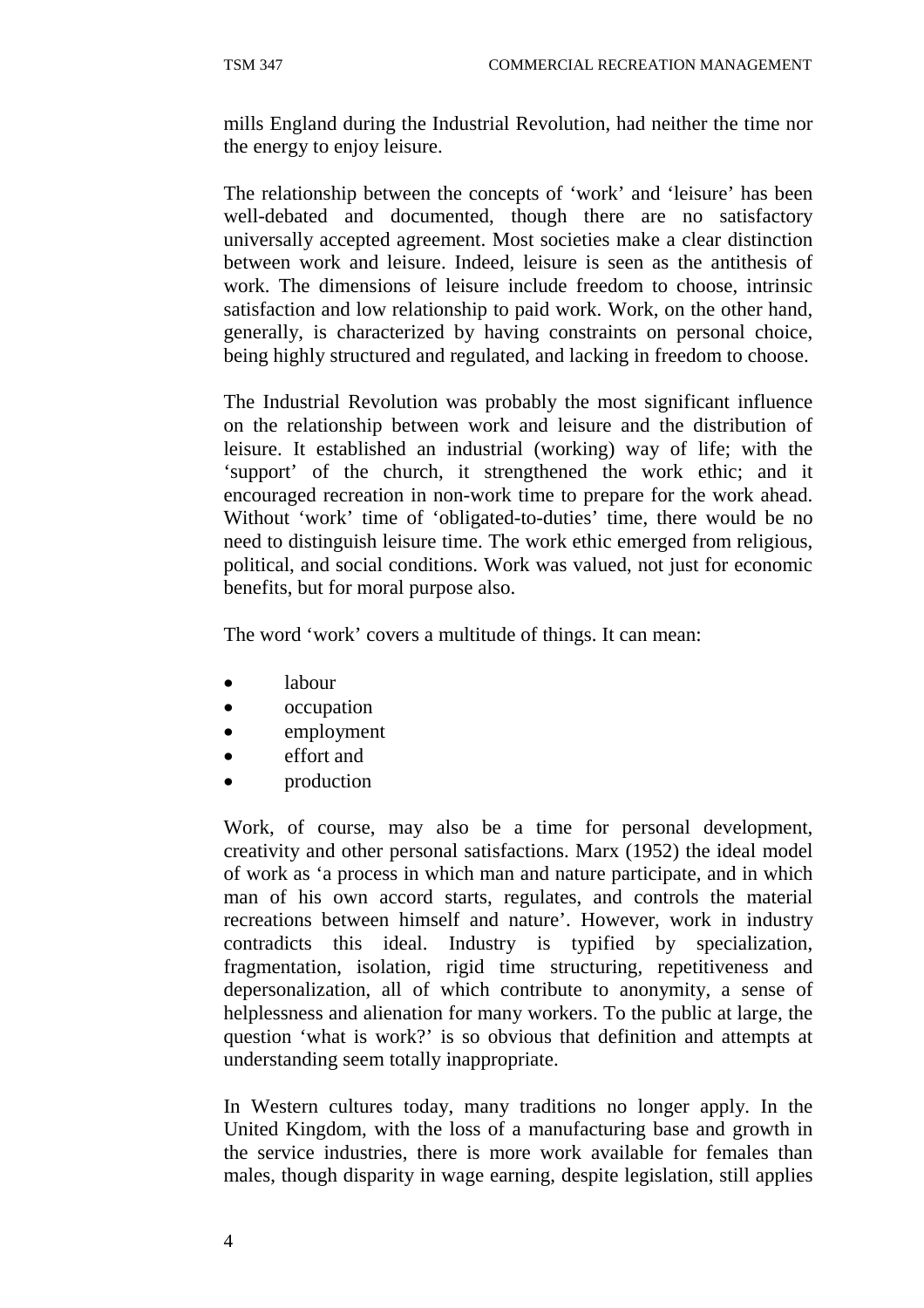in some occupations. Then there is the issue of unemployment causing for many people a loss of esteem and dignity.

Those people who are made to retire early, or are made redundant or who simply do not want to retire, can also find themselves feeling alienated, isolated and robbed of one's family. This situation makes it a mistake to consider 'leisure' as 'time free from work'. Also, it is becoming less appropriate to consider 'work' only as a job for which one is paid. Half the population – home and family workers, the retired, the unemployed, students and many with disabilities – are not in paid employment and, therefore, are not included in the present conceptual boundaries of such a definition of leisure.

John Maynard Keynes in the 1930s revolutionized economic thought after World War I. In 1930 he envisaged a future society whose needs could be satisfied with no more than fifteen hours of work per week, if it chose to devote its energies to non-economic purposes. He mused on a future when:

> We shall once more value ends above means and prefer the good to the useful. We shall honour those who can teach us how to pluck the hour and the day virtuously and well, the delightful people who are capable of taking direct enjoyment in things, the lilies of the field who toil not, neither do they spin.

Today, work is less like slavery for many and more like leisure for some. This is because of higher education levels among workers, a shift in jobs from manufacturing to the service sector, the rise of professionalism, and other factors. The leisure pattern of evenings, weekends and holidays is changing, the linear pattern is breaking up. Among the reasons are the changing roles of women, the changing age composition of our society, expanding continuing education, changes in attitude towards work, and so on. Also, work is being removed from the workplace with computer links to home, laptop and palmtop computers, mobile and teleconference and text-messaging.

#### **SELF ASSESSMENT EXERCISE**

Mention and discuss the multitude of things that work covers.

#### **3.4 Changing Time for Work and Leisure**

The 1960s ushered in a new era for leisure in the United Kingdom: the sport leisure and arts centres, integrated local authority leisure services,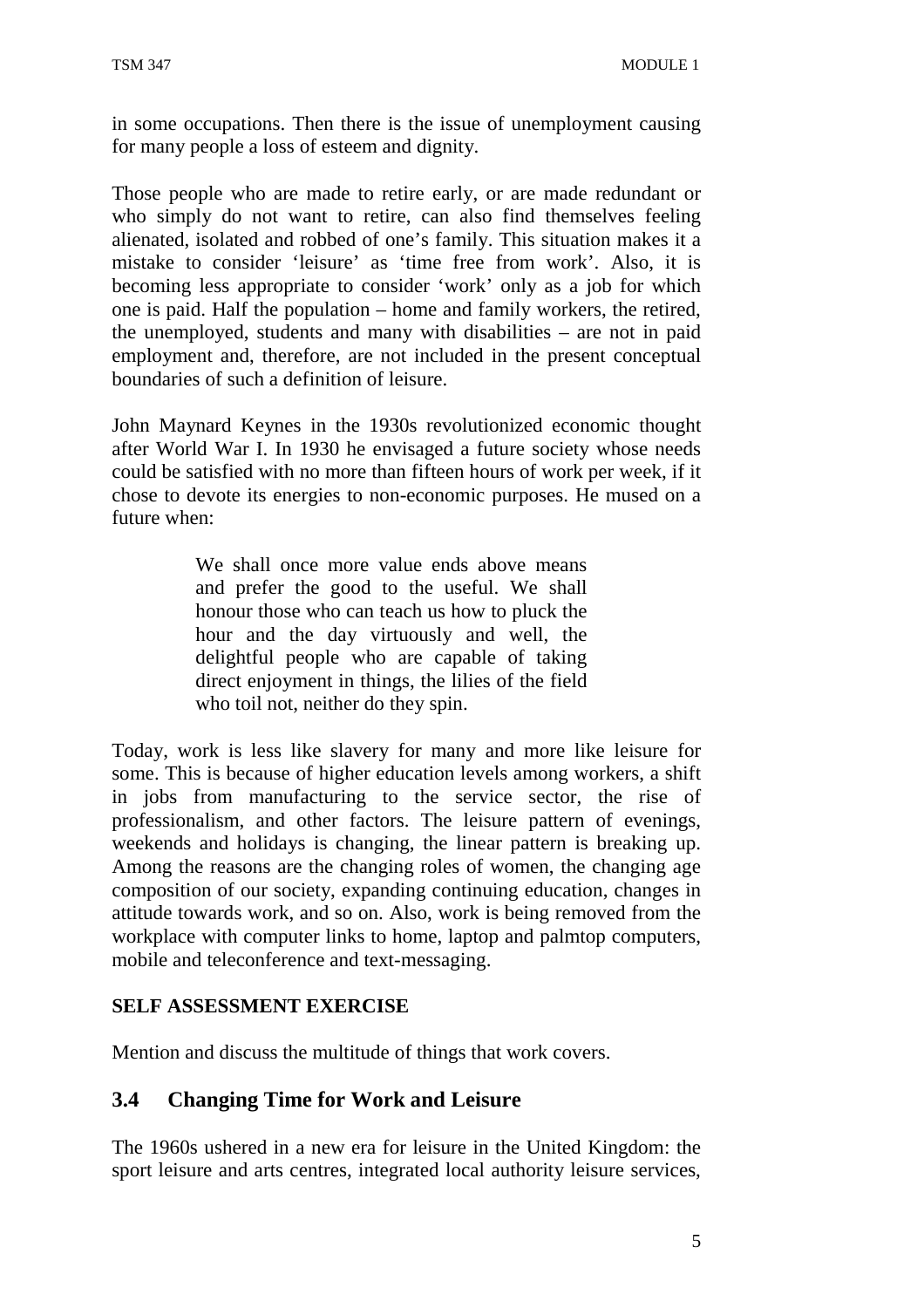corporate management, and joint use and dual provision in schools. In wider society there were the hippies and other alternative lifestyles, the creation of a youth culture with the growth in a new kind of popular music; young people had spending power. There was an upbeat spirit, and the age was described by Harold Macmillan as one in which 'you never had it so good'.

In 1965 Michael Dower (1965) wrote for the Civic Trust a watershed publication *Fourth Wave – The Challenge of Leisure:* 

Three great waves have broken across the face of Britain since. First, the sudden growth of dark industrial towns. Second, the thrusting movement along far-flung railways. Third, the sprawl of car-based suburbs. Now we see, under the guise of a modest word, the surge of a fourth wave which could be more powerful than all the others. The modest word is leisure.

Equally important and significant are today's changes:

- an ever increasing choice for consumers and increasing expectations
- demographic changes calling for improved programmes for growing market segments, such as the older age-groups.

Yet modern society still does not yet treat leisure seriously. The patterns and rhythms of life are determined by work and its demands, while spare time, the residual, is labeled as a leisure period. Blauner (1964) concluded in the mid-1960s that work remains the single most important activity for most people in terms of time and energy. Attitudes have changed since that time, but the premise still holds true for a large proportion of working people. This is so different from many forecasters' visions.

Recall Bertrand Russell who in 1932 suggested that if workers work four hours a day, there would be enough for everybody; Clive Jenkins and Barrie Sherman who in 1979 wrote *The Collapse of Work* (Jenkins and Sherman, 1979). In *The Leisure Shock* (Jenkins an Sherman, 1981) they predicted:

What is work? Will there be enough of it to go round? Must there or should there be enough of it to go round? Will many of us suffer withdrawal symptoms if we cannot have our share of it? Our approach is to have a reduced working week, month, year and lifetime, but with at least the same level of remuneration. This implies that some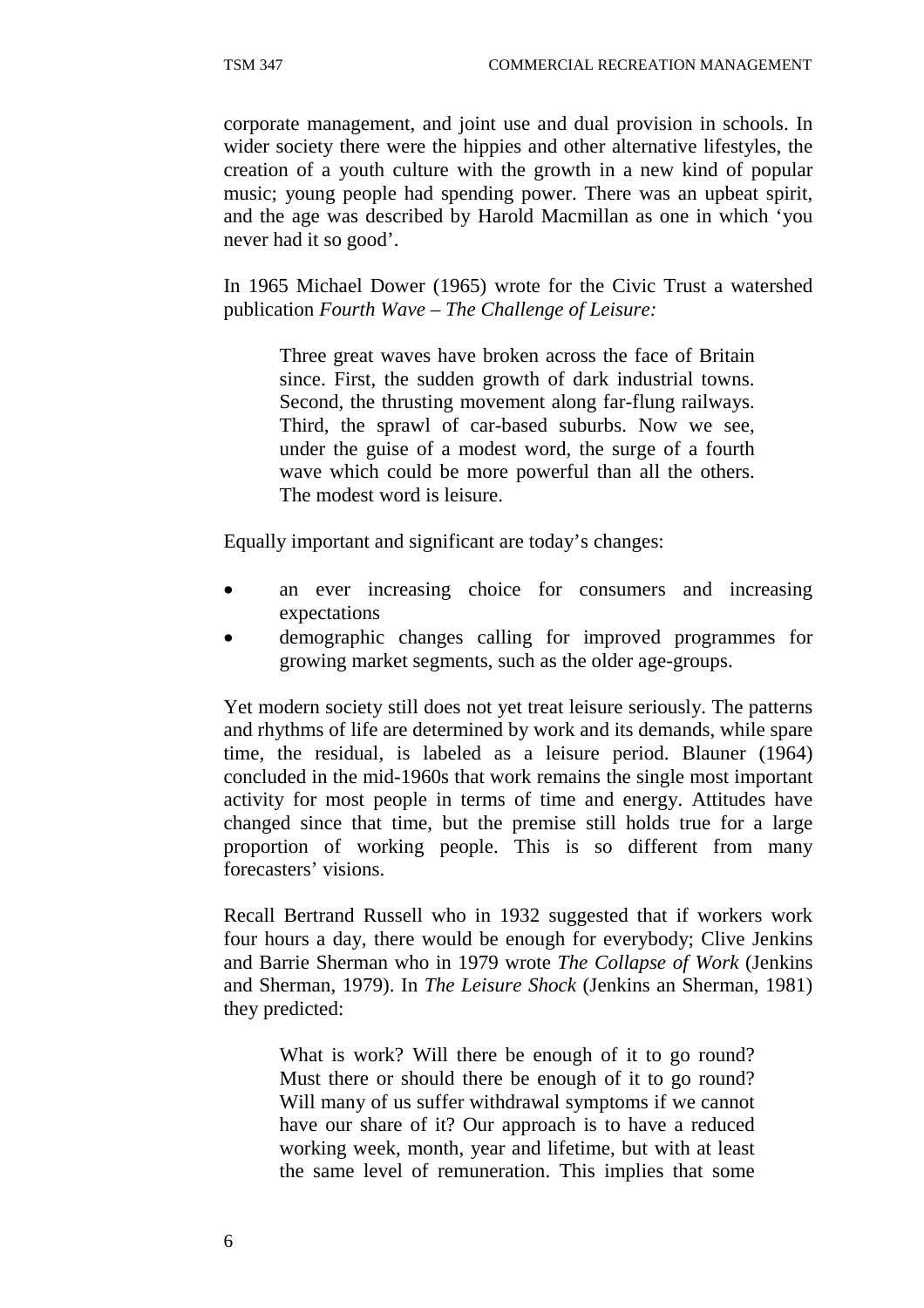employers would have to take on extra labour, that both profits and returns to capital would fall – in other words a redistribution of monies towards labour.

However, 25 years later, a quite different picture has emerged. We still work long hours and come home exhausted. More than half of us suffer from stress. In Japan, thousands of people are thought to die each year from overwork. More people are more pressured about time, or lack of it. The patterns of work, shopping, leisure – the building blocks of life – are disappearing. We are moving to a world of the internet, with home shopping, and home banking. Life's fixed timetables have given way to a post-industrial culture: the 24 hours society. We cram more and more into a reduced time slot, multi-skilling because time is a precious resource. We are time conscious whether at work, shopping, cooking or at leisure: a contradiction of terms if ever there was one. We are in an age of technology which promises to increase personal autonomy and freedom, to cut waste and foster leisure. But we are in what Demos describes as 'the time squeeze' (Mulgan, 1995). Demos is an independent think-tank whose aim is to create an open resource of knowledge and learning that operates beyond traditional political parties, identities ad disciplines. Demos connect researchers and practitioners to an international network of people – changing politics.

Right across society, there is a sense of time being squeezed. And policy has lagged behind, as it always does, with a lengthening series of failures: the growing imbalance between overwork for some and zero work for others; poor management and public spaces and transport which has forced up the times taken to get to work, to care for (and transport) children, even to shop; and severe stress for millions – particularly women – trying to juggle competing responsibilities. This new post-industrial culture offers, perhaps for the first time in history, the promise of people using time for their own needs. But far from ushering in a leisured utopia, its most immediate effect has been a growing divide between those with too much work and those without any. In 'top' jobs, long hours have become a mark of status and success. In the 1930s the phrase 'banking hours' referred to a leisurely working day that began at ten and ended at four, with a generous lunch hour. By contrast today's bankers may have to cope with 24-hour capital markets. One in eight British managers works more than 60 hours a week and more than half take work home during the week. *Guardian, June 6, 1995*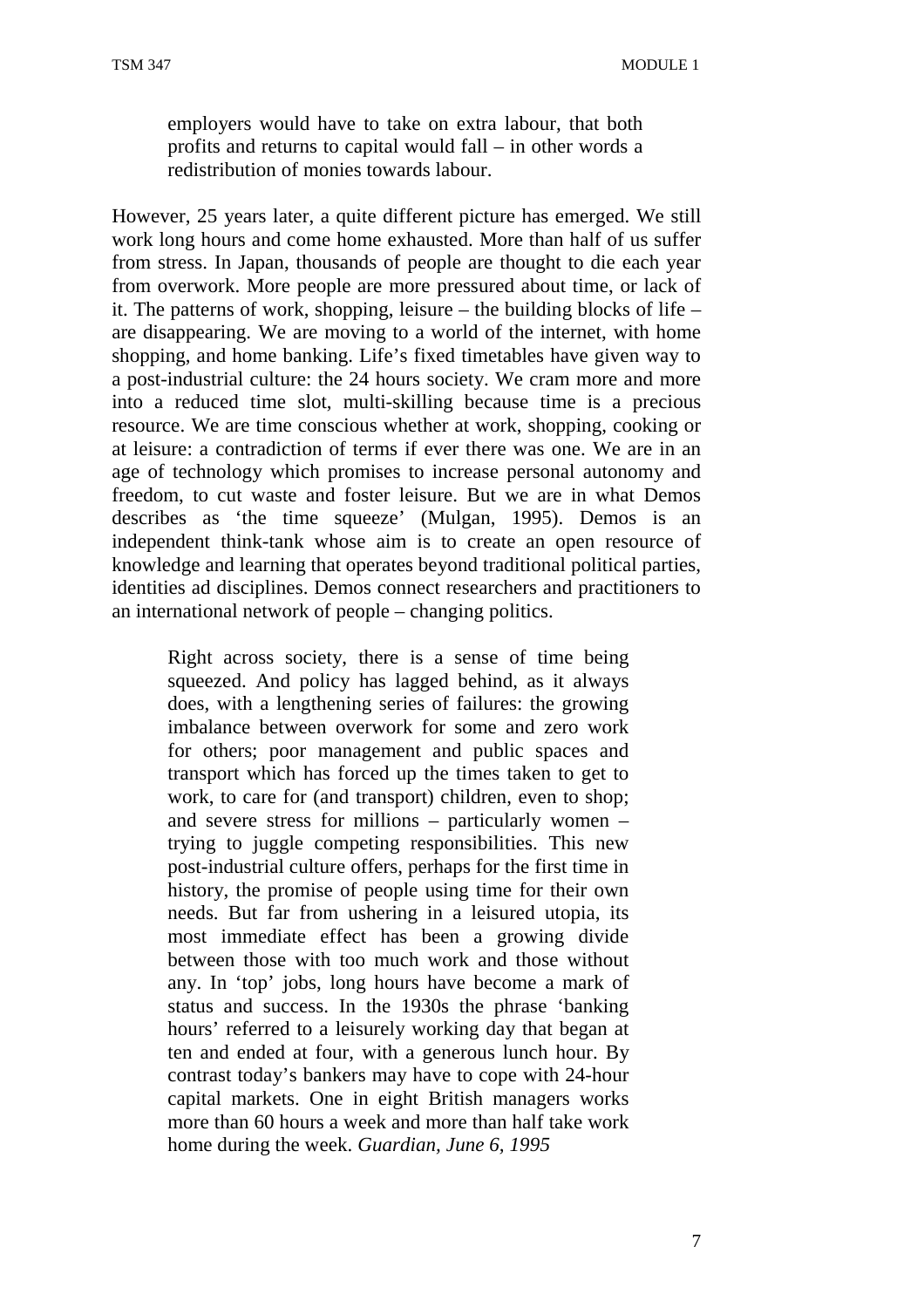These pressures are not confined to top executives. One in six households have no wage earner; others fear redundancy; some are working all hours and at several different low paid jobs just to pay the bills. So we have work overload on the one hand, with high stress and anxiety levels (for all levels of workers) and the dangers that these bring, and on the other hand no work for some. The jobs market demands that women with children return to work, yet most still have to care for the home and the family.

This raises the issue of the quality of the work. Many jobs do not add to the quality of life. As the French novelist Albert Camus commenting on work said: 'Without work, all life goes rotten. But when work is soulless, life stifles and dies".

A problem exists in that large numbers of people cannot get any work and large numbers cannot get away from it. The answer, according to Natasha Walter, writing in *The Observer*, is not to see work as the ultimate good.

That ideal only widens the divide. It forces people in work to cling grimly on top their job terrified of losing their grip on it, and uneasy about taking holidays and getting home in time for their children's bedtimes. And it encourages people out of work to believe that their lives are being wasted and that they will achieve nothing concrete until they have an employer and a pay packet. If we are really to see the beginning of a more equal society, the way forward must be to celebrate the other side of life, the delights of idleness.

Many people are searching for alternative lifestyles and a better balance between paid work and other aspects of life. Some fortunate academics and clergy are allowed sabbaticals to re-charge, to travel and to learn from beyond their own environment. Early in their lives, some students take a 'gap year' for the same reason.

In the past, leisure was seen as an escape from work. But this misses the point. Many of us enjoy work and find it fulfilling; and also many people work harder at their chosen leisure-time-occupations. Many people say that they would rather work at something worthwhile, for nothing, than to be unemployed. To be valued and to have self-worth is hugely motivating.

For many employees, the organization of work is changing, partly as a result of information and communication technology, and partly because new arrangements suit the lifestyles of workers, particularly women with dependent children. Human resources departments call it the work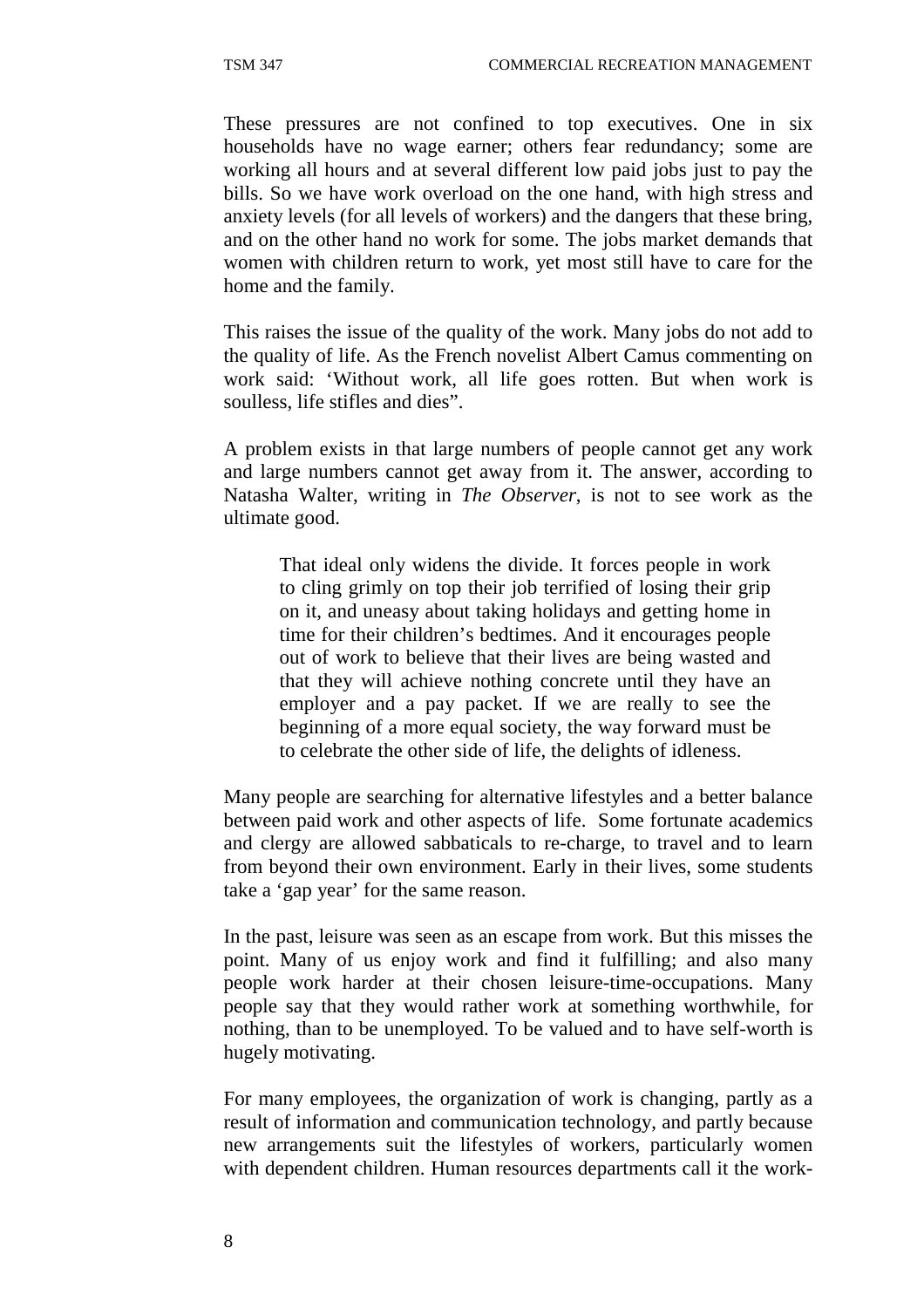life balance. The move away from standard hours for some, flexi-hours for others, part-time agency work, sub-contract work, even in the service and administration sectors, all go to make the traditional meanings of 'work' far more interwoven with other parts of life, including leisure. For example:

- working hours determine how much time is available for leisure
- paid work determines earning and levels of disposable income
- work may determine one's level of energy, enthusiasm and motivation for leisure participation, and
- some work decisions, such as location or perks of the job, are made with lifestyle and leisure in mind–offices adjacent to a golf course or nursery have added value.

New technologies and patterns of work may well produce new found free time, but it is as likely to result in trading leisure for extra income. However, it is not just the patterns of work that are changing, the types of jobs and work occupations we have are changing, and former work traditions no longer apply.

# **3.4.1 Is it Work or Leisure?**

People's lives are segmented in a variety of ways, yet need to work in harmony as a whole. For example, a person may at one time be mother, grandmother, homemaker, part-time teacher, church leader, school governor, volunteer worker and recreation player. Which of these 'lives' is work and which is leisure? The difficulty with seeing leisure as a time outside work is that many leisure activities are very hard work and some work situations are enjoyable, almost leisure-like. How many working people, just back from a family holiday, say they are glad to be back at work, 'to recover', or that 'now I do need a holiday'? People whose work is associated with leisure pursuits – sports coaches, play workers, youth workers, artists, actors, musicians, art, craft and physical education teachers and Leisure Managers–are often asked when they are going to get a proper job!

Taking a quite different stance from previous writers and the claim that the work ethic is alive and well, Christiana Odone (2002) suggests that there is an 'un-work ethic' an that leisure is taking the place of work. In an article for the *Observer* entitled 'Work' she noted that we are far too busy shopping and enjoying ourselves. She believes that our business is not about work, but about hedonism:

> Our business is not an\about work, but about hedonism (granted, legoland is the children's ideal of a hedonistic outing rather than yours). Never has a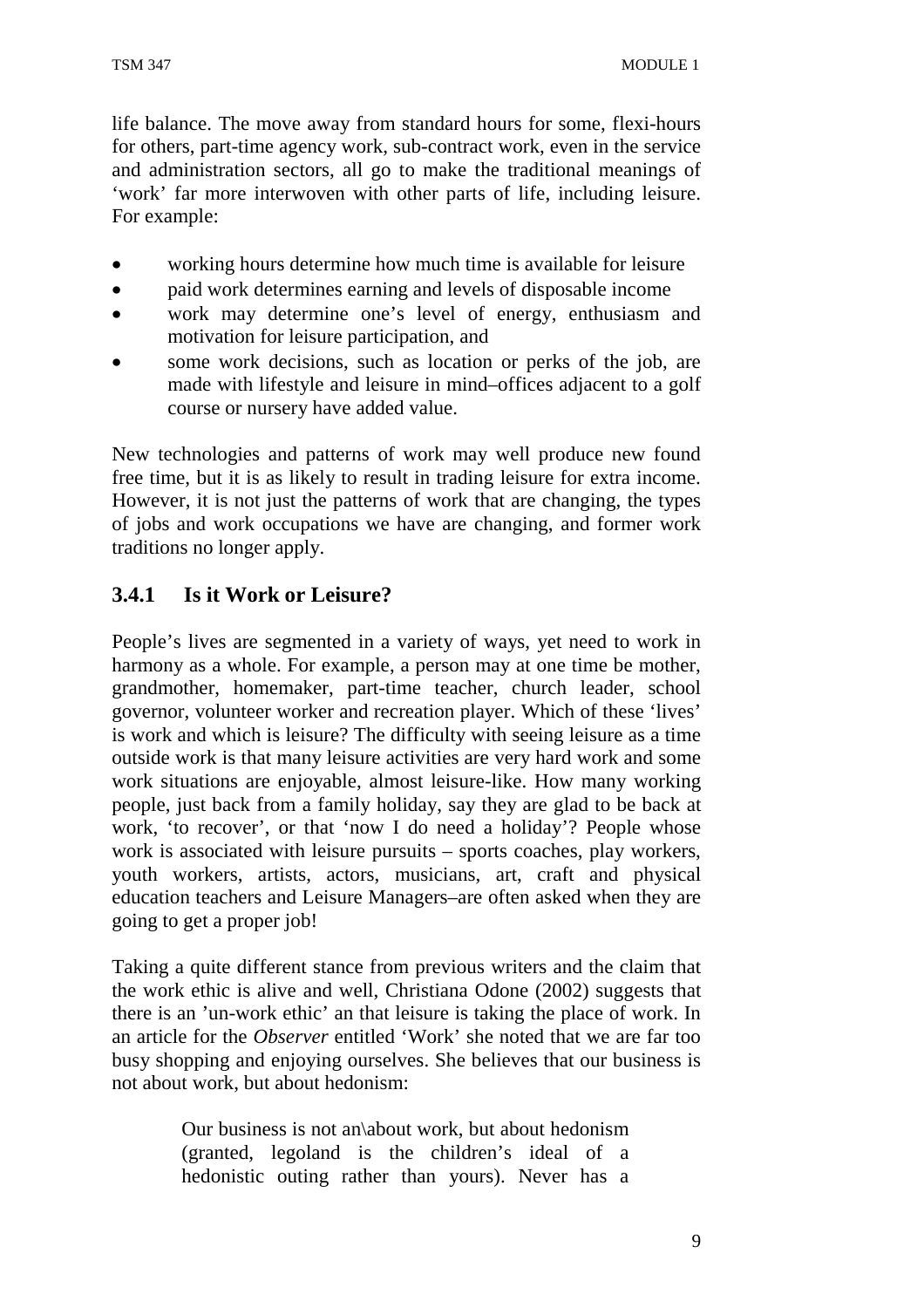society spent more time in leisure activities or, for that matter, more money – leisure spending remains the healthiest sector of the economy, with E988 million spent each year on play, concerts and shows and E572 million at the cinema. Middle-class families admit to spending two holidays a year abroad and studies reveal that many are now withdrawing equity from their homes to pay for these trips. (The national average is E780 a year). And while talk of, and investment in, holidays take up more of our time, work takes up less. An unprecedented number of people can afford to retire at fifty something to dedicate themselves to golf, water colours or evening classes in Japanese. Compare this dolce vita with our ancestors' schedules. Then, the protestant work, ethic fuelled the machinery of everyday life.

In this brief section on work and leisure, we have seen that while leisure can be regarded as the opposite of work, this is by no means the full picture. Moreover, one person's recreation is another's work, and one person's leisure is another's drudgery.

Furthermore, leisure, traditionally, is conceived as freedom from commitment, yet many leisure activities require considerate commitment. And those out of work, not by choice, do not count their enforced free time as leisure. Therefore, the two realms of work and leisure need to be considered not as dichotomized entities, but in far more fluid and complex dimensions. Koshar (2002) sees work and leisure for most adult people as intertwined, 'the one reciprocating the other's contradictions and tensions'.

The history of leisure has been inextricably intertwined with the history of work and it is primarily the social history of the manual labouring classes that has directed attention to the way in which the advent of industrial capitalism created new conflicts over the control of time. New forms of work discipline demanded new apprehensions and disciplines of time–if control over the length and quality of work time was one of the central conflicts in the history of leisure, control over the content of time spent away from work was equally significant.

#### **SELF ASSESSMENT EXERCISE**

Discuss how leisure relates to work.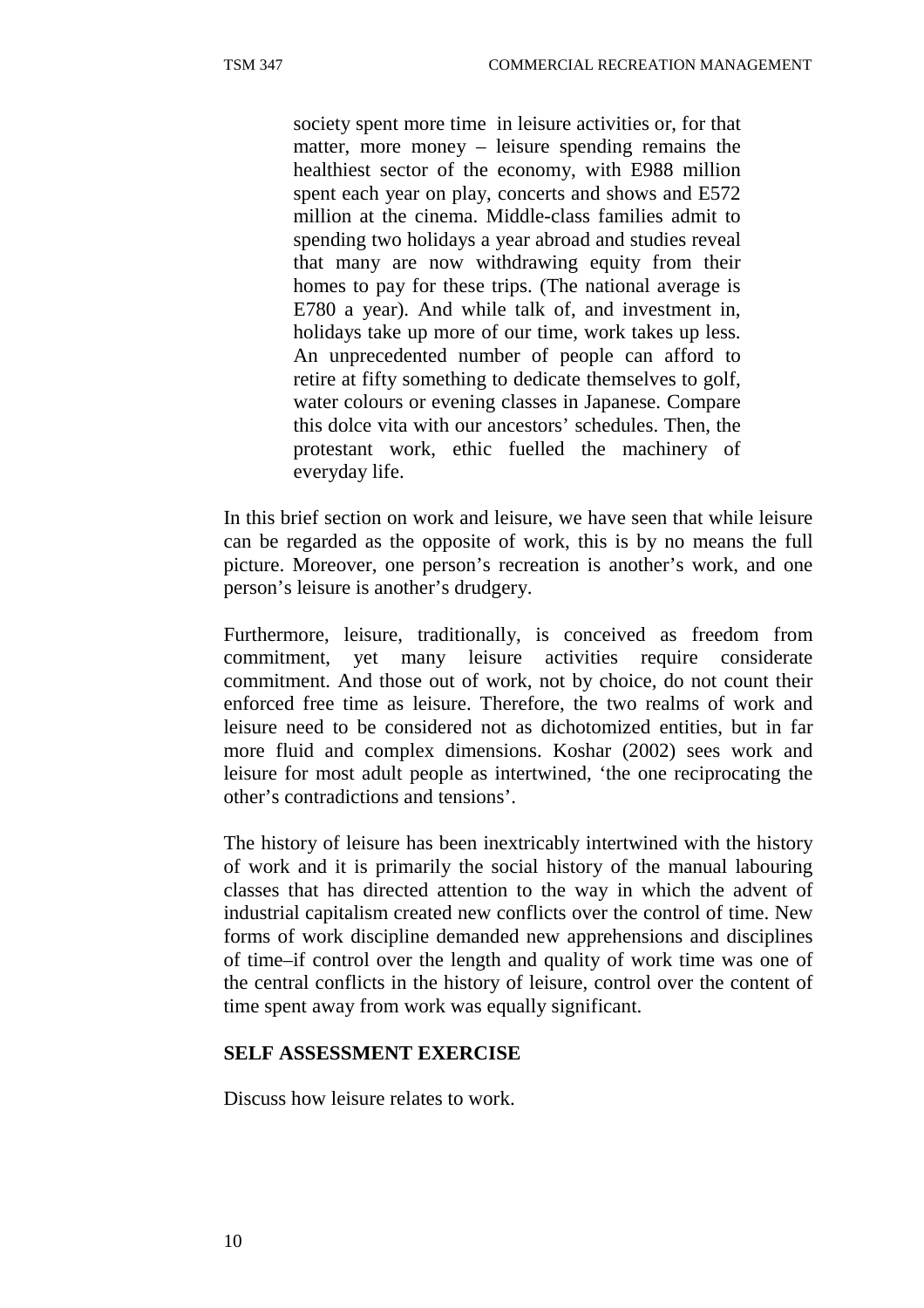# **3.5 Leisure as a Way of Life**

Leisure has been defined in a variety of ways and as some kind of product, experience or process. Yet there remains another perspective or orientation mentioned earlier by the Parrys (Parry and Parry, 1977) and the essence of the findings of Goodale and Godbey (1998). It is idealistic and bears resemblance to the philosophy of Aristotle. Leisure is not a commodity of time or a state of mind, but a way of living:

> Leisure is living in relative freedom from the external compulsive forces on one's culture and physical environment so as to be able to act from internally compelling love in ways which are personally pleasing, intuitively worthwhile, and provide a basis of faith. *Godbey, 1994*

In noting that leisure is living, we avoid the notions of time and state of mind. We recognize that freedom is limited; we are not free to do anything we wish to do. So then leisure as a way of living can offer opportunities or times with which we can choose what to do.

Aristotle, in Book 2 of the *Poetics*, while describing the need for 'freedom from the necessity of labour', is concerned with how we use time. We need to be relatively free from those external compulsive forces to be able to act; it is a 'freedom to', rather than a 'freedom from idea'. And the motivation for those acts is intrinsic: not being motivated by some external reward. In life-enhancing terms, leisure appears to be the process of gaining freedom and finding meaning through self understanding and self improvement; it is a self directed process, idealistic! But without ideals, values and goals, we have a shallow philosophy of life and leisure, and a lack of foundation on which to base a lasting profession of leisure management.

# **4.0 CONCLUSION**

This unit has dwelt on Recreation and Leisure, its well-being and social cohesion, its relationship to work and changing times for work and leisure.

# **5.0 SUMMARY**

This chapter has explored some of the mundane and more colourful meanings of leisure. It means different things to different people. An understanding of the basic orientations provides leisure academic and practitioners the opportunity to sort through these and accept, reject or modify them. Parker (1971) considering the leisure meanings of time,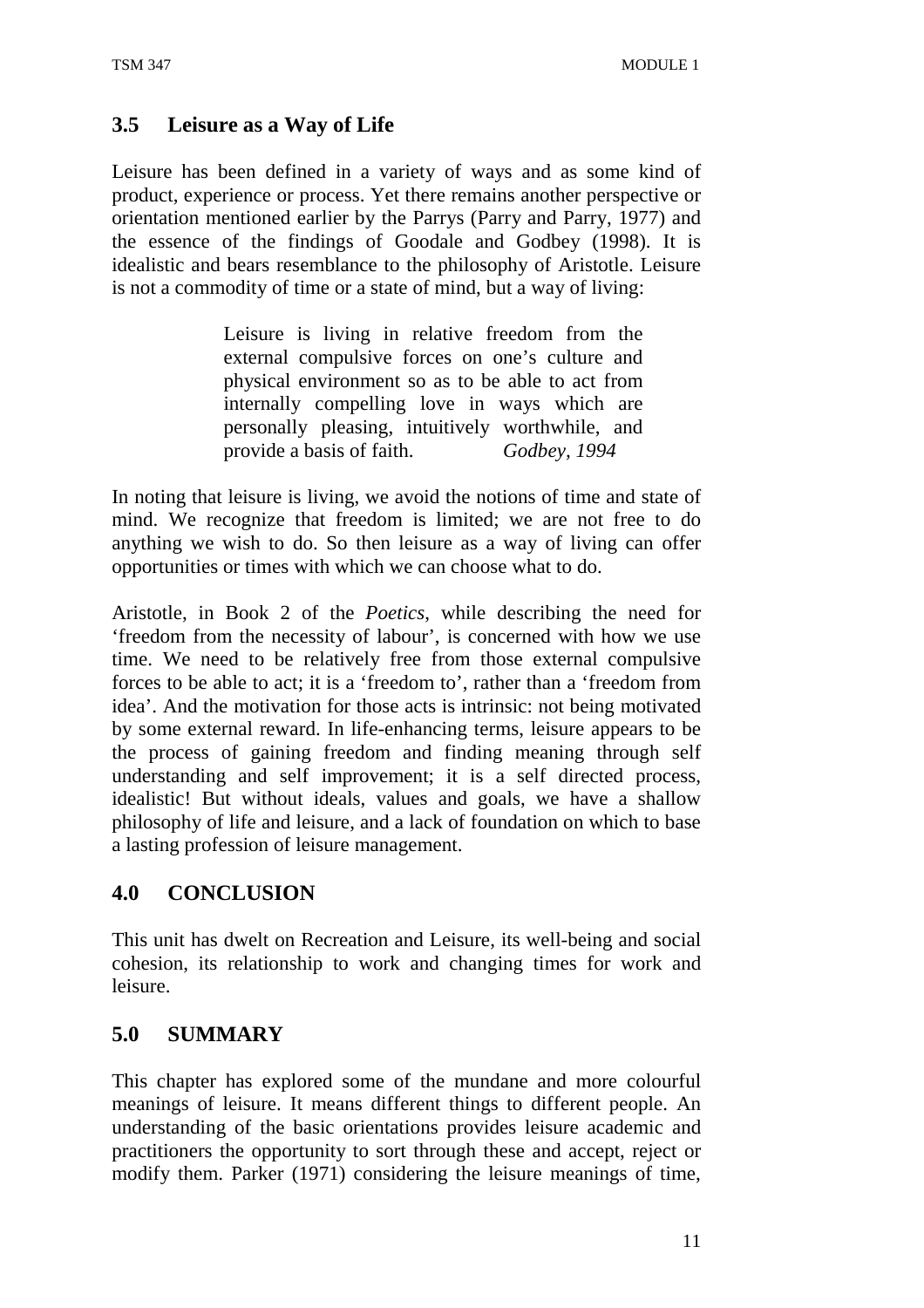activities and state of being, points out that they often overlap, but that the classification is useful in determining which aspect of the word has the greater emphasis with particular contexts. In the next unit, we shall discuss children's play.

# **6.0 TUTOR**-**MARKED ASSIGNMENT**

Highlight four statements to support the saying that "the organization of work is changing".

# **7.0 REFERENCES/FURTHER READINGS**

Torkildsen, George (2005). *Leisure and Recreation Management*, pp. 56–63.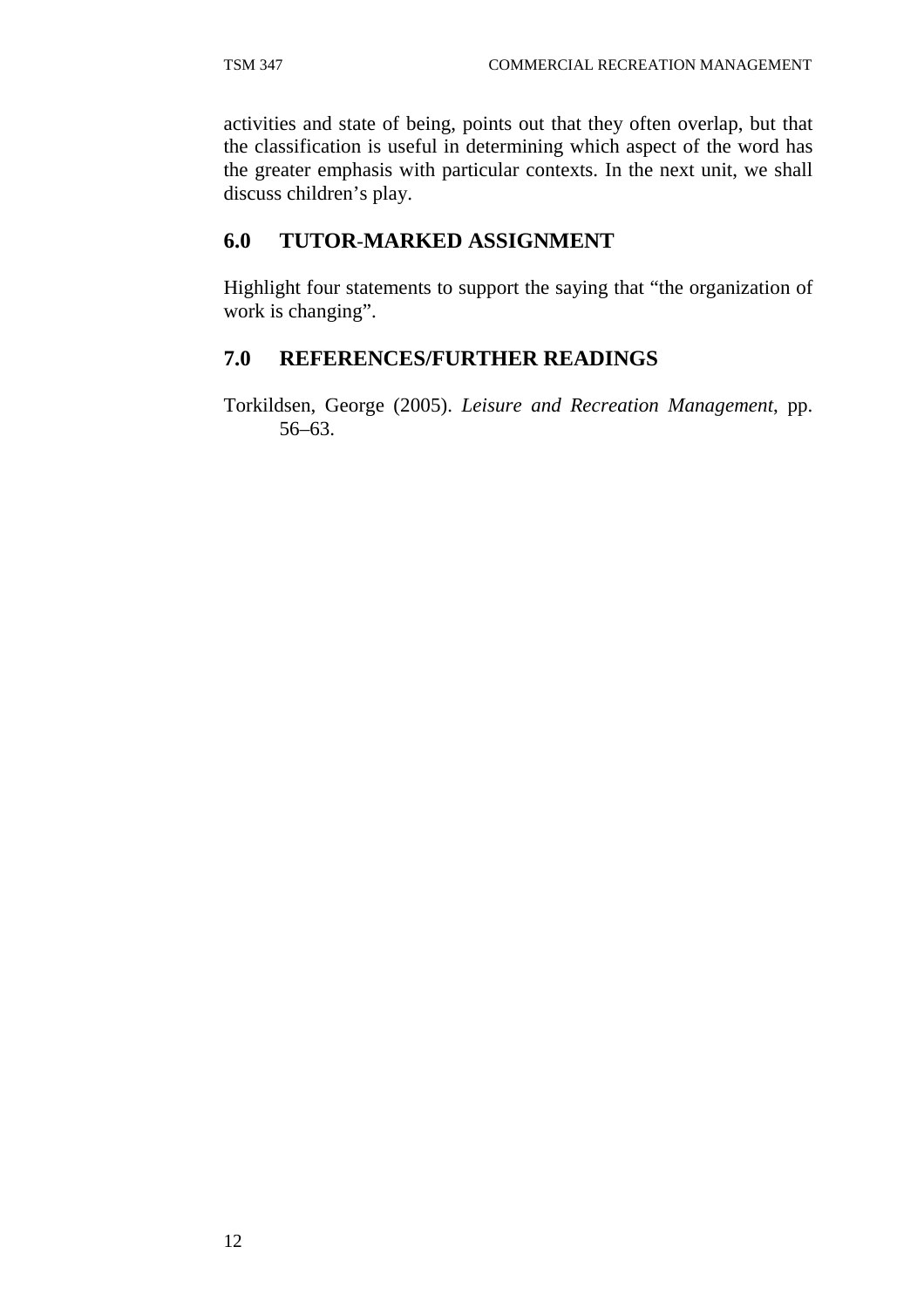# **UNIT 2 CHILDREN'S PLAY: FOUNDATION OF LEISURE**

#### **CONTENTS**

- 1.0 Introduction
- 2.0 Objective
- 3.0 Main Content
	- 3.1 An Inborn Propensity to Play
		- 3.1.1 Difficulties Facing Children's play
		- 3.2.1 The Rules of Play
	- 3.2 Play as an Attitude of Mind
	- 3.3 Play in Historical Perspective
	- 3.4 A Legacy from the Ancient Greek Civilization
	- 3.5 Philosophers and Educators Advocate Play
	- 3.6 Play as Arousal-seeking Behaviour
	- 3.7 Playfulness
- 4.0 Conclusion
- 5.0 Summary
- 6.0 Tutor-Marked Assignment
- 7.0 References/Further Readings

#### **1.0 INTRODUCTION**

The right to play is a child's first claim on the community. Play is nature's training for life. No community can infringe that right without doing deep and enduring harm to the minds and bodies of its citizens. Much that is unwholesome and dangerous to the nation comes from the overcrowding and congestion of our towns and cities and, in particular, from the restrictions and frustrations to which they subject the lives of the boys and girls who grow up in them.

Lloyd George [1926], at the Inauguration of the National Playing Fields Association observes that:

> Play is not only important to the quality of life of children; it is of great importance for the country's future, to the creative industries and for the economy.

Christ Smith, Secretary of State for Culture, Media and Sport in 1998 observes that:

> Play' is a word much used in the English language. We most play, playtime, and playing games, but we use the often think of children's play, going out to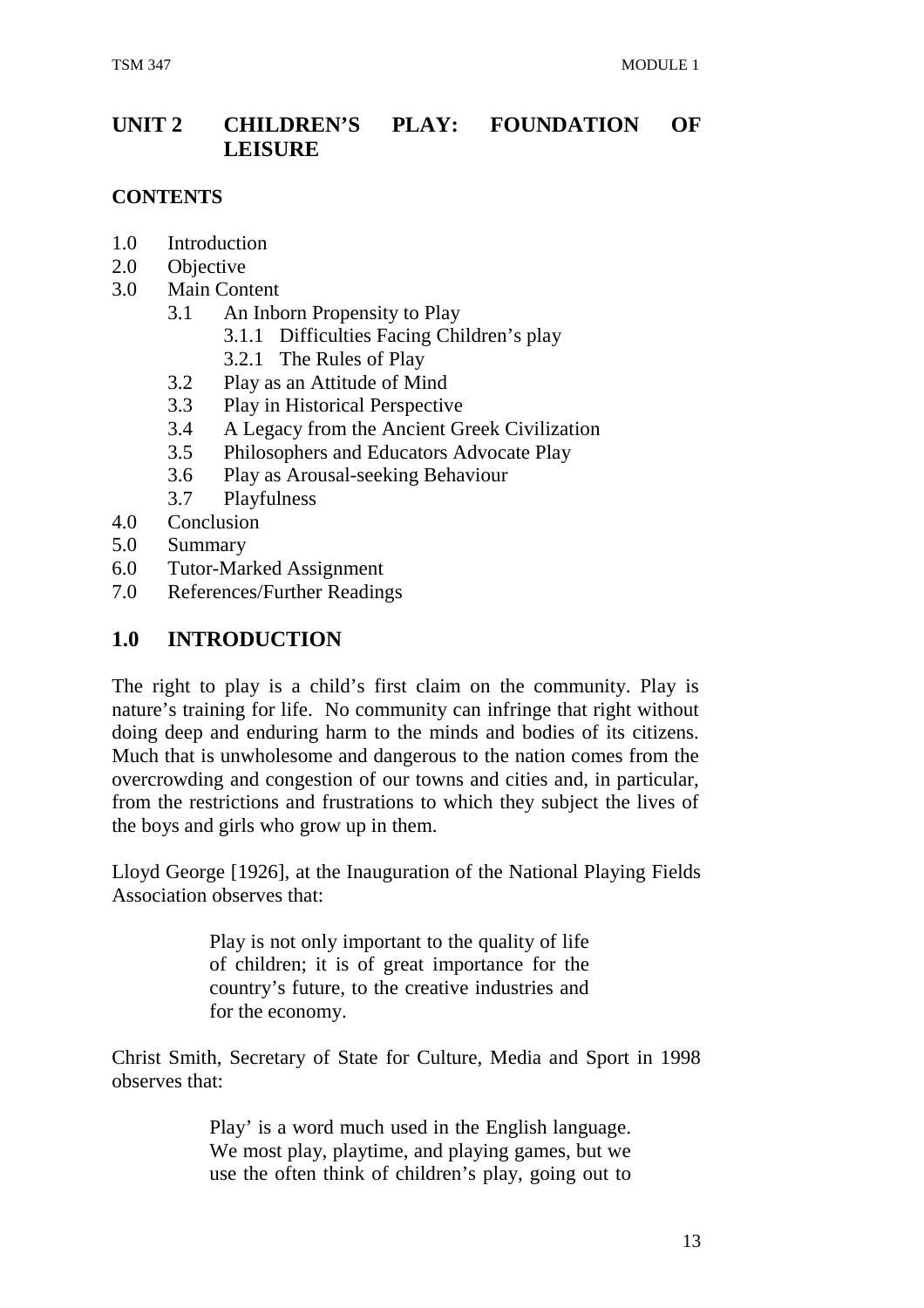word in far wider context and situations. We can go to see a play, play soccer, play the trumpet, play cards, and play roulette. We can play the fool, play jokes, have tricks played on us, play truant, play the field or play around! We can play well or play badly, play into the hands of our opponents, play second fiddle, and let defeat play on our minds. Fair play is deeply rooted in our culture: 'come on guys, play the game'. Familiar in Western cultures is the saying, 'all work and no play makes Jack a dull boy and makes Jill a dull girl.

Play is the cornerstone of leisure and recreation. Through play:

- children acquire a range of skills
- children learn how to deal with new situations quickly by linking together things they have already learned
- children develop their physical, intellectual, emotional, creative and social ability, the difficult skill of give-and-take and to live in harmony with others.

Denied play opportunity, children suffer and so does the society in which they live. However, play in most countries is still under-valued and under-resourced.

Every opinion canvassed in the *Review of National Support for Children's Play and Recreation* (Torkildsen, 1993) believed unequivocally that play held substantial benefits for children. Wholesome development ('holistic' was a word often used), social education and learning were mentioned most often. Physical development, motor skills and creativity were also recognized. Many of those consulted spoke of the misunderstanding of the word 'play', often almost derided as being 'only child's play'. That play is not taken seriously and is under-funded was a theme which dominated most consultations. 'Children's play' gave the impression that its only function is fun, rather than enjoyment in doing many things, often very seriously.

Children are often referred to as the citizens of tomorrow. In fact, children and young people are citizens of today. The kind of adult citizens they will become will depend on how citizenship for life is cultivated. Part of cultivating and enriching lives is through play. Play shapes human behaviour. Although theories of play, in the main, tend to be based on philosophical belief and observational experience, scientific evidence confirms that play has important functions for child development, learning and physical and social skills. Given these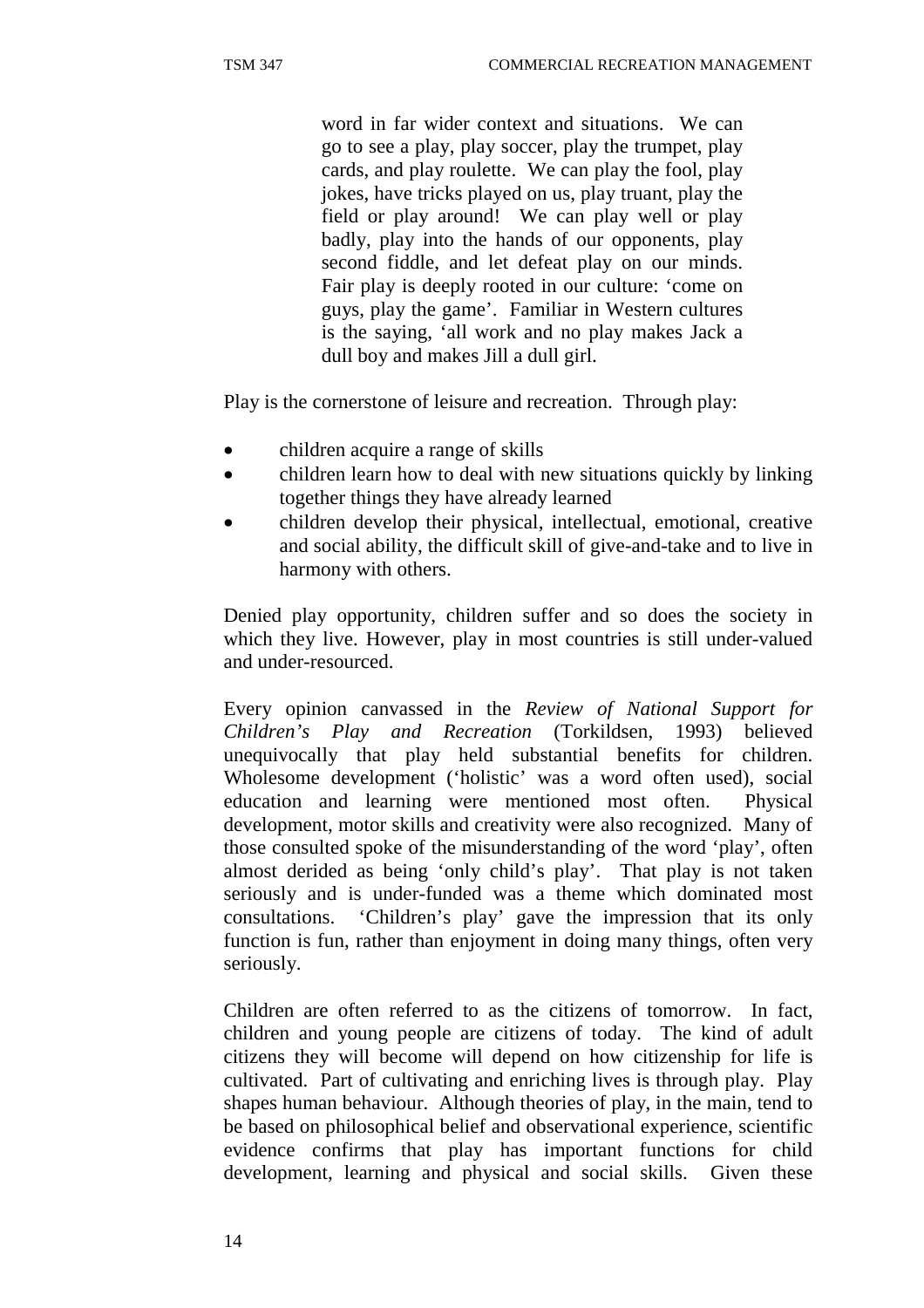circumstances, it is surprising that play provision is an area of relatively low priority, particularly in terms of government functioning in the United Kingdom. In some local authorities, the play service is the first to experience cuts in resources. This usually manifests itself with a reduction in the standards of maintenance of equipped playgrounds and a reduced number of play schemes, often considered simply as childminding or as solutions to problems of nuisance. For example, increased charges, applied to some holiday play schemes, have resulted in the detriment of the service for the greater good of the greater number.

Children have little say in what we provide for them. Nationally, 20 percent of the populations are aged under 16 years and, in broad terms, about one-third of this group are under five, one-third of primary school age and one-third of secondary school age. Guided play, developmental play and recreation opportunity are needed for all children, but children have no voice in the decision-making processes. Children need to be observed, consulted and involved.

Children are growing up in a rapidly changing world of uncertainty, and parents, guardians, careers, teachers and play workers have increasing concerns for them. There is general concern at the poor levels of health and fitness of children. Inactive children are likely to become inactive adults, increasing the risks of obesity and heart disease. Many spend hours every day in front of a television set or playing video games. The danger is in encouraging a generation of computer-game literate children, with finger dexterity, but who may be unable to throw and catch a ball or to interact socially and emotionally. Some children see their worth in what they own, wear and how they look. Creative play lifts children from being trapped at such a functional level and helps to give them confidence in their own worth.

Social anxieties exist with perceptions of inadequate parenting, latchkey children, child neglect and abuse, crime, drugs and a more hostile, unsafe environment, traffic problems and the lessening of play opportunity for many children in a culture of material competition. Child poverty is blamed, though this is only a risk factor, not a cause.

Freedom, exploration, learning fun, and seriousness are some of play's characteristics. *What play provision should do for children* was produced as a result of a partnership between the National Playing Fields Association. PLAYLINK and the Children's Play Council and included consultation within the field of play work. This important publication disseminates best practice and recognizes the value and quality of play workers and providers. In the United Kingdom, its principles and values also act as foundations for the National Childcare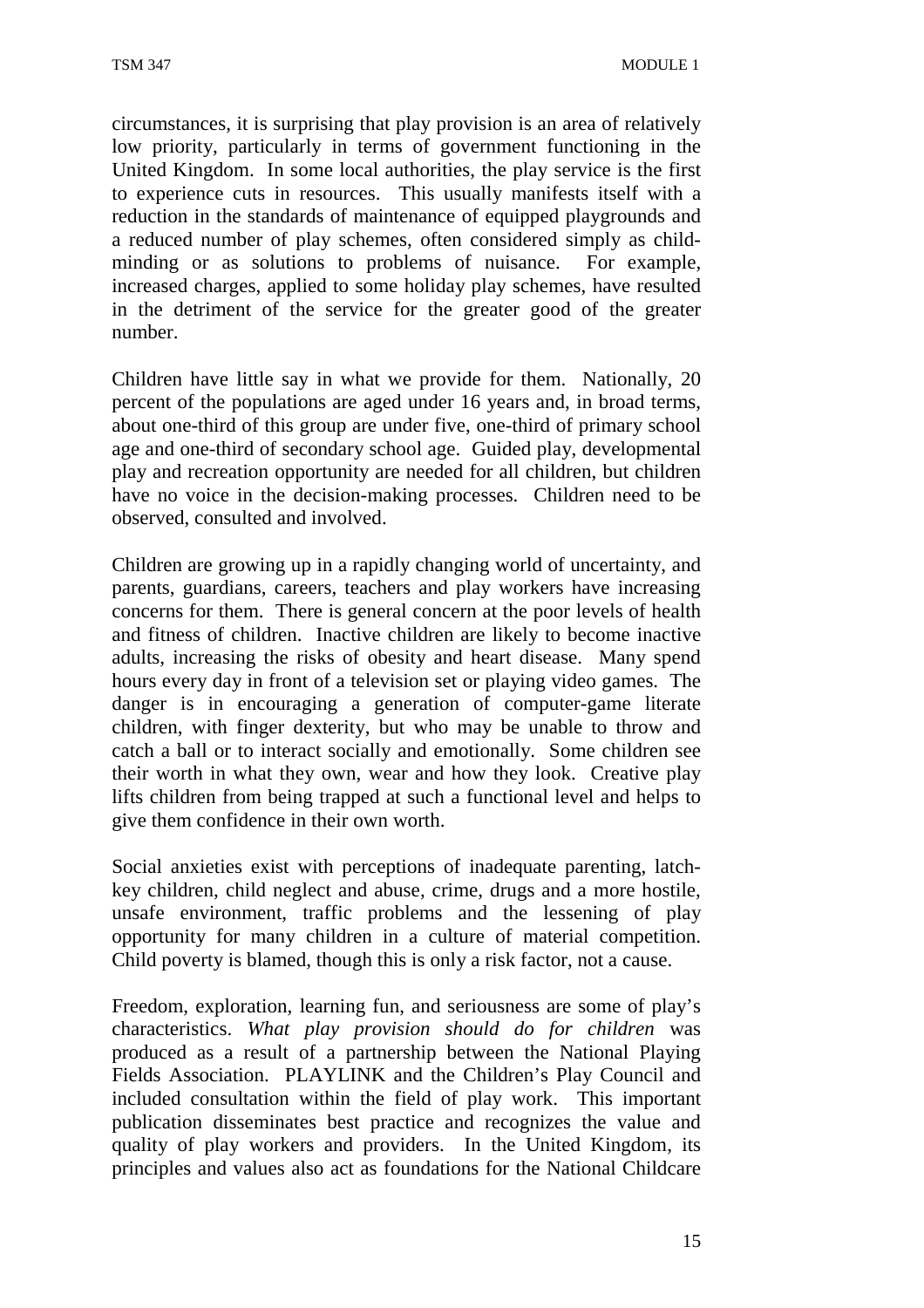Strategy, the Early Years Development and Childcare Partnerships. Best Play is about values and principles, about children and play, and how children benefit from play opportunities, services and spaces.

# **2.0 OBJECTIVE**

After reading through this unit, you should be able to discuss the foundation of leisure and children's play.

# **3.0 MAIN CONTENT**

# **3.1 An Inborn Propensity to Play**

Animal and humans have always played, it would seem. Dogs appear to be happiest (when not eating) at play: catching, fetching, teasing, playing games and having fun. The play of animals illustrates that play precedes culture and human civilization. Of all the animal kingdom, the latest species – human beings – play most of all.

The play of young children is experimental, exploratory. Objects stimulate curiosity and the imaginations. We have all observed the infant who is far more interested in the paper or the box than in the present inside. Children need to experience and to delight in physical movement, to explore their environment and the objects within it, and to develop relationships with people. Playing with water, sand and pebbles, getting muddy, climbing trees, dressing up, imitating, makebelieve, fantasy play, role playing, hide and seek, dancing, singing rhymes, listening to stories, sharing secrets, inventing, making things, and socializing are some of the characteristics of the world of children. Play, therefore, has the propensity to make learning irresistible.

# **3.1.1 Difficulties Facing Children's Play**

To play, children need opportunities, with time and space, free from constraints and dangers. What factors militate against play?

- When homes are cramped, noisy or overcrowded and without easy access to play spaces, and when neighbours are dominated by traffic and polluted in other ways, children are exposed to risks and may be deprived of their independence to play.
- When children are anxious or fearful, subject to abuse, bullying and violence, their freedom to play is affected.
- When children and their parents are under pressure form negative social, educational and economic factors, play time is marginalized or ignored.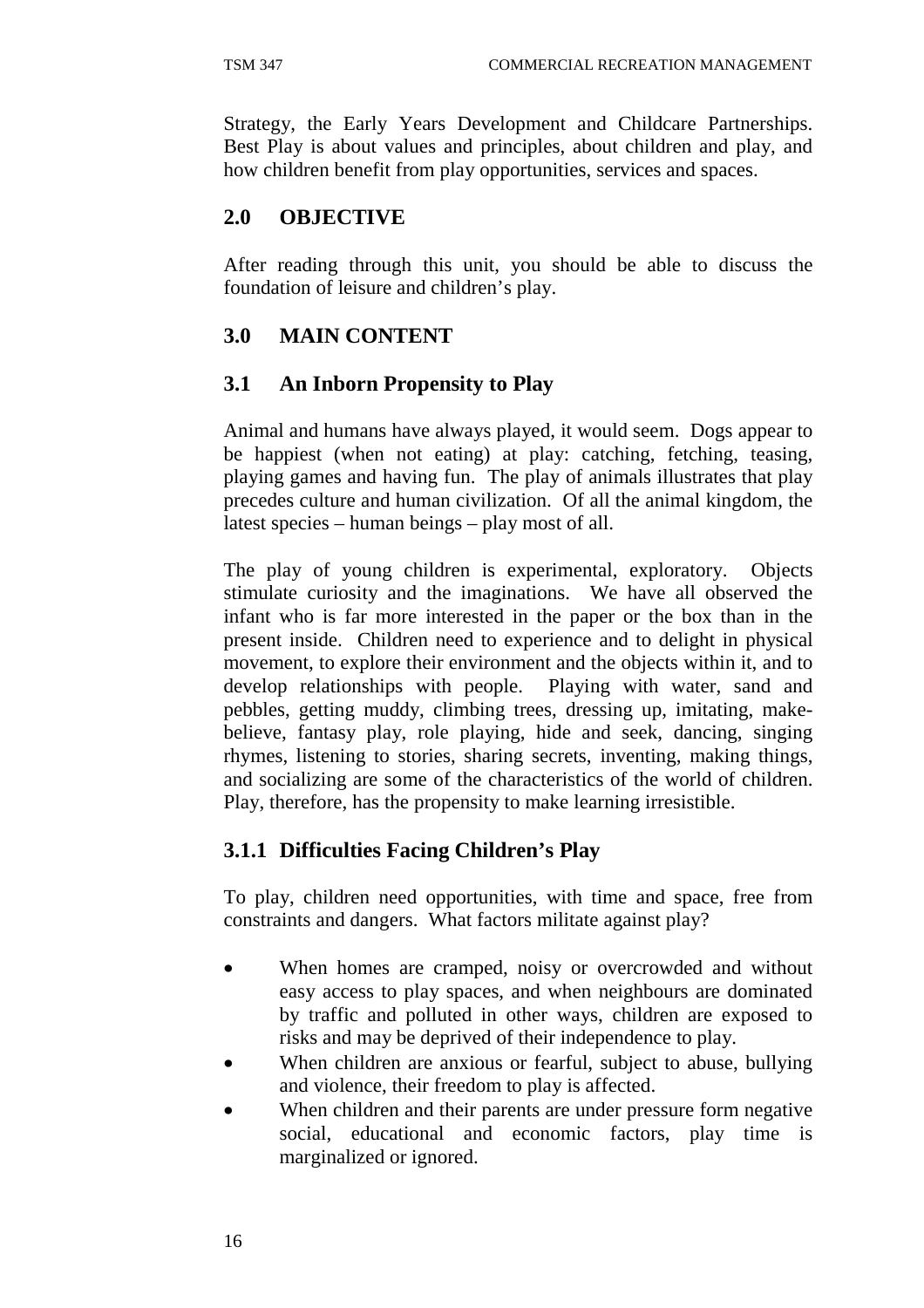Lack of space and facilities to play with especially in the community.

When children become inactive, they become less healthy, often obese; and when denied play, they take longer to recover from ill-health and trauma or be permanently damaged.

 Children's natural propensity to play has been impaired by the loss of suitable public space, the impact of technology, such as television, the personal computer and the motor car, and the changing attitude of society towards children, reflected, for instance, in the increase in parental anxiety about child safety. Play provision should compensate for this loss. Ultimately, the aim of Best Play is to ensure that this compensation is adequate in the light of children's own needs, wishes, capacities and abilities *(Best Play, 2000)*

# **SELF ASSESSMENT EXERCISE 1**

Mention some of the characteristics of Plays.

# **3.2 Play as an Attitude of Mind**

Play is a mystery and an enigma. It is understood yet misunderstood; known yet unknown; individual yet universal and tangible, yet so internal that to someone 'outside' it is untouchable. The play of children is accepted, but the play of adults conjures up the image of muddy footballers or muddy pitches. However, play is not confined to the games of children, the sport of young people, the family outing or the birthday party. Play can pervade all aspects of life; not just physical play, but also the play of the mind, the play of words and the play of communications with people. To Sebastrain de Grazia (1962):

> The world is divided into two classes. Not three or five or twenty. Just two: One is the great majority. The other is the leisure kind, not those of wealth or position or birth, but those who love ideas and the imagination. Of the great mass of mankind there are few persons who are blessed and tormented with this love. They may work, steal, flirt, fight, like all the others, but everything they do, is touched with the play of thought.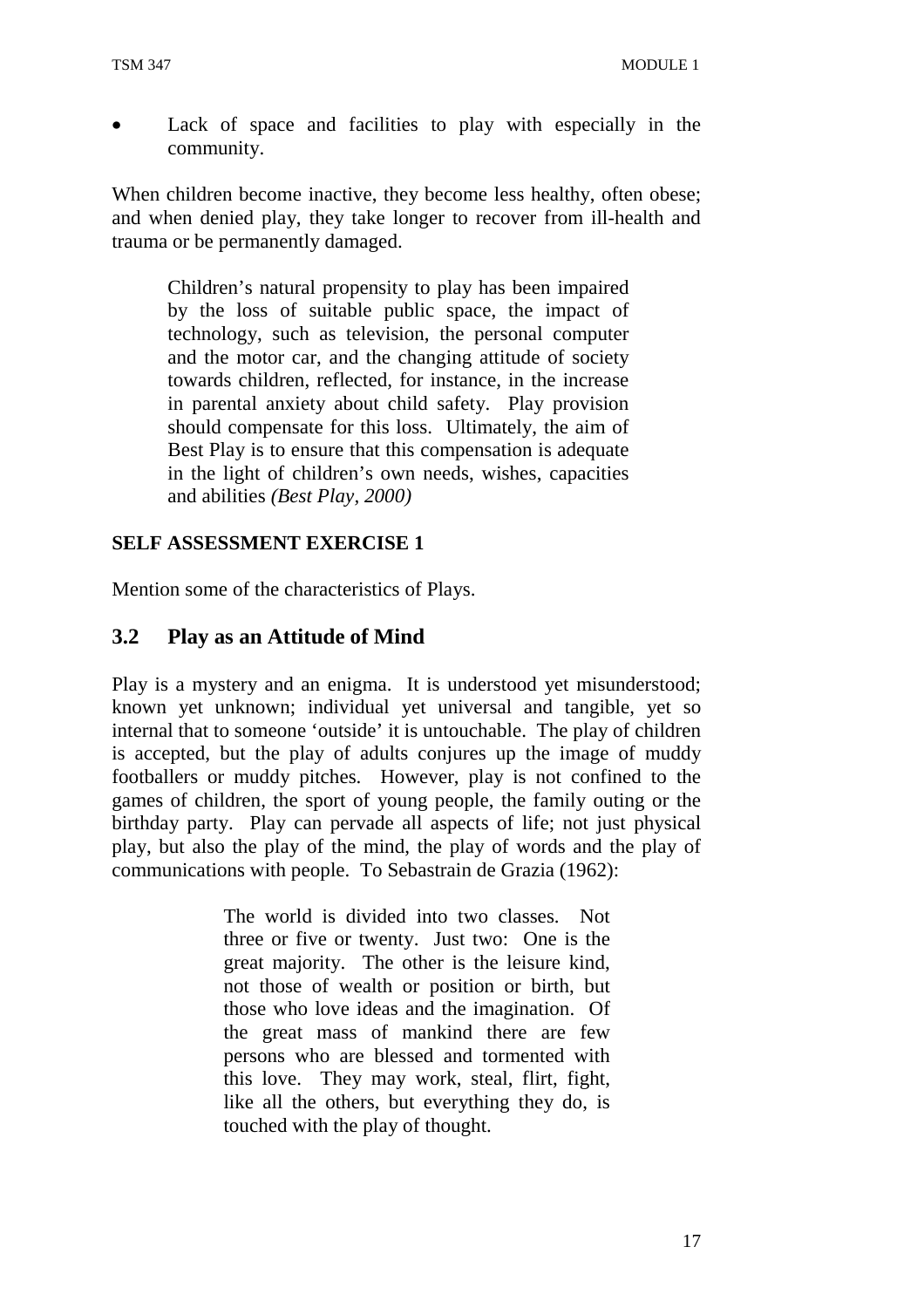Play then can be evident in all walks of life, at home, at school, at work, in politics and unions, in religion, in business, in crime and vandalism, in international dealings and even in war.

#### **SELF ASSESSMENT EXERCISE 2**

Outline the difficulties facing children's play.

# **3.2.1 The Rules of Play**

One of the distinguishing signs of the play world is its strict adherence to invented rules, which suspend the ordinary rules of real life. The attitudes encompassed in play rules carry over from the play world into the 'real' world. Boxers play to Queensberry Rules, soldiers play to the rules of the Geneva Convention and even some criminals have a code of acceptable behaviour.

Parliamentary and local government rules are cloaked in the playful seriousness of obligatory procedures, the 'Chair', the 'points of order' and the adherence to the 'laws of the game'. Sometimes, as with children's games, it would appear that the procedures are more important than the business itself. 'Fair play' is often playing acceptable to the rules. In this context, it is curious to find how much more lenient society is towards the 'loveable rough' who cheats than it is towards the spoilsport. As Huizinga (1955) points out, the spoilsport shatters the play world and robs it of its illusion (*inhusio*, 'in play'); the game ends. The cheat, on the other hand, pretends to be playing the game and on the face of it acknowledges the rules, and the game continues. Play is a complex set of behaviours. Almost any situation or activity, it appears, can function for someone as a play activity if undertaken in the spirit of play.

Play, normally reserved for the playground and playing fields is indelibly printed upon the lives of boys and girls, men and women. It spans the frivolous and the utterly serious, the shallow and the deeply emotional. Play is in the very nature of human beings.

# **3.3 Play in Historical Perspective**

From the earliest recorded times, human beings have played. Artifacts have been found, engravings and writings have been discovered and playthings have been unearthed from the distant past. In tracing human development, anthropologists have found not only implements for work and survival, but also playthings: toys, dolls, hoops, rattles, marbles and dice. Our ancestors were inventive and creative toy makers. Playing musical instruments, dressing up in ornate costume, pageantry and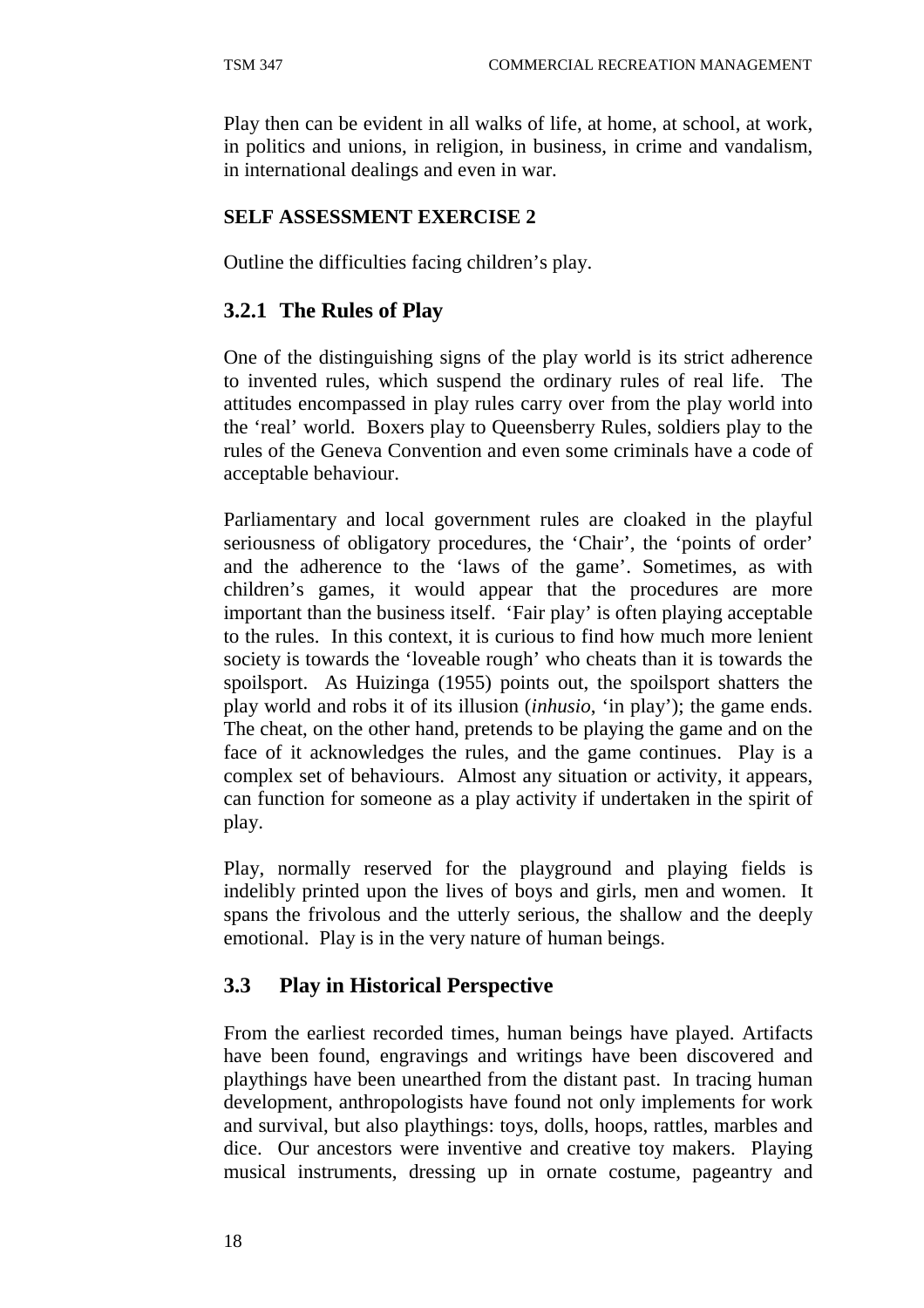dancing may have resulted from, initially, just playing, or having fun. In later times, scientific discoveries and inventions may well have been the outcome of playing with a hobby, with intense and absorbing enthusiasm.

A good deal can be gleaned about the history of children's play by studying the playthings through the ages. In ancient Greece, children played games using balls, tops and hoops. During the Sung Dynasty in China around a thousand years ago, children are seen in a painting riding hobby-horses, juggling and dressing up. Hobby-horses existed long before rocking horses. They are mentioned in writings from classical Greek and Roman times, appear on Chinese ceramics dating back centuries, and were popular from the Middle Ages in Europe (Lindon, 2001). While fun for children, the aim of adults was to help prepare boys for riding.

A painting by the sixteenth-century Flemish artist, Pieter Brueghel, entitled *Children's Games*, shows children at a wedding, rolling hoops, playing tug-of-war. The Bethnal Green Museum in London has many examples of toys dating back to hundreds of years and the Victoria and Albert Picture Library has pictures of children playing at skipping, flying kites, with dolls and with kitchen equipment. Puppet plays have been used to tell morality and religious stories over the centuries in China, India and in Europe. Dressing up is a favourite play for children in most cultures, although it is thought to bring bad luck in some African communities.

Examples from all around the world show that children like to play, and need to play to learn and develop. And if it is fun in the doing, they learn even more quickly. Visit almost every country; observe children's behaviour and we will see them at play, often playing at the same things. However, perspectives on play do vary from culture to culture and play workers in multi-cultural settings need to be aware of potential differences and use them to the benefit of all. In *Understanding Children's Play,* Lindon (2001) explores play with dolls in different cultures:

A good example comes from the Kachina dolls. They are now made for tourists by Hopi Indians in Arizona and New Mexico. Yet, in the early  $10^{th}$  century, these carved and painted wooden figures of masked dancers were of spiritual significance. They represented Kachinas, the spirits who controlled nature and the weather. The figures were used with children, but with an instructional purpose to enable them to understand the religious beliefs of their society. Some doll-like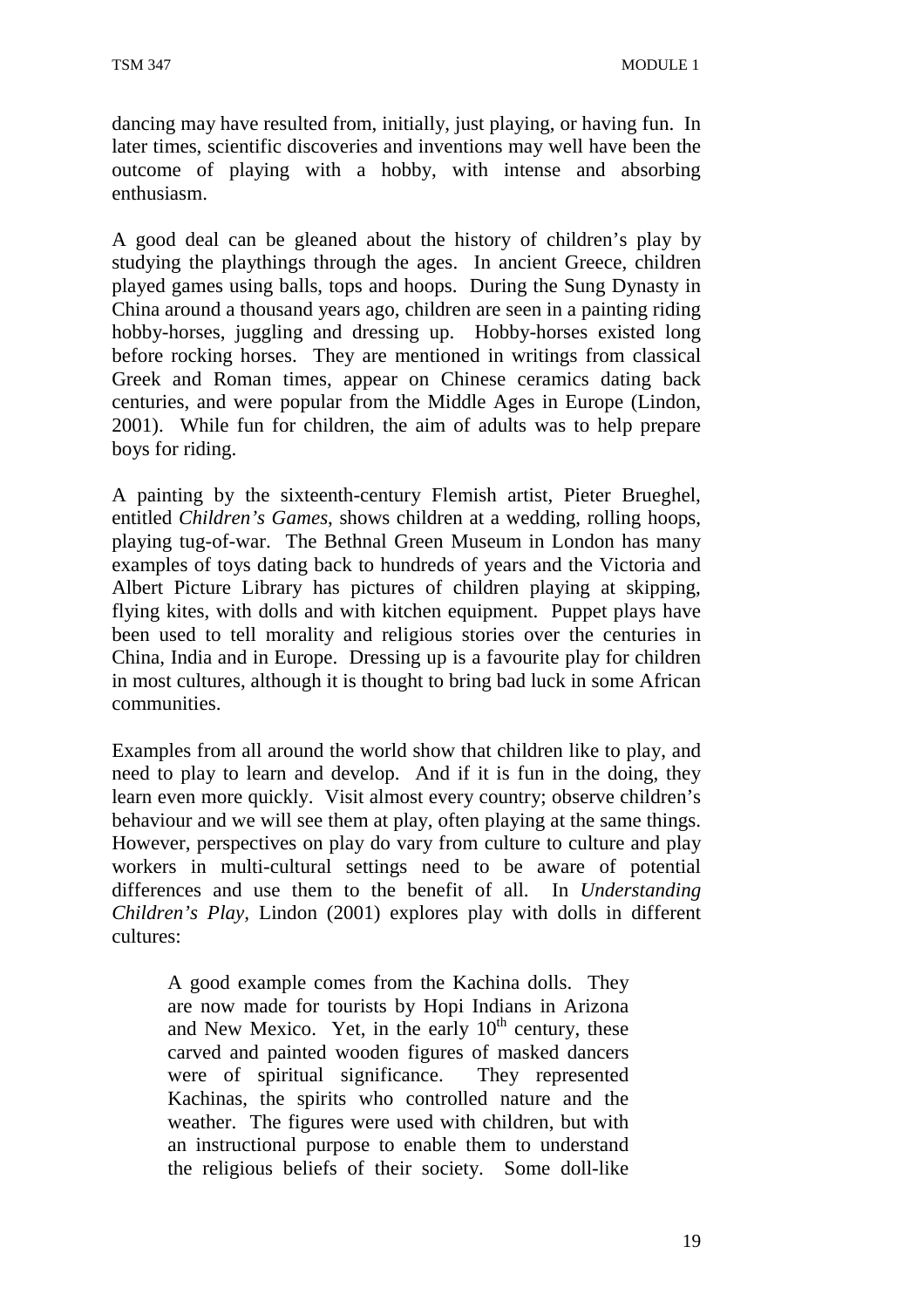figures seem to have had mainly a play purpose for children in a range of American Indian and Central American cultures. However, a dual purpose involving religious instruction also seems to have been quite common.

Some toys in Mexico are still sold in connection with specific religious festivals and saints' days. Although many are now more generally available. Traditional dolls in China and Japan usually seen to have had ceremonial and sometimes spiritual significance. They have been given to children, but not always with a play function in mind. In Japan, for instance, great emphasis has been placed on the value of dolls to help children to learn about Japanese history, cultural pursuits and human endeavour. The Girls' and Boys' Festival dolls are linked with two separate festivals, one for each sex. The dolls are designed to teach heroism and valour to the boys. The girls are instructed in the preservation of Japanese culture, including the importance of history and the royal family.

Today, discerning parents buy toys and playthings which are said to be educational, yet learning through play is not new idea. Jigsaw puzzles date from the late eighteenth century when they were first known as 'dissected puzzles' and were made for instructional purposes.

#### **SELF ASSESSMENT EXERCISE 3**

Outline the lessons we can learn from play in various cultures.

#### **3.4 A Legacy from the Ancient Greek Civilization**

The roots of play philosophy and theory date back to ancient times. In some respects, the classical era of Greece was one of the most enlightened. Although child labour was common, children had an important place in classical society. Play was given a valuable position in the life of children. According to both Plato (1900) and Aristotle (1926):

 That which is neither utility nor truth nor likeness, nor yet, in its effects harmful, can best be judged by the criterion of charm that is in it and the pleasure it affords. Such pleasure, entailing as it does no appreciable good or ill, is play. *(Plato, cited in MacLean et al., 1963)* 

Play and leisure gave an opportunity for children to develop. The primary force was education (*paideia*), inculcating qualities of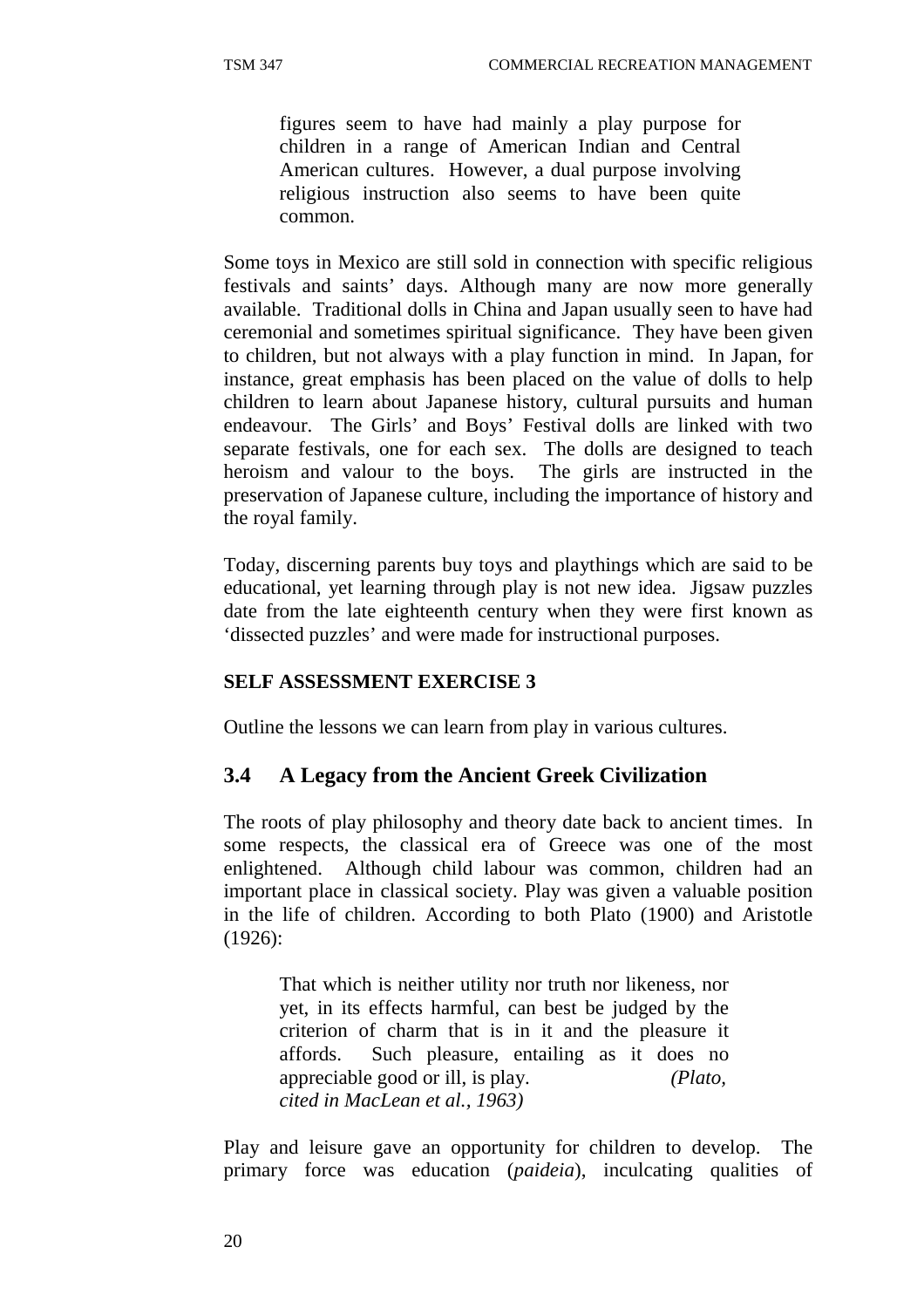responsibility, of honour, loyalty, pride and of beauty. The philosophical writings which remain indicate dedication to state and culture, the highest value being placed on productive citizenship. It is not surprising therefore to note that play (*paideia,* the same word as education) was considered an aspect of enculturation and cultural reinforcement.

Play to the Greeks was associated with childhood. Yet the citizenship of adult life and the appreciation of aesthetics, music art, athletics, drama and poetry might be seen as the products of play. Today we tend to look at the opportunities for play as incorporating free choice, freedom from compulsion, often spontaneity. But the Greek citizen was bound to social commitment. There was a belief in universal personality or character which was held to be true of all noble persons. Hence life's activities were structured to fulfill this ideal. Play, then, was part of the means of integrating people into Greek culture as children. The Ancient Greeks laid a foundation of thought regarding play that has endured to influence leisure and recreation today. The perfectibility of human nature through play, its usefulness in mental, physical and social wellbeing and the necessity of social control were of great importance.

Later civilizations modified Greek attitudes towards play. The Roman culture exploited leisure and provoked a hedonistic philosophy, which abandoned the concepts of moderation and balance in play behaviour. The ensuing over-reaction to play left its mark on the cultures that followed. The church took strict moral control over play expression. There emerged a suspicion of 'play' as a social threat. The Middle Ages marked a period when there was no concept of childhood; children were viewed simply as small adults but with low status. Obedience to, and passive acceptance of, God's will characterized the ethos of these times; play, the active seeking of new experience, retained little place in the ideas of this world The body was thought to detract from more spiritual activities, thus every effort was made to curb its impulses. Reformation acted further to restrict play among those following its creeds. Work became all-important; consequently, play became separated from work behaviour, and was considered morally dangerous.

#### **SELF ASSESSMENT EXERCISE 4**

Outline how the Greeks encourage play in their children.

# **3.5 Philosophers and Educators Advocate Play**

Important contributions in the eighteenth and nineteenth centuries to counteract the decline in play philosophy came from Rousseau, Pestalozzi, Froebel, McMillan and Montessori. Rousseau, in his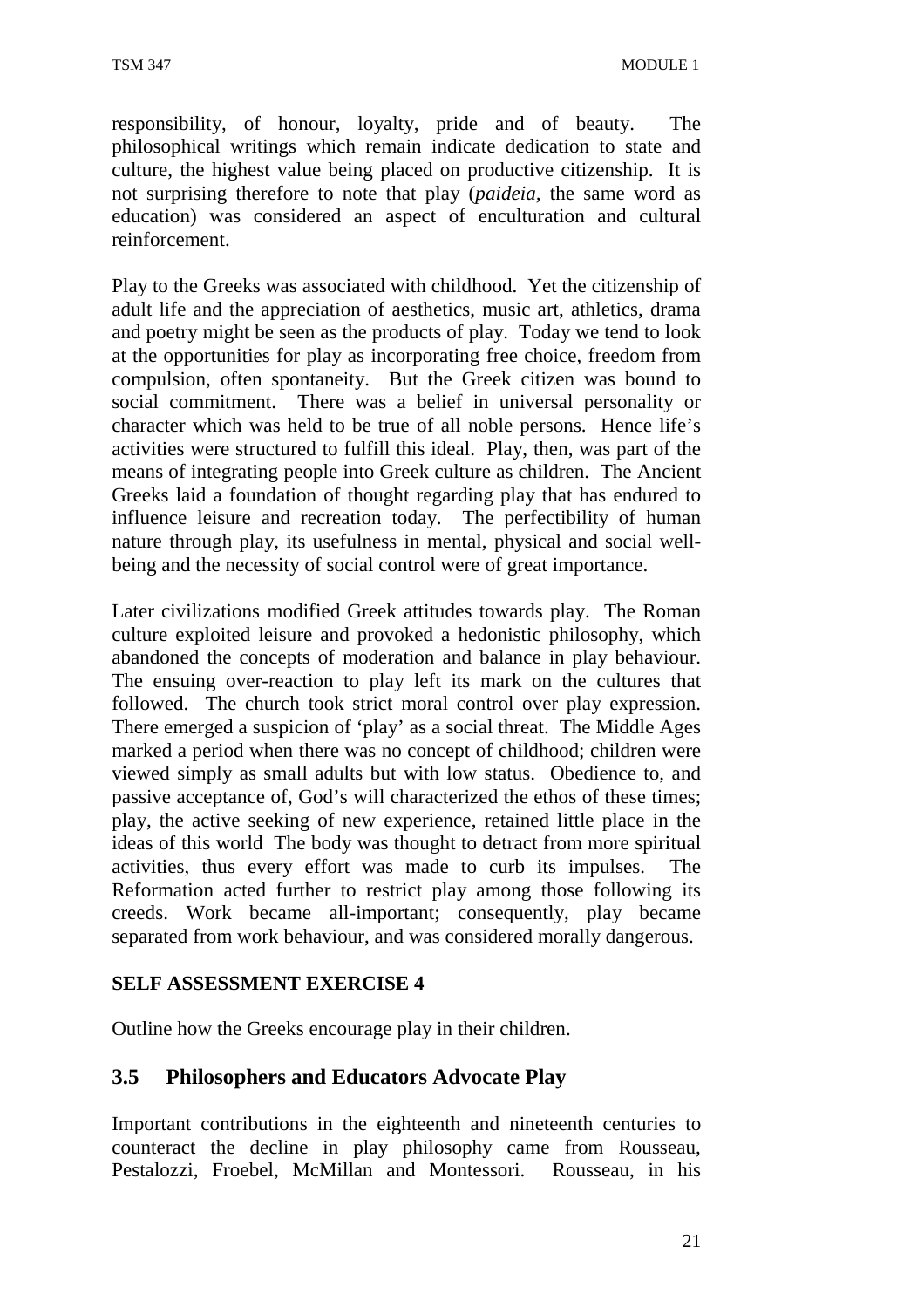revolutionary text *Emile,* espoused the idea of the natural child, the child of nature; mankind should return to a state of nature marked by simplicity and freedom. Jean Jacques Rousseau (1712 – 78), concerned with social justice and an egalitarian society, promoted a dramatic change in the view of children and childhood. At that time, children were seen as 'born into sin'; they were thought to be evil and needed to be drawn towards goodness. He proposed the opposite view that children were naturally good and their positive nature could be harnessed through care and education. His was a Romantic view of childhood; he proposed letting children be themselves in their natural playfulness in safety away from the harsh realities of life. Early education should be focused on the learning needs of children and not on the strict authoritarian rote learning methods.

Rousseau and others with reformist and revolutionary ideas, forced society to accept two major changes: a distinction between children and adults, and the acceptance of play as an end in itself. In both instances, he suggests that PLAY is the mechanism by which flexibility is achieved. And by doing this, present an argument which states that play is a feature of human behaviour from birth to death, and is absolutely essential in forming the basis both for human survival and human development. Play, then, is concerned with two integral and related parts of the human learning process: it describes how it gains information concerning the nature of its world. It describes the means by which the brain assimilates and selects those stimuli which give it 'good' feelings (+ve effects), and how it pursues them. Without play as an interactive experience, learning would not take place and human would not acquire the skills necessary for survival.

#### **SELF ASSESSMENT EXERCISE 5**

Explain Rousseau's view of play.

A similar line is taken by Brown (1990) in A *Playwork Training Pack.* Barnett (1979) believes children learn to be resourceful within the environment 'purely as a consequence of self-defected play'. Empirical support for this notion was found by Sylva (1977) and by Barnett (1976) herself, and free play was seen as necessary behaviour for survival. Play helps a child to explore the environment and thereby learn the procedures required to solve problems posed by the environment in alter life. Play appears to be directly related to the divergent thought processes of the child and thus serves as the stimulus for normal cognitive development.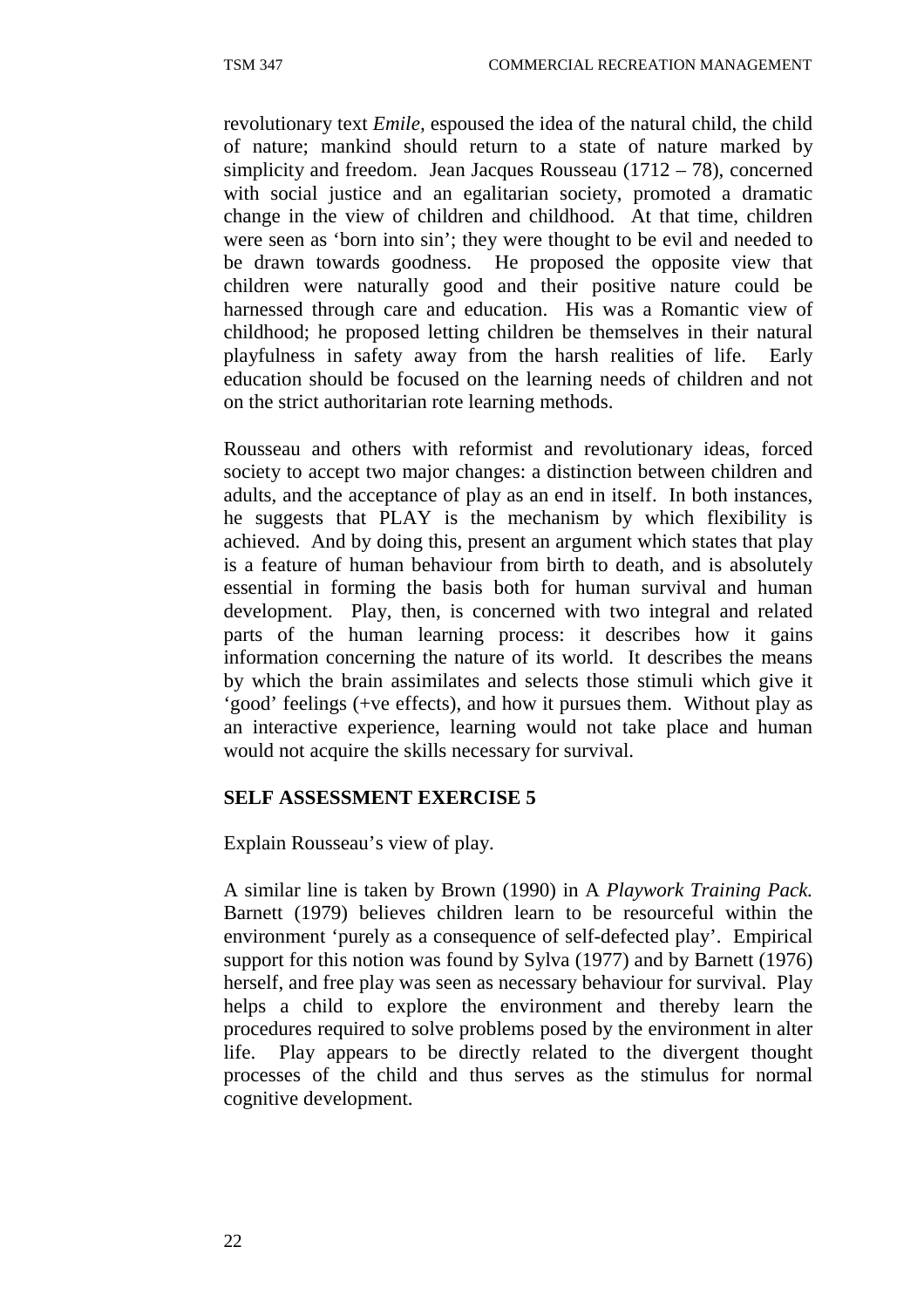# **3.6 Play as Arousal-seeking Behaviour**

Michael Ellis' book *Why People Play* (Ellis, 1973) is one of the most comprehensive and thorough studies of play. Ellis believes that there is no way of reaching any 'pure' definition and that the most satisfying explanation of play involves an integration of three theories:

- play as arousal-seeking behaviour
- play as learning and
- the developmentalist view of play, (there is considerable evidence to support the view that play enhances learning and development).

Ellis defines play in this context as "that behaviour that is motivated by the need to elevate the level of arousal towards the optimal". Put in another way, play is stimulus-seeking activity that can occur only when external consequences are eliminated: "When primary drives are satisfied the animal continues to emit stimulus-seeking behaviour in response to the sensor static drive. The animal learns to maintain an optimal level of arousal".

Researches in arousal theory find that it is the stimuli that are complex, incongruous or novel that lead to arousal. In addition, the stimuli must have the ability to reduce uncertainty or to carry information to the individual. However, when situations are too complex, they have no arousal potential, and at the other end of the scale when the outcome is highly predictable, there is little uncertainty and the arousal potential diminished. For example, the crossword in *The Times* will have no arousal potential for the easy-crossword dabbler; the gifted chess player will not be stimulated by the novice opponent.

The play 'spirit' for many adults is often the play of the mind. Reading a thriller, following the fortunes of a favourite team in the newspaper, checking up on the Stock Exchange, doing crosswords, playing Trivial Pursuit, problem solving, are all activities actively sought by adults, in particular, who by virtue of their age have a richer store of experiences. However, stimulus-seeking behaviour means more than merely seeking exposure to any stimuli. The stimuli must have arousal potential. Knowledge seeking, for example, results in the reduction of conflicts, mismatches and uncertainties. Laughter, humour and smiling are created by situations such as novelty, surprise, incongruity, ambiguity, complexity – all of which possess arousal potential. Fun has arousal potential.

But not all stimulus seeking is play. The behaviour that seems to be clearly non-utilitarian is play. This may appear to lead to an artificial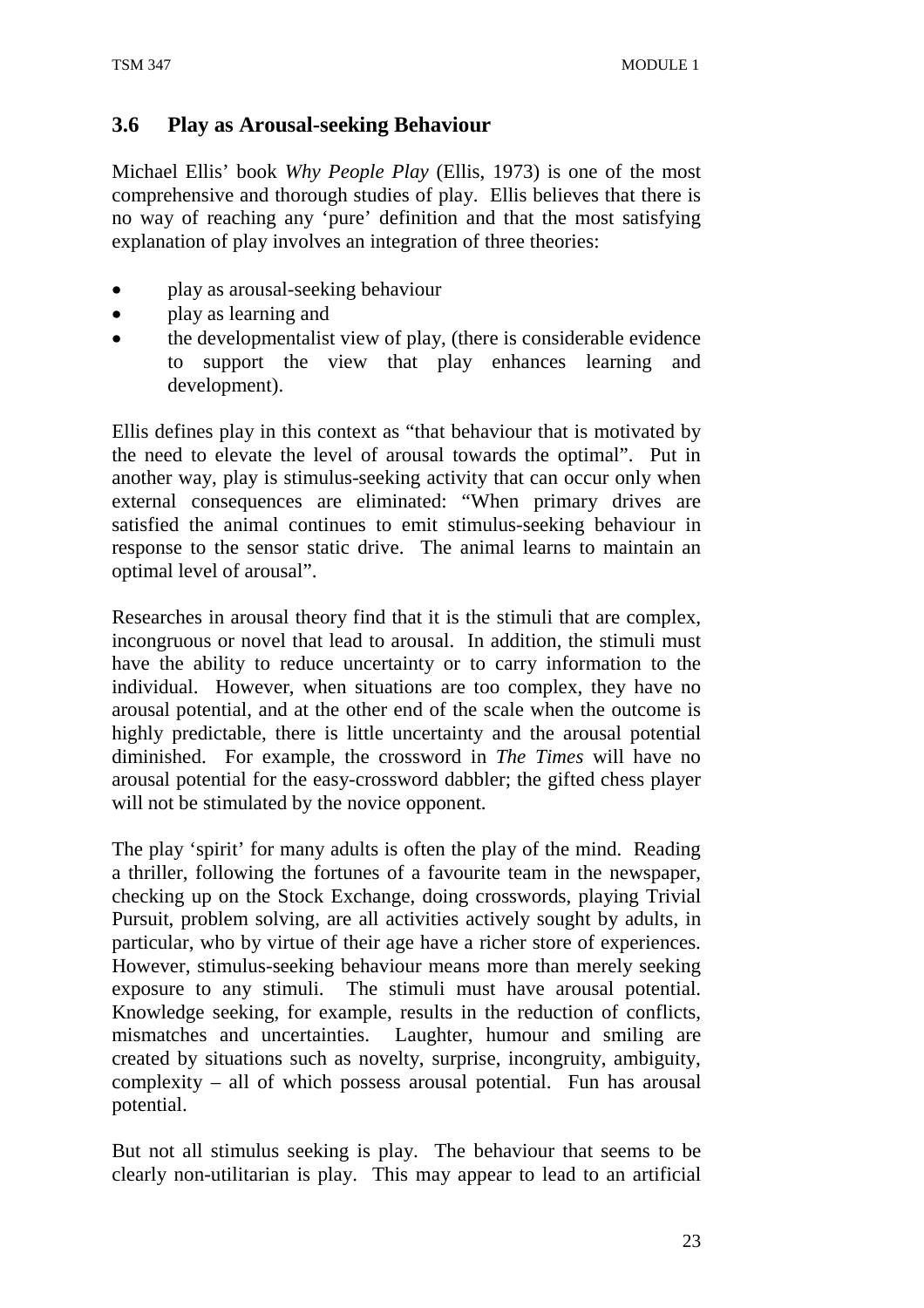divide between work and play but clearly such stimulus-seeking behaviour can be found in both work and play. The theory appears to handle the question of work and play equally well. Indeed, it questions the validity of separating work from play. Thus, Ellis provides an explanation for both special and individual motivation towards play, and also describes a researchable, physiological base for play. In terms of its value to people and society, play fosters individuality; it provides 'learnings' that reflect individual, unique requirements; and it prepares for the unknown. Play will not occur when the essential conditions necessary for play behaviour are absent. One of the most important aspects coming out of this work is the realization that people play when the content of their behaviour is largely under their control.

#### **SELF ASSESSMENT EXERCISE 6**

Identify and explain the three theories that help promote the essence of play.

# **3.7 Playfulness**

The psychologist J. Nina Lieberman has studied a concept which she identified as 'playfulness' and has observed and measured it in infants, adolescents, and adults (Lieberman, 1977). It is her thesis that playfulness is related to divergent thinking or creativity and that it has an important bearing on how we approach leisure. The three major components of playfulness are spontaneity, manifest joy and sense of humour.

Spontaneity shows itself in physical, social and learning dimensions and is a unitary trait in the young child. In the adolescent and adult, two separate clusters emerged in her studies which were labeled academic playfulness and social-emotional playfulness respectively.

| The Characteristics of academic playfulness                                              |                                       |  |  |
|------------------------------------------------------------------------------------------|---------------------------------------|--|--|
| Being alert                                                                              | imaginative                           |  |  |
| <b>Bright</b>                                                                            | inquiring                             |  |  |
| Enthusiastic                                                                             | knowledgeable                         |  |  |
| The outstanding characteristics of social-emotional playfulness<br>Entertaining<br>witty |                                       |  |  |
| Extroverted                                                                              | making fun of himself/herself         |  |  |
| Joking                                                                                   | The latter was also given the overall |  |  |
| Light-hearted                                                                            | label of<br>'bubbling effervescence'  |  |  |

Figure 2.1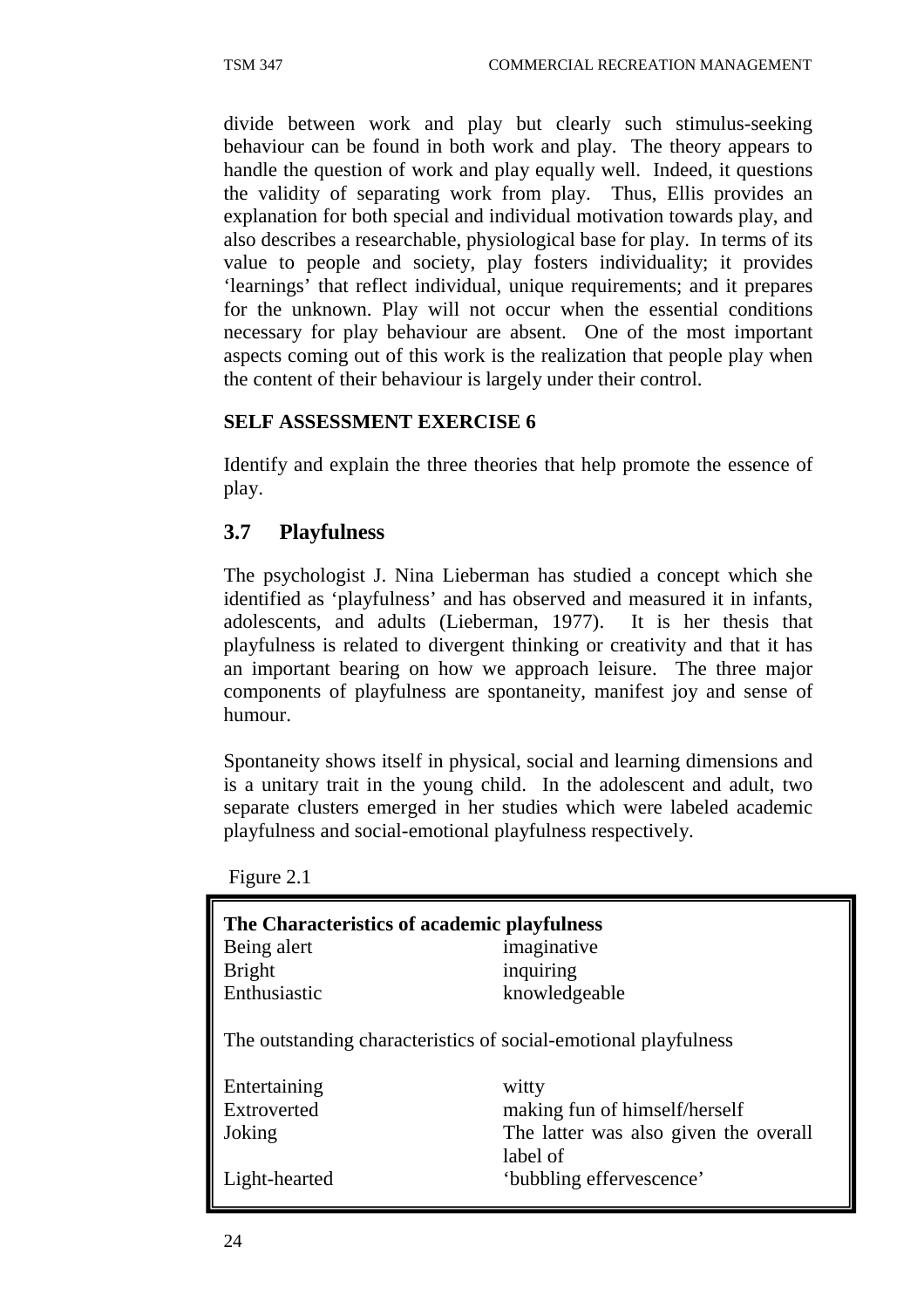At the infant level Lieberman found that the more playful child was also the more creative boy or girl. This was expressed in fluency, flexibility, and originality of thinking. In terms of intelligence, we know that twothirds, of the population fall within the middle range of intelligence quotients. In the case of creativity, the evidence appears to suggest different degrees of endowment and in different areas, for example, in specific talents such as science, music, writing and painting. Playfulness can therefore be part of any individual's make up. Moreover, because of its importance in a person's general approach to work and play, playfulness should, in Lieberman's submission, be encouraged and developed throughout the lifespan of people.

Assuming this to be the case, we have to ask ourselves how playfulness can be developed. To develop spontaneity, Lieberman believes that there needs to be an emphasis on gathering and storing facts beginning as early as the pre-school level. Only if the child has a storehouse of knowledge is there a basis for parents and teachers to encourage playing with various permutations.

Manifest joy is the ability of showing pleasure, exuberance, friendliness and generally positive attitudes in everyday life. The joy that the adult shows at the child's growing competence will lead to the child's own sense of pleasure in his or her activities.

Lieberman includes the ability of engaging in "good-natured ribbing, gentle wit, creative punning, as well as poking fun at yourselves and others", in her "sense of humour" category. To develop this, a climate needs to be created which encourages "psychological distancing". Evidence was found that the cognitively more mature children preferred less hurtful expressions of humour. Humour is dependent on mastery of the situation; mastery can then lead to fun in learning.

Following Lieberman's argument, as we continue to learn throughout our lifespan, we therefore need to practice the psychological distancing which allows us to take seriously the task at hand, but not ourselves; we need to free ourselves from being preoccupied with ourselves and without problems, in order to cope, to be resourceful and for leisure to function as one of the means towards what Maslow terms 'self actualization'. Maslow (1968) stressed the need for individuals to develop to their fullest degree of independence and creative potential.

The next logical step to ask is how playfulness can help in our approach to leisure. It seems self-evident that any individual whose approach to everyday living embraces spontaneity, manifest joy and sense of humour would be able to deal in a creative way with free time. It is apparent, though, that many individuals have these traits and are not aware of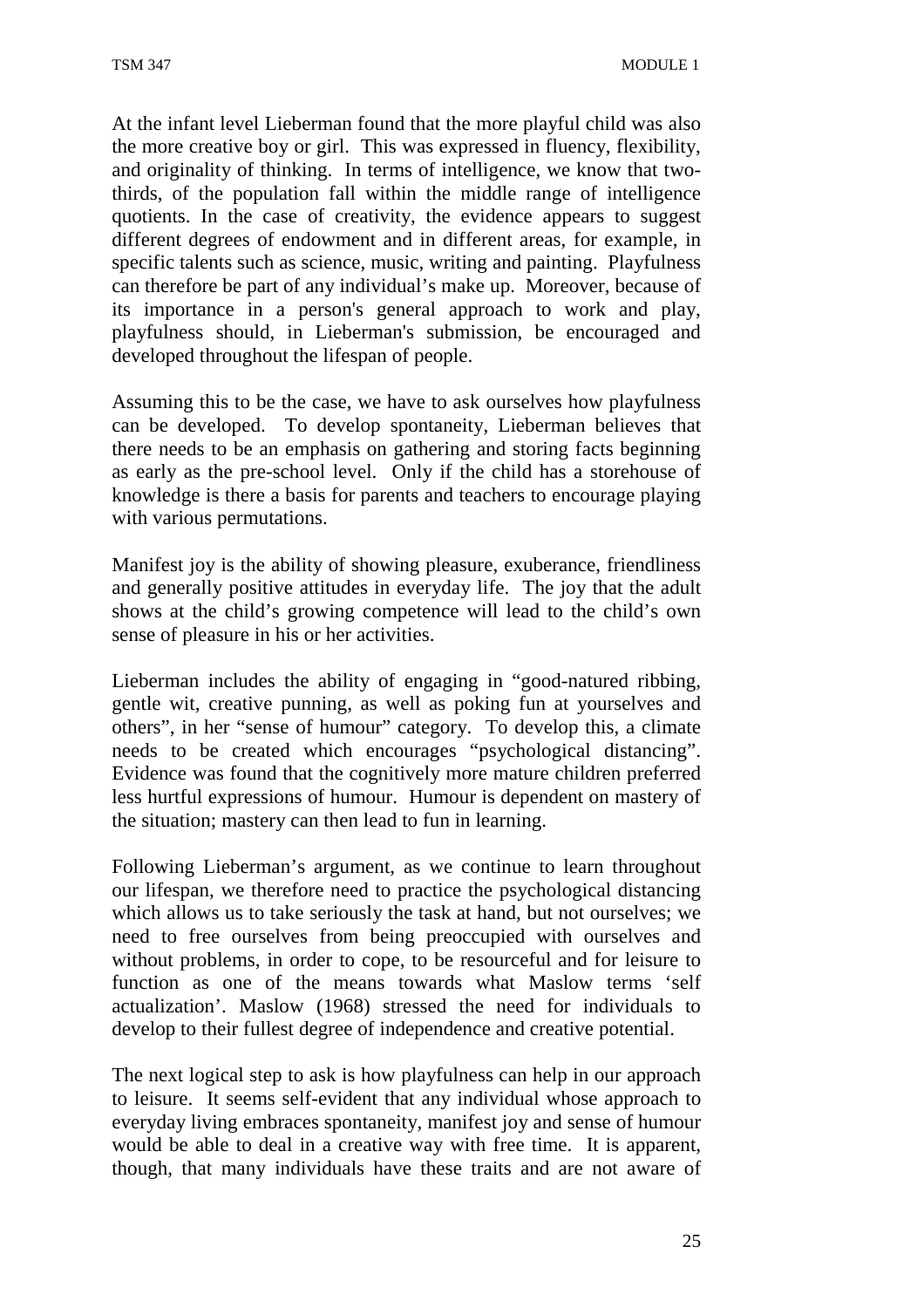them, or do not realize the benefits of applying them to leisure. Other people will need actively to practice them in order to make them part of their everyday repertoire. To what extent we can discover ourselves, our skills and an aptitude, acquire the ability of stepping back and laughing at ourselves, is an area yet to be explored.

#### **SELF ASSESSMENT EXERCISE 7**

Identify and explain the three major components of playfulness.

#### **4.0 CONCLUSION**

In this unit, it has been proved that play can pervade all aspects of life, not just physical play, but also the play of the mind, the play of words and the play of communicating with people.

#### **5.0 SUMMARY**

This unit has discussed so far, the inborn propensity to play, difficulties facing children's play; play in historical perspective and the Greek civilization's legacy advocacy for play etc. In the next unit, we shall discuss play and the meaning of life.

#### **ANSWER TO SELF ASSESSMENT EXERCISE 1**

- 1. Some of play characteristics
	- It makes children acquire a range of skills
	- Children learn how to do with new situations
	- It makes children to develop physically, intellectual and emotionally
- 2. Grazia's definition of play
	- Play of the mind, words and communication.

# **6.0 TUTOR-MARKED ASSIGNMENT**

Enumerate the four difficulties facing children's play.

#### **7.0 REFERENCES/FURTHER READINGS**

Torkindsen, George (2005). *Leisure and Recreation Management*. Pp64–82.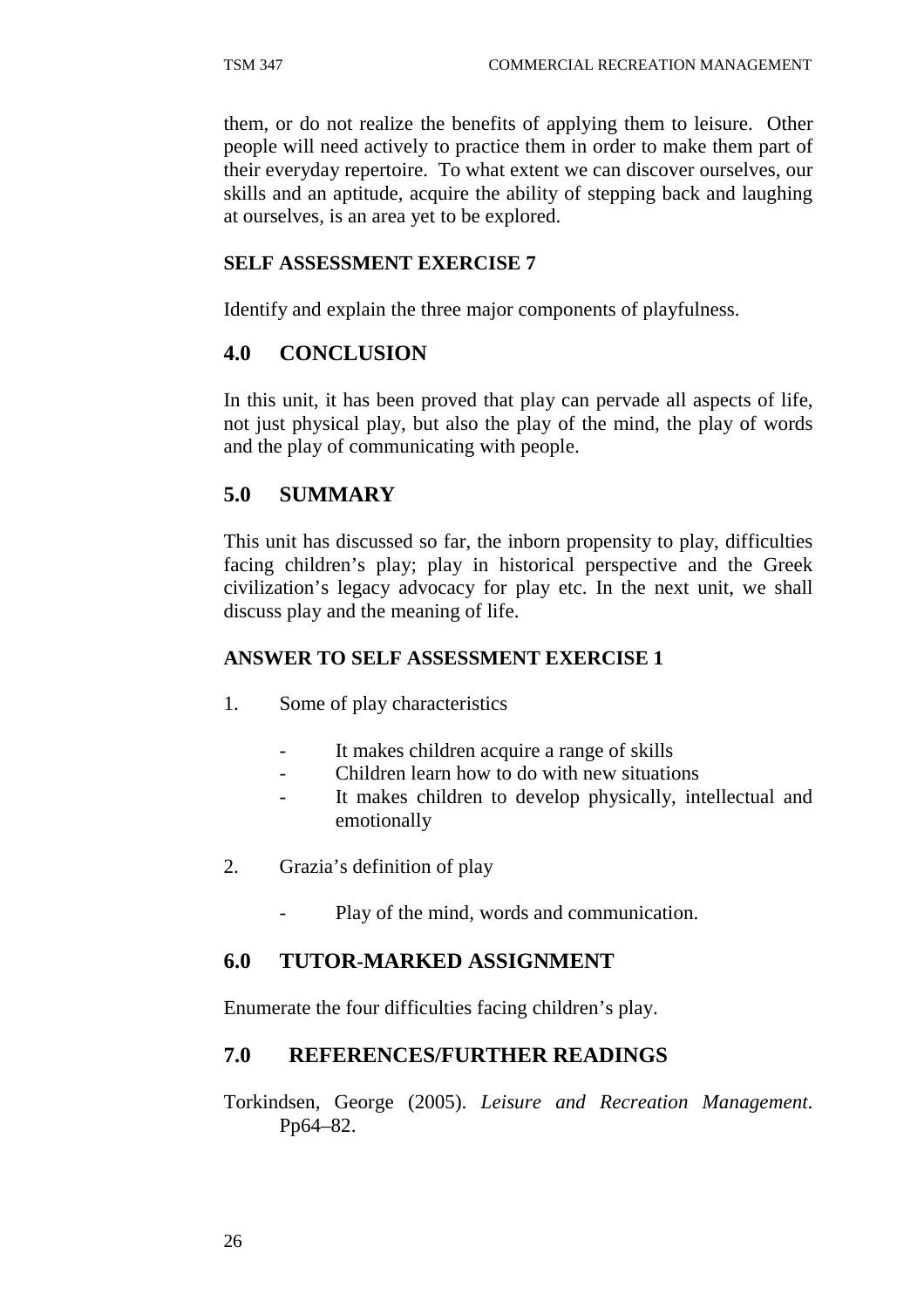# **UNIT 3 PLAY AND THE MEANING OF LIFE**

#### **CONTENTS**

- 1.0 Introduction
- 2.0 Objectives
- 3.0 Main Content
	- 3.1 Play and the Meaning of Life
	- 3.2 The Development of Adventure Play
	- 3.3 Play in Practice Today
		- 3.3.1 A Taxonomy of Play Types
		- 3.3.2 Play Themes and Children's Perception
- 4.0 Conclusion
- 5.0 Summary
- 6.0 Tutor**-**Marked Assignment
- 7.0 References/Further Readings

# **1.0 INTRODUCTION**

The right to play is a child's first claim on the community. Play is nature's training for life. No community can infringe that right without doing deep and enduring harm to the minds and bodies of its citizens.

# **2.0 OBJECTIVES**

After reading through this unit, you should be able to:

- discuss play and the meaning of life
- discuss the development of adventure play
- explain play in practice today
- discuss the taxonomy of play types.

# **3.0 MAIN CONTENT**

# **3.1 Play and the Meaning of Life**

Throughout history, philosophers and writers have suggested that play gives meaning to life. Hazing, in particular, proposes play as the basis of culture and civilization, referring to people's 'natural' playfulness and anthropologists' view of play as a 'cultural universal'. Levy (1978) provides a late-twentieth-century philosophical viewpoint that:

Play… is necessary to affirm our lives… it is through experiencing play that we answer the puzzle of our existence. Play is where our lives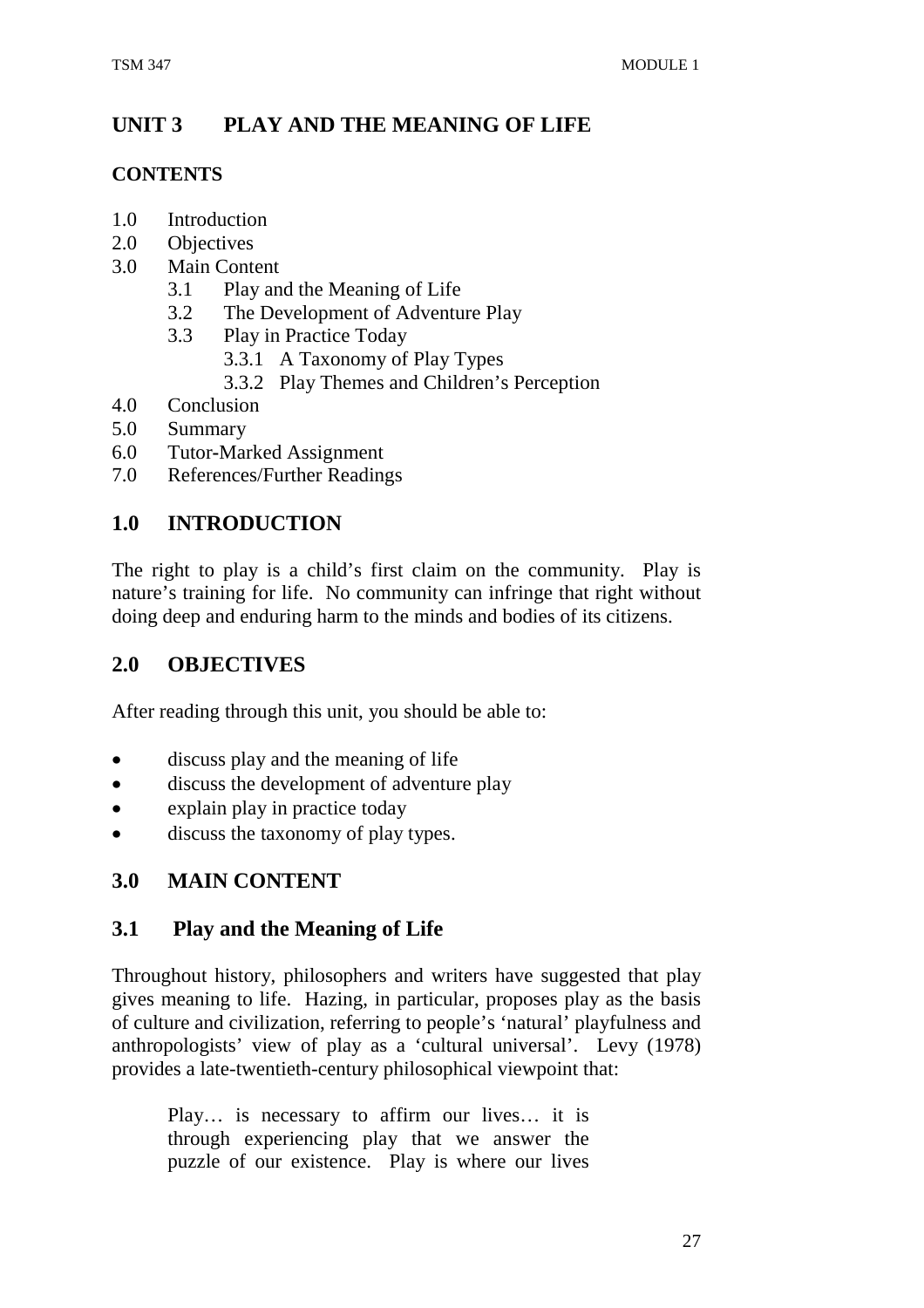live… Living in play means confirming our existence and celebrating life… Play brings out the greatness, dignity, and sacredness of our existence, which in turn gives impetus and meaning to our lives… Play offers us the opportunity to transcend the ordinary organic and ego levels of functioning and to experience the world of wonder, peace, love, and anguish at a very intuitive level; but these experiences must come from within, not from external pressures or influences as is often the case.

Play, therefore, can be defined not by the type of activity, but by the distinctive attitude and approach which the players take towards the activity.

Kraus (1971), in defining play, positions it as an important feature in most aspects of life. According to him, play is

- a form of behaviour, which is generally regarded as not being instrumental in purpose
- often carried out in the spirit of pleasure and creative expression
- often aimless, disorganized, and casual, or highly structured or complex
- commonly thought of as activity engaged in by children, but adults also play
- an instinctive drive, although much play behaviour is culturally learned
- regarded as voluntary, pleasurable, and non-serious, although it may involve risk and intense commitment
- apparently founding all cultures
- linked to important social functions such as law, religion, warfare, art, and commerce.

#### **SELF ASSESSMENT EXERCISE 1**

Give two definitions of play by Kraus.

#### **3.2 The Development of Adventure Play**

Serious consideration to providing for children's play in Britain came about through the pro-active ideas of the early educational philosophers and thinkers, and as a result of the reaction to social problems arising from the Industrial Revolution.

Mary Ward, in the 1860s, was one of the founders of the 'settlement movement' in Victorian Britain. This movement established the first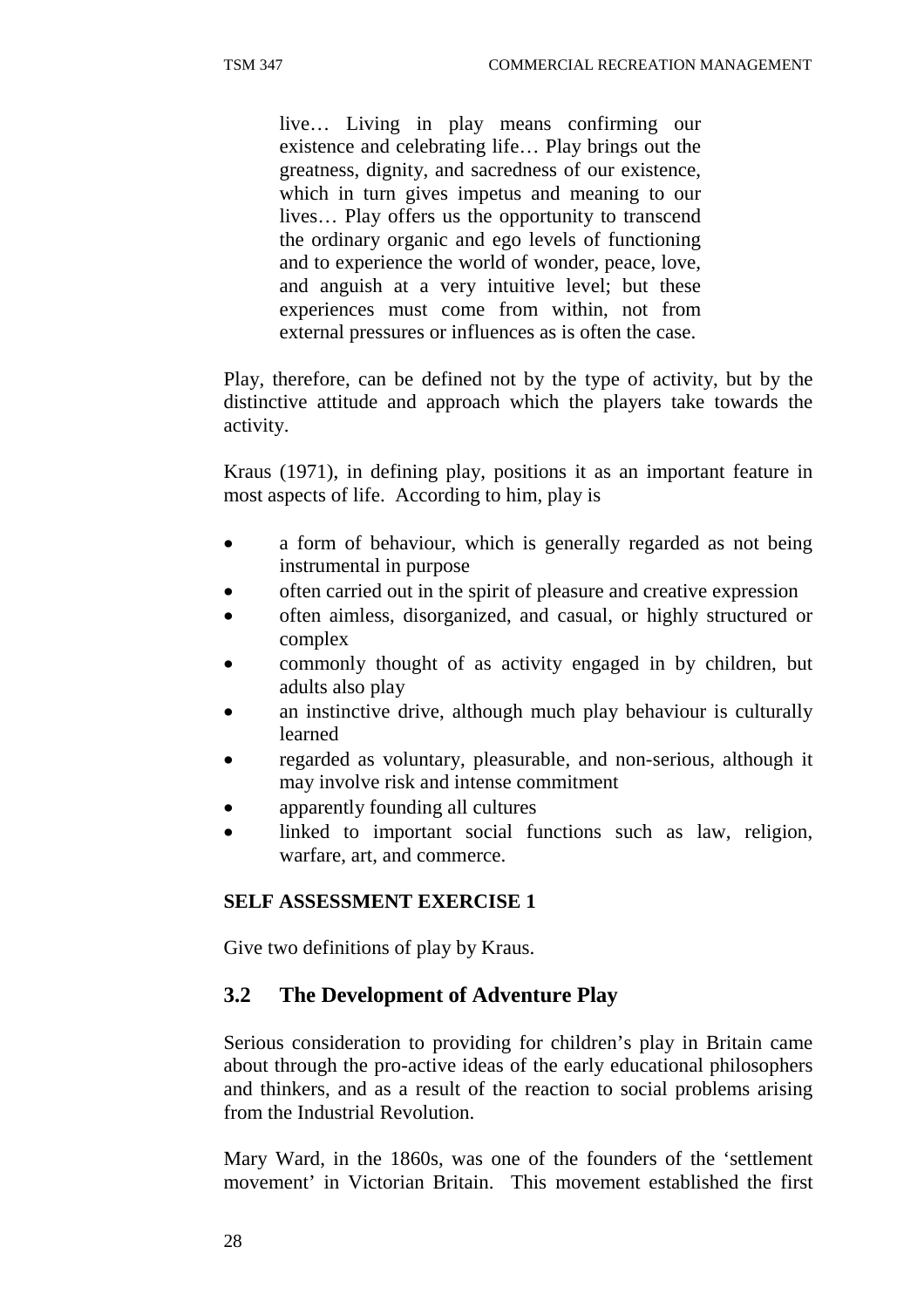play centres for working mothers, the first schools for children with disabilities and organized play provision for children in the school holidays.

In the early 1930s, the Danish architect, C. Th. Sorenson, conceived of children having the freedom to explore 'a sort of junk playground' in which they could 'make dreams and imagination a reality'. His first playground was opened in 1943 at the height of World War II on a new housing estate in the centre of Copenhagen.

Lady Allen of Hurtwood, a campaigner for children, following a visit to Copenhagen, established a campaign to build 'junk playgrounds' on waste grounds in England. Several projects, after the war, the first in Camberwell, South London, were championed by the National Playing Fields Association and the London Country Council with grant aid and employed staff, but run by local volunteers.

Throughout the 1960s, 1970s and even into the early 1980s, adventure playgrounds continued to grow. The change of name to Adventure Playgrounds brought a certain respectability, but in some respects, may have lost some of the essential raw, down-to-earth quality. In the voluntary sector, the London Adventure Playground Association and the Handicapped Adventure Playground Association (now called Kids Active) provided inspiration and support. It is only in recent years that the growth of play provision has shifted from the adventure play and open play to the playcare model.

Adventure play is important for children and young people. The adventure playground, although not enjoying the high profile of the 1960s and 1970s, provides opportunities for children to choose the ways in which they play. It is a place where children of all ages, under 'qualified', friendly, unobtrusive supervision, are free to do many things that they can no longer do in crowded urban developments, or at home. They can climb, dig, light fires, cook, camp, garden, play games, paint, dress up, or simply just talk and make friends. The adventure playground can be a place for learning and for making relationships.

Due to the fact that adventure playgrounds provide space and materials for children to create their own play world, they try out many things and learn to develop confidence in their abilities. The lack of structure allows for variability, change and flexibility. But adventure playgrounds tend to end up looking like junk yards. In some areas they are acknowledged as good for the children, but no one wants one in their 'back yard'. However, the principle of the freedom to choose is fundamental to quality play experiences.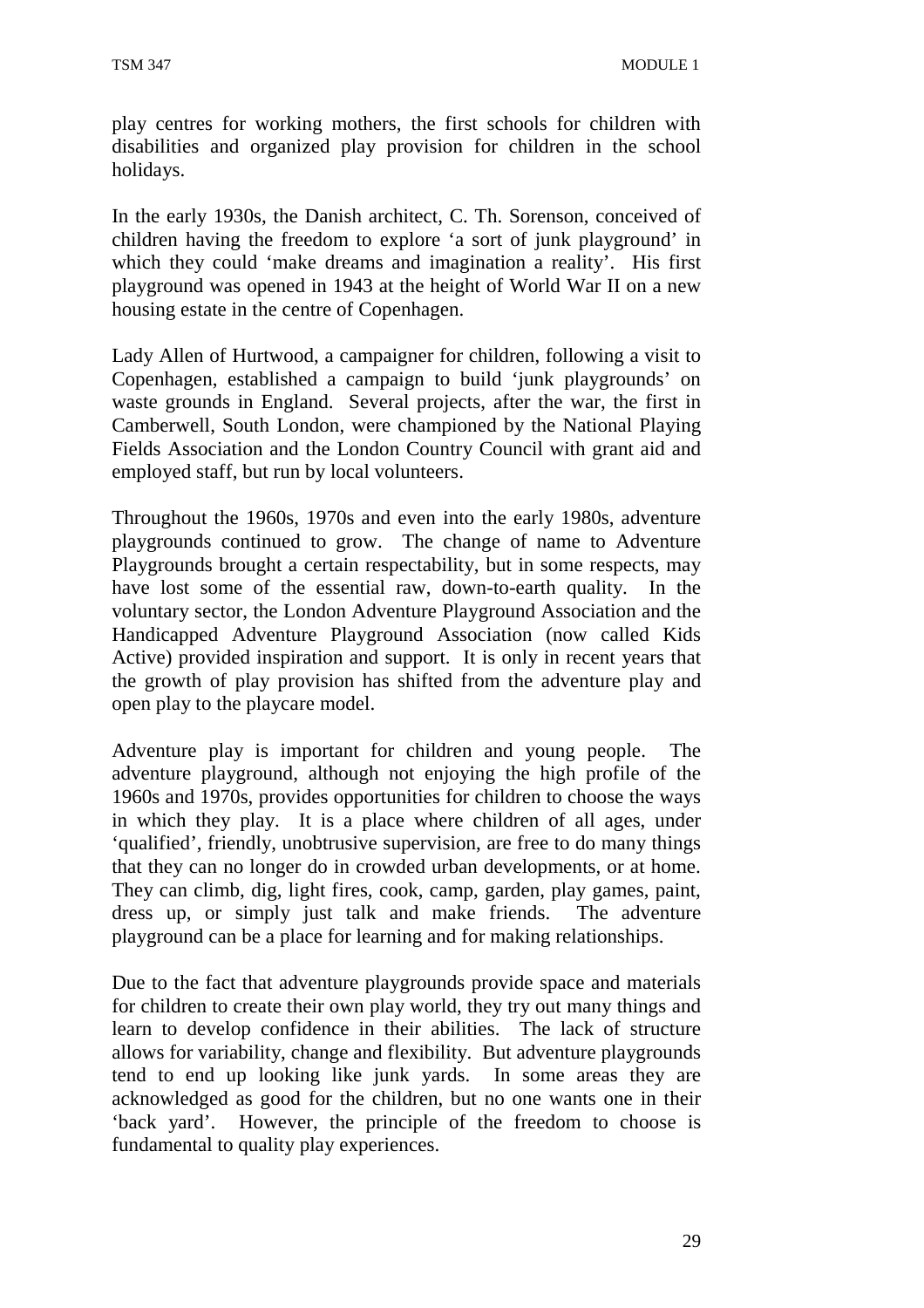Today, the term 'adventure playground' is used more to represent a much sanitized version of its former self in public parks and is now even part of provision in commercial leisure, with indoor adventure centres.

On a broader front, today all local authorities in the Untied Kingdom provide 'standard' outdoor playgrounds and play spaces, so there are many thousands that exist and have to be safe and well maintained. Playgrounds and safety issues are not covered in this material. In addition to these and other 'open' spaces and opportunities such as play schemes, the growth area in play has been in the 'closed' settings and in play care. The emerging profession of play and play work has spawned many hundreds of play workers, paid and voluntary, and standardized training courses and qualifications.

#### **SELF ASSESSMENT EXERCISE 2**

Discuss the significance of adventure play grounds.

### **3.3 Play in Practice Today**

Theories are often academic and complex, as we have seen. Hughes (2002), drawing on his experience and others in the field, brings us down to earth with his taxonomy of fifteen types of play.

## **3.3.1 A Taxonomy of Play Types**

- **1.** *Symbolic Play:* Play which allows control, gradual exploration and increased understanding, without the risk of being out of one's depth. For example, a piece of string to symbolizes a wedding ring.
- **2.** *Rough and tumble Play:* Close encountered play which is less to do with fighting and more to do with touching, trickling, gauging relative strength, discovering physical flexibility. For example, playful wrestling and chasing.
- **3.** *Socio-dramatic play:* Acting out real and potential experiences of an intense personal, social, domestic or relationship nature. For example going to the shops, being mothers and fathers.
- **4.** *Social Play:* Where the 'rules' for social engagement and interaction can be explored and amended. For example, any social or interactive situation which contains an expectation on all parties such as games, or making something together.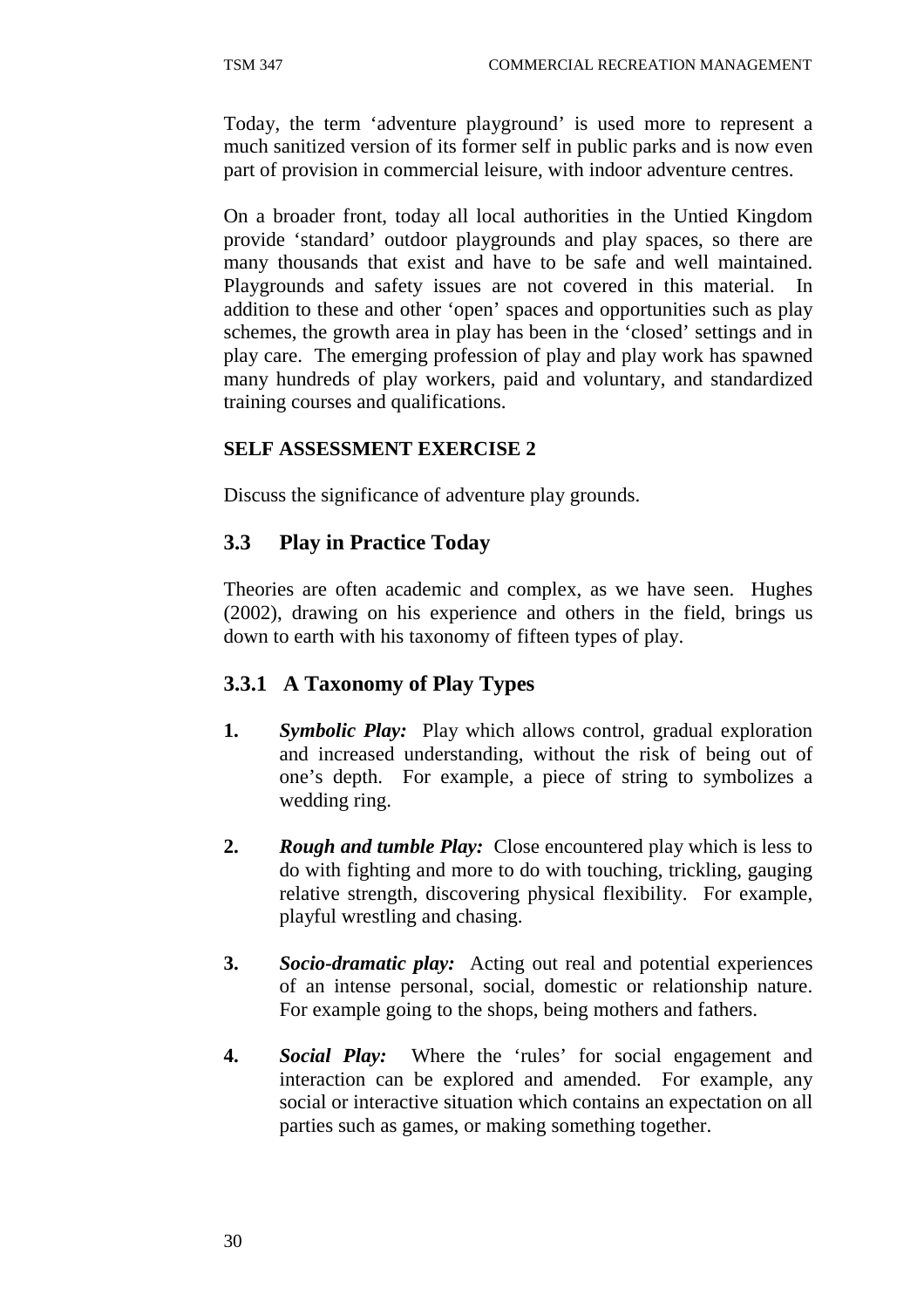- **5.** *Creative Play:* Play which allows new responses or new connecting with element of surprise. For example, enjoying creation for its own sales and materials and tools.
- **6.** *Communication Play:* Play using words or gestures. For example, mime or play acting.
- **7.** *Dramatic Play:* Dramatizing events. For example, presentation of a TV show or festive event.
- **8.** *Deep Play:* Play which allows the child to encounter risky experiences, to develop survival skills and conquer fear. For example, leaping, riding a bike on a parapet, balancing on a high beam.
- **9.** *Exploratory Play:* Play to access information such as handling, throwing. For example, engaging with another by manipulation or movement, assessing its properties and possibilities such as stacking bricks.
- **10.** *Fantasy Play:* Play which rearranges the world in the child's way, a way unlikely to occur. For example, playing at being a pilot, or driving a fast car.
- **11.** *Imaginative Play:* Play where the conventional rules which govern the physical world, do not apply, for example, pretending to be a tree or ship.
- **12.** *Locomotor Play:* Movement in any and every direction for its own sake. For example, chase, hide and seek, tree climbing.
- **13.** *Mastery Play:* Control of the physical environment. For example, digging holes, changing the course of streams, constructing shelters, and building.
- **14.** *Object Play:* Play which uses infinite and interesting sequences of hand-eye manipulations and movements. For example, novel use of any objects such as paint brush or cup.
- **15.** *Role Play:* Play exploring ways of being, although not normally of an intense nature. For example, dialing a telephone, driving a car.

*Adapted from A Playworkers Taxonomy of Play Types, PLAYLINK*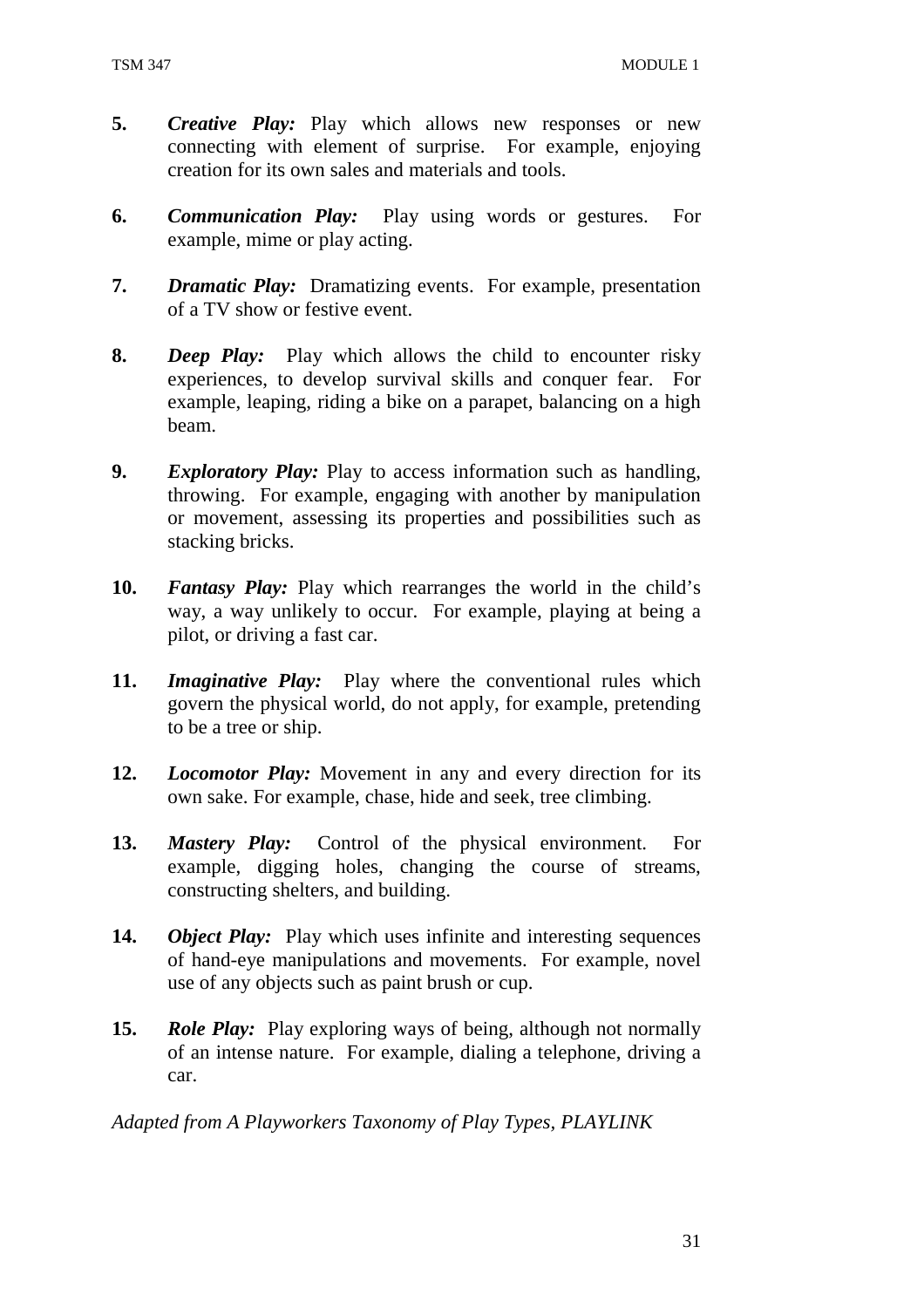Acting in the spirit of play defies specific definition. Analyzing play by placing it into types and categories can help to deliver appropriate playwork, but does this have drawbacks in compartmentalizing play? With play therapy, for example, 'adults may be over-keen to group and interpret play because of their own interests'. Elizabeth Wood and Jane Attfield proved a warning:

 In the urge to explain and categorize play, we may be in danger of overlooking the children define play themselves. They often establish mutual awareness of play and… they create roles, use symbols, redefine objects and determine the action through negotiations and shared meanings. Often, their enactments of play themes and stories or their creation of play scripts reveal far more subtleties than academic definitions can capture. *(Woodand Attfield, 1995)*

#### **SELF ASSESSMENT EXERCISE 3**

List and explain the fifteen play types.

# **3.3.2 Play Themes and Children's Perceptions**

While there is no definition of play which achieves universal agreement, in *Understanding Children's Play* (Lindon, 2001), the following themes are suggested by Lindon as encapsulating the broad arrangement of literature on children's play.

> Play is essentially a voluntary and pleasurable activity. It may be undertaken with great seriousness and attention and may give rise to significant learning. Children play because they want to and because it gives them enjoyment. (*Lindon, 2001)*

#### **Play Themes**

- Children seem to play regardless of cultural background, although play is not identical across cultures.
- Circumstances can prevent or restrict play. Constraint may be placed by adults or the environment limits children's experience. Alternatively, developmental problems, disability or illness can shape play possibilities for children.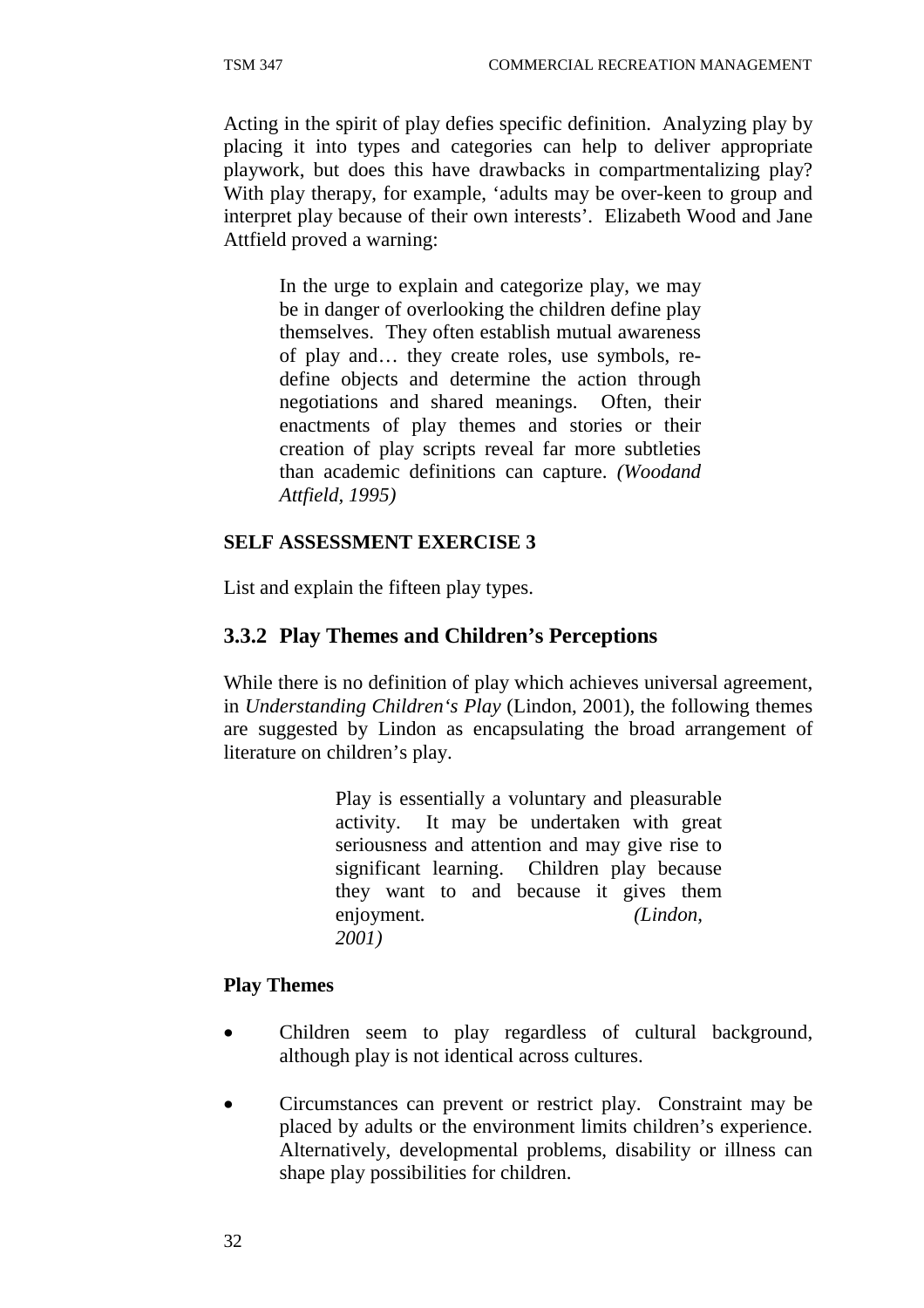- Children play for play's sake. The activity is an end in itself and is not undertaken for an end product, although children do sometimes make something in play.
- Play is an activity involving children's own choices. It is motivated by children's feelings and internal thoughts and it can be hard sometimes for adults to fathom these motives.
- Play is often episodic with emerging and shifting goals developed by children themselves. However, children return to favourite play themes and activities over time.
- Play supports children's social understanding and is in turn fed by their experiences. The roles and themes acted out during play both use and help children to understand social rules and conventions.
- There is a subtle interplay between communication, social interaction and imagination in play. These features often become clear when you observe children who have difficulty in play, such as autistic children (See useful websites).
- Play stems from children's own perception of the world and how it works. So it is a very personal creative activity. Within children's understanding, their play is meaningful in its connection to the non-play reality.
- Children mirror each other in play and so they reinforce, highlight and develop their own views and experiences. Play is usually rule governed, even when it looks thoroughly disorganized to adults. The rules may be understood by children, but not spoken out loud. Rules are voiced clearly by children if someone breaks them.
- Play provides a forum in which children can step back for a while, experiment and try out scenarios. Children can make their play represent reality in their own way, with an 'as if' or 'what if?' quality.

#### **SELF ASSESSMENT EXERCISE 4**

List and give at least one explanation of the different play themes.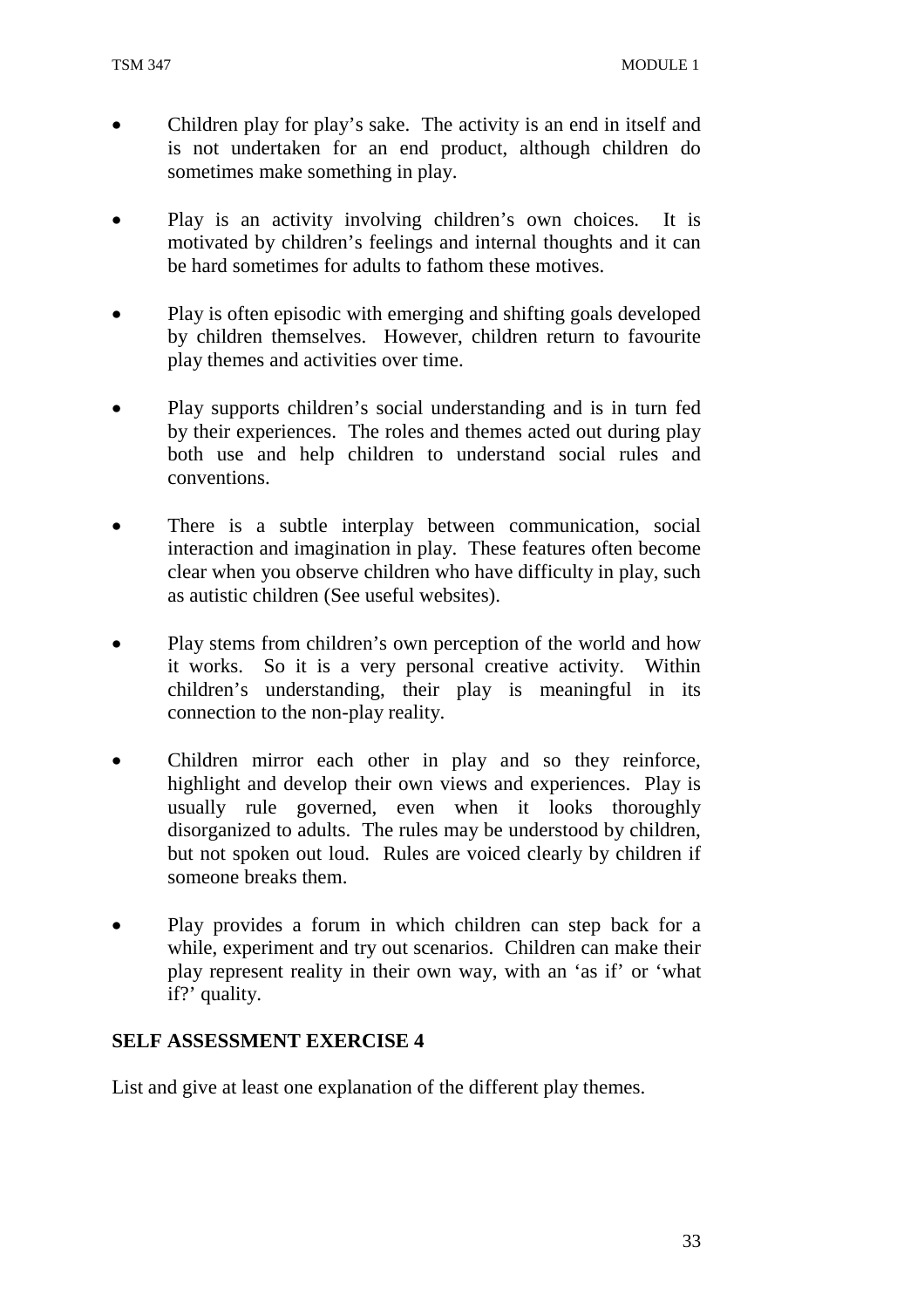### **4.0 CONCLUSION**

Indeed, play, plays a significant role in the growth and development of any child. It promotes children's creativity and capacity to learn, and helps them understand social rules and conventions.

### **5.0 SUMMARY**

In this unit, we have discussed extensively about the meaning play has in the overall life experience of any child, play and the meaning of life, the development of adventure play, play in practice today, and a taxonomy of play themes. In the next unit, we shall discuss the importance of play for children today.

#### **ANSWER TO SELF ASSESSMENT EXERCISE 1**

- 1. Definition of play by Kraus
	- a form of behaviour
	- often carried out in the spirit of pleasure and creative expression.
- 2 Explanation of play themes
	- Children seem to playa regardless of cultural background.

#### **6.0 TUTOR-MARKED ASSIGNMENT**

Give five definitions of play according to Kraus (1971).

## **7.0 REFERENCES/FURTHER READINGS**

Torkildsen, George (2005). *Leisure and Recreation Management,* 5th Edition, pp83–86.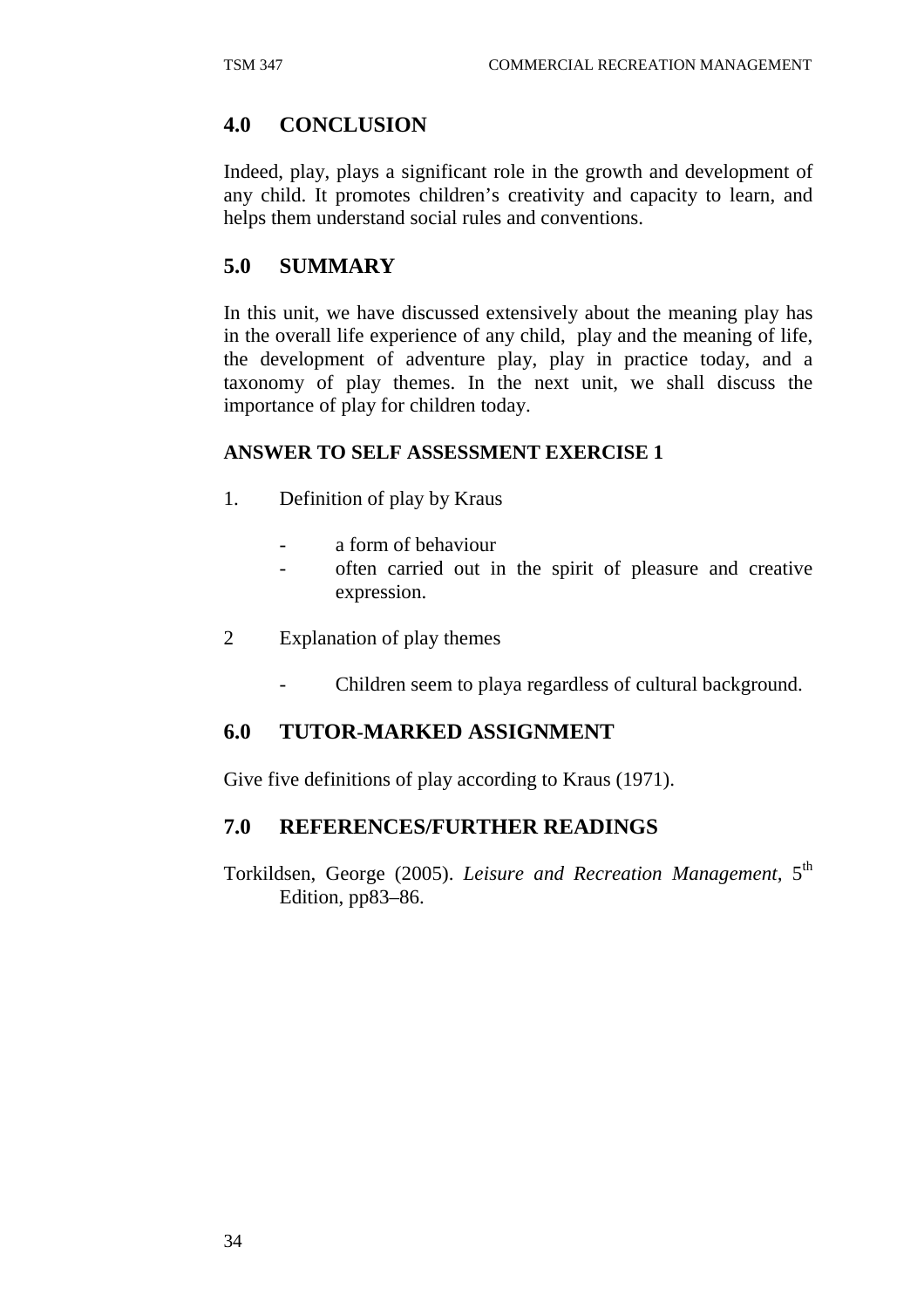# **UNIT 4 THE IMPORTANCE OF PLAY FOR CHILDREN TODAY**

### **CONTENTS**

- 1.0 Introduction
- 2.0 Objectives
- 3.0 Main Content
	- 3.1 The Importance of Play for Children to
		- 3.1.1 The Benefits of Play
		- 3.1.2 Children Deprived of Play
		- 3.1.3 Play and Child's Development
	- 3.2 Play as Empowerment
	- 3.3 Protecting Children at Play and Leisure
- 4.0 Conclusion
- 5.0 Summary
- 6.0 Tutor**-**Marked Assignment
- 7.0 References/Further Readings

# **1.0 INTRODUCTION**

The right to play is a child's first claim on the community. Play is nature's training for life. No community can infringe that right without doing deep and enduring harm to the mind and body of its citizens.

## **2.0 OBJECTIVES**

After reading through this unit, you should be able to:

- explain the important of play for children today,
- discuss the protection that is required for children at play .

## **3.0 MAIN CONTENT**

## **3.1 The Importance of Play for Children Today**

## **3.1.1 The Benefits of Play**

The benefits experienced by children at the time they are playing are summarized in *Best Play* (NPFA/CPC/PLAYLINK, 2000), which states that play;

• Provides children with opportunities to enjoy freedom, and exercise choice and control over their action.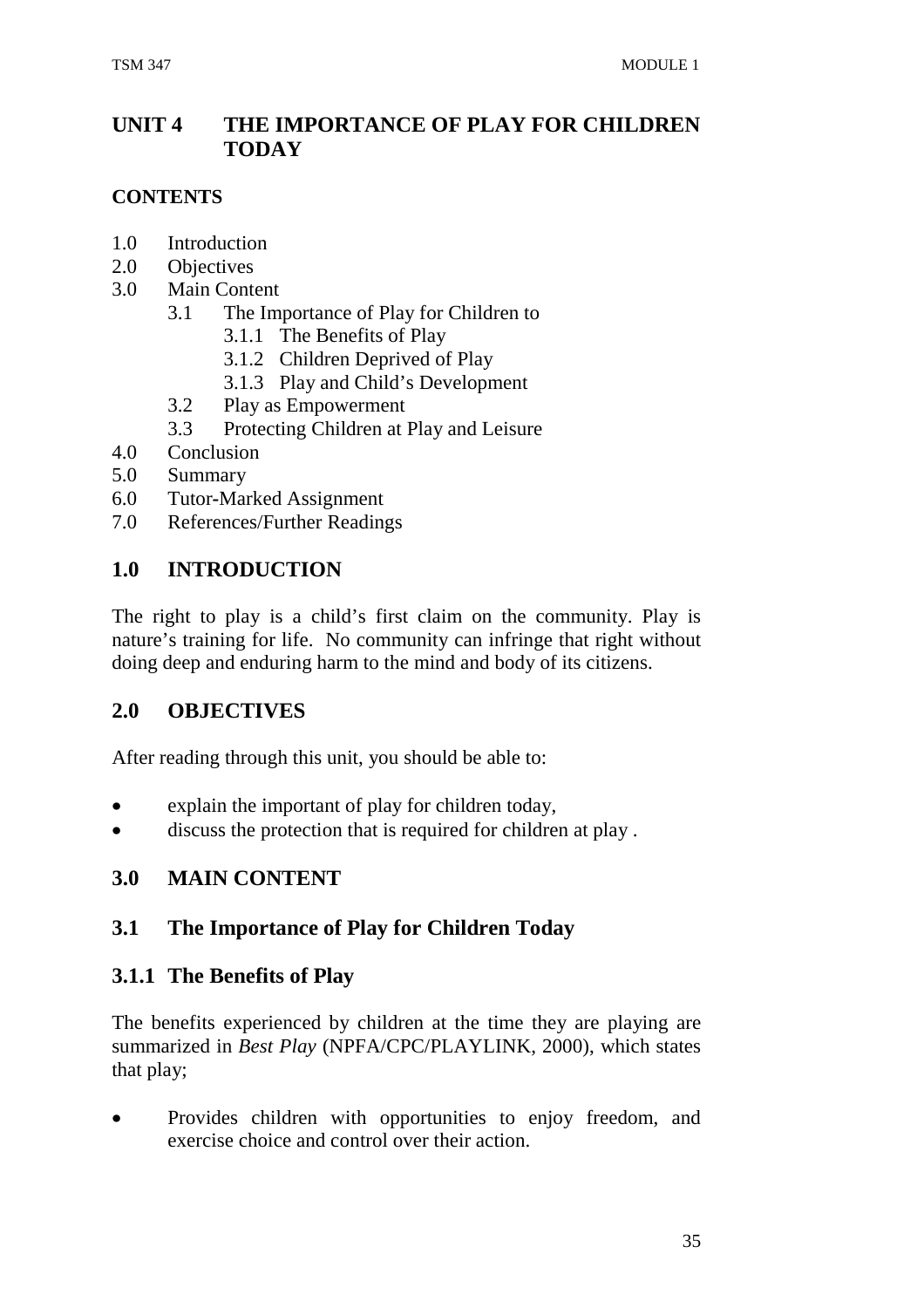- Offers children opportunities for testing boundaries and exploring risk.
- Offers a very wide range of physical, social and intellectual experience for children.
- There are also benefits children derive from play that develop over time. *Best Play* states that play:
- Fosters children's independence and self –esteem.
- Develops children's respect for others and offers opportunities for social interaction.
- Supports the child's well-being healthy growth and development.
- Increases children's knowledge and understanding of life.
- Promotes children's creativity and capacity to learn.

One study of primary school children found that break-time helps to maximize children's attention to school tasks when they returned to the classroom (Smith 1988).

### **SELF ASSESSMENT EXERCISE 1**

Mention two benefits children derive from play.

# **3.1.2 Children Deprived of Play**

The case for play provision does not rest only with its benefits, but also on the adverse consequence if children are deprived of play. Recent scientific research suggests that a radically deprived environment could cause damage; a brain can physically expand and contract and change depending on experience (NPFA/CPC/PLAYLINK, 2000). Hence, there is growing awareness of possible implications of play deprivation.

Depending on the type of play opportunity that is lacking, children could be affected in the following.

- Poorer ability in motor tasks.
- Lower level of physical activity.
- Poorer ability to deal with stressful or traumatic situation and event.
- Poorer ability to assess and manage risk.
- Poorer social skills leading to difficulties in negotiating social situation such as dealing with conflict and cultural difference.

Generally, without a good range of play opportunities children may lose the chance to develop their emotional intelligence independence, self-esteem and self-confidence and acquire self-management skills such as being able to project task through to completion in school and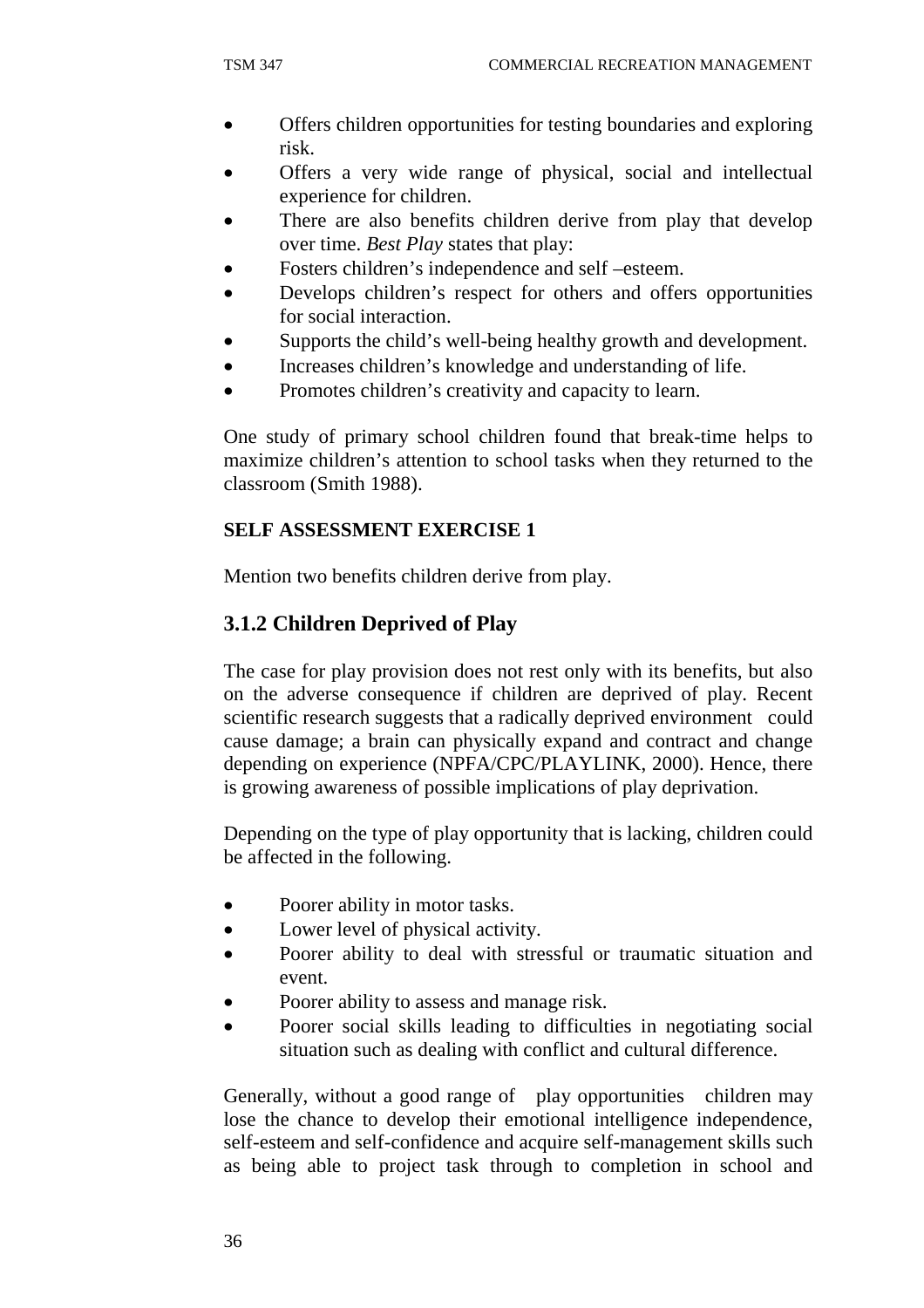educational settings. A lack of play opportunities for play can impair concentration in the classroom. It could be argued that children who never have the chance to try out a range of activities may have undiscovered or latent talents, abilities that might have developed if the right opportunities, encouragement and support had been available. A lack of good play opportunities can also have adverse consequences on families and communities.

Play is important to healthy personal development. It is self-evident that the physical activity involved in much play provides exercise which helps in co-ordination and develops skills for growing children. It is also clearly evident that play has a social dimension. Promoting social and emotional skill to handle the ups and downs of life.

The Mental Health Foundation identified some children who are more resilient in the face of stressful life events than others. Those children who have good communication skills, a positive attitude a problem solving approach and the capacity to reflect tend to be more resilient. The ability to plan a belief in control and a sense of humour are all qualities that can lead to resilience' (Mental Health Foundation, 1999). These findings echo much of Lieberman's characteristics of playfulness as spontaneous manifest and sense of humour.

## **3.1.3 Play and Child Development**

You have seen that play is innate to the individual yet occurs. It is universal; clearly it is of significance in child development. It is a critically important. It is a critically important feature of children's development of cognitive and emotional skills. In Best play, the authors refer to the extensive research being carried out in the area of brain sciences and child development. "Play now features as an important consideration in the current science studies on the development of the brain"

Citing work on brain imaging technology, Sutton-Smith (1997) states that in the first ten years of life, children have at least twice the synaptic capacity as children over ten. Synapses are the links between nerve cells in the brain. Others link this 'plasticity to the effects of 'enriched' environments. Goleman's identification has also prompted further studies with the hypothesis that play in young children may have a critical role in the enlargement of brain capacity. Clearly, the role of play in child development is under-explored, but it is now generally accepted that play has a vital contribution to make to learning, health and physical, social and mental well-being. As suggested earlier, play can make learning irresistible. Moreover, it is also suggested that in play settings, children learn how to learn.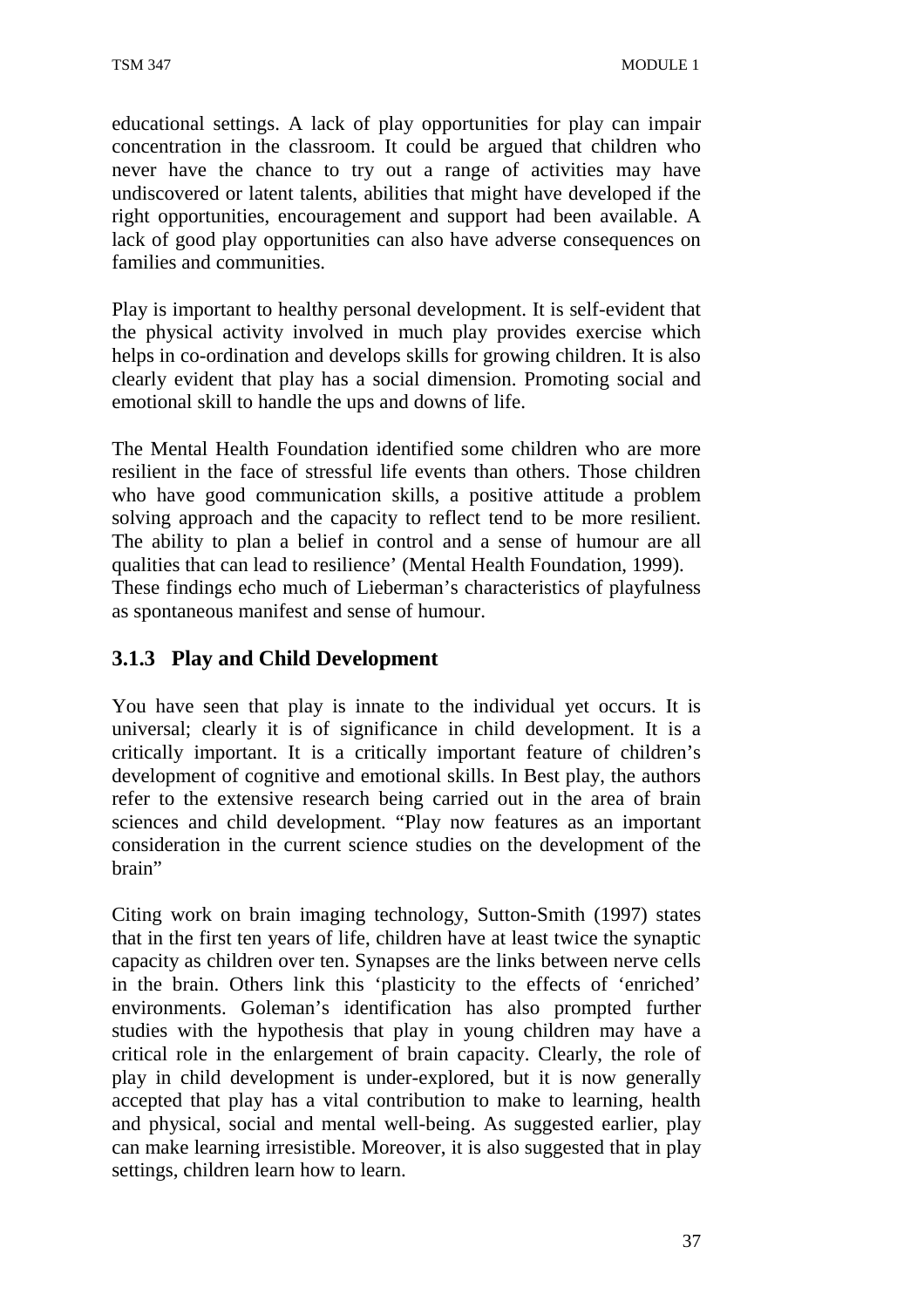What is acquired through play is not specific information, but a general mindset towards solving problems that includes both abstraction and combinatorial flexibility. Children string bits of behaviour together to form novel solutions to problems requiring the restructuring of thought or action. (Sylva, 1977).

#### **SELF ASSESSMENT EXERCISE 2**

What is the meaning of transformative system?

#### **3.2 Play as Empowerment**

Yuen and Shaw (2003) provide a new perspective on play, arguing that through creativity and exploration children can be empowered to think for themselves and act accordingly. Researching play, where gender stereotypes may be reinforced and resisted, they considered the possible outcomes of structured and unstructured play:

Research on play has indicated that this form of activity for children involves several different aspects or components. These include play as an empowering and transformative experience, play as a form of creativity, and play as an environment for learning. The emphasis placed on these components also differs between structured and unstructured play environments.

The transformative process means that children become confident in themselves, empowered in play to do things for themselves, feel in control and test out their skills. They create a world based on their own experiences, and through play children can 'transform themselves into others' roles' switching in and out of different situations. This experience is far more evident in unstructured activities compared to structured activities.

Within creativity, Yuen and Shaw include flexibility, originality and elaboration as well as curiosity, imagination and risk-taking. Creativity can involve 'convergent and /or divergent answer: there is one, right way. Divergent thinking on the other hand tends to result in many responses that promote exploration.

Structured play, because it is adult-organized, is likely to reinforce society's systems and hierarchies, competition, co-operation and democracy. Unstructured play is more likely to facilitate problem solving, improvisation and communication. As innovative ideals increase, children's abilities to think flexibly and produce original ideas also increase. Hence, while children are influenced by societal values and norms, they also have the ability themselves to influence these value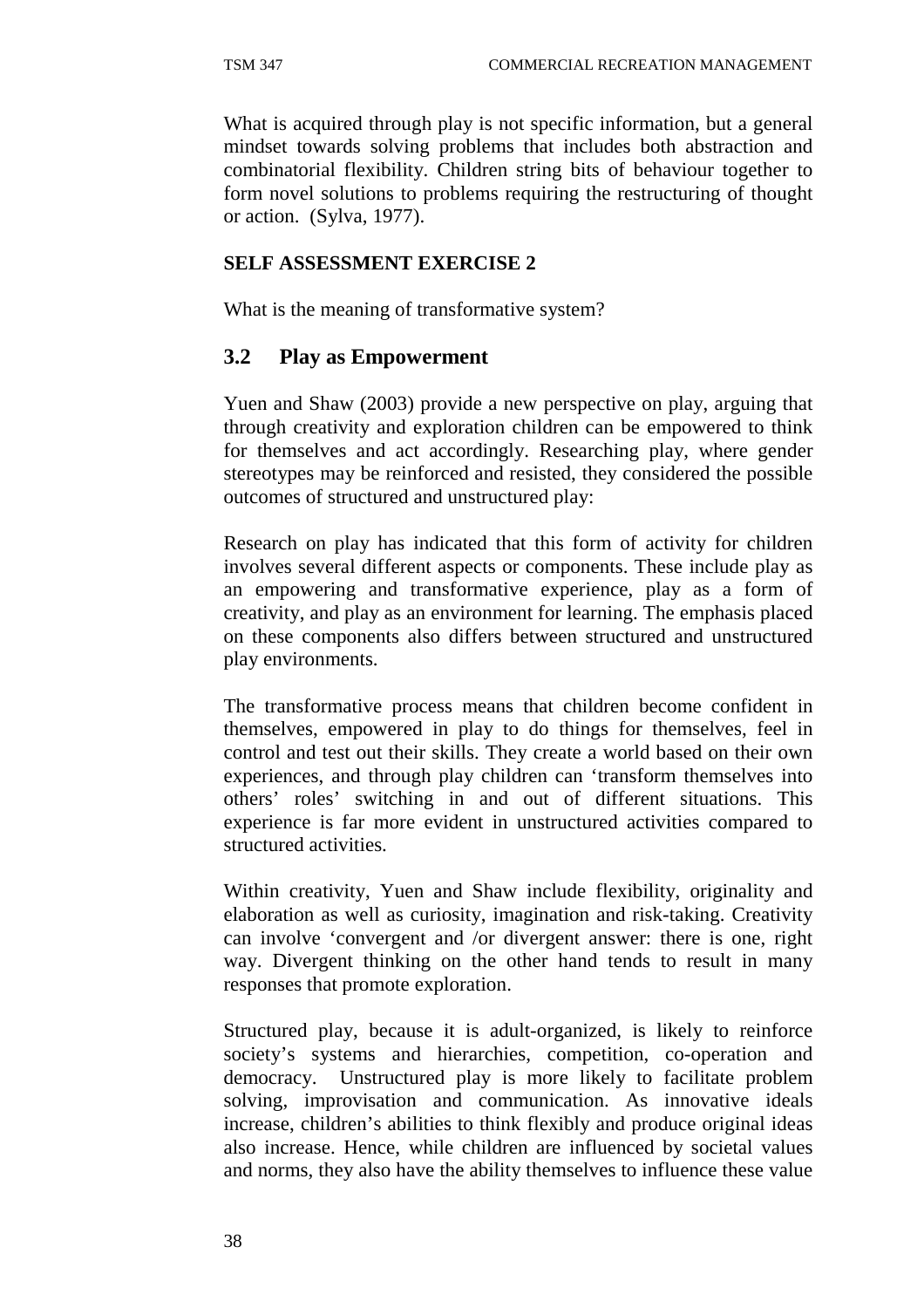based on how they respond to their own experience-and these are more likely to be found in unstructured play. Moreover, although children's culture is not independent of adults or adult culture, children's peer groups create their own culture 'by selecting and rejecting various aspects of adult culture and making cultural innovations of their own (Yuen and Shaw, 2003)

#### **SELF ASSESSMENT EXERCISE 3**

Discuss the relevance of creativity and exploration in empowering children to think for themselves.

# **3.3 Protecting Children at Play and Leisure**

You would have noted that children are growing up in a rapidly changing world of uncertainty and that parents have increasing concerns for their safety. This level of unease has led in some cases to an overprotection of young children and some teenagers also.

Once-normal activities such as roaming with friends, walking unescorted to and from school and 'hanging out' are increasingly being restricted. The activities of children are monitored and constrained to ensure that they come to no harm. They also take less exercise, which has consequences on fitness and health.

It is important that children do not lose a sense of adventure and exploration which is very much part of play. Sue Townsend author of the Adrian Mole diaries wrote:

When was a child I was a member of a gang. Our territory consisted of a derelict manor house and its grounds, a large neglected orchard mixed woodland and a spinney, which had a clear water brook running through it. Each season had its own particular delights. In the winter, the gang would push old-fashioned prams to the coal yards, load up and struggle back up the icy hill. In the summer, we picked apples and pears and blackberries, in the autumn, we roasted chestnuts over bonfires and brewed tea in old saucepans… playing was a serious business without knowing it, we were preparing to join the adult world.

The need for children's play environment is not confined to the urban population, but includes rural communities also. In some villages there is no common or public land for children to play on, and the thin scatter of rural populations makes it difficult for children to meet others of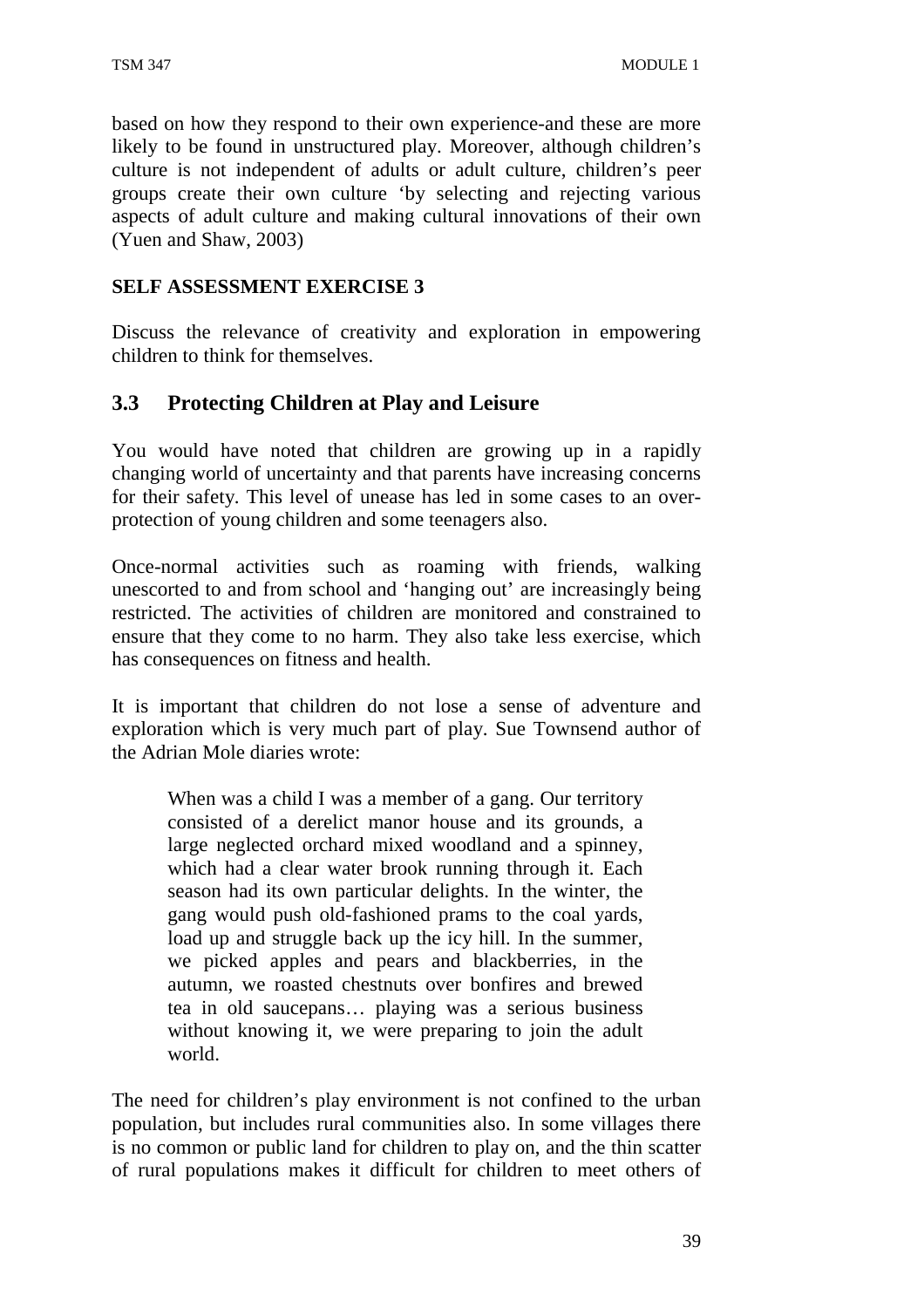similar ages and interest. Public transport tends to be infrequent or nonexistent, and parents worry if their children go cycling (Collins and Melchen, 1992).

The term 'inner city' conjures up the idea of a set of problems which include poverty, unemployment, poor standards in health, education, transport and housing, decaying buildings, crime, drugs and ;lack of social and recreational facilities. However, those who live in inner cities are not the only people affected by such problems. In the Duke of Westminster's report (1992), crime, social unrest and tensions were said to threaten rural communities, but 'countryside and 'rural' are not words which evoke the notion of problems.

As adult, you have the dual responsibility of allowing children the freedom to play, the freedom to take some risks and meet challenges, but same time to keep them safe from harm. Child protection is an area of considerable research and debate, children's play need to be vetted and, ideally, trained and qualified. Empirical study report sets out a framework for improving outcomes for all children and their families, to protect them, to promote their well-being and to support all children to their full potential. This report does not cover this important area of concern, but all the main children's play organizations some of whom are listed at the end of this chapter, provide guidance on these matters.

Many of the issues arising relate not just to play and children play has a significant part in leisure and recreation. Indeed, it is the corner-stone of recreation and as Paul Bonel (1993) reminds us, play is what prepares us for life. Adult too need to play.

Play begins at birth and continues unit we die. For adults, it is perhaps more comfortable to call it sport or recreation, art or leisure, but at some level and to some degree, we all play. For children, it is natural and necessary, they call it play and for them, the fact that it is crucial to their healthy development is incidental. Susan Millar (1968) would concur as she suggests that adults sometimes just play but children just play for more.

## **4.0 CONCLUSION**

In this unit it is evidently clear that the benefit that children derived from play has a significant role in the development and future life of an individual child.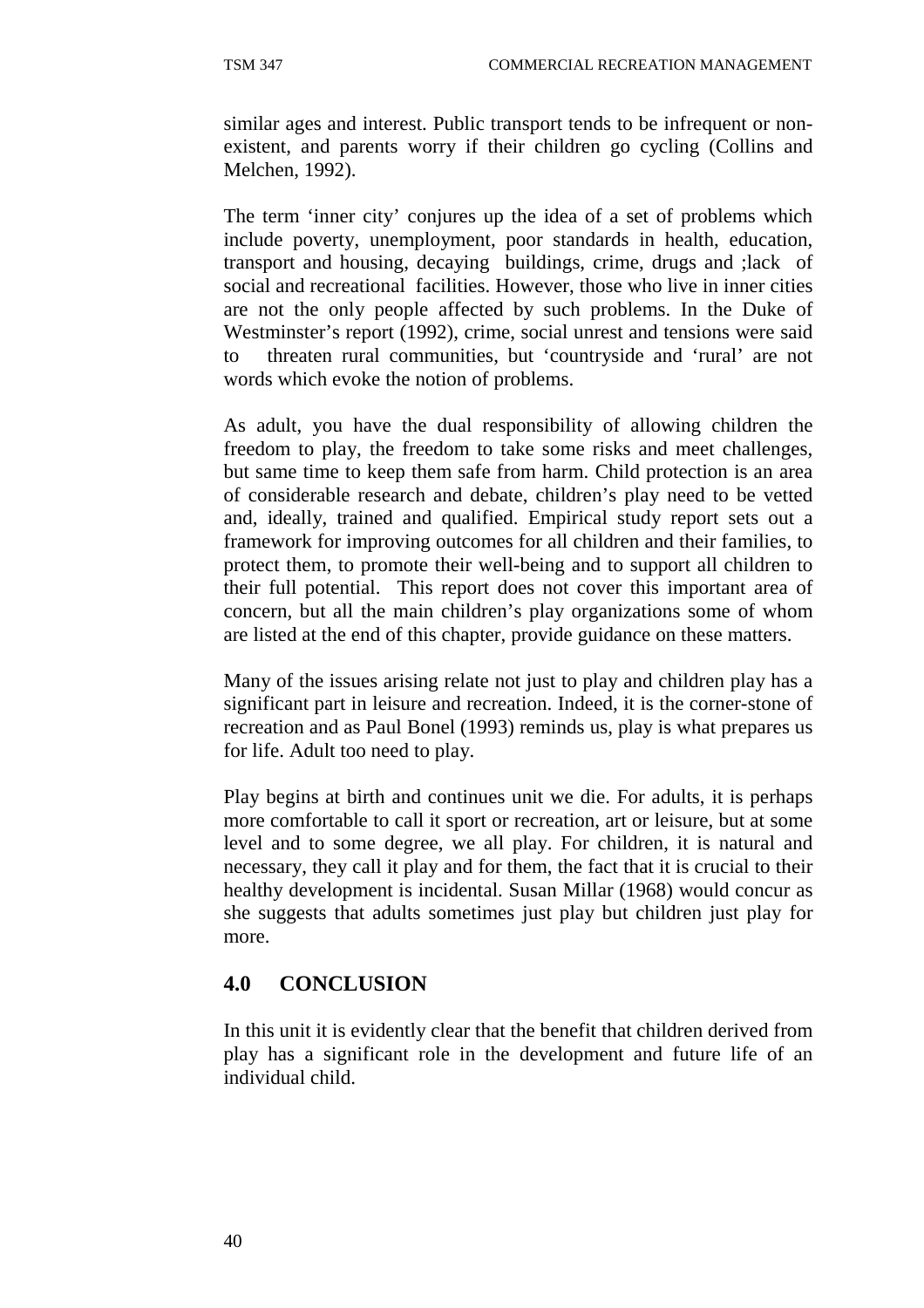## **5.0 SUMMARY**

It is claimed that play shapes our behaviour, values, norms and the customs of all cultures. Play is a positive form of behaviour and has potential to enrich lives. Play is generally viewed as child behaviour or child–like behaviour. Leisure is generally viewed in the context of adults because they all play a form of leisure, but the reverse is not the case? Play is a way a child learns what no one else can teach. In the next unit, we shall discuss people's needs and leisure.

#### **ANSWER TO SELF ASSESSMENT EXERCISE 1**

- 1. Two benefits children derive from play are:
	- Opportunity to enjoy freedom
	- Wide range of physical social and intellectual experience
- 2. Transformative system
	- Children become confident in themselves

## **6.0 TUTOR**–**MARKED ASSIGNMENT**

There are benefits for children from play which develop overtime. Mention five of such benefits.

#### **7.0 REFERENCES/FURTHER READINGS**

- John A, and Wheway, R (2004). *Can Play, Will Play*, NPFA, London: The NPFA Guide for Playgrounds for Disabled Children.
- Cole–H, and Gill, T, (2002). *Making the Case for Play,* National Children's Bureau: London.
- Children's Play Council (2002). *More than Swings and Roundabouts Planning for Outdoor Play*, National Children's Bureau: London.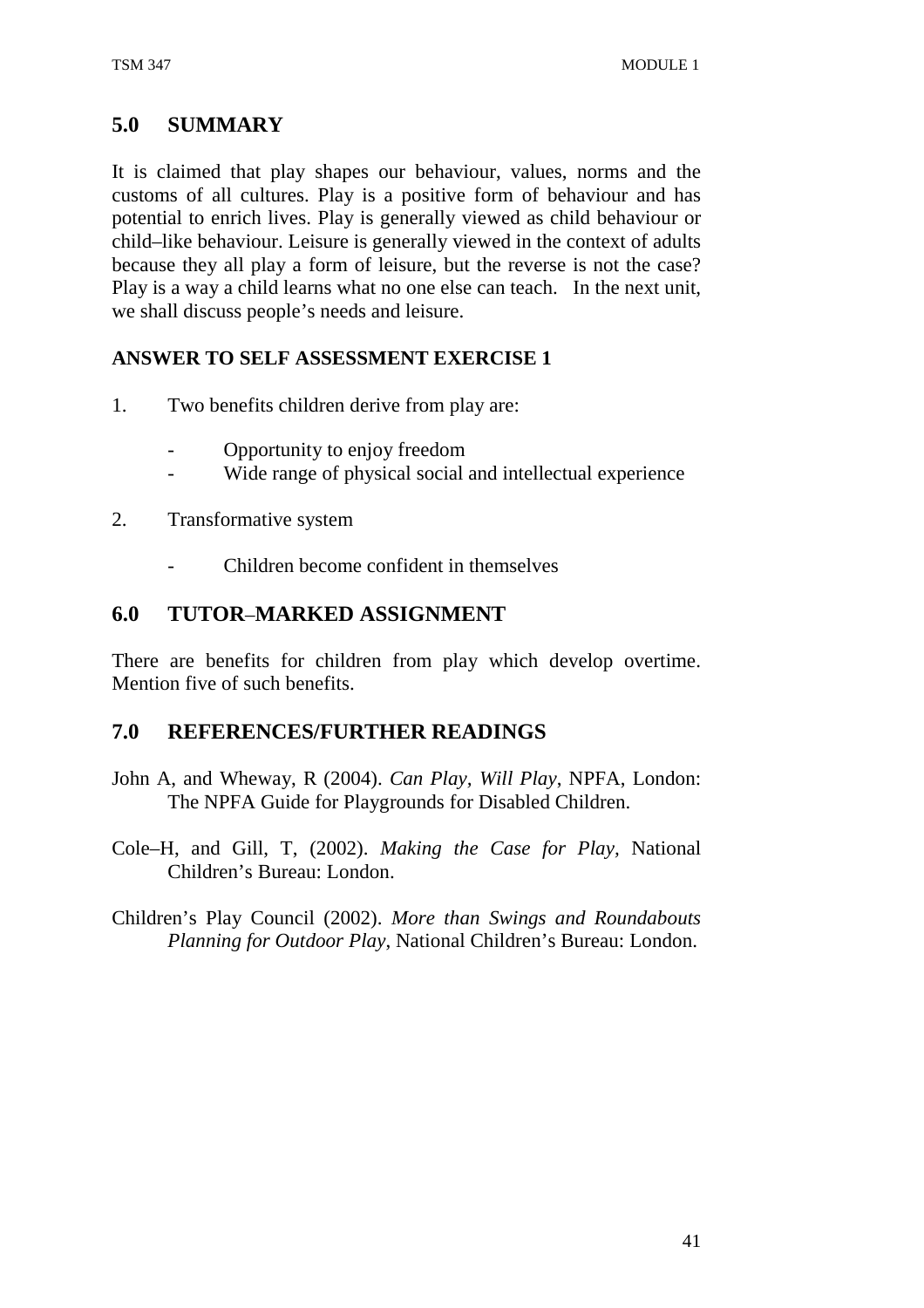## **MODULE 2**

| Unit 1 | People's Needs and Leisure |
|--------|----------------------------|
|--------|----------------------------|

- Unit 2 Factors that Influence Leisure Participation
- Unit 3 The 'Pleasure Principle' Content
- Unit 4 Government, the Public Sector and Leisure

### **UNIT 1 PEOPLE'S NEEDS AND LEISURE**

#### **CONTENTS**

- 1.0 Introduction
- 2.0 Objectives
- 3.0 Main Content
	- 3.1 Do Universal Needs Exist?
	- 3.2 Needs, drives and Motivation
	- 3.3 What are Intermediate Needs?
	- 3.4 Do Leisure Needs Exist?
	- 3.5 Needs, Demands and Leisure
- 4.0 Conclusion
- 5.0 Summary
- 6.0 Tutor-Marked Assignment
- 7.0 References/Further Readings

## **1.0 INTRODUCTION**

In the preceding unit we have looked at leisure, its variety of meanings and its relationship to recreation and play. An understanding of leisure, however, is of limited value unless it helps toward meeting some of the needs of individual people, groups of people and is also of value to the wider community.

Leisure services are claimed by their providers to be based on the needs of the people they are intended to serve. Is this actually true, or is it wishful thinking? After all, do policy makers, providers and managers of leisure services have sufficient insight into people's needs? Would it not be sufficient and far easier to quantify people's wants and demands? Should we be concerned with needs which are difficult to understand, and even more difficult to measure? We are far more likely to provide appropriate facilities, services and programmes, if we have better understanding of human needs. Indeed, we should know as much about the needs of people, the leisure 'experience' and what motivates people to leisure as we do about the activities we call leisure and recreation.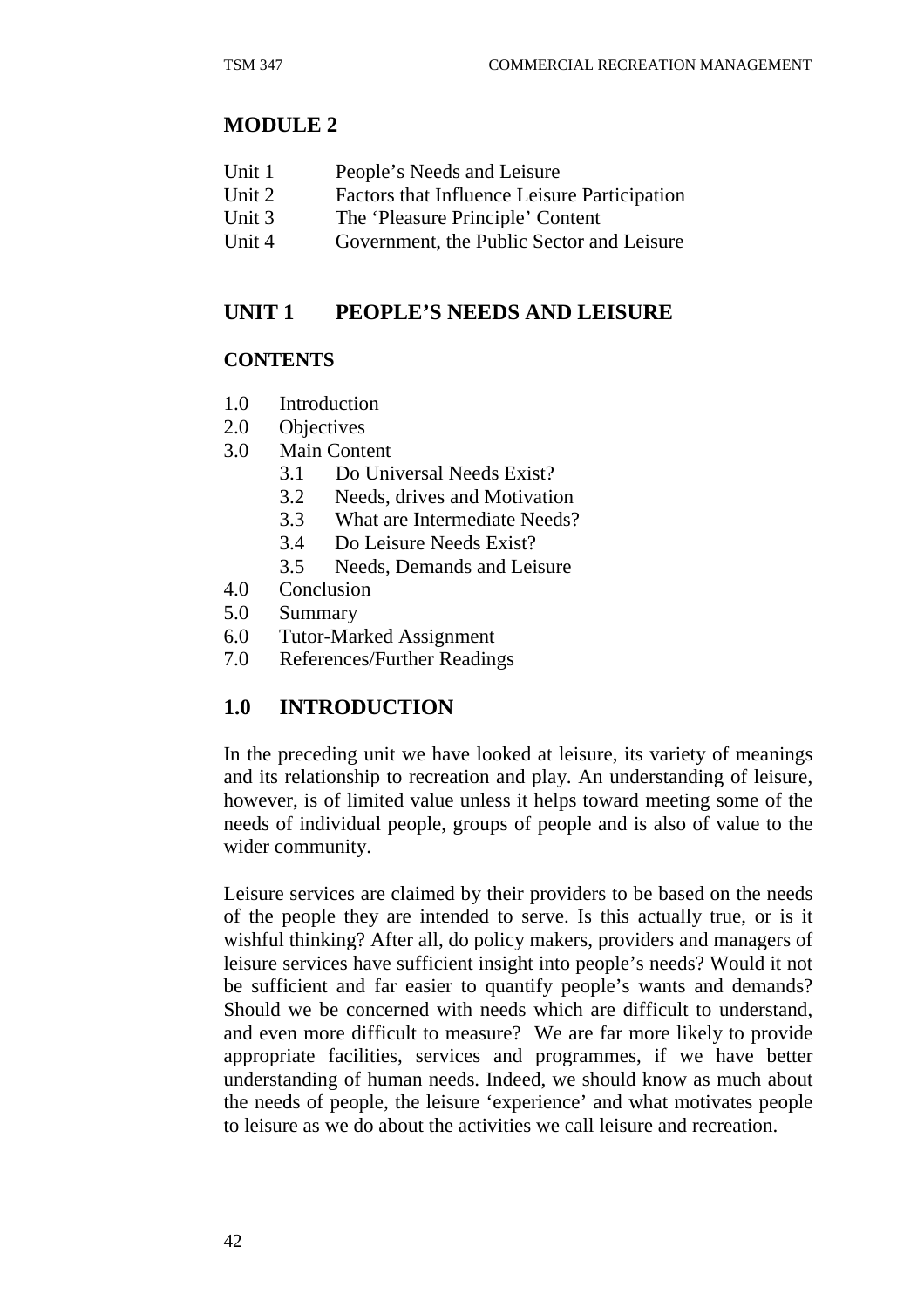This unit attempts to throw light on the concept of need briefly because over a long time scientists have been challenged to understand human needs and the search for universal agreements continues. In this unit we ask the simple questions: what are human needs, can leisure meet some of these needs and does leisure needs, as such exist?

### **2.0 OBJECTIVES**

After reading through this unit, you should be able to:

- explain whether universal needs do exist
- discuss needs, drives and motivation
- explain the intermediate needs
- explain whether leisure needs do exist.

### **3.0 MAIN CONTENT**

#### **3.1 Do Universal Needs Exist?**

Before we can get near to debating the existence, or otherwise, of leisure needs, we need to understand something about human needs that apply to everyone: universal needs. It comes as a surprise to learn that some scientific researchers claim that universal human needs do not exist. Doyal and Gough (1991) report that "wide consensus in modern thought agree that universal and objective human needs do not exist or cannot be formulated coherently". However, in *A Theory of Human Need*, they challenge this assertion and arrive at a different conclusion:

It is at least plausible to assume that objective human needs exist in some sense. Yet there can be no doubt that our common-sense understanding of what sorts of things needs are is varied and often confused and ambiguous. This is due in part to the fact that the word 'needs' is employed in everyday language in such diverse ways. One of the most common usages refers to needs as drives with which we have little choice but to conform. Another conceptualizes needs as goals, which for some reasons or other it is believed that everyone either does or should try to achieve. It is this universality, which supposedly differentiates needs from preferences or 'wants'.

#### **SELF ASSESSMENT EXERCISE 1**

Explain whether universal needs do exist.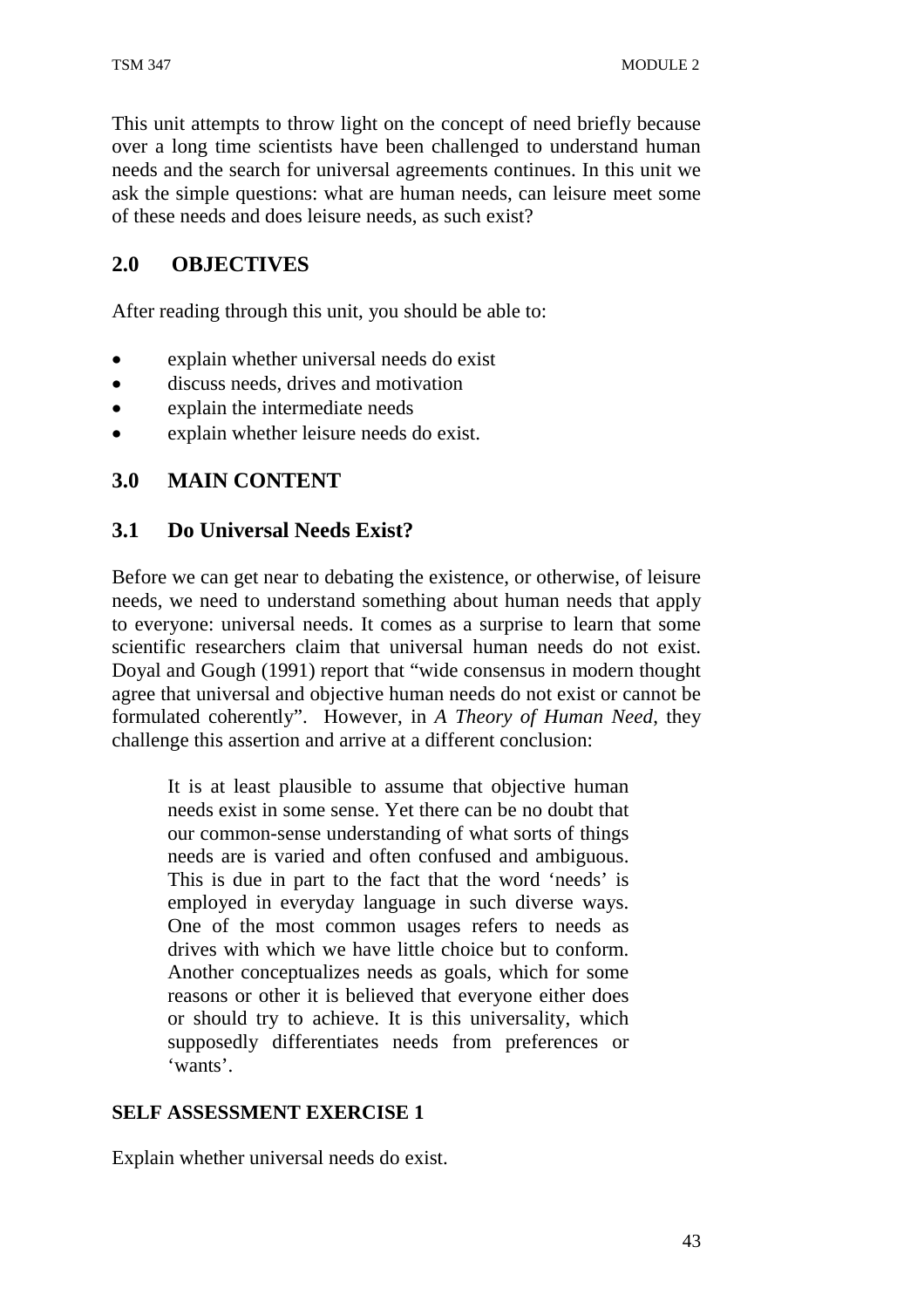#### **3.2 Needs, Drives and Motivation**

One simple view is that human need is something that is missing, a deficit. It has been defined as 'any lack or deficit within the individual either acquired or physiological' (Morgan and king, 1966, p. 776). Needs here are distinguished from drives and are seen as preceding them; they are the cause of motivation, rather than the motivation itself. Others equate need with the motivation force (Murray, 1938).

McDougal (1923) attempted to explain behaviour by reducing it to a series of innate, but modifiable, instincts. Instinct theory has now been generally discarded, but McDougal's theory was in many ways a watershed in motivational theory. It led to the further efforts of behavioral scientists to discover why we behave as we do. It also led many psychologists to look for more widely extended, diffusive concepts, which explain human motivation. One of the central ideas to be salvaged from McDougal's theory was that of the purposeful, goaldirected nature for the greater part of human behaviour.

Drive is goal-directed; it releases energy. It is generally considered to be the motivating factor within human personality. There appear to be different sorts of drive such as the drive for food, the drive for sex, the exploratory drive and so on. Summarizing the concept, Young (1961) says: Drive is a persisting motivation rather than brief stimulation. Drive is an activating energizing process.

Many psychologists who see the motivational aspect of human needs as drives do so in conjunction with the concept of homeostasis. People have a fundamental need to maintain a state of relative internal stability. Needs can therefore be perceived in terms of the elements that disturb homeostasis, drives are the forces, which impel the individual to regain the equilibrium that has been lost. Homeostasis is easiest to understand in terms of physiological needs, for example, the relief or cold or hunger. Needs which are social in nature, such as the needs for achievement, self-fulfillment and acceptance, are less easily accounted for in terms of homeostasis. However, as indicated in the discussion on recreation, the principle of 'psychological homeostasis' was used by Shivers as the basis of re-creation.

All human behaviour is motivated, according to Freudian theory. Nothing happens by chance, not even behaviour which appears to be 'accidental'. Thus we often remark on the 'Freudain slip: everyday errors and slips of the tongue, which far from being just 'accidental' are caused by underlying and unconscious wishes or intentions (Frued, 1974). In terms of motivation, Freud saw two fundamental driving forces in human being: the sexual and the aggressive. The basic drives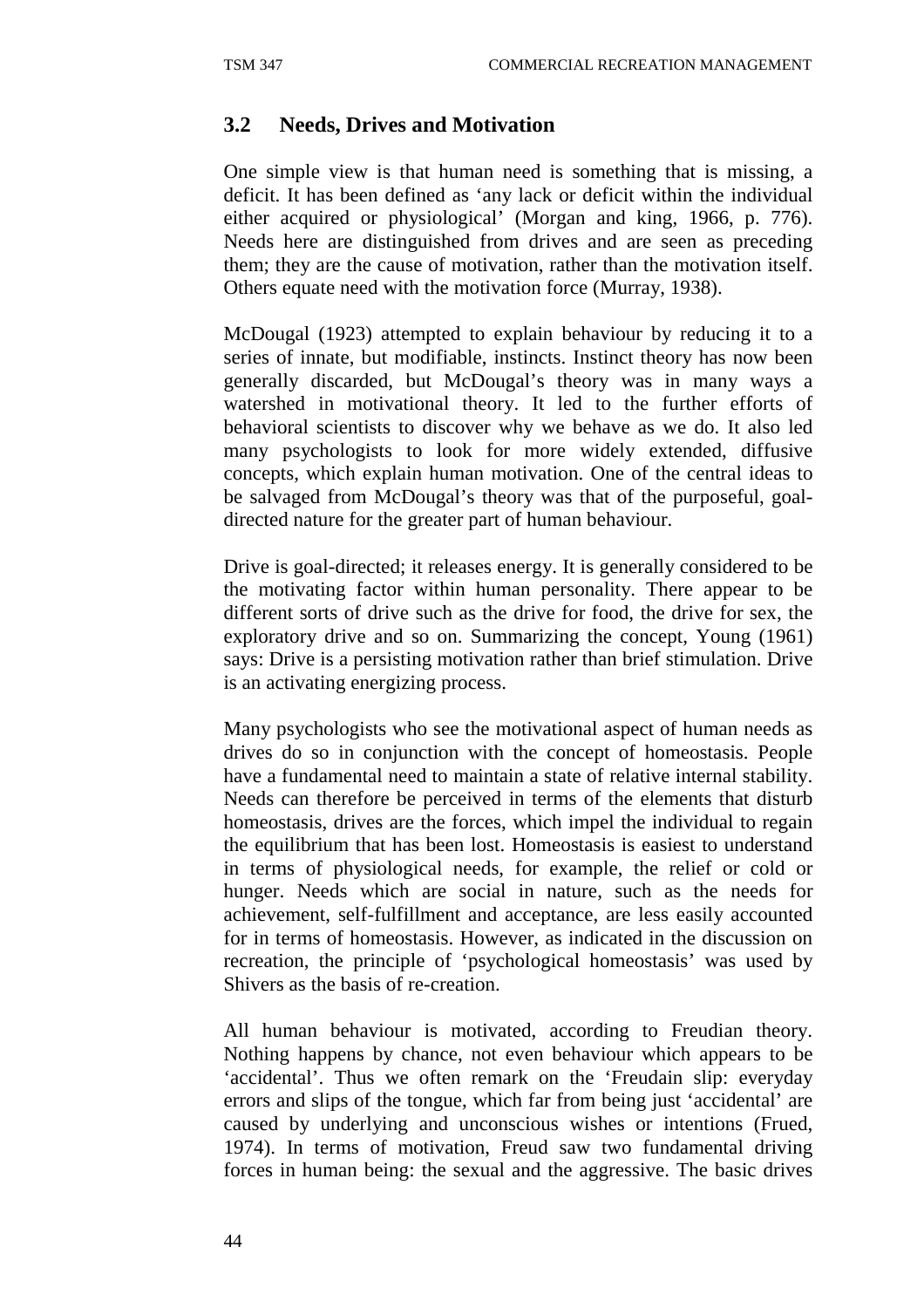which motivate all behaviour operate unconsciously at a basic level of the psyche known as the id. They are not fixed patterns of behaviour, but function through 'external' demands and constraints, that is, the 'realities' of the outside world. The two psychic structures, which channel and modify the basic drives, are the ego and superego. They direct the basic drives into socially acceptable channels.

Freud placed great emphasis on the development stages of early childhood, but little on the later life cycle stages. Erikson (1959), however, viewed development as a process, which continues throughout life; needs themselves are developmental and change at different stage of the cycle right up to old age.

It appears to be a reasonable conclusion that there is a relationship between need and motivation. In theories of motivation need is seen as a state or force within the individual. This can be either a deficit state leading to a search for satisfaction, or else a stage of psychological incompleteness leading to a movement towards completeness [IFER/DART, 1976, 2.46].

In either case, need is a motivational concept referring to those processes-conscious or unconscious-involved in goal-oriented behaviour.

Need is often used to denote a drive or some inner state that initiates a drive, for example, 'humans need to sleep'. This is the approach taken by Maslow whose analysis of 'basic needs' is the most well-known worldwide. Maslow (1954, 1968) discerned five needs organized in a hierarchy. If humans are chronically hungry or thirsty the physiological motivation to secure food and water will be most powerful. After hunger and thirst needs have been met, other higher needs emerge. Next, for adults (and even more for children) will be the needs for safety, orderliness and a predictable world. When these have been met, yet higher needs dominate until motivation for emotional and intellectual fulfillment take over.

Doyal and Gough, however, do not accept Maslow's hierarchy of needs, "its strict temporal sequencing of motivation in question is simply false. Some people seem far more concerned with their self-actualization than their safety- mountain climbers, for example" (Doyal and Gough, 1991 p. 36). Maslow's categories seem either to be combined, or, at times to conflict. Doyal and Gough, conclude that we should divorce the debate of needs as universal goals from that of motivations or drives. Thompson (1987) takes a similar stance; one can have a drive to consume something, like lots of alcohol, which one does not need and at the same time have a need for something, like exercise or diet, which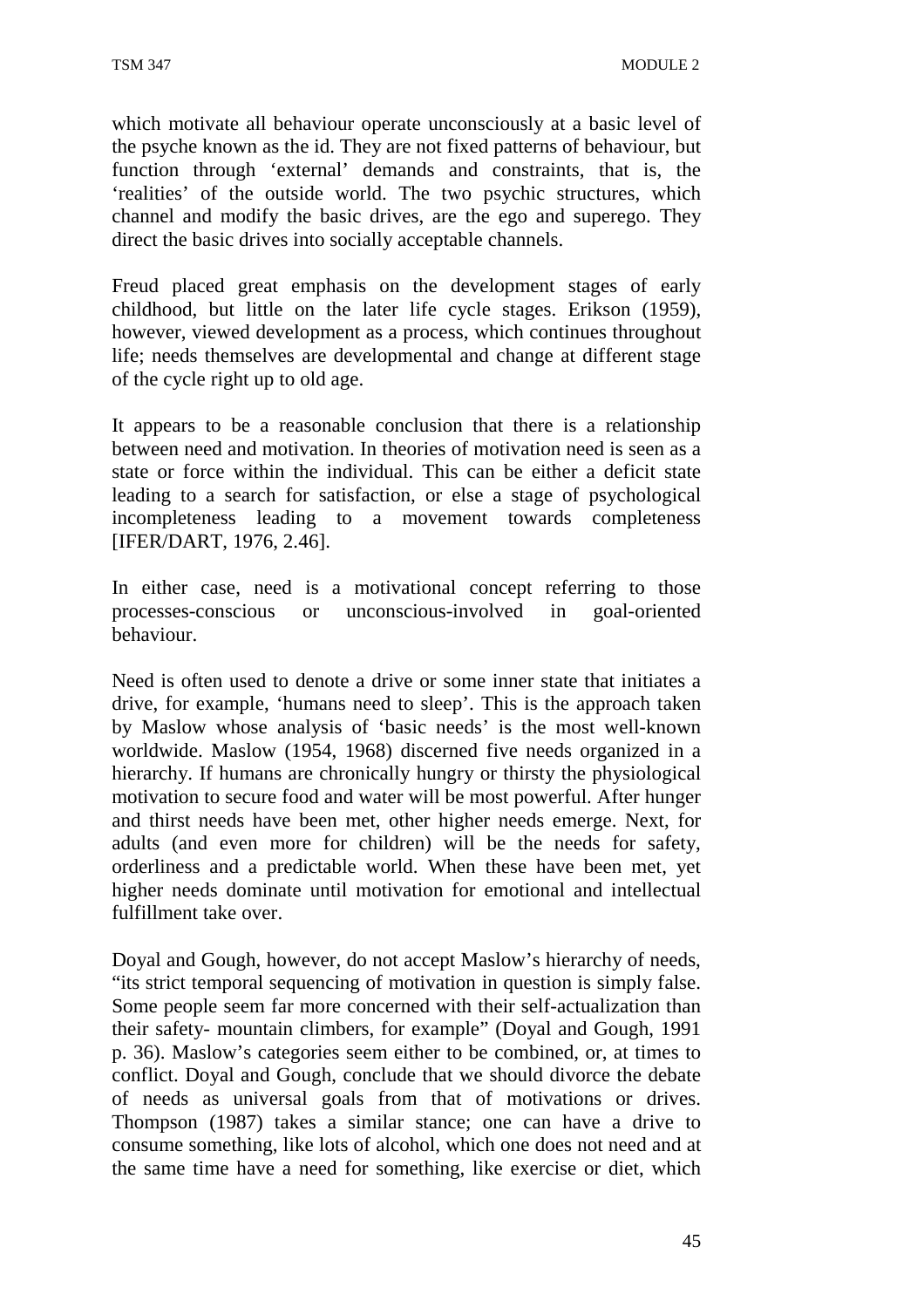one is in no way driven to seek'. In addition, there are cultural differences in terms of needs and differences also within cultures.

The assertion made earlier that needs and wants could be separated and the later could be recognized and more easily measured, now become more problematic. What are needs for some can be merely wants for others, and vice versa. Moreover, people have strong feelings about what they need and these feelings can vary between cultures, within cultures and change over time. Perceived need therefore may be a matter of culture or individual feeling. Subjective feeling however is not a reliable determination of human need. As Doyal and Gough (1991, p. 49) explain we can strongly desire things, which are seriously harmful and, in our ignorance, not desire things which we require to avoid such harm. The message should not go unheeded by Leisure Managers. We can provide excellent, accessible services and programmes which are good for our health, and charge nothing for them, yet people will buy alternatives, which are expensive and inferior, but which they desire. The message is clear: you cannot even give away leisure activities and products if people do not want them.

#### **SELF ASSESSMENT EXERCISE 2**

Explain the relationship between needs, drives and motivation.

# **3.3 What are Intermediate Needs?**

Doyal and Gough reason that there are two main types of need, one concerned with survival, security and health (clearly, we need to survive and maintain good health in order to do so), and the second concerned with what they term 'autonomy' and learning. By autonomy, they believe that basic personal need is to recognize ourselves as distinct and separate individual people; and through learning and education we grow and develop. Loss of health or autonomy entails disablement and an inability to create or to share in the 'good things' of life. Human beings are not capable of growing up and developing alone, therefore basic needs are provided for in a social context. Society has therefore created institutions' to provide for the realization of individual needs. The authors refer to these as societal needs and extend their thesis as to how they can be provided for, using the terms 'satisfiers' and intermediate needs'. They have called all objects, activities and relationships, which satisfy our basic needs 'satisfiers'. Basic needs are always universal but their satisfiers are often relative.

While the basic individual needs for physical health and autonomy are universal, many goods and services required to satisfy these needs are culturally variable. For example, the needs for food and shelter apply to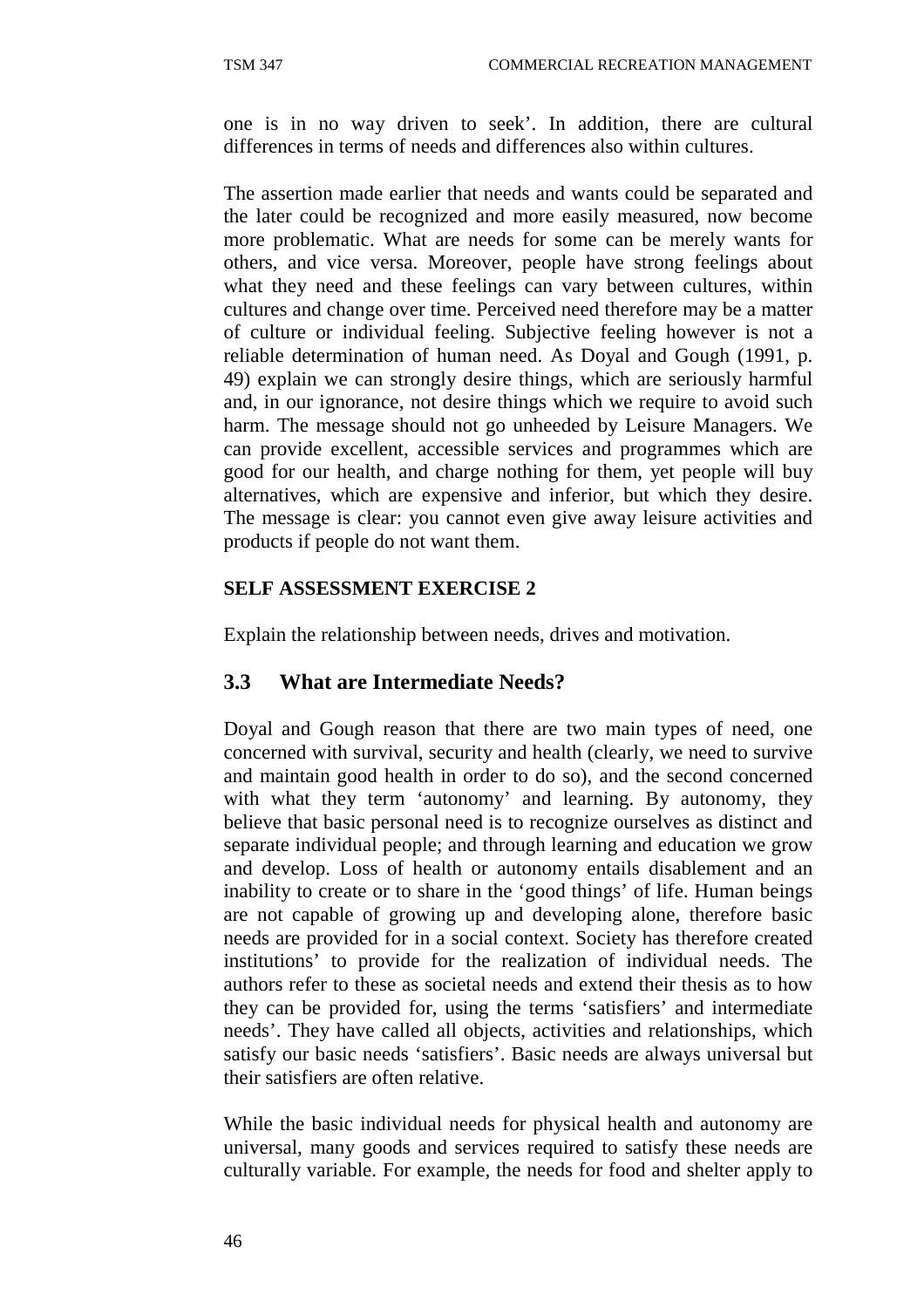all peoples, but we have seen that there is a potentially infinite variety of cuisines and forms of dwelling which can meet any given specification of nutrition and protection from the elements. The existence of basic needs or capabilities which are universal to all people is quite consistent in theory with a rich variety of ways in which they can be met and a wide variation in the quantity of satisfiers required to meet them.

Doyal and Gough identified eleven characteristics which they called intermediate needs. Their eleven universal intermediate needs **–** 'universal satisfier characteristic'**–** are summarized below.

### **SELF ASSESSMENT EXERCISE 3**

Mention and explain the two main types of needs analyzed above.

Universal satisfier characteristics

- 1. Food and water: appropriate nutritional intake
- 2. Housing: adequate shelter, adequate basic services, adequate space per person.
- 3. Work: non-hazardous work environment
- 4. Physical environment: non-hazardous environment
- 5. Health care: provision of appropriate care, access to appropriate care
- 6. Childhood needs: security in childhood, child development.
- 7. Support groups: presence of significant others, primary support group.
- 8. Economic security: economic security
- 9. Physical security: a safe citizenry, a safe state
- 10. Education: access to cultural skills
- 11. Birth control and child-bearing: safe birth control, safe childrearing Adapted from Doyal and Gough, 1991.

#### **SELF ASSESSMENT EXERCISE 4**

Differentiate between satisfiers and intermediate needs.

## **3.4 Do Leisure Needs Exist?**

We have seen that both 'leisure and needs', which are easily understandable in common-sense language, are actually complex. More complexity arises when we link leisure to needs, and ask the question, do leisure needs exist? In most studies, not only of leisure management but of general management also, the most cited needs theory is that of Maslow hierarchy. As suggested earlier, there are problem in the application of this theory because needs are not necessarily hierarchically ordered, not divided into the development needs of the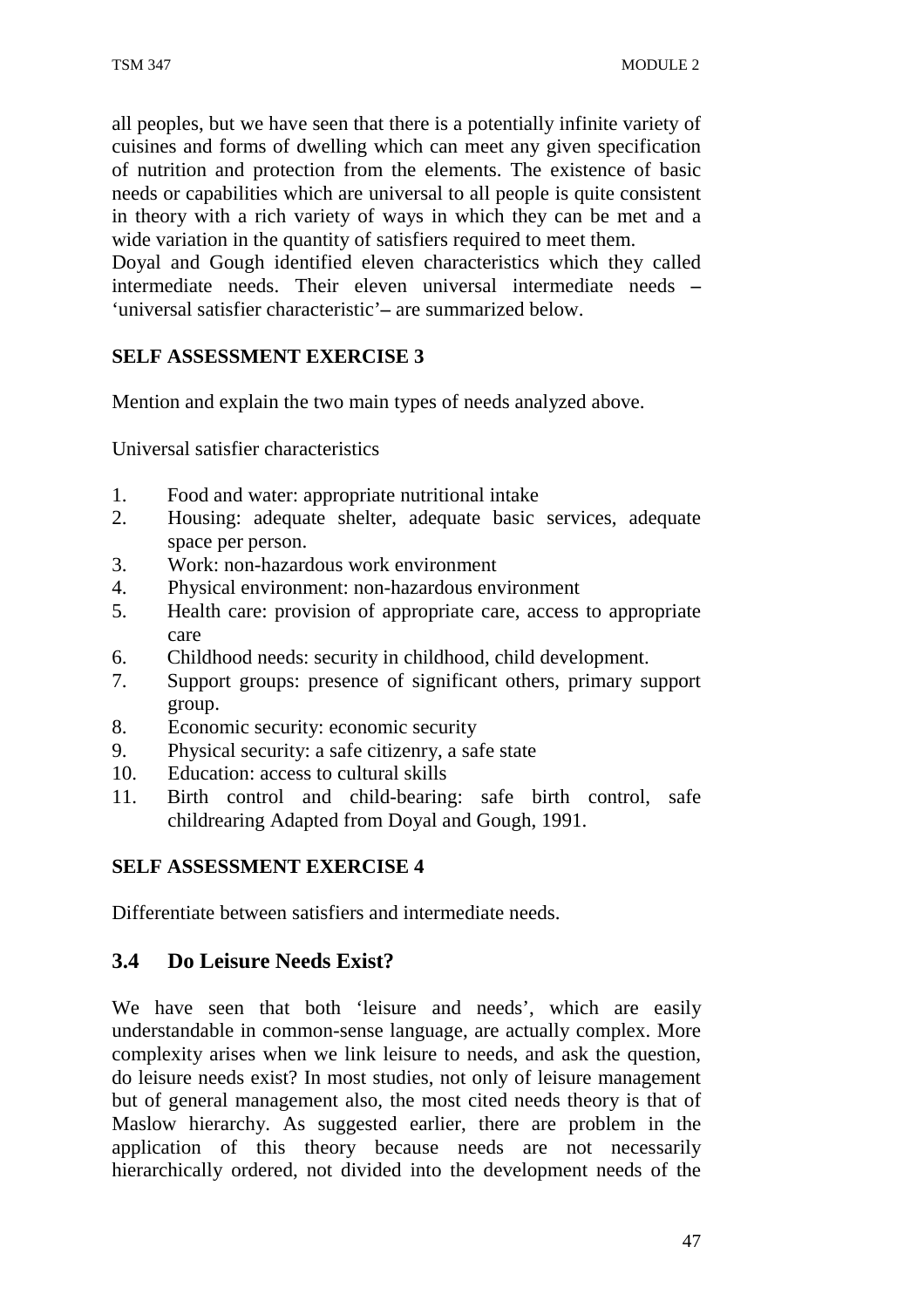individual. Need is not seen as the reduction of a state of tension or the return to homeostatic equilibrium. Instead people are seen as striving towards positive fulfillment and growth. Other authors with a humanistic approach to psychology also emphasize the human need for self-actualization and growth. If leisure has a place in such fulfillment and growth, then self-actualization could be perceived as one of the goals of leisure or, indeed, the ultimate goal.

One of the assumptions being made in this book is that what is fulfilling and meaningful and worthwhile for the individual, is likely to be worthwhile for the community also. Leisure, therefore, can be considered in a social and community context. Stokowski (1994) considered leisure in capitalism, modernity and post-modernity. She asked the question, is leisure an individual and societal need? Her findings suggested that leisure is a consistent feature of life in these 'human gathering', but often for social control.

In other words they apparently indicate that leisure is something that human beings need just as they need food; shelter, warmth, security and protection. At the same time, our discussion of leisure under capitalism and modernity suggests that leisure is seen as quite low on the scale of essential social values. Under these cultures a donatory view of leisure is maintained. That is, leisure is regarded as something to be given as a reward to the individual and society or withheld as a punishment or as a way of controlling social behaviour.

Bringing the debate closer to participation in leisure and recreation is the classification of the much-used concept of 'social needs' presented by Bradshaw (1972). Bradshaw classified social needs into four categories.

- i) Normative needs
- ii) Felt needs
- iii) Expressed needs and
- iv) Comparative needs.

He explored a system by which the overlapping consideration of the four approaches to 'need' could be utilized to form a model to assist in making objective assessments of 'real' need.

Mercer (1973), and later McAvoy (1977) and Godbey (1976) applied Bradshaw's concepts to leisure and recreation. Godbey and others expanded the number of classification with attitudinal categories: created needs; changing needs and false need. These seven needs are now described within a context of providing leisure and recreation services.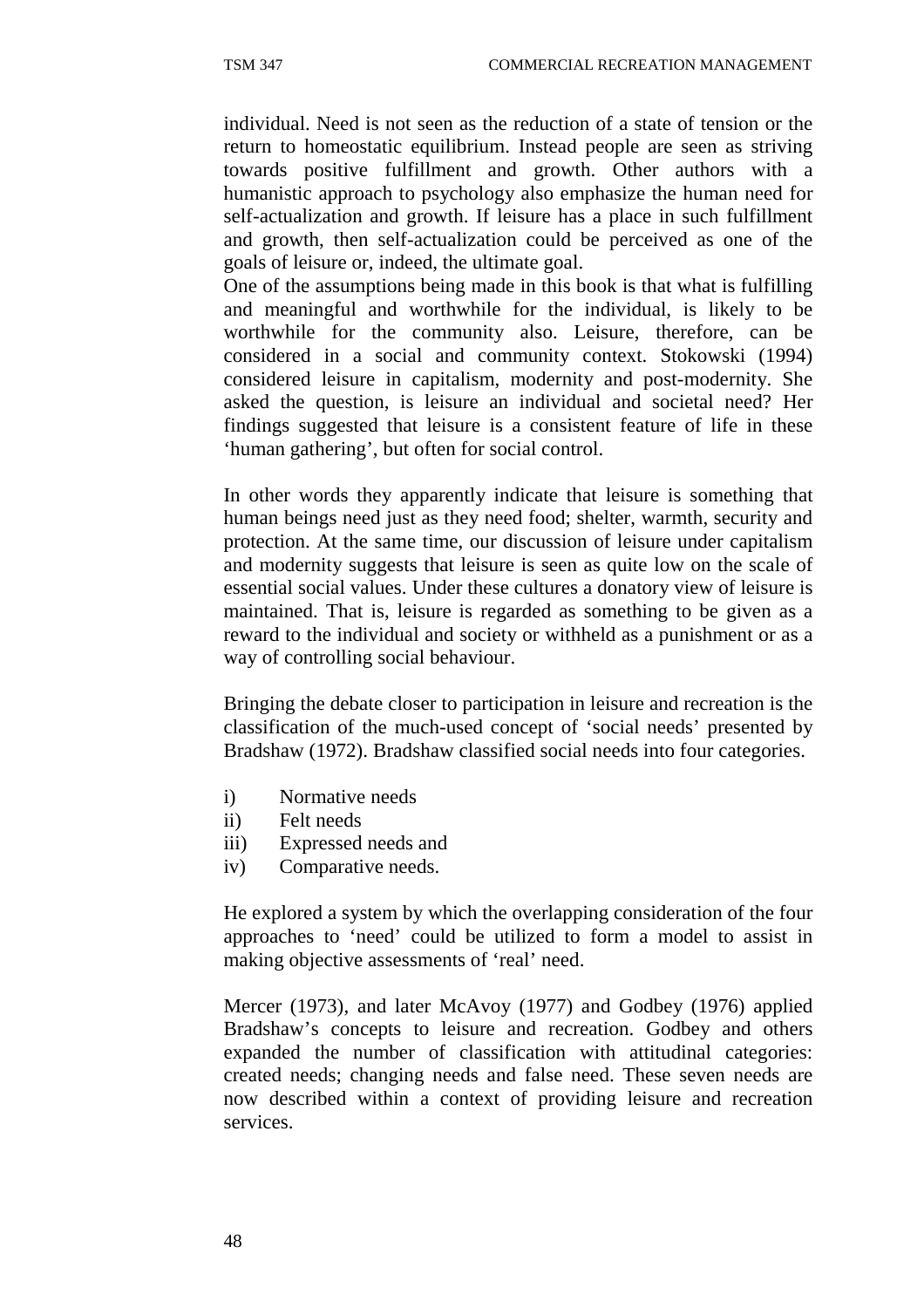#### **1. Normative Needs and Leisure**

These represent value judgment made by professionals in the recreation and leisure field (such as criteria for open space standards). They are usually expressed in quantitative terms. The use of normative needs as the major determinant of leisure provision can be challenged on a number of points, and may not be valid for the population as a whole.

#### **2. Felt Needs and Leisure**

These can be defined as the desires that an individual has but has not yet actively expressed: they are based on what a person thinks he or she wants to do. According to Mercer (1973), felt needs are largely learned patterns; we generally want what we have become used to having. In many cases, felt needs are limited by the individual's knowledge and perception of available leisure opportunities. However, mass communication has expanded the individual's knowledge ordinarily outside his or her realm of experience. Thus felt needs, on the one hand use limited by an individual's perception of opportunities, but on the other hand they can be based on what a person imagines he or she would like to do. Individuals are likely to be happier participating in what they perceive they want to do during their leisure than if leisure options are simply dictated to them.

#### **3. Expressed Needs and Leisure**

Those activities in which individuals actually participate are expressed needs. They provide the leisure Manager with knowledge about current leisure preferences, tastes and interest. Expressed needs are felt needs put into action. However, if leisure resources, programmes and services are solely on expressed need (what people are doing), the practitioner may preclude the initiation of new services and programmes. Expressed need itself does not give a total picture of involvement potential, nor why people do or do not participate. Moreover, programming based on expressed needs may tend to favour those who are most demanding. New and novel provision may create its own demand, where none existed previously.

#### **4. Comparative Needs and Leisure**

Often an individual or organization will compare itself with another individual or organization. This may be done purely out of interest, or it may serve to help to identify deficiencies. This approach can be applied to services, facilities, resources and programmes. Care must be practised when utilizing the comparative method in needs assessment. One cannot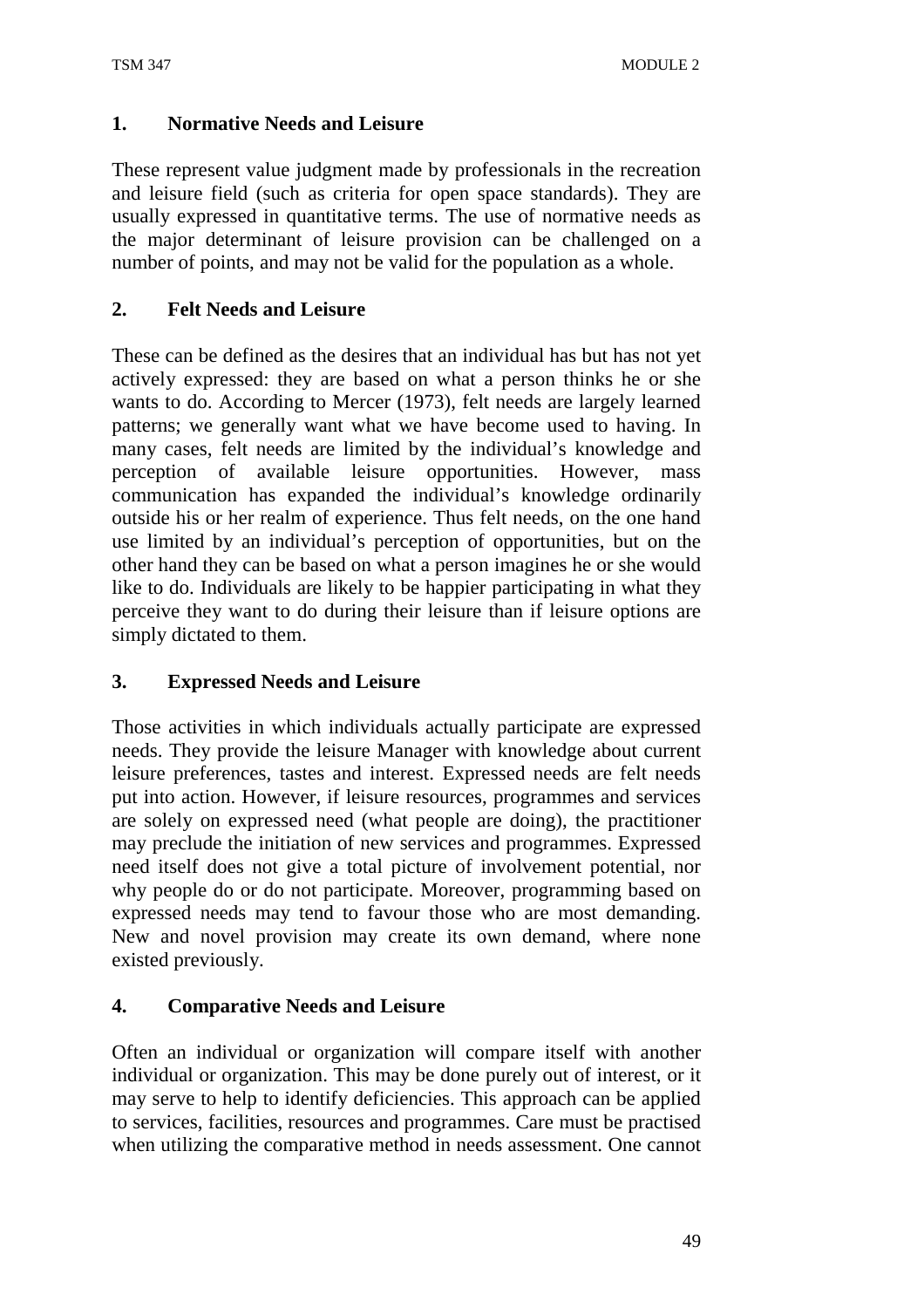assume that what works well in one situation will automatically be effective in another.

### **5. Created Needs and Leisure**

Godbey (1976) has expanded on Bradshaw's taxonomy of social needs by adding a fifth level: created needs. The concept implies that policy makers and professional can create leisure interests. Created need refer to those activities which organizations have 'introduced to individuals and which they will subsequently participate at the expense of some activity in which they previously participated. In other words, created needs refer to those programmes, services and activities solely determined by the organization and accepted by the participant without question, desire or prior knowledge.

According to Edginton et al (1980) the created needs approach can be useful to the participant and to the organization as a method of defining needs:

Many individuals are grateful to organizations for helping them identify an area of interest which previously they had not considered. In a sense, the approach is a form of leisure education that is an important component of the philosophy of recreation and leisure service organizations. The organization also benefits by serving as an agency that creates opportunities for stimulation and enrichment. As a result individuals may look to the organization as a vehicle for providing innovative experience (*Edginton et al 1980 p.91).* 

#### **6. False Needs and Leisure**

Needs may be created which are inessential, and which are in fact false needs. Young (1961) points to the distinction between what an individual is aware of needing and what others may think is needed. This raises the issue of the value, which is placed on need by the individual and by outsiders. These values may differ.

Marcuse (1964) developed the concept that society encourages the individual to develop certain sorts of 'need', which serve the interest of society as a whole. Thus people acquire the 'need' for cars, washing machines, television, videos, computers, or mobile phones, which is in the general interest of society to promote. Such needs Marcuse calls false needs for the reason that they are not strictly essential. However they are hard to prove as different from other sorts of need. People now 'need' computers and mobile phones.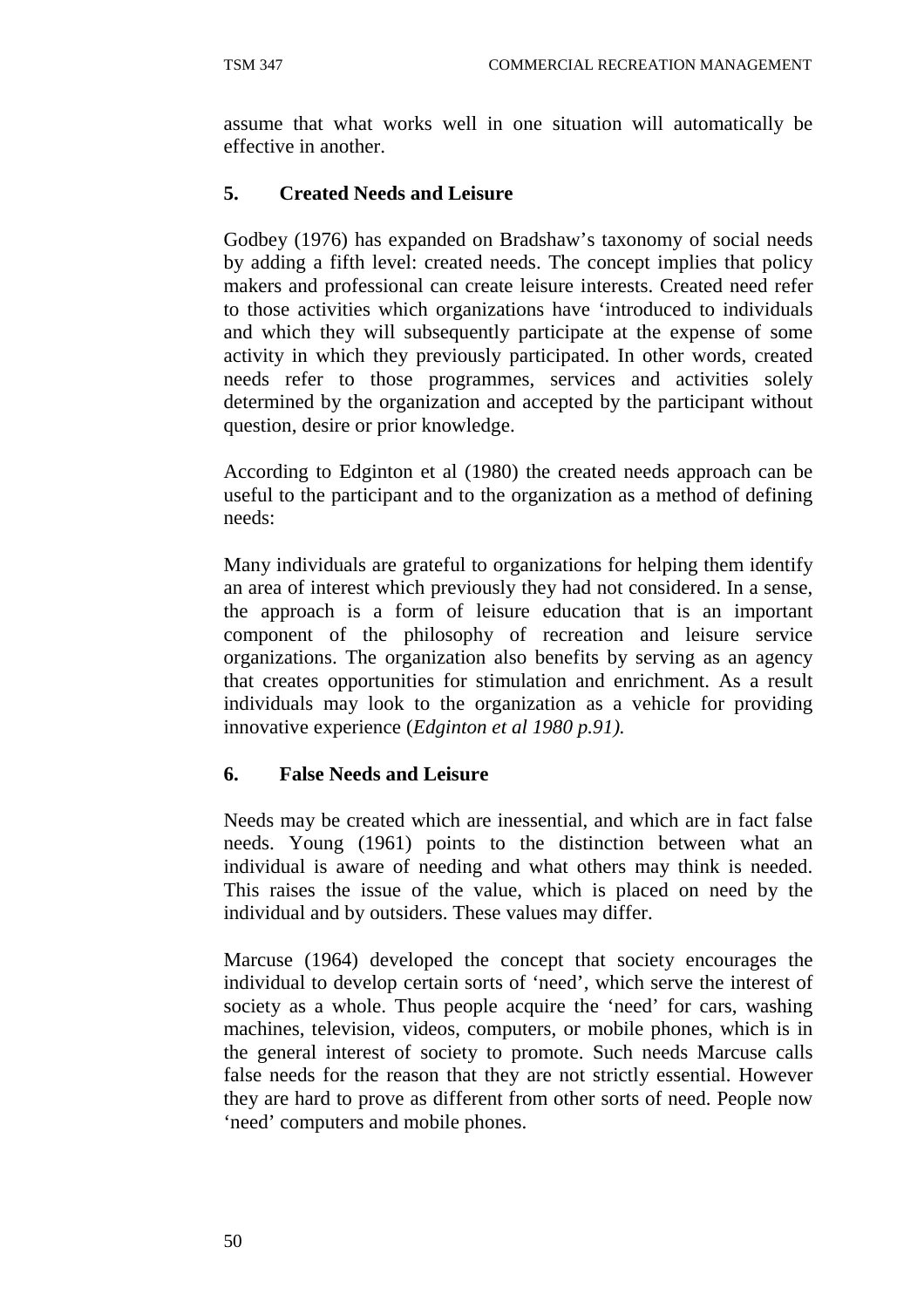### **7. Changing Needs and Leisure**

Rhona and Robert Rapoport in *Leisure and family life cycle* (1975) claim that although every person has needs, these needs change as one progresses from one phase of life to another. The key concepts which reflect the development nature of the changes in the life cycle are preoccupations, mental absorptions, interest and activities. Preoccupations arise at a deep level of motivation. Some preoccupations might be present throughout the life cycle but tend to become particularly salient at a given phase. The preoccupation attributed to each stage in the life cycle are worth considering since they are of fundamental importance if providers are to make the most appropriate provision for different segments of the population, such as: children, young people, young adults, middle agers, older people, and various sub-division within each segment.

The Rapoports believe that recreation activities arise out of interests, and interests arise out of preoccupations. There is no one-to-one relationship between preoccupations and interest, and particular interest can be satisfied through different activities. However, it appears that specific' cluster' of interests can be satisfied through different activities. In addition, it appears that specific 'cluster' of interest are clearly related to each major life cycle phase. The Rapoports' thesis is that all people have a quest for personal identity. At the root of their search, is that people have fundamental preoccupations. Specific preoccupations can be experienced through a variety of interests and expression of interest may be facilitated through specific activities. Each person is seen as having a career consisting of separate but interrelated strands. Three major strands relate to family, work and leisure. Each life strand therefore produces changes in preoccupations, interest and activities at life crises such as at marriage and at the birth of children.

#### **SELF ASSESSMENT EXERCISE 5**

Identify and explain the seven needs and their leisure requirements.

## **3.5 Needs, Demands and Leisure**

Leisure needs are often equated with demands, especially among policy makers, researchers, planners, and managers. But there is a very real difference between the two. Researchers have generally been concerned with establishing recreation demand, rather than understanding people's needs. Large-scale surveys, for example, have identified certain demands, but have not discovered what motivates people to leisure and recreation and why people participate. 'Whereas a "need" appears to be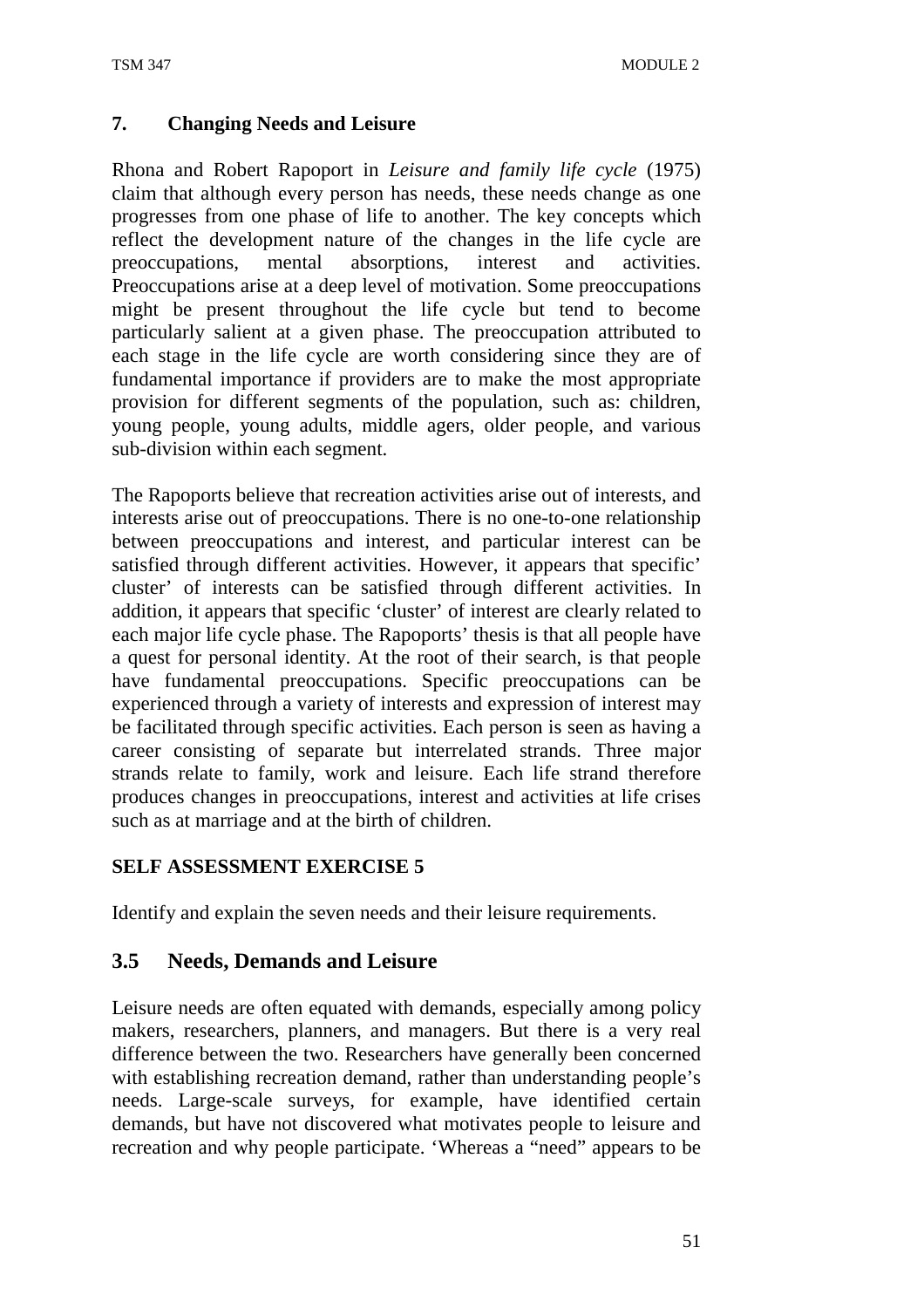conceptually "woolly" and operationally elusive, "demand" appears tangible, measurable, even predictable (Kew and Rapoport, 1975).

In recent years, there has been a growing dissatisfaction with macrosocial demand studies, and a feeling that if researchers are to provide information of real value to policy makers and planners, they must look for approaches that are also of relevance to the people being researched. Knetsch (1969) calls into question the concept of demand. The myth persists that somehow we are able to multiply population figures by recreation activity participation rates obtained from population surveys and call it demand.

Effectiveness and efficiency are not the same thing. An effective leisure service could be described as one that ensures that the right opportunities are provided, at the right time and in the right place, based on the needs of the people it is intended to serve. This is of course impossible to achieve in the sense that any collective services cannot be all things to every person. Yet the approach which encourages ways for people to attain self fulfillment can be stressed. If not, providers may provide an efficient service and ensure its smooth running but the service could be ineffective. Of the two, the provision of an effective services is the more important, as it is better to provide an effective service that meets needs, however inefficiently, than to provide a super efficient service that meets nobody's needs.

Although little direct research has been undertaken on the 'social' need of the individual being a prime motivating factor, Crandall (1977) found that the success of many leisure and recreation services may depend more on their ability to bring together their compatible people, than on their programmes and facilities.

Tillaman (1974) is one of many authors who have examined needs and identified those which are felt important in determining the 'leisure needs' of people. He listed needs for:

- new experiences such as adventure, relaxation, escape and fantasy.
- recognition and identity
- security being free from thirst, hunger or pain
- dominance: to direct others or control one's environment
- response and social interaction to tolerate and react to others.
- mental activity; to perceive and understand
- creativity
- service to others: the need to be needed, and
- physical activity and fitness.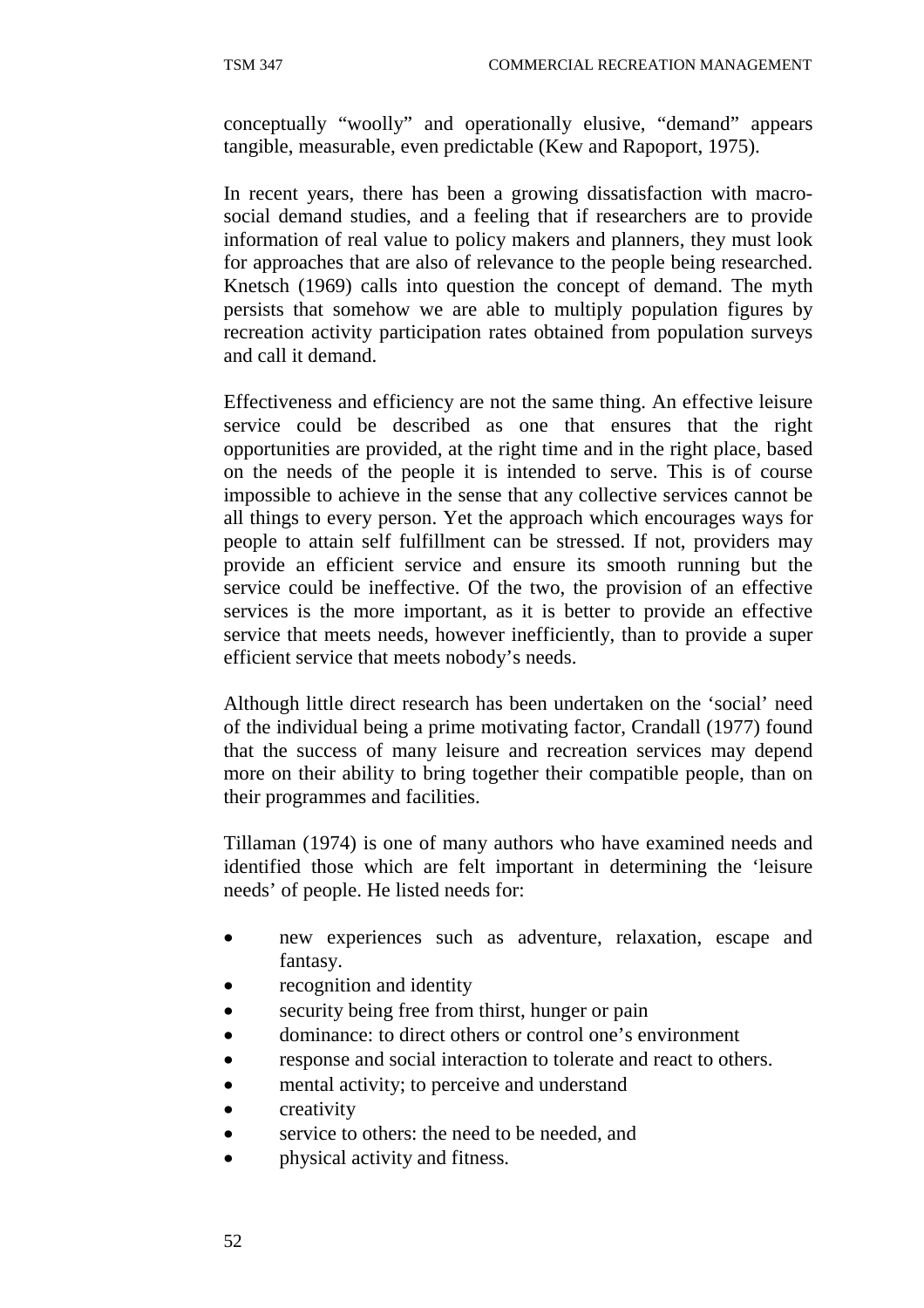However, the concept of 'leisure needs' is misleading. People have needs, which can be satisfied, in a variety of ways. One way of meeting some of them may be through leisure opportunity: leisure needs as such may not exist.

# **4.0 CONCLUSION**

In this unit we have tried to examine the concept of needs and the ways it is influencing or can influence an individual's life.

# **5.0 SUMMARY**

The life of an average human being is controlled by needs, drives and motivation. In the next unit, we shall discuss factors that influence leisure participation. In the next study unit, we shall discuss factors that influence leisure participation.

## **ANSWER TO SELF ASSESSMENT EXERCISE 1**

- 1. What the unit attempts to do:
	- To throw light on the concept of need
- 2. Two main types of needs:
	- Survival, security and health
	- Autonomy-recognizes us as distinct and separate individual people.

## **6.0 TUTOR-MARKED ASSIGNMENT**

Highlight and explain the needs for leisure espoused by Tillaman.

## **7.0 REFERENCES/FURTHER READINGS**

- John A. and Wheway, R (2004). *Can Play, Will Play,* NPFA, London: The NPFA Guide for Playgrounds for Disabled Children.
- Cole–Hamilton and Gill, T. (2002). *Making the Case for Play*, National Children's Bureau: London.
- Children's Play Council (2002). *More than Swings and Roundabouts Planning for Outdoor Play*, National Children's Bureau: London.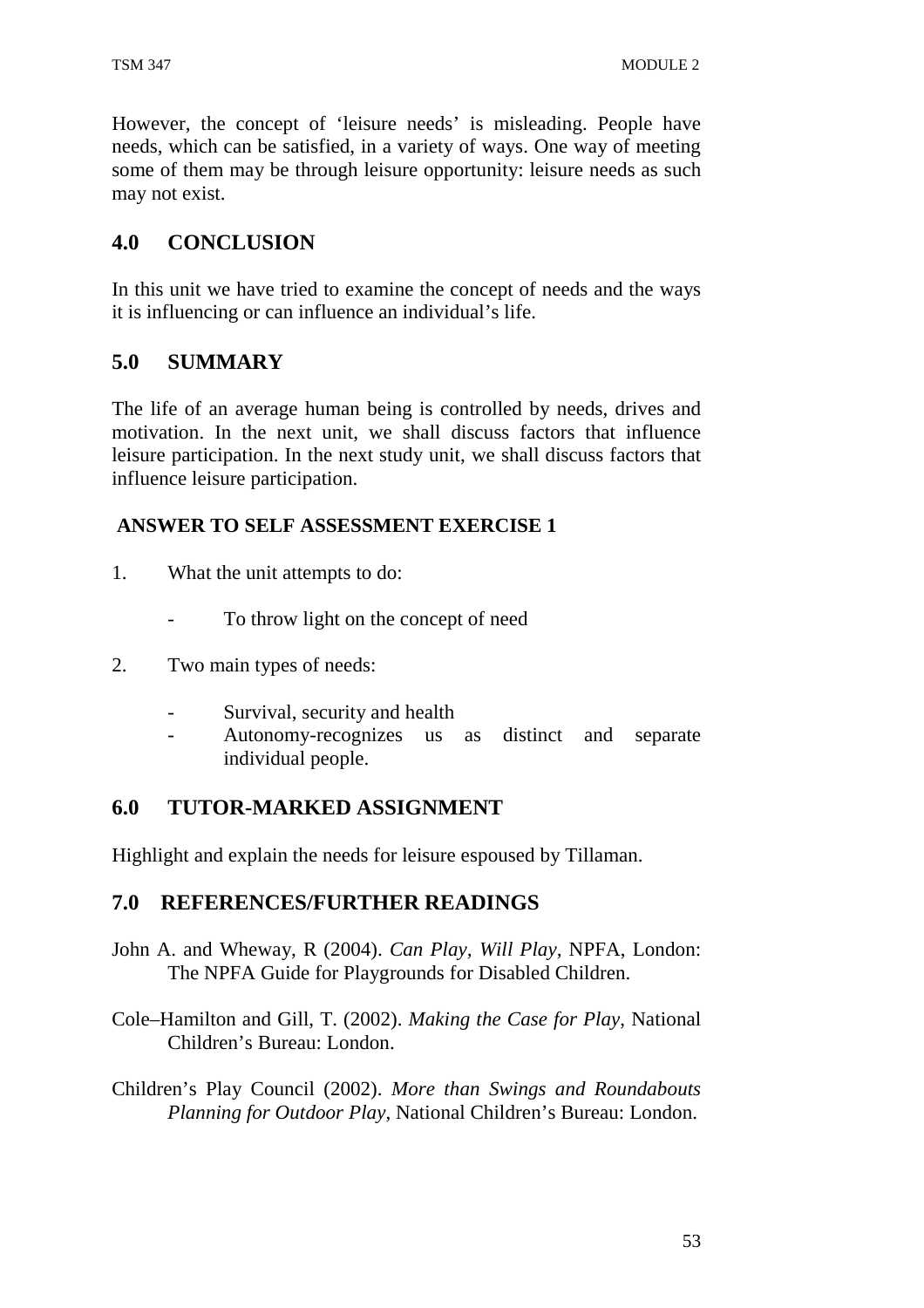## **UNIT 2 FACTORS THAT INFLUENCE LEISURE PARTICIPATION**

#### **CONTENTS**

- 1.0 Introduction
- 2.0 Objectives
- 3.0 Main Content
	- 3.1 Factors Influencing Leisure Participation
	- 3.2 Personnel and Family Influences
	- 3.3 Social and Situational Circumstances
	- 3.4 Opportunity and Leisure Participation
	- 3.5 Peoples Needs and Leisure Planning
- 4.0 Conclusion
- 5.0 Summary
- 6.0 Tutor-Marked Assignment
- 7.0 References/Further Readings

## **1.0 INTRODUCTION**

In the preceding unit we have looked at leisure, its variety of meanings and its relationship to recreation and play. An understanding of leisure, however, is of limited value unless it helps toward meeting some of the needs of individual people, groups of people and is also of value to the wider community.

Leisure services are claimed by their providers to be based on the needs of the people they are intended to serve. Is this actually true, or is it wishful thinking? After all, do policy makers, providers and managers of leisure services have sufficient insight into people's needs? Would it not be sufficient and far easier to quantify the people's wants and demands? Should we be concerned with needs which are difficult to understand and even more difficult to measure? We are far more likely to provide appropriate facilities, services and programmes, if we have better understanding of human needs. Indeed, we should know as much about the needs of people, the leisure 'experience' and what motivates people to leisure as we do about the activities we call leisure and recreation.

This unit attempts to throw light on the concept of need, albeit briefly, because over a long time scientists have been challenged to understand human needs and the search for universal agreements continue. In this unit we ask the simple questions: what are human needs, can leisure meet some of these needs and does leisure needs, as such exist?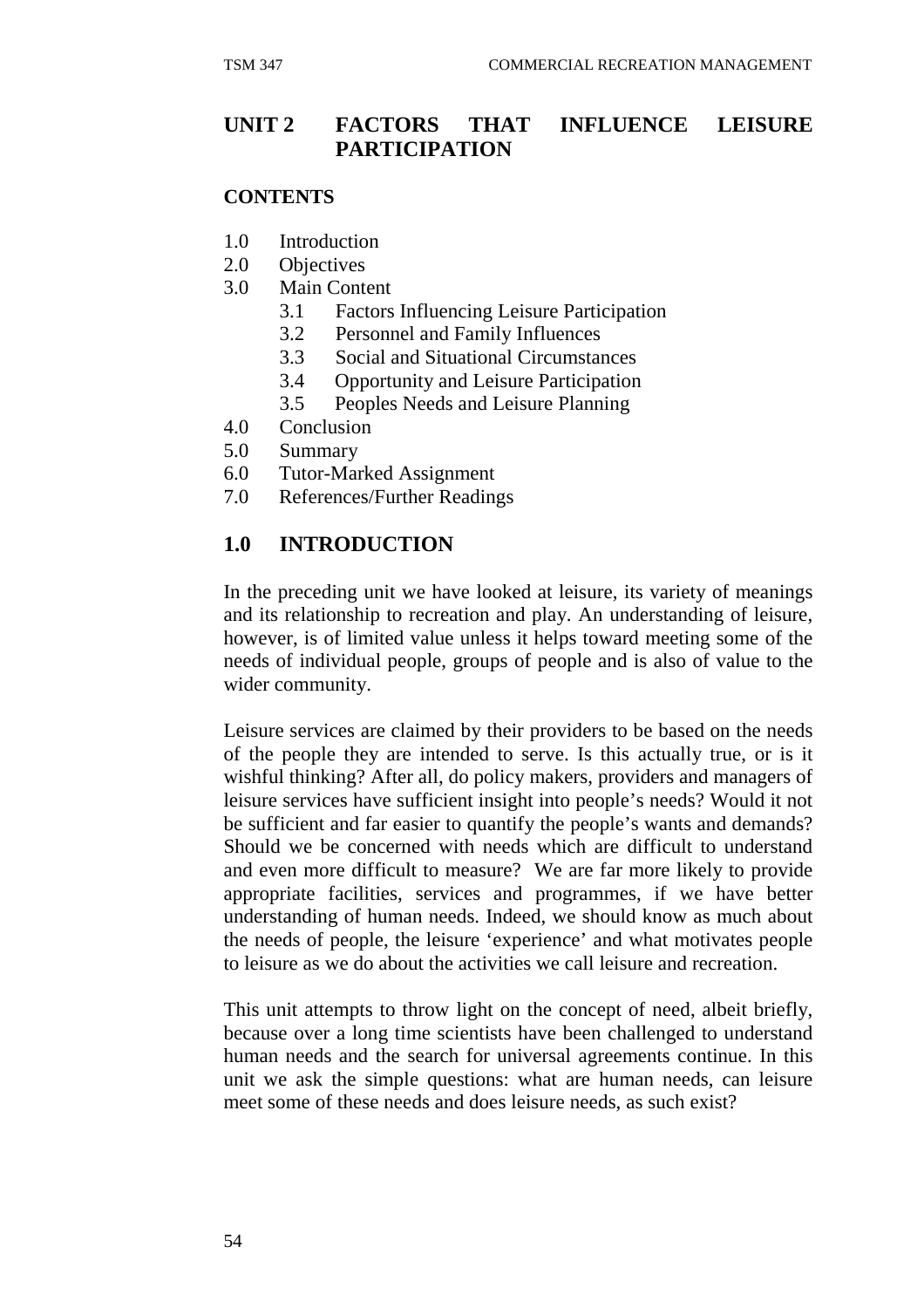## **2.0 OBJECTIVES**

After reading through this unit, you should be able to:

- identify and explain the factors influence leisure participation
- discuss the personal and family influences on leisure
- explain social and situational circumstances and leisure
- discuss opportunity and leisure participation as well as people's needs and leisure planning.

# **3.0 MAIN CONTENT**

# **3.1 Factors Influencing Leisure Participation**

Many factors influence how people spend their leisure. They can be grouped as follows:

- Individual factors: the stage of an individual' life, his or her interest, attitudes, abilities, upbringing and personality.
- The circumstances and situations in which individuals find themselves:- the social setting of which they are a part, the time at their disposal, their job and their income
- Opportunities and support services available to the individual: resource, facilities, programmes and activities; their quality and attractiveness; and their management.
- Self-confidence and family upbringing.

Recreation policy and planning are by no means simple. There is a complex mixture and interaction when thinking about the factors, which affect participation. Figure 6.1 outlines some of the discernible factors, which individually, jointly or collectively affect participation. This listing is not comprehensive, but it illustrates the complexity and variety of influences, which bear on an individual. In addition, even if people have identical circumstances and opportunities, one person may still choose one activity and another something entirely different. Nevertheless, by understanding some of the correlations between personal circumstances and participation, Leisure Managers can foresee some of the constraints and difficulties encountered by some people, and management approaches can be modified accordingly. Figure 6.1 has three column headings which are the main influences affecting leisure and reaction participation.

- 1. Personal and family influences
- 2. Social and situational circumstances
- 3. Opportunities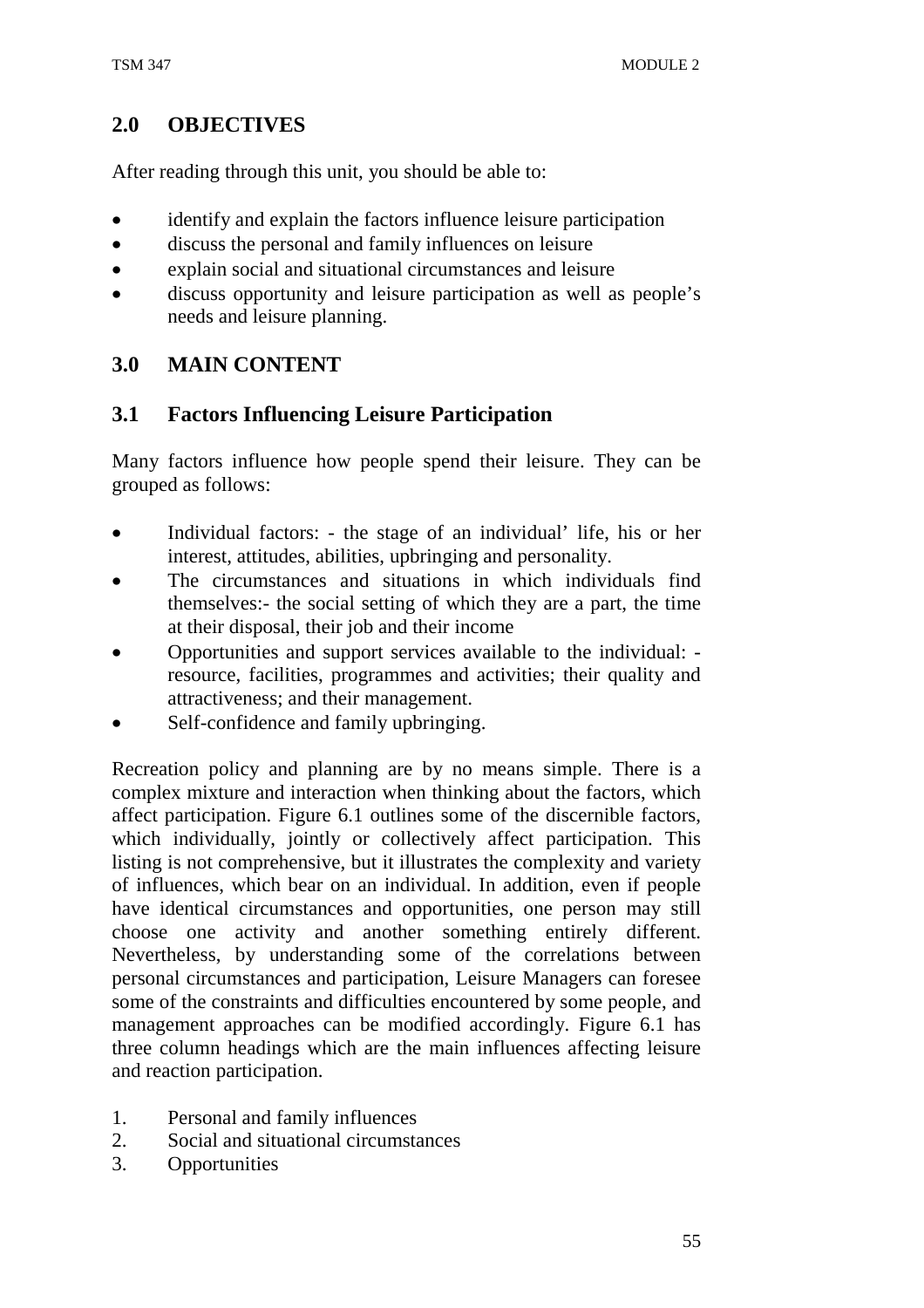## **SELF ASSESSMENT EXERCISE 1**

Mention and explain the factors that influence leisure participation

# **Figure 6.1 Influence on Leisure Participation**

| <b>Personal</b>                             | <b>Social</b><br>and<br>circumstantial            | Opportunity<br>factors                         |
|---------------------------------------------|---------------------------------------------------|------------------------------------------------|
| Age<br>$\bullet$                            | Occupation                                        | Resources<br>$\bullet$<br>available            |
| in<br>life<br><b>Stage</b><br>cycle         | Income                                            | Facilities: type<br>and quality                |
| Gender                                      | Disposable<br>income                              | Awareness                                      |
| Marital status                              | Material<br>wealth<br>and<br>goods                | Perception<br>of<br>opportunities              |
| Dependents<br>and<br>ages                   | Car ownership<br>and mobility                     | Recreation<br>services                         |
| Will and purpose<br>$\bullet$<br>of life    | Time<br>$\bullet$<br>available                    | Distribution of<br>$\bullet$<br>facilities     |
| Personal<br>$\bullet$<br>obligation         | Duties<br>and<br>$\bullet$<br>obligation          | Access<br>and<br>$\bullet$<br>location         |
| Resourcefulness                             | Home<br>and<br>$\bullet$<br>social<br>environment | Choice<br>of<br>$\bullet$<br>activity          |
| Leisure<br>perception                       | Friends<br>and<br>peer groups                     | Transport                                      |
| Attitudes<br>and<br>$\bullet$<br>motivation | Social<br>roles<br>and contacts                   | before,<br>Costs:<br>$\bullet$<br>during after |
| Interests<br>and<br>preoccupation           | Environment<br>factors                            | Management:<br>policy<br>and<br>support        |
| Skills and ability-<br>physical             | leisure<br>Mass<br>factors                        | Marketing                                      |
| Social<br>and<br>intellectual               | Education and<br>attainment                       | Programming                                    |
| Personality<br>and<br>confidence            | Population<br>factors                             | Organization<br>and leadership                 |
| Culture born into                           |                                                   | Social<br>$\bullet$<br>accessibility           |
| Upbringing<br>and<br>background             |                                                   | Political<br>$\bullet$<br>policies             |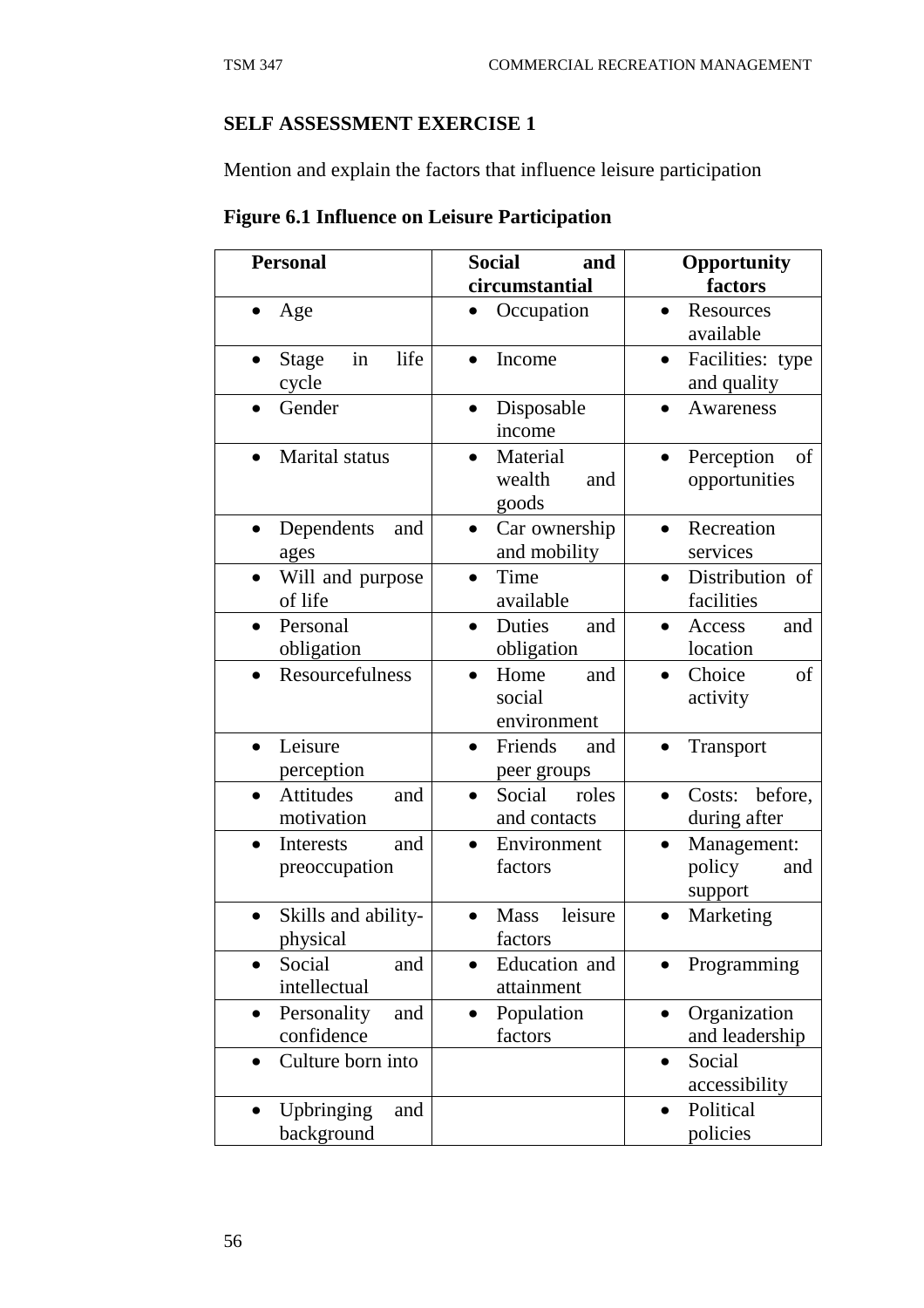### **3.2 Personal and Family Influences**

Choice and participation are influenced by the personality of an individual, his or her needs, interest, physical and social ability, the culture into which one is born, a person's will and purpose in life, and a whole range of other personal factors. Three factors are significant: age and stage in family life cycle, gender and education.

#### **1. Age and Stage in the Family Cycle**

Age has an important influence, but its effect will vary depending on the person, the opportunities and the type of activity. For children, there is a rapid change in the space of a few years. For adults, participation in most active leisure pursuits declines as people grow older.

The availability of time also has an influence on recreation participation. The greatest amount of fee time appears to be concentrated at the ends of the age continuum, with the adolescent and the retired having considerably more time at their disposal than the middle age-group who live under a greater degree of time pressure.

Age should not be considered in isolation, however. Age may be less restrictive than life cycle changes, such as getting married and having children; for some, participations may increase with age as a result of the children leaving home or a person retiring from work. Although age may influence the level of fitness and energy, a reduction in family and work responsibilities may more than compensate for this.

#### **2. Gender and Leisure Participation**

The leisure pattern of males and females show similarities and differences. However, obstacles have faced women in the form of family commitments, particularly looking after children. Many go out to work yet maintain a home (Green et al, 1987).

Women have had, and continue to have greater constraints placed upon them than men. However, one of the misleading factors in looking for similarities and differences stems from the fact that most surveys have studied traditional recreation activities. Once a wider view of leisure is taken, encompassing the range of activities in and around the home holidays, socializing, entertainment, excursions or walks in the park, a totally different picture starts to emerge. Looking at the broader spectrum, it would appear that overall participation rates do not differ substantially between men and women, though women take a greater part in 'cultural' activities, and men take part substantially more than women in active sport and sports spectatorship.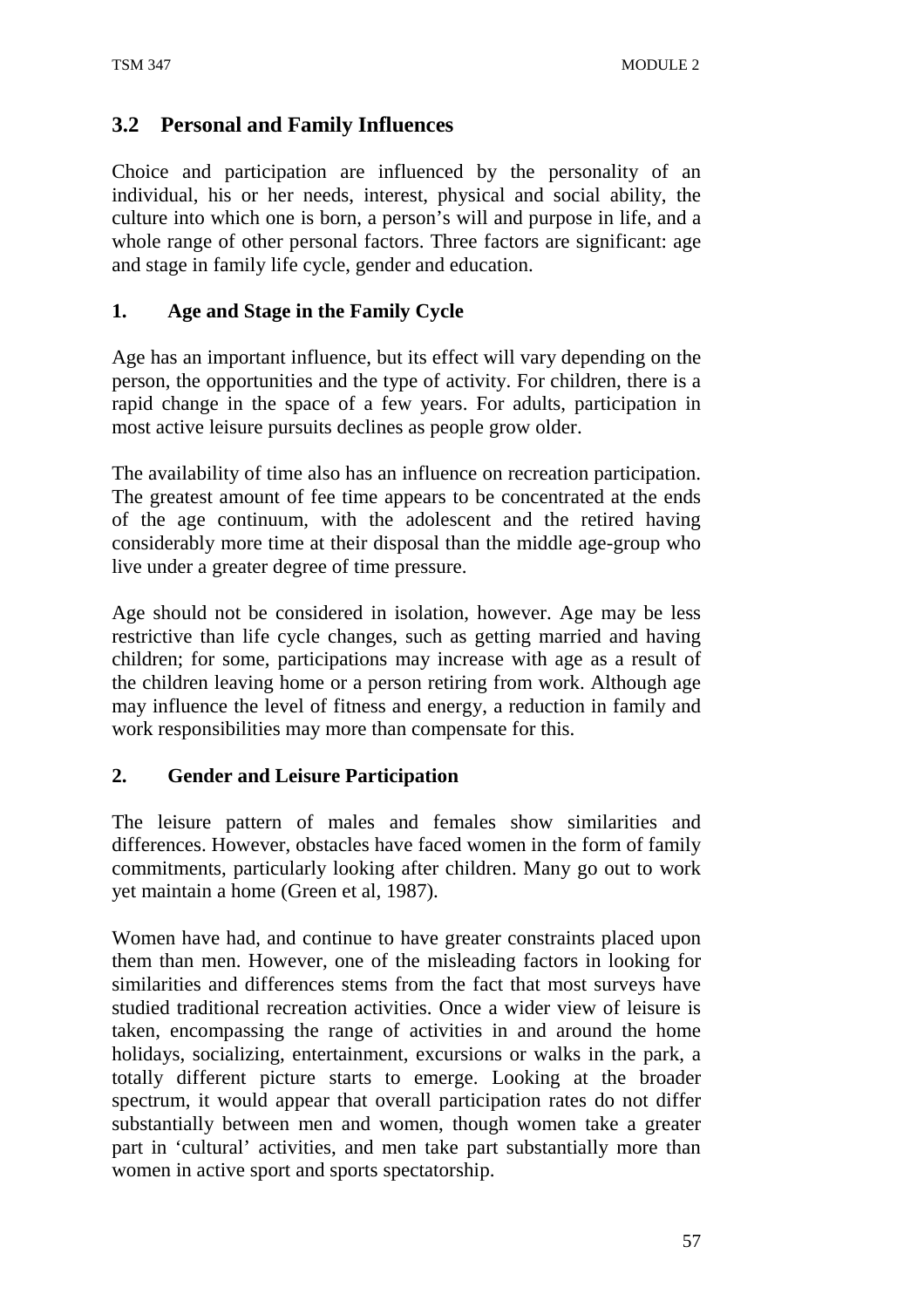#### **3. Education, Educational Attainment and Leisure**

The type of education, the length of education and the educational attainment of people are closely related to upbringing, class, occupation, income and other factors. In general, the higher the qualification, the greater the degree of participation in leisure activities. This is evidenced in every General Household survey over the past twenty years which has included lifestyle information.

Education influences, to some extent, the type of leisure choice. There is a sharp differential between members and non-members of the public library when related to educational institution and level of educational attainment. Possibly, the best illustration is within the arts where there is a higher correlation between audiences for drama, opera and ballet and educational attainment, as recorded in the General Household Surveys.

#### **SELF ASSESSMENT EXERCISE 2**

Mention two personal and family influences that affect leisure participation.

#### **3.3 Social and Situational Circumstances**

The range of social and situational circumstances as they affect leisure participation include the home, school work, environment, income, mobility, time, social class, social roles and group belonging.

#### **1. Time Availability**

Is a major determinant of leisure behaviour. Working women have the least unobligated time of all groups, mainly because of home commitments. Retired people and unemployed men have the most time for leisure, but much of it may remain simply free time.

#### **2. Income and Leisure Participation**

Income levels are closely linked to participation rates, and for almost all the leisure activities examined by the General Household Surveys, the proportion participating rose with income. In only three activities (bingo needlework and going to clubs) did participation not increase with income. Even where little or no financial outlays are incurred, such as walking, participation rates were also higher. With betting, bingo and doing the pools, participation rates fell among those with higher than average incomes.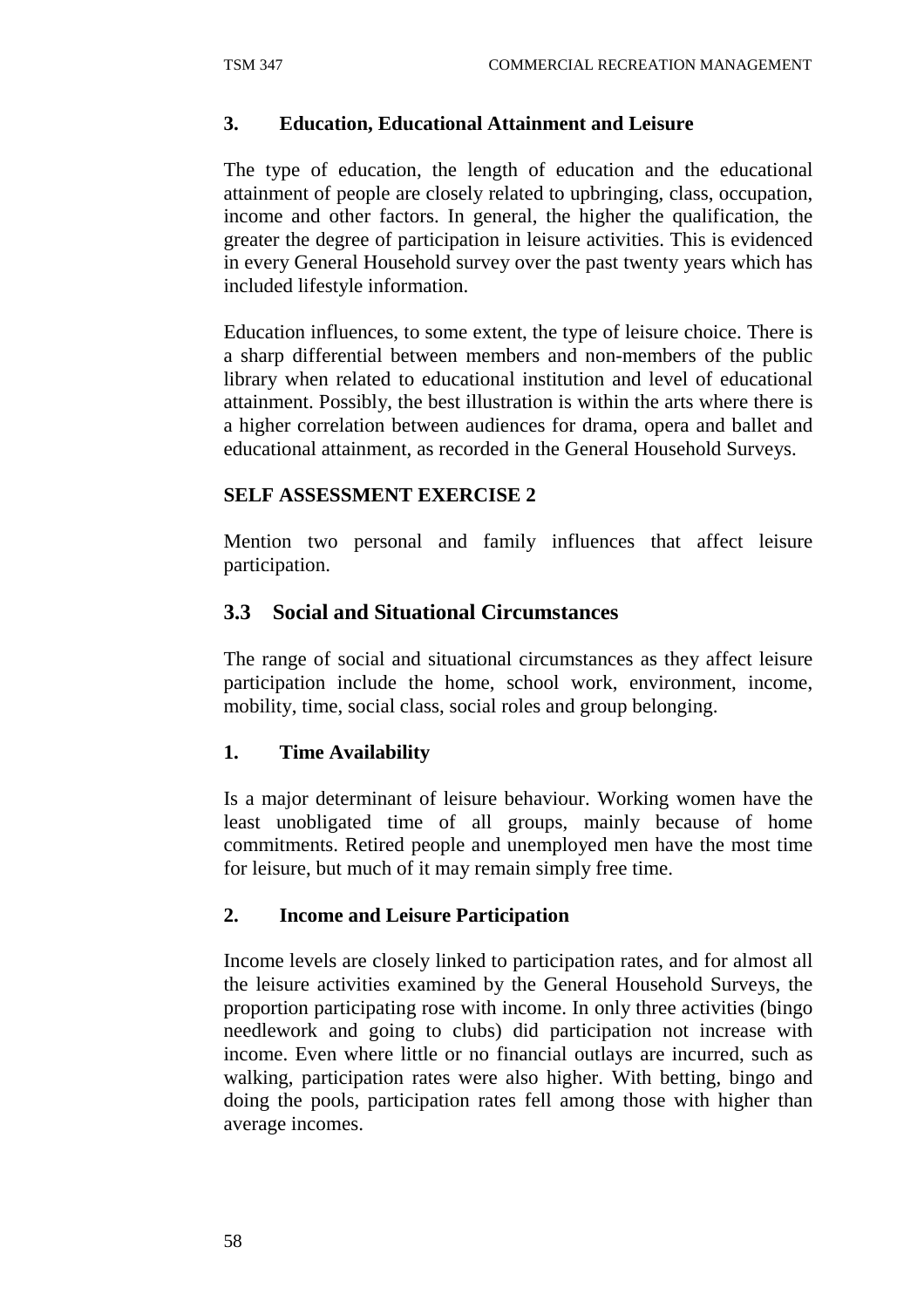It is perhaps not surprising that since income correlates with both education and social class, the higher income group has the higher participation rates in many recreational activities. If lower income group is to be attracted in larger number to community recreation, then greater social service approaches would need to be applied. Owning a large house with a garden, and driving a second car may immediately open the door to leisure activities, which will be denied those living in high-rise flat, without personal transport and on a low income.

### **3. Social Class and Leisure Participation**

'Social class' can be regarded as a grouping of people into categories on the basis of occupation' (Reid, 1977). Due to the fact that the interrelationship between social class and income, education and mobility, it is generally considered that social class as determined by occupation is the most influential factor in determining recreational participation. Occupation is not therefore an independent characteristic, but is closely associated with other factors.

The General Household Surveys found that, generally, it was professional workers who tended to have the highest participation rates in leisure activities and unskilled classes are not only more active culturally, socially and intellectually, but they also play more sport and travel more widely.

#### **4. Social Climate and Leisure Participation**

The concept of 'social climate' is a complex of factors in addition to those, which relate to age, gender, income, occupation and education (IFER/DART, 1976). The attitudes and value of people in their social setting are seen as enabling or inhibiting factors concerned with leisure choice. Emmet (1991) argues that providers act both consciously and unconsciously as social filters, controlling who uses particular facilities and affecting the behavior of those people. The social filters let through and channel different groups to different facilities. There appear to be both formal and informal social filters. The filters are influential in people's adapting of attitudes and behaviour appropriate to the situation. Behaviour patterns become habits. As Leigh (1971) points out, the habits of leisure are habits of mind as well as habits of behaviour.

#### **SELF ASSESSMENT EXERCISE 3**

Mention and explain the social and situational circumstances that affect leisure participation.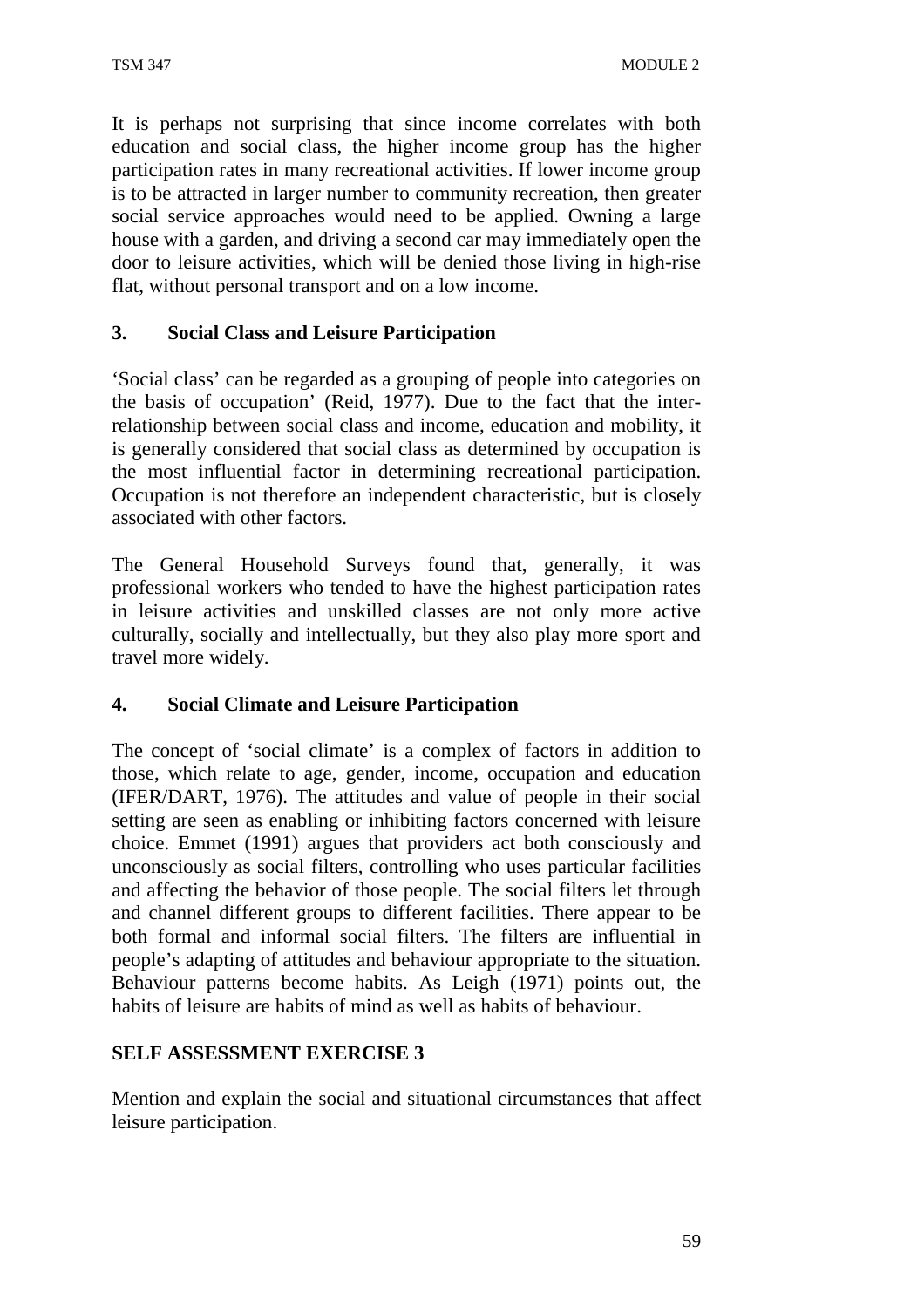### **3.4 Opportunity and Leisure participation**

It is no good providing opportunity unless good advantage is taken of it. Opportunity that makes it possible for a person to participate or be involved is essential to participation. Opportunity can come in variety of forms; resources and services, political policies, management styles and systems, community leadership and support, and accessibility; physical, perceptual, financial and social.

#### **1. Perception and Leisure Participation**

Perception refers to the world as it is experienced- as it is seen, heard, felt, smelt and tasted. Consequently, the way an individual perceives the world will largely determine his or her behaviour. The way people perceive leisure provision (facilities, activities and so on) may influence their participation more than actual form of provision.

The perception of one's neighbourhood can have a significant effect on inhibiting recreation participation. If residents perceive their neighborhood as being violent, the elderly (in particular) will be fearful of venturing out of the house at night. Consequently, how the public perceive their neighborhood and its facilities can either encourage or inhibit participation.

#### **2. Access and Supply and Leisure Participation**

Recreation participation undertaken outside the home involves some travel, which includes walking, cycling, bus, taxi, car, train or plane. The method of travel can affect the level of satisfaction; it can determine time, distance and destination. Apart from walking, all other means of travel incur financial cost. The method of transportation will lessen or heighten the experience. However, though low mobility can act as a deterrent, higher mobility is not a prerequisite of greater participation: rather it can reduce some of the inconveniences associated with travel (Hillman and Whalley, 1977). The mobility conferred by the ownership of a car has revolutionized people's use of leisure time. For almost every activity, with the striking exception of bingo, the chances of participating in leisure activities were increased for car users by between 50 per cent and 100 per cent, according to the General Household Surveys.

Accessibility is influenced also by other important factors. Usage is affected by location and 'distance decay' whereby usage falls as the distance grows between the user's home and a facility. Moreover, those without transport who live near to public transport routes attend more frequently than those (within the same distance) who did not.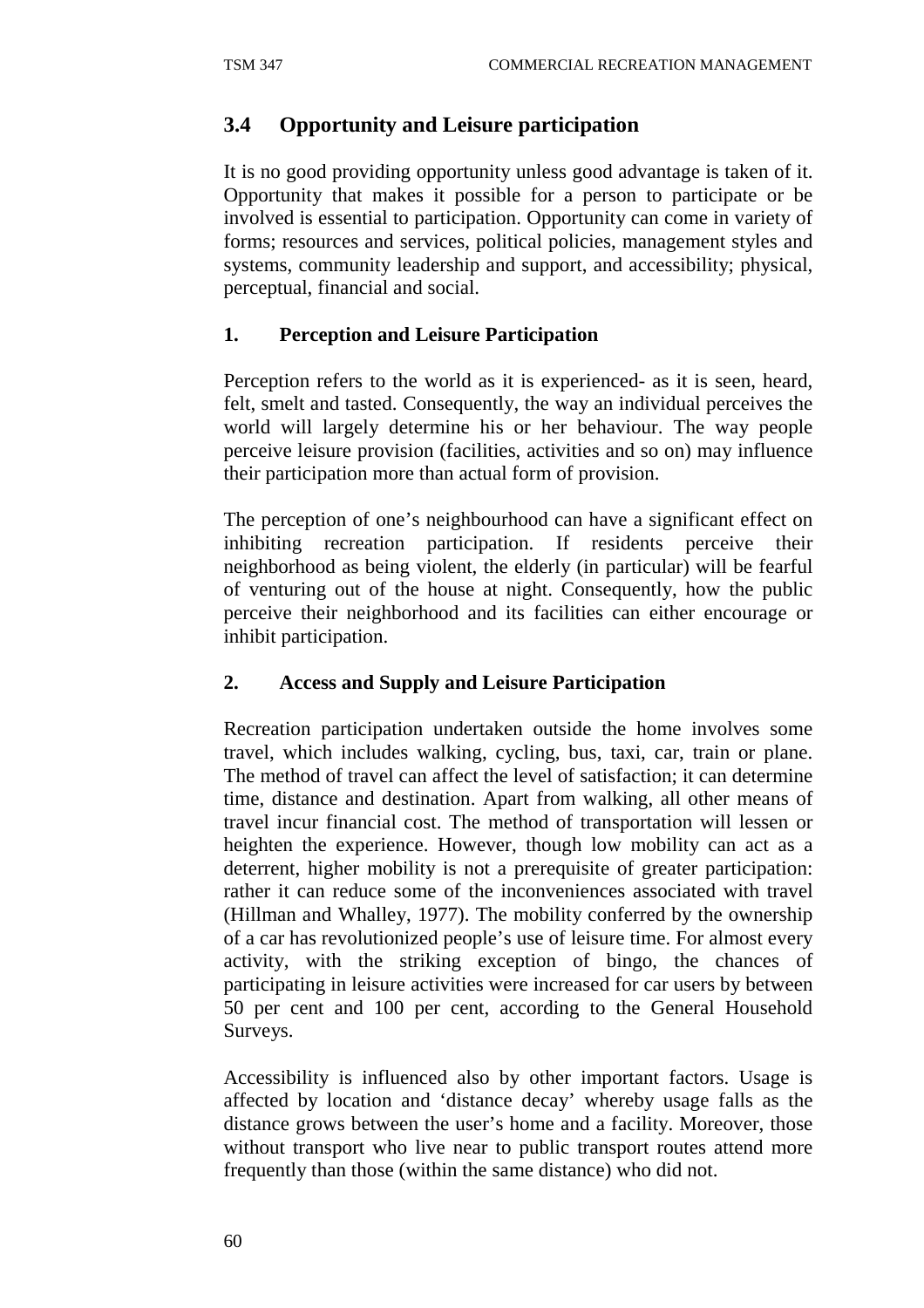#### **3. Awareness and Leisure Participation**

If people do not know that something exists, then obviously they will not go to visit it unless they stumble upon it. Due to the fact that leisure facilities are not sought in the same way as a shopping center or place of work, knowledge about them derives from seeing them, hearing about them or reading about them. People passing a leisure facility en route to work or the shops will be more likely to use that facility than a comparable one because they have become more aware of it.

#### **4. The Influence of Management on Leisure Participation**

People's take on leisure opportunities and use of leisure facilities is determined, as you have seen, by some discrete and interrelated factors. Effective management is not less important. The way a service or facility is managed can have a profound effect on the extent they are used, and by whom.

Management policy, marketing, attitude or staff, sensitive customer service, skilled programming reflecting the 'needs' of the community, all go towards creating a welcoming atmosphere and appealing image. For example, the pricing, administrative and booking system at a leisure facility can consciously or unconsciously establish a type of social filter, deterring some people from attending.

People use leisure facilities for a variety of reasons. Sport centers, for example, can be places to go and socialize. With some mothers, the activity itself may be of quite secondary importance compared with getting out of the house, having the children happily occupied for an hour, and meeting and talking with people in the coffee bar. Management needs to be aware of these motivating factors in deciding management policy and delivery.

#### **SELF ASSESSMENT EXERCISE 4**

Mention and explain the considerations inherent in opportunities in relation to leisure.

#### **3.5 People's Needs and Leisure Planning**

Leisure planning and management exists, in large measure, to provide opportunities for individual, people to participate actively or passively, seriously or casually in their time for leisure. This personal need can be met, in part by effective leisure planning and management, but only if needs of different people are identified. Therefore, needs assessment should allow for broad consultation and public involvement.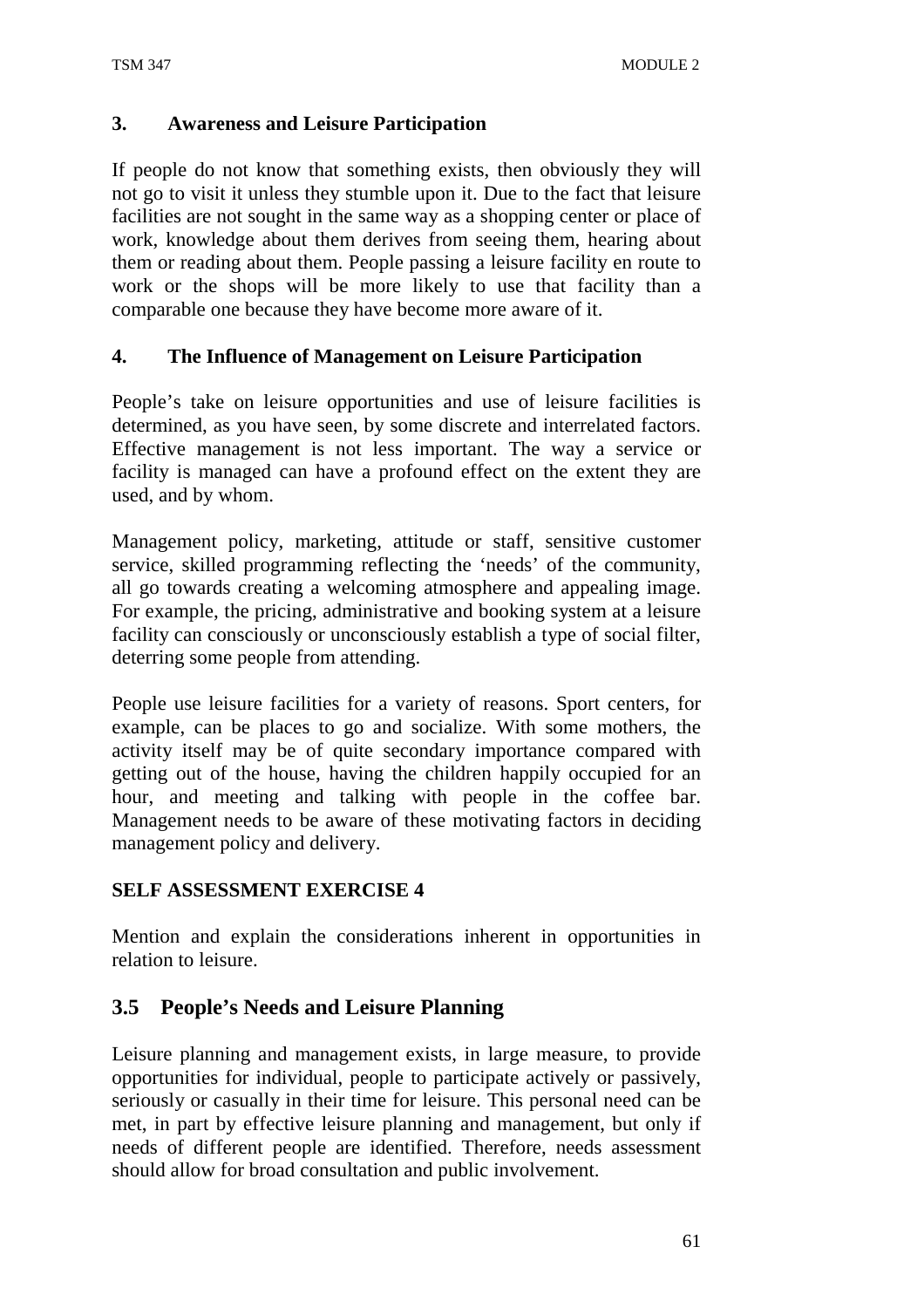### **4.0 CONCLUSION**

This unit has discussed so far, the factors that influence leisure participation: personal and family influences, social and situational circumstances, opportunity and leisure participation, and people's need and leisure planning. Leisure planning and management:

- 1. Provides an increase in individual and community input and involvement in planning and decision-making.
- 2. Provides the planner with a better understanding of the community and individuals.
- 3. Provides information as to the activities in which people are involved, the activities in which they would like to be involved and how these can be planned and provide for within an overall leisure delivery system.
- 4. Provides supportive facts and ideas on which to base decisions in the planning process.

Two most important factors have emerged in this unit, which need to be taken into account. First, people have diverse needs; therefore, level of flexibility need to be written into planning and management systems. Second, these needs change or take on greater or lesser degrees of importance according to one's stage in the life cycle. Hence, standardization across the board will only be relevant in some circumstances as an individual will choose on the basis of certain personal and social elements current in his or her life.

Needs assessment should attempt an understanding of individual and group behaviour as it relates to recreation and leisure. It can accomplish several things. Through such assessment, planners and managers can become aware of people's underlying motivation, interests, opinions, habits, desires and knowledge regarding characteristics, time use, leisure behaviour and opinions and attitudes. Hedges (1986) for example, sought to develop a technique for more accurate charting of people's leisure patterns through their lives, namely their 'leisure histories'. Clearly, methods must include both quantitative and qualitative assessments, though it is only qualitative methods that can reach below the surface.

## **5.0 SUMMARY**

Many discrete, complex and often interrelated, factors condition people's choice and participation in leisure activities, which meet their needs. Furthermore there are the strongest links between leisure and other elements of life. A person's age and stage in the family life cycle,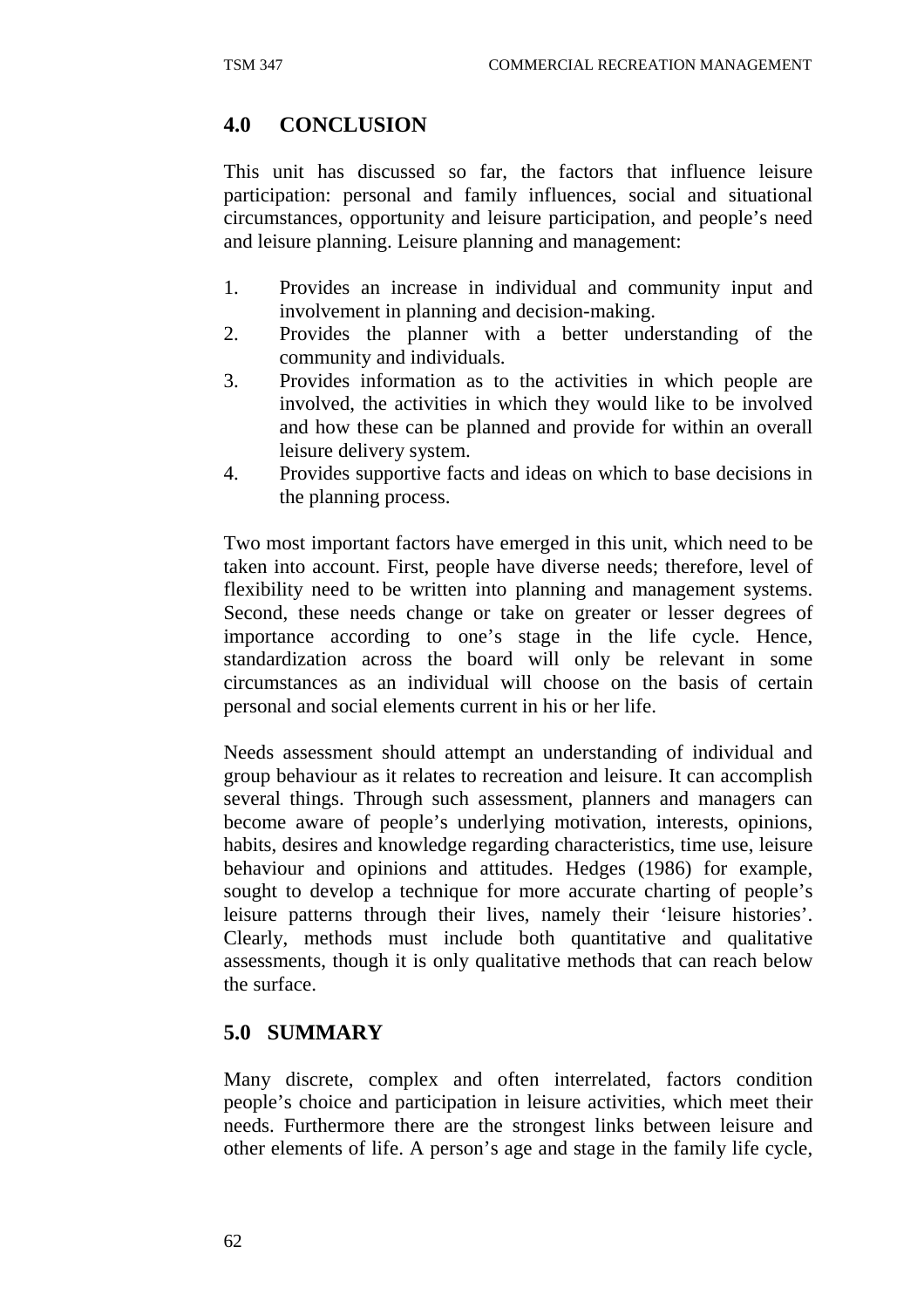such as marriage, parenthood and retirement, affect opportunity and participation.

Taking the widest view of leisure, the similarities in participation rates between men and women are more striking than the differences, though there are specific differences, and inequalities both within and between the sexes. The type and level of education people have undertaken has a profound effect on leisure participation. Education and recreation share in the same concern for the development of the 'whole' persons – body, mind and spirit – through different approaches. The amount of income and property a person has influences leisure participation. Higher income groups have higher participation rates in most active recreation activities.

In the next unit, we shall discuss pleasure principle context.

### **ANSWER TO SELF ASSESSMENT EXERCISE 1**

Factors that influence leisure participation

- Personal and family influences
- Social and situational circumstances
- Opportunities

#### **ANSWER TO SELF ASSESSMENT EXERCISE 2**

Personal and family influences that affect leisure participation

- Culture into which one is born
- A person's will and purpose in life
- Age and stage in family life.

## **6.0 TUTOR-MARKED ASSIGNMENT**

Discuss the factors that can be influence leisure.

## **7.0 REFERENCES/FURTHER READINGS**

- John A. and Wheway, R (2004). *Can Play, Will Play* NPFA, London: The NPFA Guide for Playgrounds for Disabled Children.
- Cole–Hamilton and Gill.T. (2002). *Making the Case for Play*, National Children's Bureau: London.
- Children's Play Council (2002). *More than Swings and Roundabouts: Planning for Outdoor Play*, National Children's Bureau: London.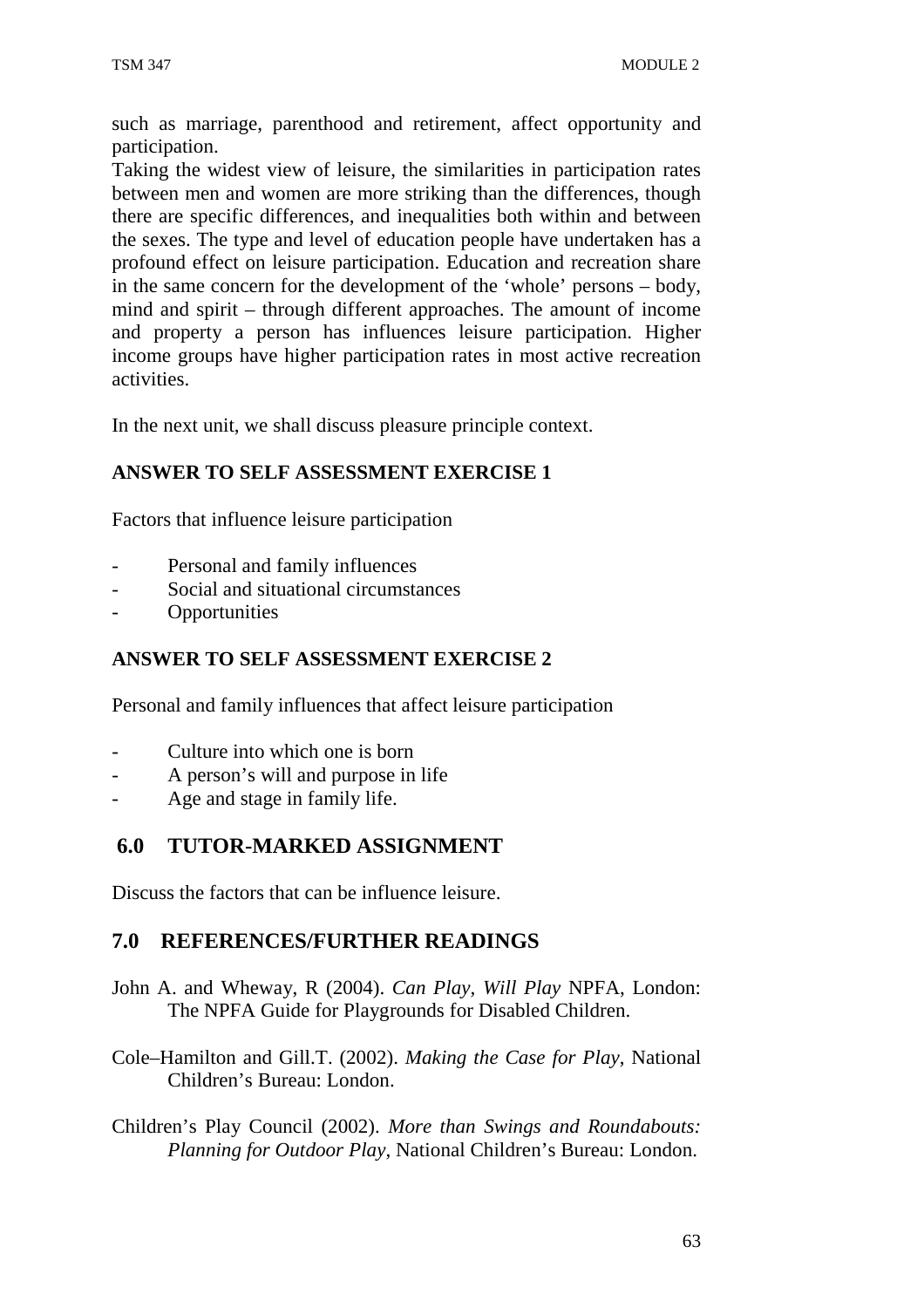### **UNIT 3 THE 'PLEASURE PRINCIPLE' CONTEXT**

#### **CONTENTS**

- 1.0 Introduction
- 2.0 Objectives
- 3.0 Main Content
	- 3.1 Core Characteristics of Play, Recreation and Leisure
	- 3.2 'Pleasure' Principles' in Leisure Management Actions
	- 3.3 Discussion of Issues in Leisure Management
	- 3.4 The Leisure Management Pyramid
- 4.0 Conclusion
- 5.0 Summary
- 6.0 Tutor-Marked Assignment
- 7.0 References/Further Readings

### **1.0 INTRODUCTION**

In the previous unit, it was shown that people often go to great lengths to find or get satisfying experiences. Leisure can offer opportunities for such experiences.

This unit tries to get to the heart of the leisure product, the leisure experience. Leisure managers need to create the environments and opportunities and deliver services and programmes for different people to experience leisure. Managers also have to manage resources – personnel, facilities and finances- to meet the business goals of their organizations. In this unit we shall explain the term pleasure and also direct you as a leisure professional to the implication of the 'pleasure principle'.

## **2.0 OBJECTIVES**

After reading through this unit, you should be able to:

- identify and explain the core characteristics of play, recreation and leisure pleasure
- list and explain the pleasure principles in leisure management actions and the leisure management pyramid.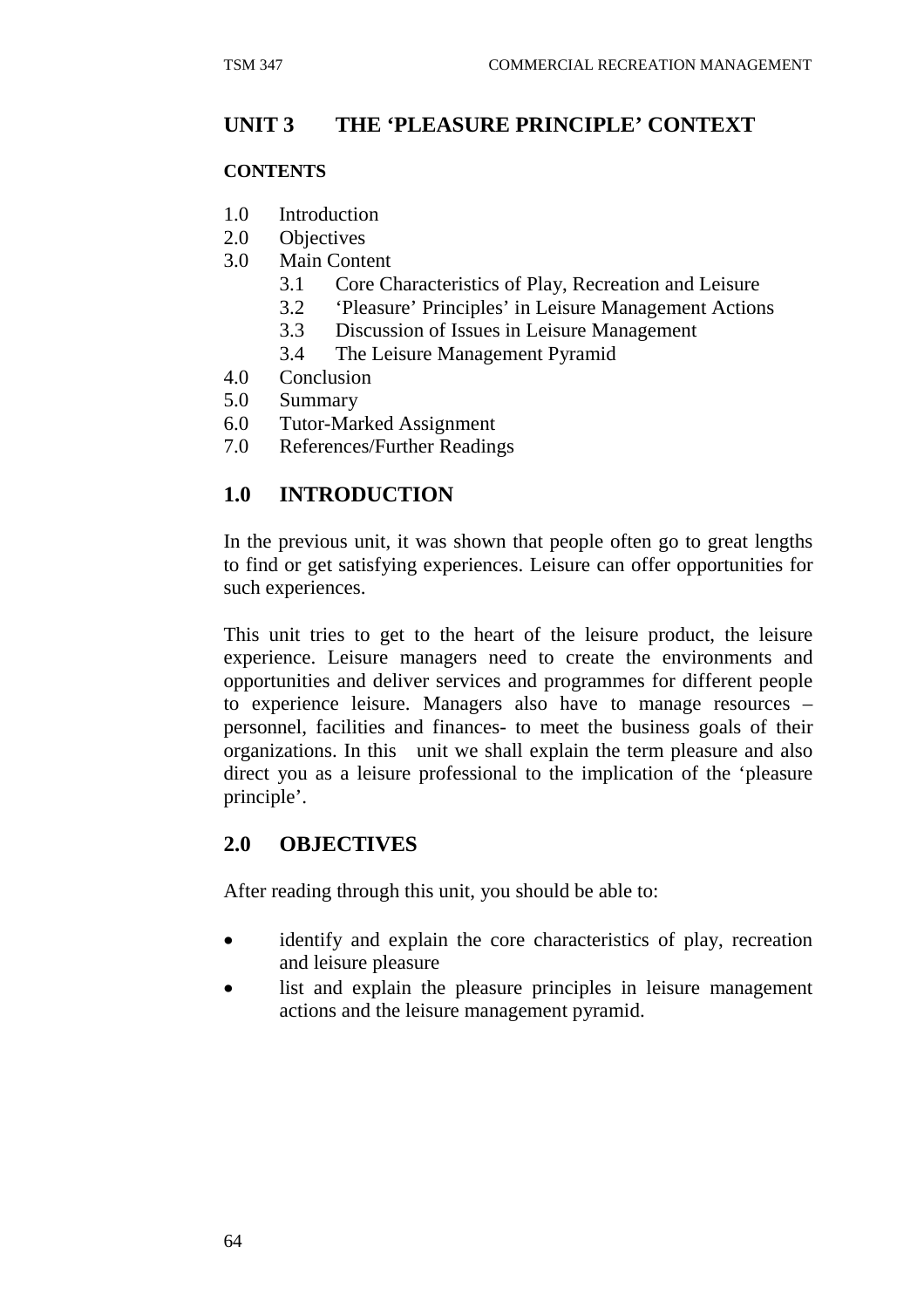#### **3.0 MAIN CONTENT**

#### **3.1 Core Characteristics of Play, Recreation and Leisure**

Three of the concepts discussed in previous chapter and which are the foundation stones for leisure and recreation management are 'play' 'recreation' and 'leisure'. In debating and dissecting each concept, a case can be made to treat each as distinct activities. In common language we can all distinguish children at play, young people and adults taking part in organized recreation and being at leisure, lazing in a deck chair drink in hand. And we can use all three words at once: 'playing recreational games in our leisure time. Moreover, the feelings we might experience could be the same whatever words we care to use. Why, then are we concerned with their differences? It is tempting to dismiss this line of enquiry as mere semantics, which simply adds to the jargon. However, there is more to it than just words because we often provide for these aspects of life in different ways. We provide play space, community recreation facilities or multi-use and family leisure centres. It is in part practical: leisure professional, must know what they are providing and to whom. By play, do we mean children's play or do we mean playing cards? By recreation, do we mean taking part in organized recreation activities or could we be referring to the re-creative experience of relaxing in the spa? By leisure are we engaged in recreation activity or simply day-dreaming or reading a novel leisure?

Play can be described as activity, freely chosen and indulged in for its own sake for the satisfaction it brings in the doing. Play exhibits childlike characteristics of joy, spontaneity, self-expression and a creation of its own special meaning in a play world.

Recreation is usually thought of as leisure time activities and pursuits and often tends to be more organized, whether in an informal game on the park or organized more formally by other. Recreation is more institutional in character than play or leisure. In its purest sense, however, recreation can be casual or serious. In its idealistic sense, leisure can be perceived as experiencing activities, chosen in relative freedom, that are personally satisfying and innately worthwhile and that has the potential to lead an individual towards self-actualization and ultimately, play a part in a self-fulfilling way of life.

One can readily discern that at the core of play, recreation and leisure, there exist a number of similarities and overlaps: after all, we can use each word to mean much the same thing. Collectively, they all mean freedom, absence of necessity, choice, self–initiating, self-expression, satisfaction in the doing, playfulness and quite often, seriousness. There are of course, differences between them too. Playfulness and spontaneity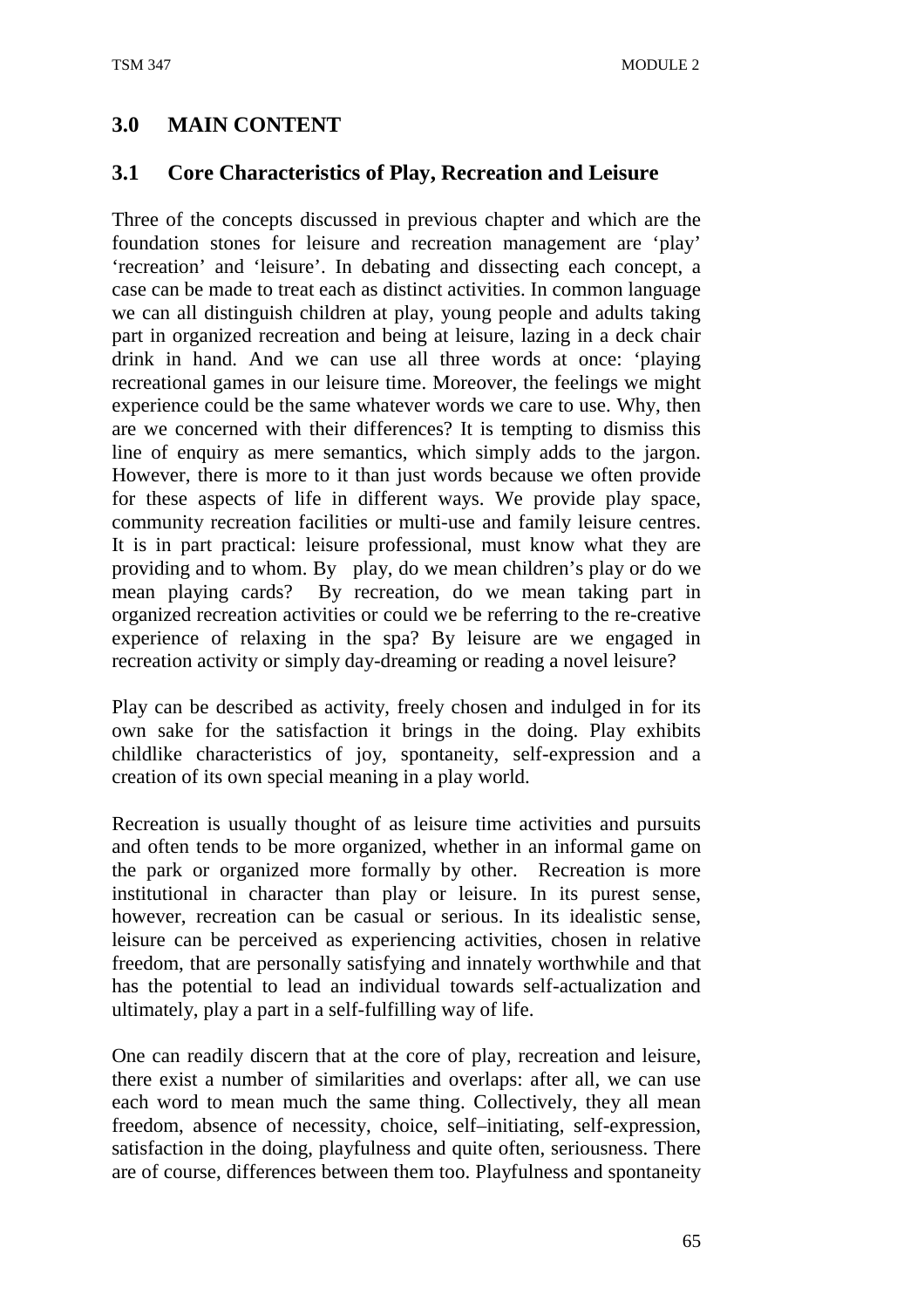are found more in children's play and in the play of those elderly people who appear to have re-discovered the art pf playing. Recreation carries a badge of respectability: doing things that are good for you. Leisure is a looser more casual, less constrained term than recreation and encompasses a vast range of active and passive, casual and serious pursuits. Whether at play, recreation or leisure, people can experience a feeling of immense satisfaction in the doing, or of well-being or a quality of experience that can lead to revitalization or an uplifting of the spirit. This can also occur at work and elsewhere, but it is when we are 'at leisure' free to make choices and be ourselves, that we are more likely to achieve a quality we might describe as 'wholeness' or an inner consuming experience. The experience goes beyond description afforded by words: but it needs a name.

As there is no word to describe this experience in the English Language, Torkildson (2005) used the word 'pleasure'. Figure 7.1 illustrates better than words the concept of the pleasure experience at the heart of play, recreation and leisure.



 **Figure 1: 'Pleasure' at the heart of play, recreation and leisure** 

What implications does this have for the leisure professionals and managers? Put simply, the 'Pleasure principle' implies that in terms of meeting the needs of individual people, clients and customers of leisure and recreation services, facilities and programmes, numbers attending or the income generated the expected experience (pleasure) should be considered. The activity itself may be quite secondary to what it does for a person, or what it means to him or her. Moreover, in terms of management, appreciating that Leisure Managers have business goals to fulfill, people are more likely to be attracted to and 'buy' activities that they perceive to be worthwhile or that bring satisfying experiences.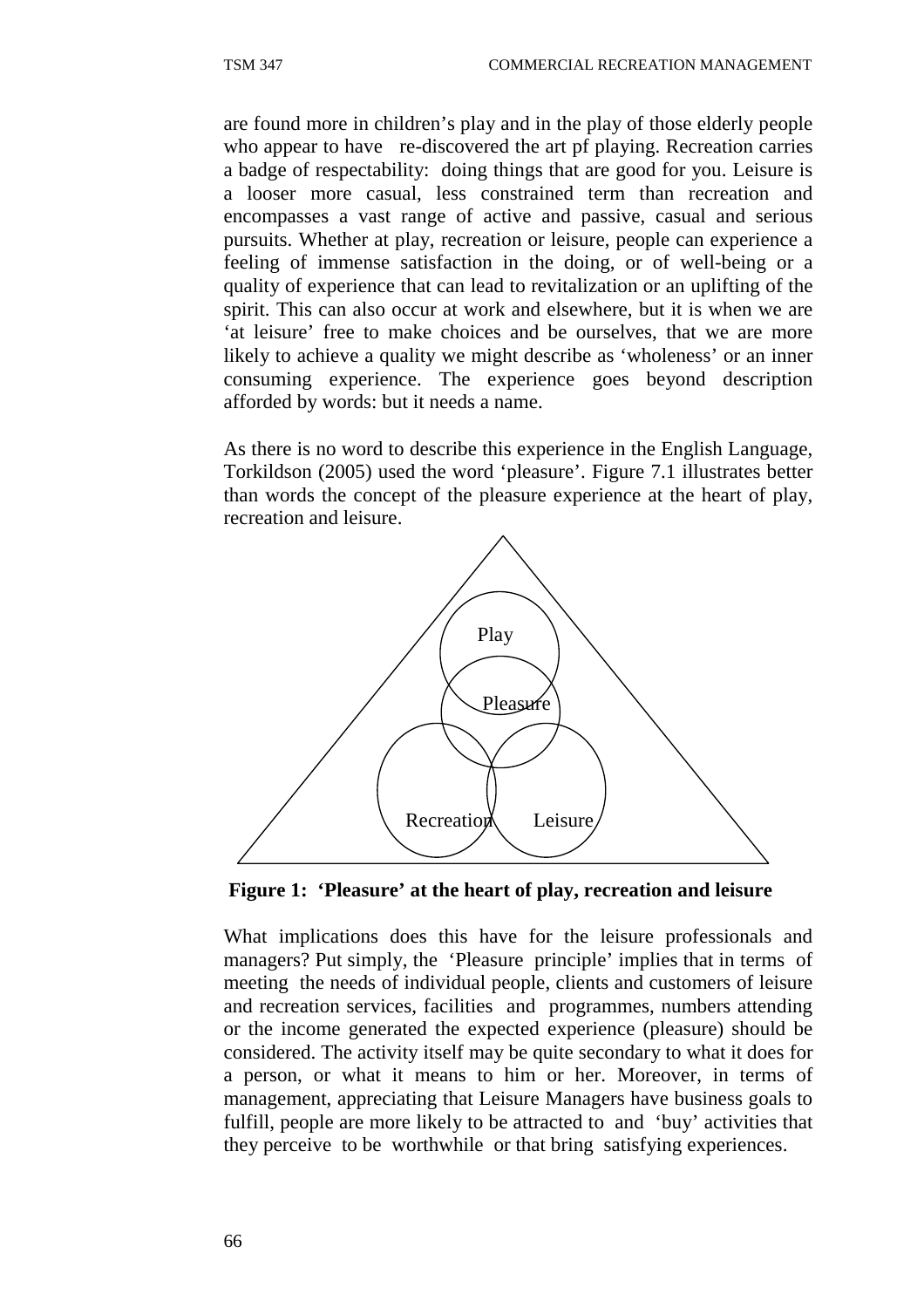## **SELF ASSESSMENT EXERCISE 1**

Describe play as stated in this unit.

## **3.2 Pleasure Principles' in Leisure Management Actions**

Putting principles into practice is not an easy transition. Expediency is often the option we take and understandably, management practices tend toward efficiency. If as leisure professionals, we want to provide a choice of activities and opportunity for people to experience and develop leisure potential then we must provide favourable environment: the right conditions, satisfactions and positive outcomes.

#### **1. The Right Conditions**

Leisure programmes need to be designed with sufficient options for different people. There needs to be freedom of choice and also the opportunity for some self-initiation and spontaneity.

#### **2. Satisfaction**

To be satisfying, there need to be levels of experiences including: selfexpression, challenge, novelty, stimulation, joy, playfulness, quality experiences (ideally, 'pleasure' experience) and re-creative moments.

#### **3. Positive Outcomes**

To be effective, there should be some positive outcomes, for example, accomplishment, heightening of self-esteem and well-being, both physical emotional, social and psychological.

Favourable experience gives satisfactions. Satisfactions lead to consuming interests. Consuming interests can lead to life-enhancing experiences, a goal of leisure. Providing for client and customer satisfactions can also lead to successful business outcomes.

Regrettably, it is not so simple. There are a number of individual and institutional barriers to providing services and programmes based on the needs of people. The reasons for this are complex. People, generally, are not free agents to do as they please and are limited in their response to leisure services and programmes. Some people have physical, mental and social limitations or their environments limit choice (such as the family, peer group, culture, resources). Leisure for others is eroded through obligations, lack of time or through enforced free time without the means or motivation to use it. Activities one might consider as leisure, such as sport, can be practiced in such extremes that the spirit of play and fair play are submerged by the desire to win at all costs. And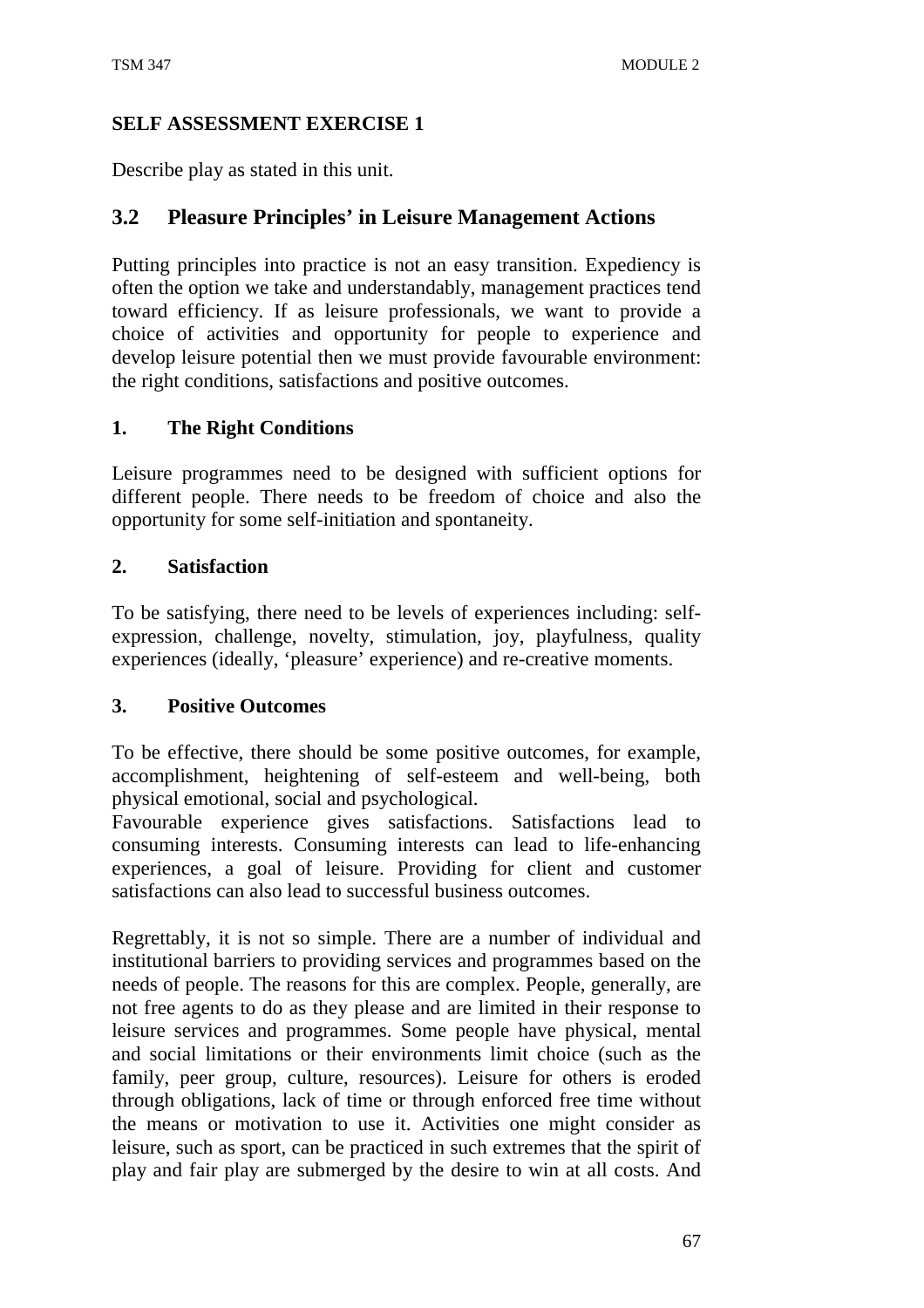there are inequalities of opportunity, physical, social and economic. There still exists gender imbalance, for example, male-only golf clubs, even when skill levels are similar.

Do public sector providers adequately consider people's needs in planning services and facilities and formulating programme? Successful private sector organizations, although concerned with financial profits, realize that providing for our want can lead to greater profits. Public authorities sometimes provide fragmented services between tiers in the same authority and at times within the same department. People have to go from one local authority department to the next, to find a satisfactory solution to a problem. Organizations, professions, voluntary bodies and public departments can isolate themselves and operate independently. This leads to a lack of cohesion and mutual understanding, which deprives people of their needs. An integrated approach to leisure service is certainly desirable, but there are also organizational and institutional barriers and increasing financial barriers to overcome. To provide as appropriately as possible for people, services and programmes should be founded on principles which enhance quality of life. Providers should recognize the obstacles and limitations to develop to best meet people's needs.

#### **SELF ASSESSMENT EXERCISE 2**

Mention at least five words used to describe satisfaction as stated above.

#### **3.3 Discussion of Issues in Leisure Management**

Providing for people's leisure is complex. Providing for their 'pleasure' even more so. Leisure implies freedom. Freedom implies choice. Choice enables people top be involved in activities which are either personally worthwhile and which lead to good citizenship or those which are of doubtful value, either to themselves or the community.

Consider, for example, the individual who flits from experience to experience, like an impulse buyer in a supermarket. Does he or she have the opportunity to gain an appreciation of the activity which will make it, in Goldbey's words, 'intuitively worthwhile? For most people, enjoyment and satisfaction in an activity increase as knowledge and skill increase. Whether gardening, playing drums, surfing or collecting old comics, all are enriched by an increase in knowledge and skill. 'Leisure involves sacrificing that which is potentially-good for that which is potentially better. The lack or willingness to sacrifice one desirable activity in order to undertake another, however, suggests an inability to obtain leisure' (Goodale and Godbey, 1988, pp. 218-9).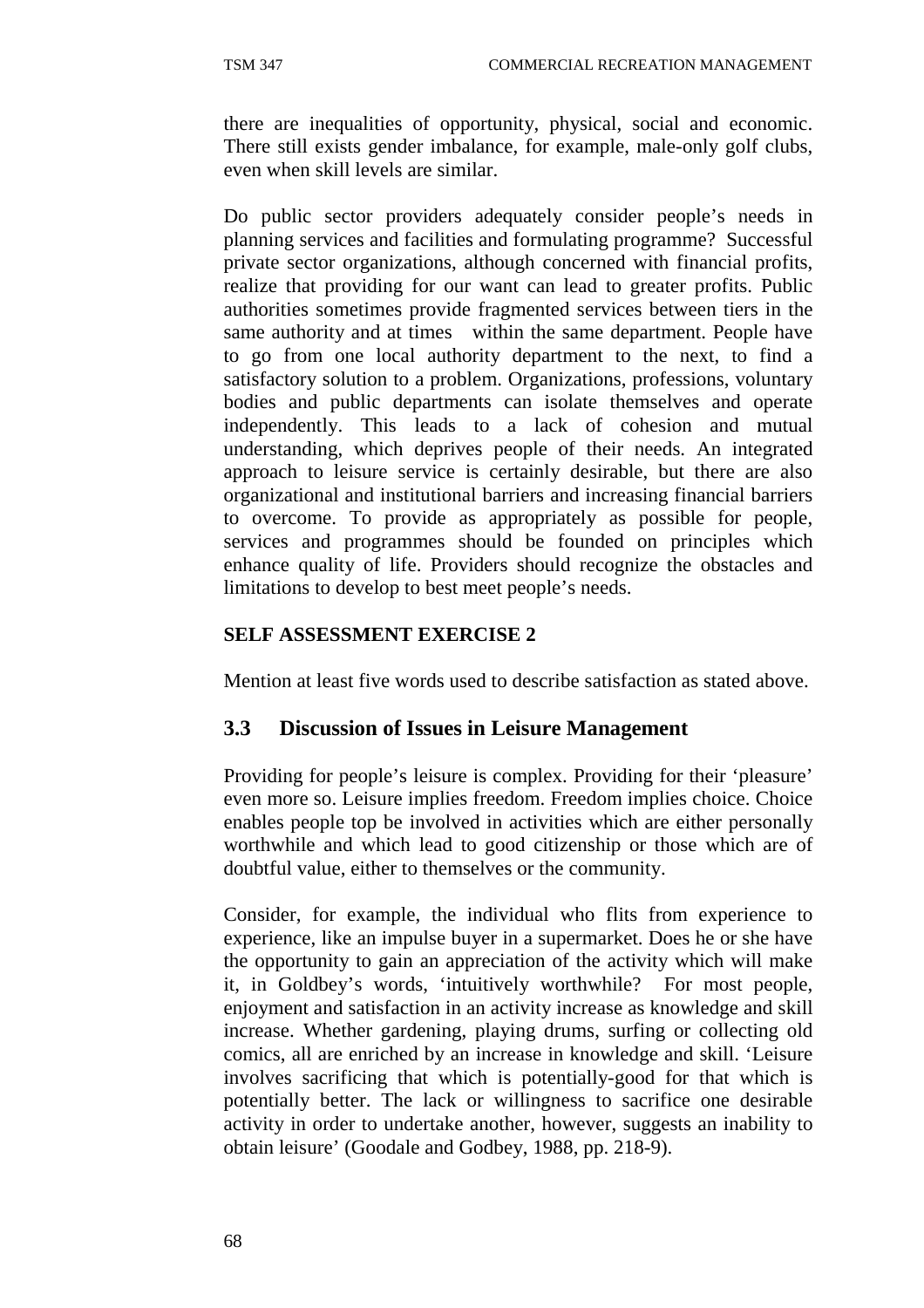As Jacob Bronowaski (1965) pointed out, appreciation is essentially an act of recreation; a deep sense of appreciation envelops us and lifts us to a higher plane where we discover that there is peace, beauty and joy in this world. And that may carry over into increased appreciation of life itself. That is leisure's promise. It seems hard for us to appreciate and accept the gift of leisure. Ideally, leisure can be a way of living the 'good life' for individuals and communities. But only we can determine for ourselves what that will be. However, education and knowledge will help to people the opportunity and ability to make good choices. Leisure education can help people to appreciate the opportunities that can be opened up and importantly, how to make the right choices for their lifestyle. Education should not be limited to preparation for finding jobs. Schools and Colleges are not simply employment agencies. Leisure education is much neglected. The more we learn about ourselves, about how to choose to find fulfillment, the better society we create.

Can we possibly achieve such a Utopia based on people's needs'? People have diverse needs, and different people have different needs, which change according to their circumstances and stage in life. Old people have different needs from the young, disadvantaged people have different levels of need compared with those who are highly advantaged. People have a whole range of needs, some of which are basic to survival. Some are essential to cope with living in an uncertain social world and some are at the apex of a complex human network bringing balance, harmony and self-worth to individual people. It is particularly in this latter category where leisure opportunity can help people to meet some of their needs. Leisure for the vast majority of disadvantaged groups is likely to remain low while they are constrained by lack of income, poor housing and the unrelieved pressures of parenting.

If we want to provide leisure based on the needs of people, then local authorities (in particular) must make a number of assumptions on which to base principles, aims and objectives:

- That the services are open to al and meet individual needs, so that a person can chose activities, in relative freedom:
- That priorities should be balanced to serve the greatest number and those in greatest need, recognizing that those in greatest need may well be in the minority; and
- That services should not be pockets of competing interests.

The question is with emphasis on freedom, can leisure actually be organized, planned and managed? The activity can be organized, but the experience cannot, what is the manager's role? Normally considered as managing resources, services, facilities and programmes, leisure professionals have a wider remit. Their role is to: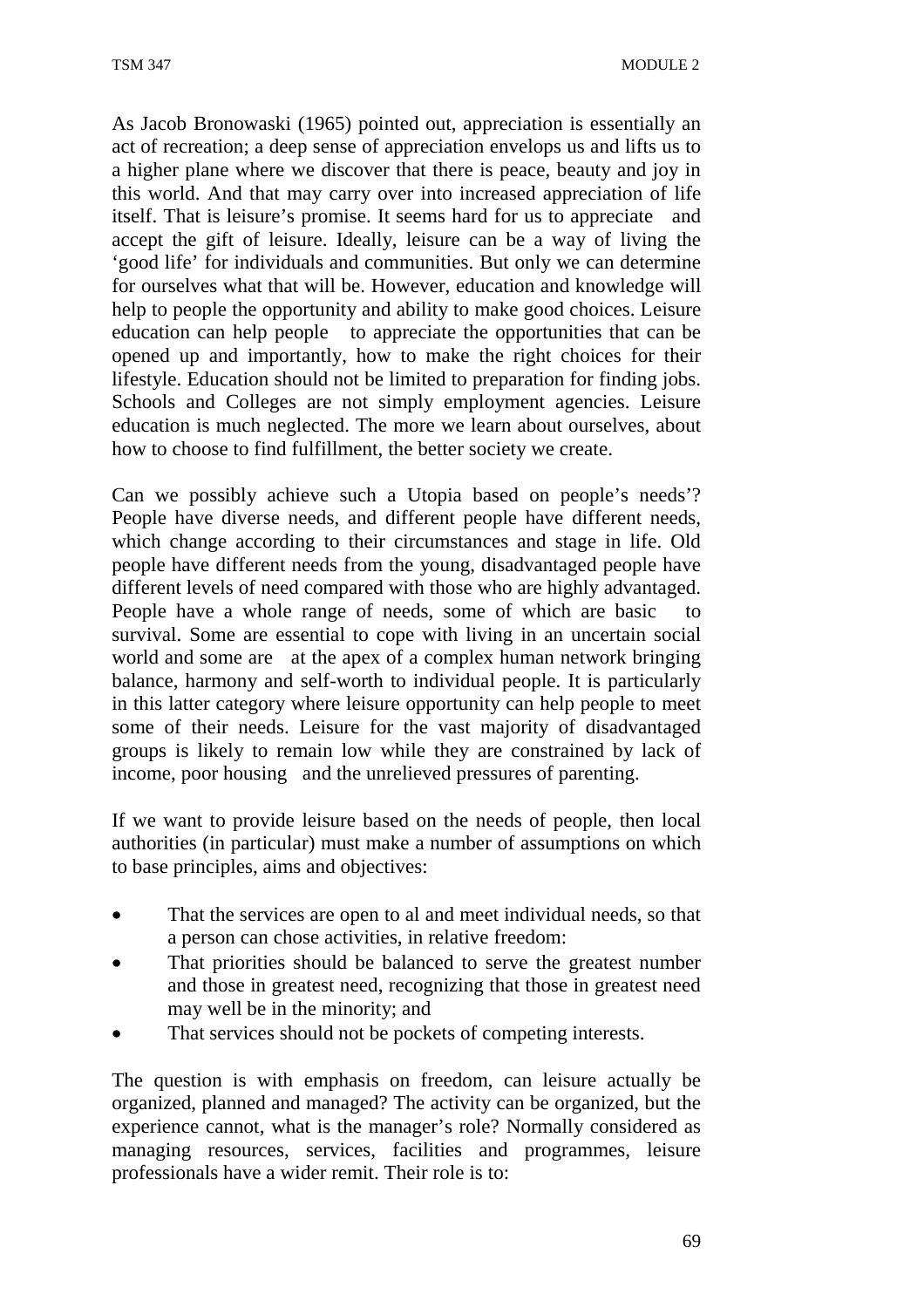- Consult and involve people and then create environments and services to match the market profiles;
- extend the range of activities to offer a wide and varied choice; groups can be helped through supportive services and some can be enabled to create their own opportunities and manage themselves;
- assist employers in giving their employees recreation activities at workplaces and outside work;
- help provide leisure education for schools, college and organizations to inculcate leisure skills (physical, social, cultural and intellectual) which can help people particularly young people, to make choices to realize their potential.

In these and other ways, leisure managers and other professionals can help to extend opportunities. The assumptions provide principles on which to force a reorientation towards an enhanced 'people approach' to leisure services. The reorientation stems from the belief that each individual has worth, has a need to express himself, and that society will benefit from citizens who have the ability and resourcefulness not only to cope, but to be creative and find fulfillment in their lives, through leisure.

Leisure time can be, however, a two-edged sword without the opportunity, the means, the motivation and the ability to cope. Along with increase in leisure participation, there has been an increase in antisocial behaviour, particularly in those areas where leisure opportunity is low. Free time has not solved the social problems of boredom, loneliness, and anti-social behaviour. Indeed, free time may have exacerbated those problems. Can leisure management help to solve some of them? Leisure Managers and professionals have a special role to play, that of enabling people to take up the opportunities by effective and sensitive marketing, education, leadership and service delivery.

## **3.4 The Leisure Management Pyramid**

To provide effective community leisure and recreation services, it is essential to consider the needs of people, the leisure products designed to meet the needs, and good management to deliver the services. A theoretical framework in the form of a conceptual model illustrates this essential linkage. The assumptions on which the model is based are four-fold:

- Leisure can provide satisfying and intrinsically worthwhile activities and experiences.
- People have needs and want which Leisure Managers endeavour to meet through leisure programmes and activities.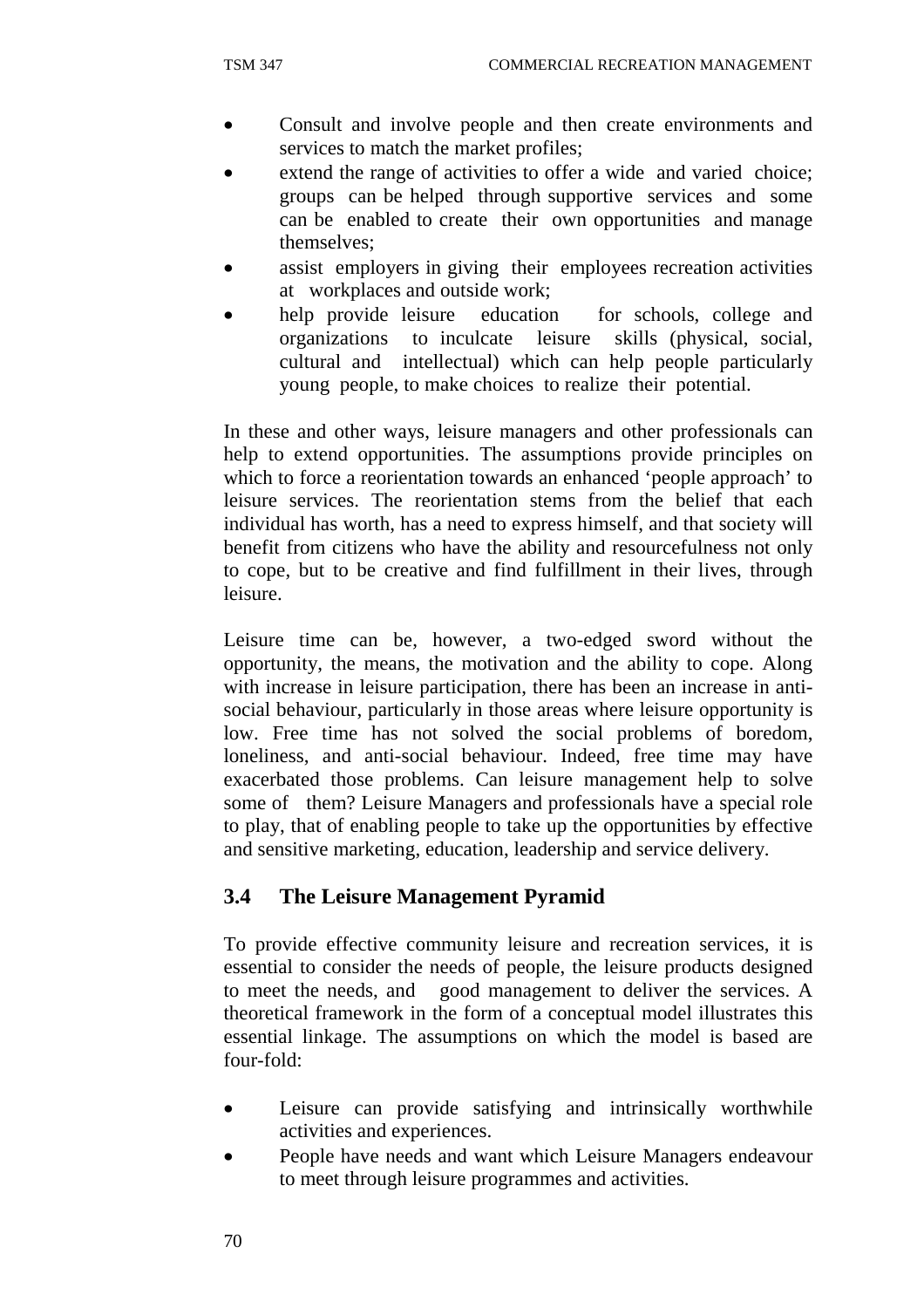- Management is the process of planning, providing, operating and delivering appropriate services and programmes to match the needs.
- Aims and objectives of an organization determine the results to be achieved.

How can these entirely different concepts be merged into effective leisure management? The pyramid model should be visualized as a transparent triangular pyramid, which has three sides, or planes and a base:

- 1. Leisure Plane
- 2. Needs of people plane
- 3. Management Plane
- 4. Organizational aims: the base of the pyramid.

The pyramid therefore represents the uniting or binding of leisure, people's needs and management. For effectiveness, the three planes must function in accord, though balance points will vary depending on the objectives of the organization, the situation and the prevailing emphasis. For example, service directed at disadvantaged groups will give priority of the needs of people plane.

#### **1. Basic Level**

At the lower basic level, the Leisure manager would seek to achieve a wide range of choice of activities, general service efficiency and customer service at attractive prices and broad level. Many authorities and organizations measure success only at this point.

#### **2. Secondary Level**

At the secondary level we could expect to see, in public services, a user profile reflecting broadly the catchment's population and the target markets, which the organization is aiming to attract. At this level, managers would seek to have a balanced programme to meet some of the needs of the different people and groups of like-minded people in the area. Greater emphasis will be given to the encouragement of community initiative, working with groups and organizations.

#### **3. Primary or Upper Level**

At the top level the manager will be concerned with individual client and customer needs, the quality of experience and the encouragement of long-lasting activities that are perceived by the individuals to be personally worthwhile and of importance.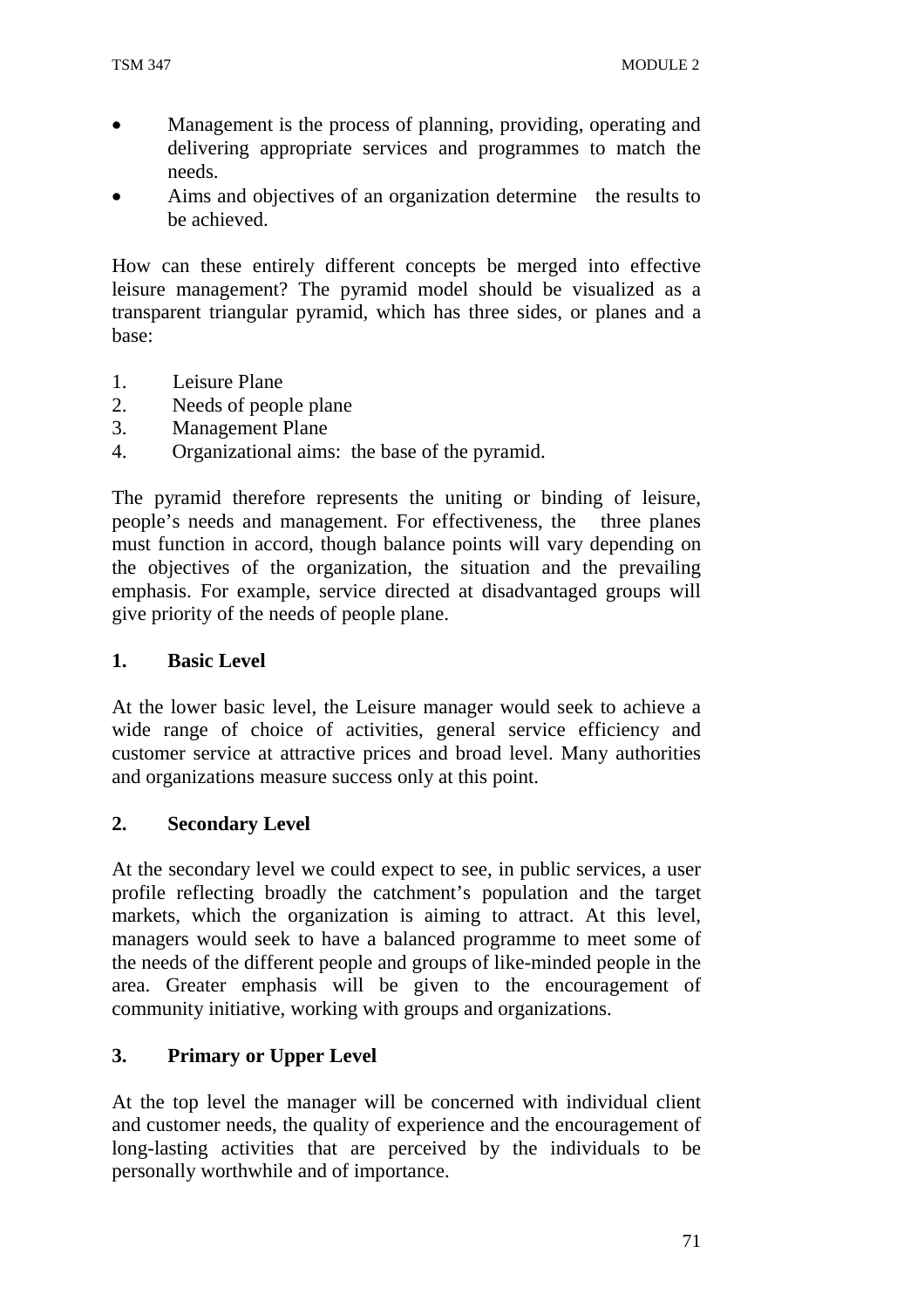The apex of the pyramid serves to illustrate the goal of leisure management, which is personal self-actualization or self-fulfillment of individual people through leisure opportunity. It thus represents the highest quality of leisure experience that people will want to 'buy' again and again, the satisfactions that can lead to an enhancing of the quality of life. It is to this goal of quality leisure and recreation that a manager must strive in order to give a service that can truly be called 'excellent leisure management'. However, all levels of service are important. Indeed, the greater number and those in greatest need are one of the priorities.

Why is such a model of any use or relevance? It reminds manager that while they are dealing with leisure in its variety, they are providing for people and meeting organizational objectives. The model also illustrates that every individuals is:

- Like all people in having the same basic needs (The base level of the pyramid);
- Like some other like-minded people in sharing the same interest (the secondary level): and
- Like no other person a unique individual at the apex of the pyramid. At the top point of the pyramid there is no room for more than one.

The model allows for maximum flexibility, so that Leisure Managers can vary their responses to be appropriate to given situations. Placing emphasis where needed. Good management needs to be flexible management, but the greater the flexibility, the greater the need for management excellence. Objectives are unlikely to be met without good management. Management is the essential process and delivery mechanism.

## **4.0 CONCLUSION**

It has been shown in this unit that there are certain principles that guide leisure management action before pleasure can be said to be fully derived-such as satisfactions and positive outcomes.

#### **5.0 SUMMARY**

In this unit, we have critically examined: core characteristics of play, recreation and leisure and the ways this can affect an individual's life. In the next unit, we shall discuss government, the public sector and leisure.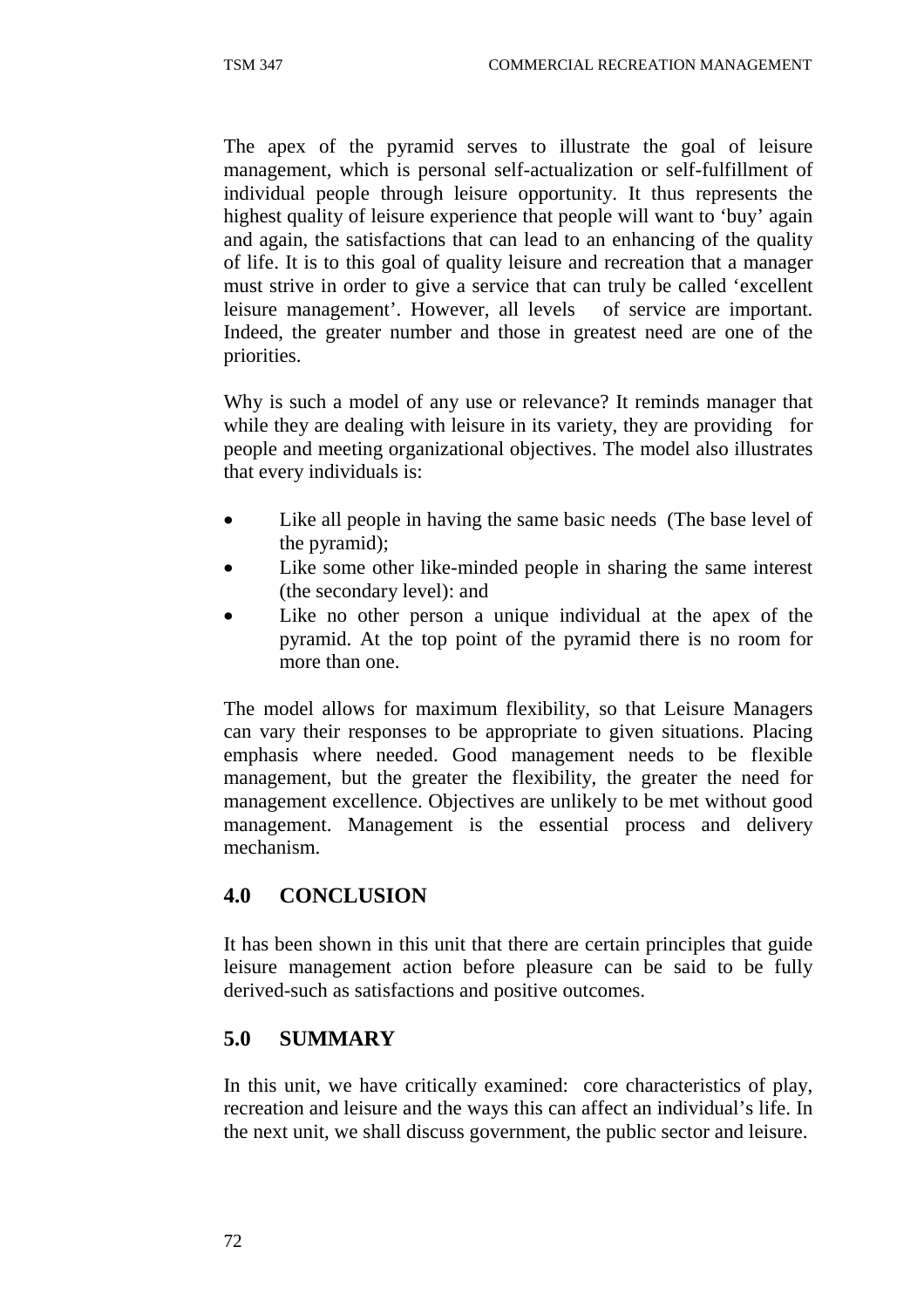## **ANSWER TO SELF ASSESSMENT EXERCISE 1**

Play as stated in this unit

- Activity freely chosen and indulged in for its own sake

## **ANSWER TO SELF ASSESSMENT EXERCISE 2**

Five words to describe satisfaction

- Self-expression, challenge, novelty, stimulation, joy

# **6.0 TUTOR-MARKED ASSIGNMENT**

Explain what is satisfactions and positive outcome under 'pleasure principles.

# **7.0 REFERENCES/FURTHER READINGS**

Torkildson, George (2005). *Leisure and Recreation Management,* 5th Edition pp $119 - 126$ .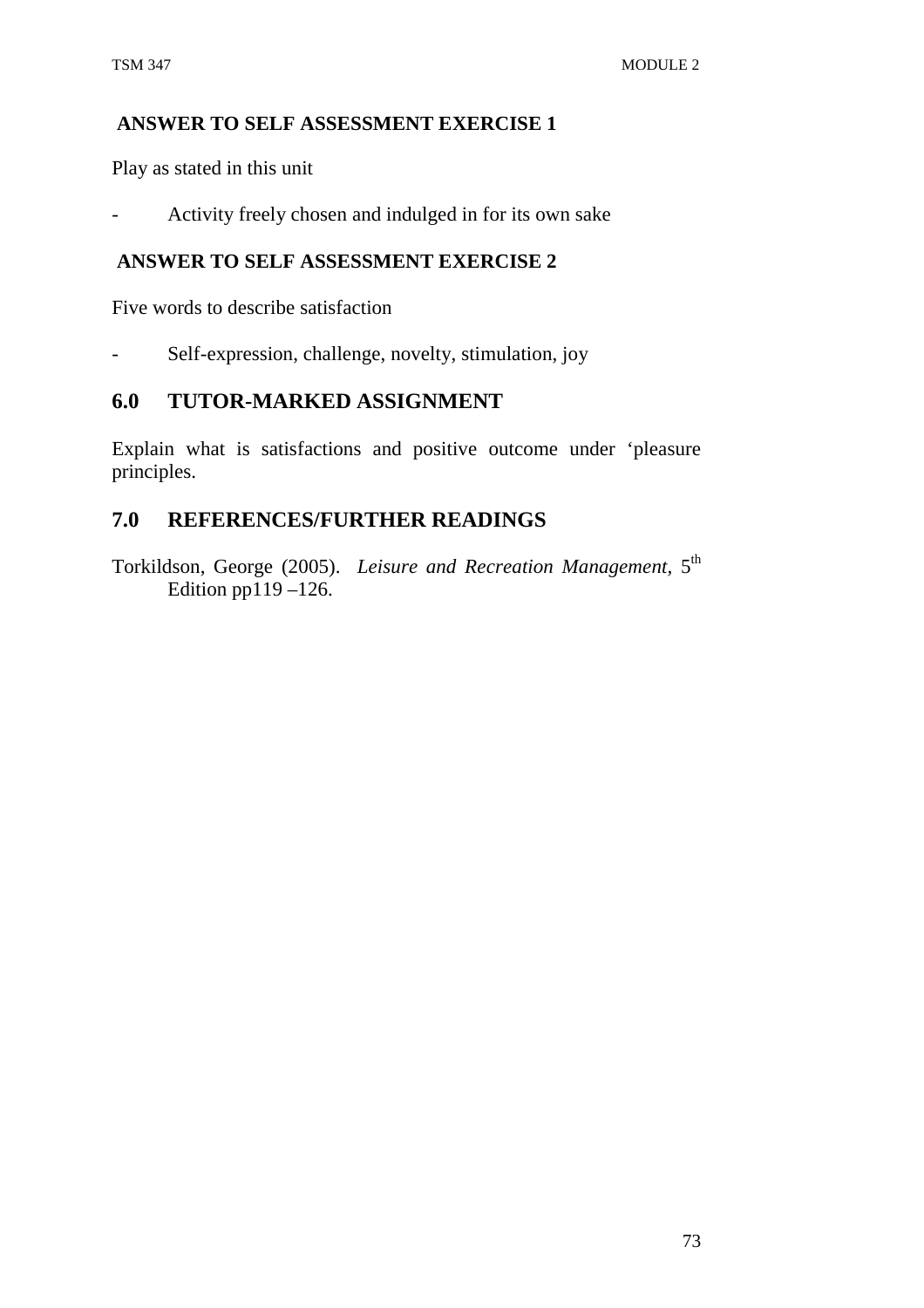## **UNIT 4 GOVERNMENT, THE PUBLIC SECTOR AND LEISURE**

#### **CONTENTS**

- 1.0 Introduction
- 2.0 Objectives
- 3.0 Main Content
	- 3.1 The Scope of Public Leisure Services and Facilities
	- 3.2 Planning and Recreation
	- 3.3 The Origins and Development of Public Recreation Services
	- 3.4 Dual Use and Joint Provision and Recreation
	- 3.5 Local Government Reorganization in 1974 and its Effect on Recreation
	- 3.6 Recent Legislation and their Effects on Leisure Management

3.6.1 Compulsory Competitive Tendering

- 3.7 Education reform Act and Recreation
- 3.8 School and Community Funded Facilities
- 3.9 The children Act and Leisure Services
- 3.10 The Government and Leisure into the Present
- 4.0 Conclusion
- 5.0 Summary
- 6.0 Tutor-Marked Assignment
- 7.0 References/Further Readings

## **1.0 INTRODUCTION**

In previous units the concept of leisure has been debated in terms of what it is, what it does and what it can do for individuals and for the community at large. Leisure service and facility managers were encouraged to provide programmes and activities which enable people to find satisfying leisure experiences. Providing satisfactions could achieve two main objectives: first, it could help to meet some of the needs of people, and second, it could help in meeting the business goals of an organization or a department by attracting more satisfied clients and customers. We now move from the conceptual and personal perspectives and start to deal with the leisure industry and the providers.

People's leisure and recreation is made possible through a wide range of providers, through powers and duties invested in government and through natural and man-made resources, services, facilities and management. Provision is needed in and around the home, in the urban environment, in rural areas, in the countryside, on dry land and on water. A range of services and programmes is required to meet the diverse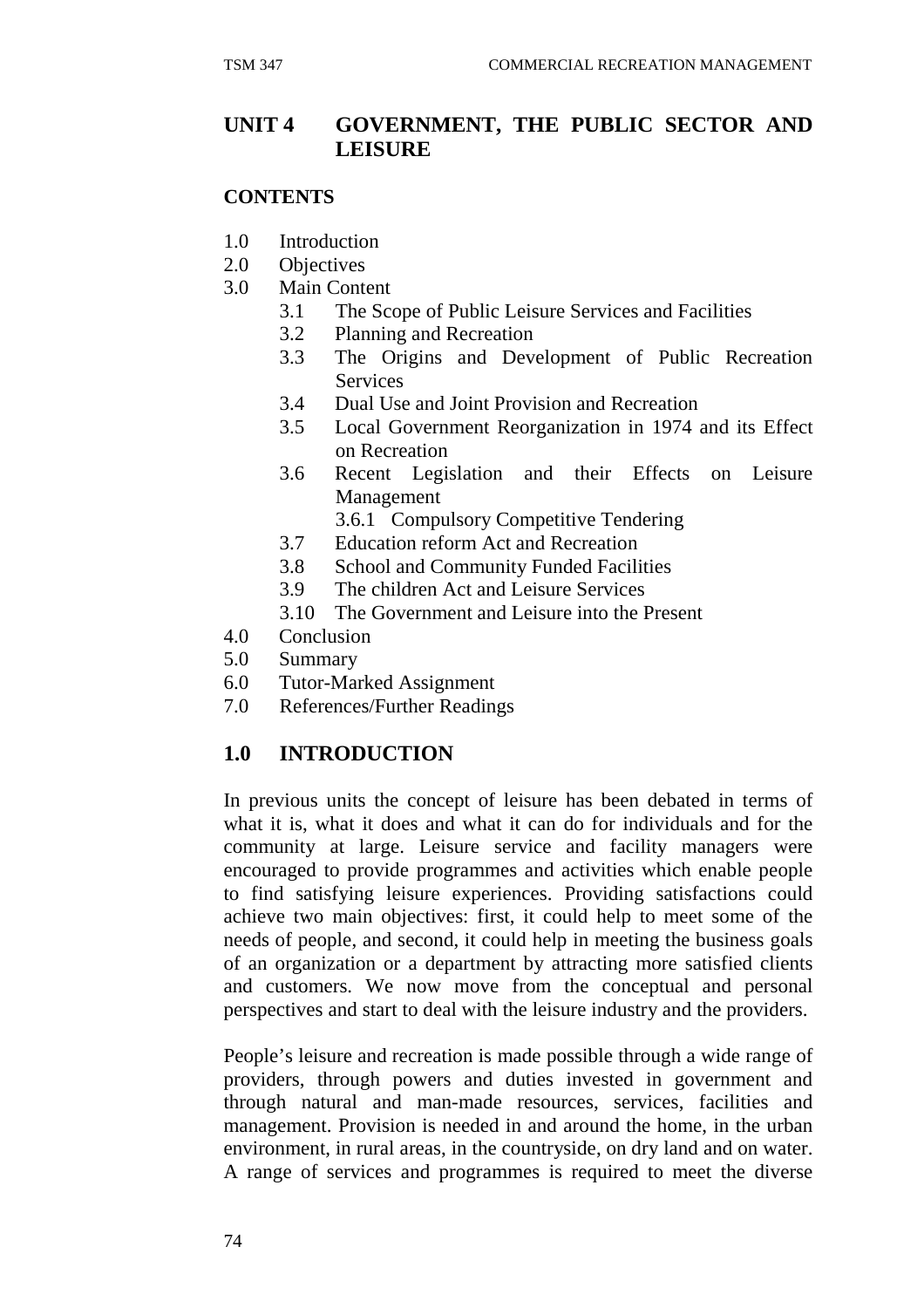needs and demands of individuals, families, groups clubs, societies, agencies and organizations large and small.

There are many parties involved in the provision of leisure facilities:

- Central government, primarily through its agencies
- Unitary authorities
- Country councils
- District councils
- Parish councils
- Institutions such as schools, colleges and universities
- Private sector companies
- Not-for-profit companies and charitable trusts.
- A substantial number of voluntary organizations and
- National and local pressure groups.

In the past, there was a clear distinction between what was provided by the public, voluntary and commercial sectors, but today there are overlaps with some of the same sorts of facilities and programmes provided by each sectors: health and fitness centers, bars and catering are examples. However, there are still distinct differences between different types of providers in philosophy and approach, though even these are gradually becoming blurred.

There have been huge changes in central and local government administration in the last twenty years. Legislation during much of the 1980s and 1990s had the effect, on the one hand, of tightening councils' budgets, and, on the other hand, bringing flexibility into the ways in which services could be delivered and facilities managed.

The unit is concerned with central government the case of United Kingdom and its agencies and with the powers of local governments and their provision of leisure services and facilities.

# **2.0 OBJECTIVES**

After reading through this unit, you should be able to:

- the responsibilities of the government and the public sector in leisure activities
- explain planning in relation to recreation
- explain the organizing and development of public recreation services.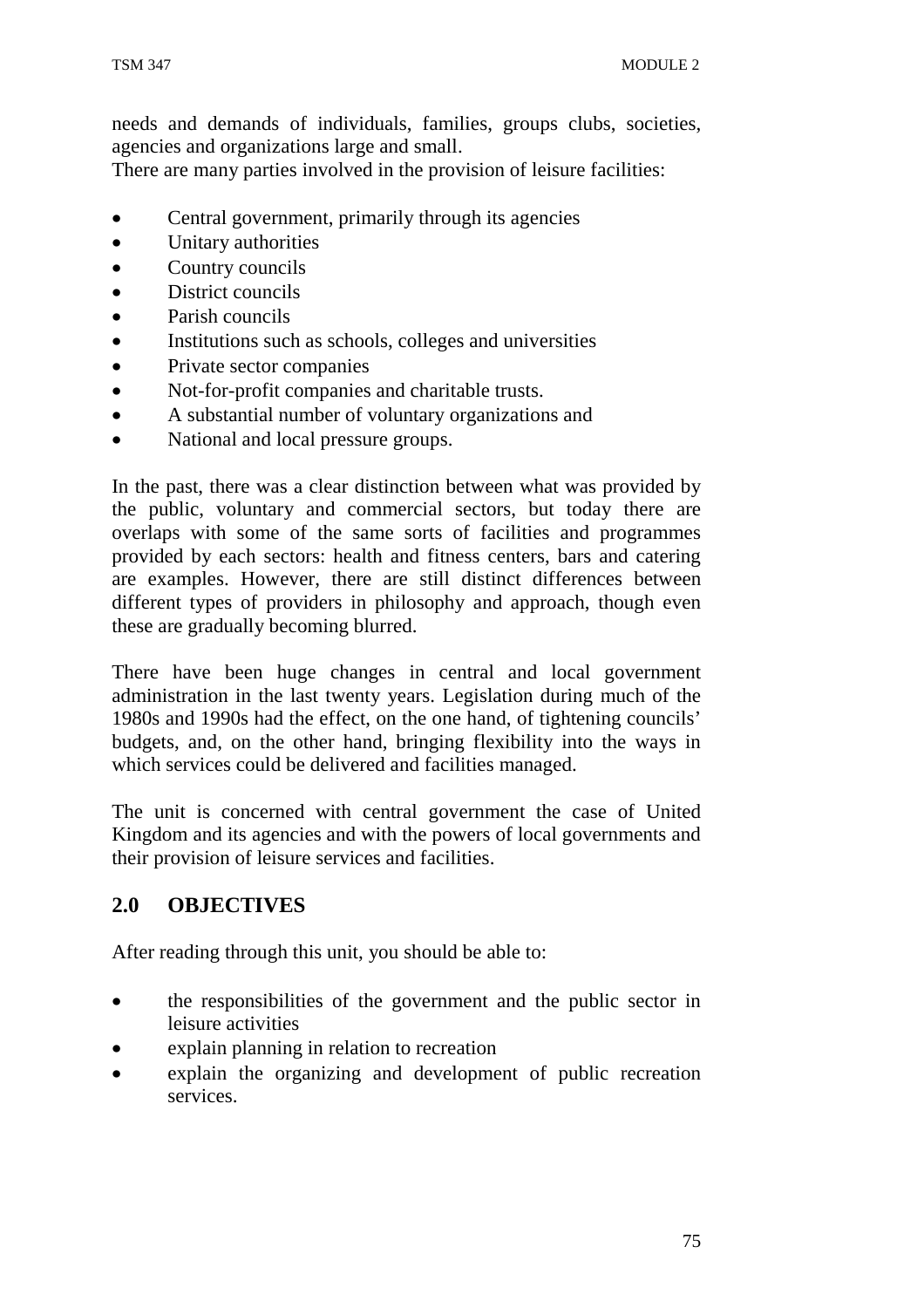# **3.0 MAIN CONTENT**

#### **3.1 The Scope of Public Leisure Services and Facilities**

In the United Kingdom, public services and facilities for leisure can be provided by legislation for the general use of the public. Some facilities are provided by public funds for a restricted use, such as educational establishments, facilities for Her Majesty's Services and restricted forestry areas. While commercial operators have veered towards those facilities and activities that give a good return on their investments, the costs of land and construction have left the local authorities the task of providing more of the land-extensive facilities such as water recreation and parks and more of the expensive buildings such as large public leisure complexes, public swimming pools, athletic tracks, theatres, sports centre and concert halls. Local authorities also provide indirectly through financial and other support, through planning decisions and generally by acting as an 'enabling authority'. Local authority thus plays a major role in the provision of facilities and opportunities for public leisure and recreation. Government agencies, such as New Town Corporation, regional water authorities and national boards, also have major roles in recreation provision. All these bodies have power or duties to assist in or to initiate provision.

The scope of recreation and leisure services within local authorities is very wide. However, there are a number of identifiable elements and spheres of influence; different authorities will have some or all of these elements depending on the location and the size of the authority, its polices and its responsibilities.

Local authorities provide their range of facilities in a variety of ways. The public has access to a large number of facilities, for which no direct payment is made, such as urban parks, playgrounds, libraries, picnic areas, nature trails, beaches and country parks. While the public does not pay directly for these amenities, it does so indirectly through rates and taxes. Local authorities also provide facilities such as swimming pools, playing fields, golf courses, marinas, arts centres, theatres and sports centres, where there is a direct payment by the user, albeit often at highly subsidized charges.

While local authorities often look to voluntary and commercial sectors to provide for social activity and entertainment, they nevertheless do provide for entertainment, both directly and indirectly. They provide directly, for example, through village and community halls; community centres are particularly widespread in new town developments. They also directly provide through the provision of civic halls which are used for entertainment and urban parks with their bandstands and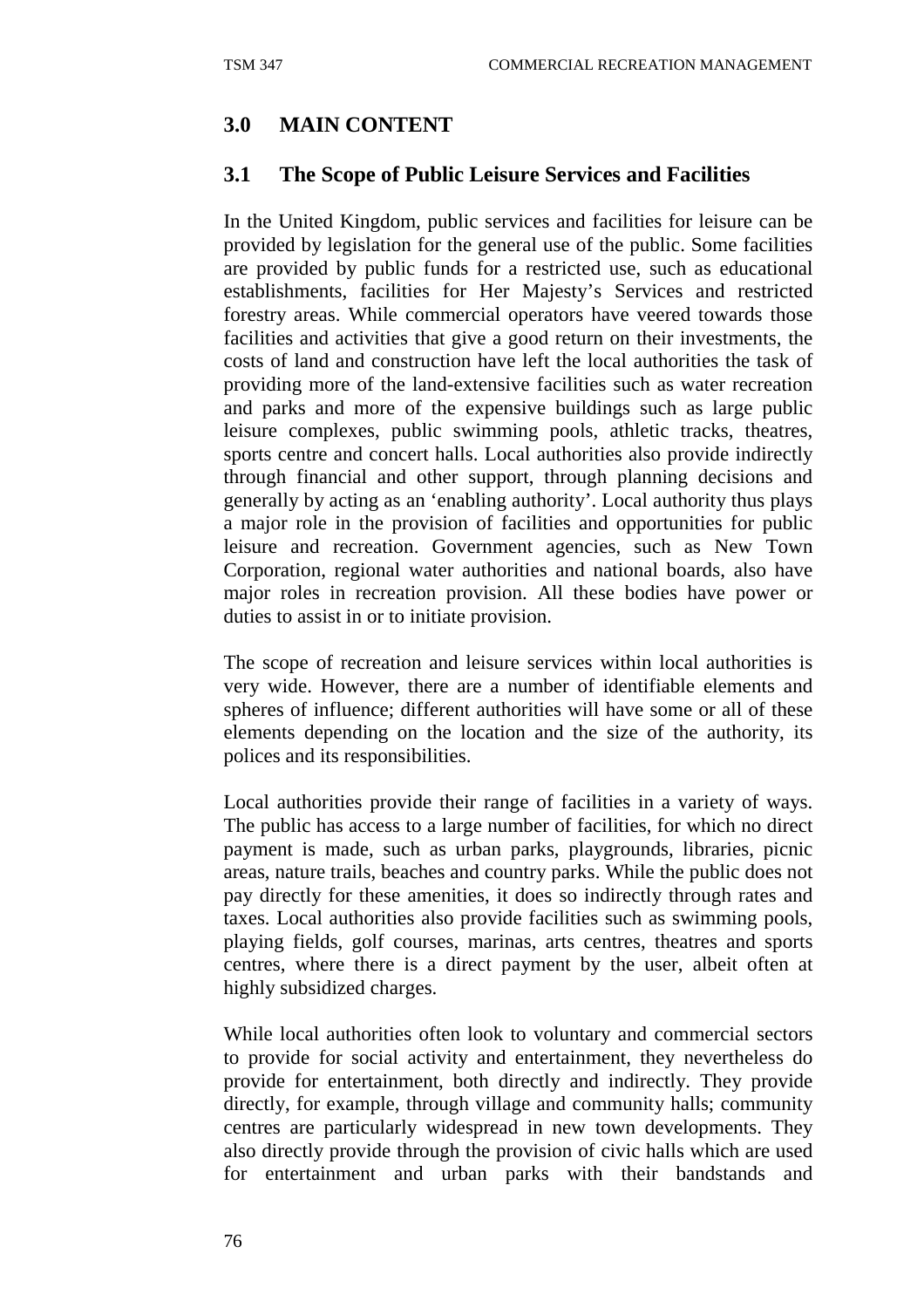entertainment facilities. Many new leisure centres are also prime venues for public entertainment, in many cases being the largest public halls in the district. Most sport halls, for example are the avenue for antique and craft fairs, entertainment and large social events.

Despite the emergence of new facilities, such as indoor leisure and recreation centres and country parks, it is the staffing and management of traditional services, which call for the largest part of local authority leisure and recreation services expenditure. When education related services and libraries are included in the comprehensive coverage, then the picture becomes even clearer, with all the new areas of leisure expenditure taking up only a small proportion of the total.

Local authorities are not simply providers of facilities, they support organizations of all kinds (private institutions, voluntary organizations and even commercial bodies), when it is shown that greater service will be given to the public by so doing. The support given is basically of two kinds. The first is to make its own facilities and equipment available for use, with or without charge. The second is to make financial grants.

The local education authorities are usually involved in giving support to youth and community services and organizations, for example, by making schools available for youth and adult classes, and by making capital and annual grants to community associations and other social groups. They may pay the salaries of wardens, leaders, teachers and managers of community centres.

Local authorities have discretionary powers to assist in all manner of ways. For example they can:

- Assist trust bodies to provide theatres and sport centers
- Assist sports clubs to provide bowling greens and tennis courts
- Assist community groups to provide facilities for children's play, community arts or facilities, which help older citizens.
- Provide considerable support, indirectly, by sponsoring arts, sports, and entertainment festivals and major events, by meeting deficits or by funding community events and activities
- Giving small services or small grants to organizations to help provide for themselves, which can benefit their community enormously.

#### **SELF ASSESSMENT EXERCISE 1**

Mention some agencies of the central government that are in charge of entertainment facilities.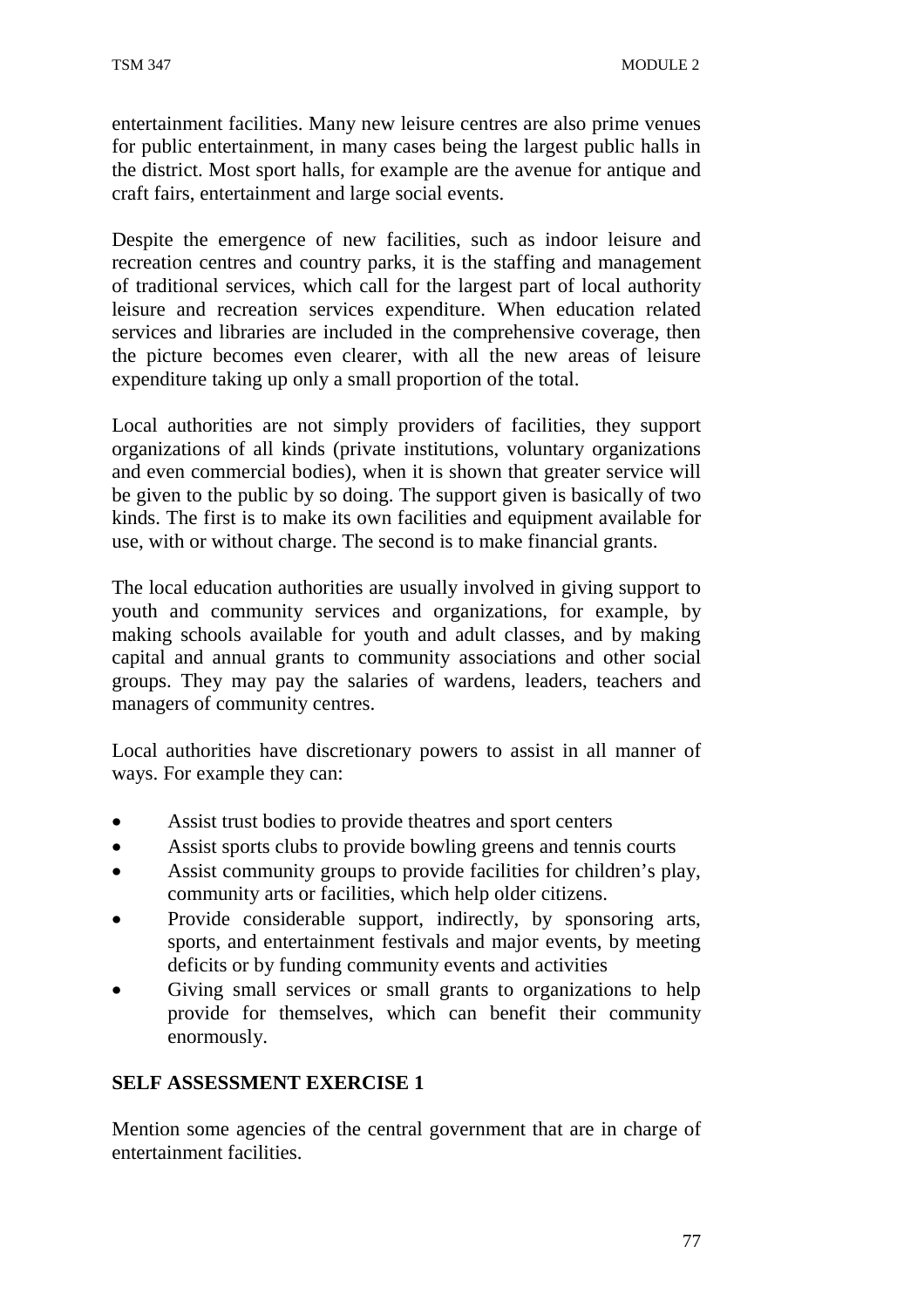### **3.2 Planning and Recreation**

The redistribution of local authority funds for recreation based on individual, group and social need could enhance, particularly, recreation opportunity for the disadvantaged in the community.

The local authority planning function is crucial to recreation. As planning authorities, they can assist with the availability of land and resources. As housing authorities, they can assist with leisure in and around the home, in gardens and walkways, in neighbourhood plays areas and play areas associated with high-rise dwellings. Local authorities give (and withhold) planning consent. They make decisions on development proposals and give consent for recreational facilities provided by other agencies. Planning authorities have to consider proposal in the context of overall and long-term policy. To consider leisure and recreation planning only in local terms would not take account of increased mobility, greater affluence and the movement across local authority boundaries. Local authorities are guided by government Planning Policy Guidance Notes (PPGs). PPG 17 applies to sport and recreation.

Countryside and regional facilities are particular areas of vulnerability for poor planning. Urban fringe leisure and recreation is gaining greater importance not only because of higher expectations, but also because of the cost of longer distance travel. Another aspect of movement into recreational areas is holidaymaking, tourism and sightseeing. Since the local government reorganization, many local authorities have taken up their greater powers relating to the enhancement of tourism.

This brief resume is sufficient to show that local authorities are major providers of leisure and recreation opportunities through planning, facilities, services, budgets and support. They have a duty to provide recreation opportunities through education and libraries. They have very wide discretionary powers in England and Wales (unlike those in Scotland and Northern Ireland, which have a duty to provide a wider range of services) to assist the arts, sports, informal recreation, countryside recreation, entertainment, conservation, tourism and youth and community services. In addition to these direct services, local authorities can assist leisure and recreation through many indirect ways, such as planning and housing and through social service that help the disadvantaged, who may need recreation services more than most, but who may make the least demand.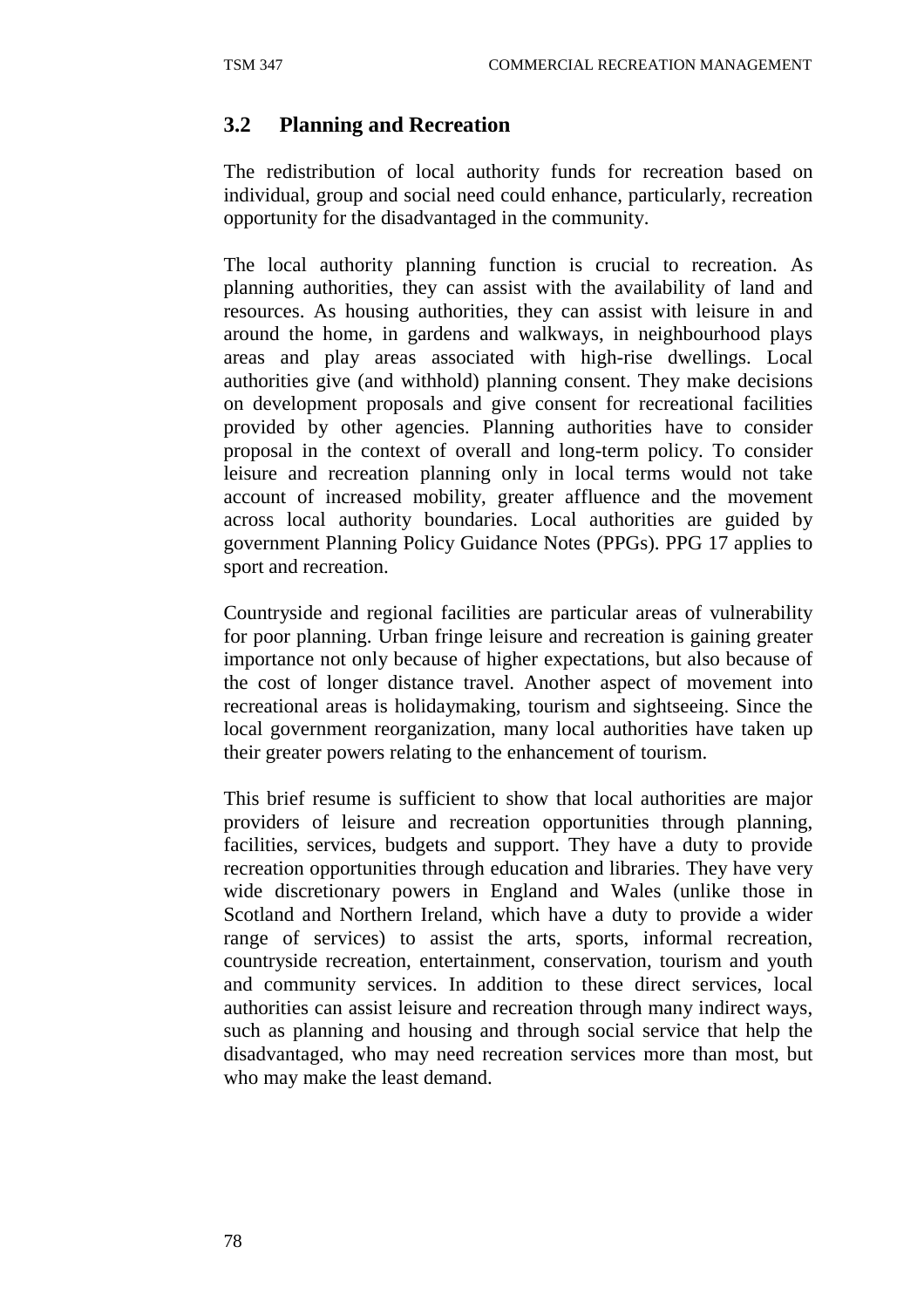# **3.3 The Origins and Development of Public Recreation Services**

The development of public leisure and recreation services can be perceived in historical stages from: A long gestation period from the mid-nineteenth century to the mid-twentieth century.

Post-Second World War initiatives an enlightened period of new ideas in the 1960s local government reorganization of the 1970s with a surge of new facilities and government interventions of the 1980s and 1990s in the shape of new legislations including Compulsory Competitive Tendering, Education Reform, the Children Act, and modernization introducing the concept of Best Value.

Leisure, like all other services, is subject to the laws of the land; comprehensive leisure or recreation is made possible and is guided and constrained by a whole variety of Acts, laws, statutes, government circulars and reports, and regulations. Acts of Parliament impose duties or confer authority or powers to provide for recreation. Acts cover such diverse areas as allotments, swimming pools, parks, waterways, catering, clubs and associations, betting and gaming, public entertainment, libraries, licensing, countryside preservation, employment, institutions, charities and companies.

What is immediately evident in studying public provision for recreation is that it is historical, traditional, institutional and facility orientated. Progress is made within and through the system; changes, normally, will come about slowly. Despite the surge of new facilities in the 1960s and 1970s the bulk of local government expenditure on recreation is still reserved for parks, pitches and pools, which is clearly a result of what is known, what exist, what is traditional and what local government is geared up to handle. So, how did it all start?

## **3.4 Dual Use and Joint Provision and Recreation**

The 1960s and 1970s witnessed not only the advent of new purposebuilt facilities and the restructuring of local government administration, but also the recognition that thousands of schools and education facilities were potential community leisure and recreation centres. The Department of Education and Science and the Ministry of Housing and Local Government advanced a new policy guideline:

In assessing local needs and the resources to match them, it is appropriate to consider how far facilities for sport and physical education already provided or in the course of provision at schools and other educational establishments can be shared with other users or can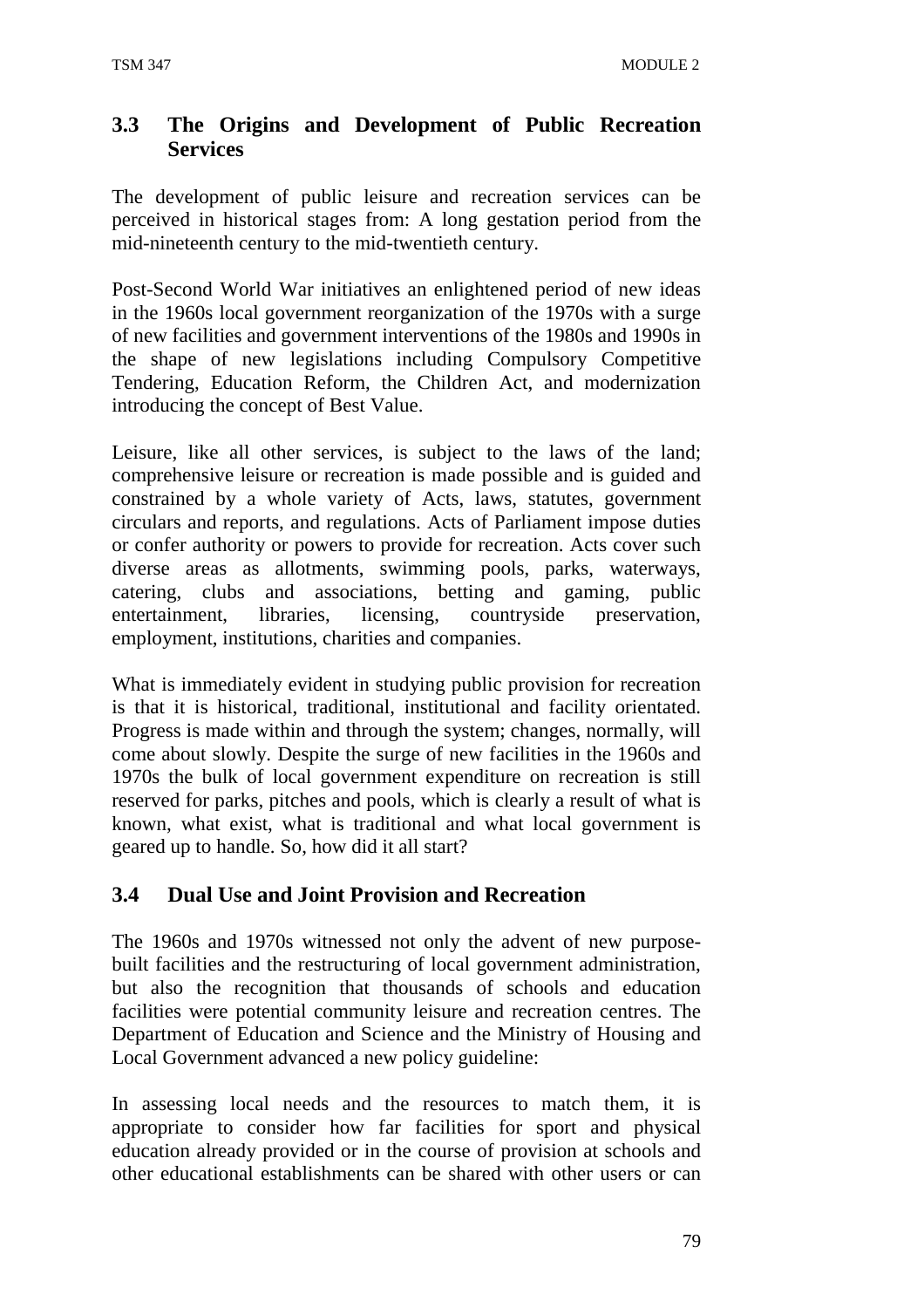be economically expanded to meet those needs. Consultation with other authorities will be necessary, not only because facilities in one area may serve neighbouring area; but also there will normally be more than one authority with powers to provide them.

## **3.5 Local Government Reorganization in 1974 and its Effect on Recreation**

A Royal Commission under Lord Redcliffe-Maud was established in 1966 to consider the structure of local government in England, outside Greater London (Redcliffe-Maud, 1969). The commission proposed that the greater part of England should be divided into 58 unitary authorities. Public recreation to the unitary concept was, in general, unfavourable and three of the four local authority associations preferred a two-tier system. A government White Paper in 1970 (DoE, 1970) proposed a new structure based on 51 unitary areas and 5 metropolitan areas. In 1971 the new Conservative government's alternative proposals emerged with a compromise solution of a two-tier structure and a radical reorganization of boroughs and urban and rural districts; the Local Government Act, 1972 gave effect to the proposals contained in the 1971 White paper. In 1974, six new metropolitan country councils were established and the 1,400 existing district councils were reduced to 333. As far as recreation services were concerned, the greatest impact was felt in the 296 non metropolitan district councils. These councils were now larger and more powerful and had, in many cases, inherited a range of facilities. Reorganization also encouraged the creation of new facilities particularly indoor leisure centres.

Prior to the local government reorganization in 1974, most local authorities were structured on the basis of a number of departments operating under the control of committees. The committees competed for their share of the available financial resources. The Bains Report (SGLAMS, 1972) placed emphasis on the corporate approach to management. It was felt that, in this way, an authority could formulate more realistically its long-term objectives covering all services, and make forward planning projections. The Local Government Act, 1972 and the Local Government (Miscellaneous Provision) Act, 1976 provided the framework for local authorities with respect to the provision and administration of facilities for sport and recreation with emergency of leisure and recreation services in their own right. The central government placed a duty on local authorities (in England and Wales) to provide in only three specific areas: library services, youth and adult education facilities and allotments, but in each case, no indications of the scale of provisions were given. Yet, in Scotland and Northern Ireland, local authorities had a duty to make provisions in areas of sport and recreation.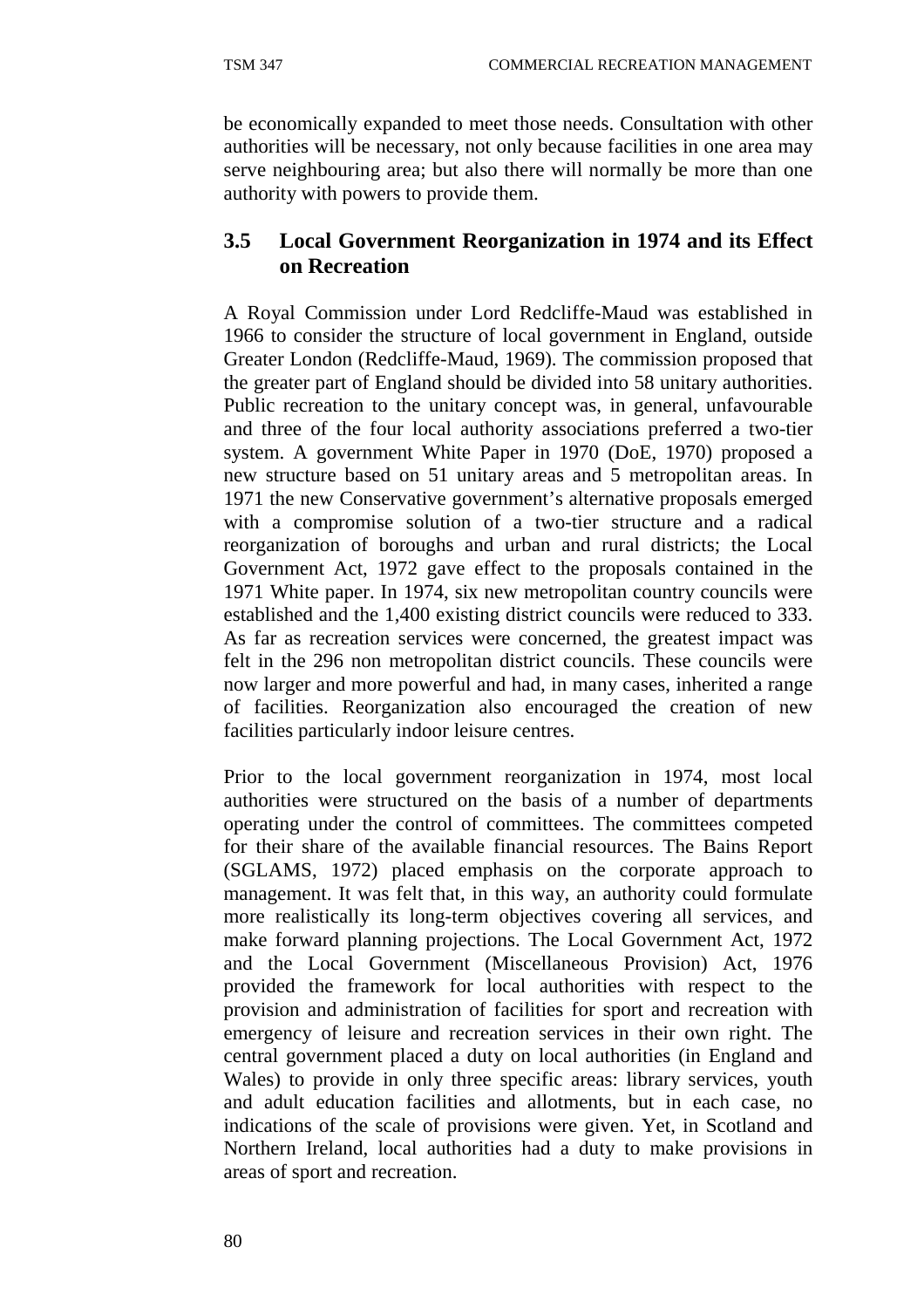## **3.6 Recent Legislation and Effects on Leisure Management**

The central government, as indicated earlier in this unit, had the most powerful effect on public leisure service. New Acts of Parliament in the late 1980s included:

- Compulsory competitive legislation
- Education Reform and
- The Children Act.

## **3.6.1 Compulsory Competitive Tendering**

The Local Government Housing and Finance Act, 1988, containing provision for the uniform business rate and Compulsory Competitive Tendering (CCT), had the most dramatic effects on the management of local government. The Local Government Act, 1988 (competition in Sport and Leisure Facilities Order 1989) imposed upon local authorities the necessity to offer the management of their sports and leisure facilities to competitive tendering; there were certain exceptions, such as dual use centre, which combine education and public recreation provision. This was compulsory but not outright privatization; local authorities still had control over aspects such as pricing, programming and opening hours. CCT resulted in economic savings and improved financial performance by local authority Direct Service Organizations (DSOs) and generally satisfactory result from management contract companies, non-profit distributing organizations (NPDOs), leisure trusts, management buy outs and other management hybrids. The results of CCT indicated improved efficiency, but were the services more effective? Did they meet the needs and expectations of the people they are there to serve? Some leisure academics and professionals did not believe so. However, what is beyond doubt is that local authority leisure services had changed forever.

Many processes and procedures of CCT survive and are of relevance today. Transfer of Undertakings Protection of Employment (TUPE) is one example. European procurement rules require all prospective contractors to be treated equally and are implemented in British law by secondary legislation which sets down transparent criteria for selecting tenderers and awarding contracts. These regulations and guidance also deal with the Transfer of undertakings (Protection of Employment) Regulations, 1981 (TUPE) and the European Union Acquired Rights Directive. In a sense, a contractor was 'taking over' a business and much uncertainty existed as to what constitutes a 'transfer' of undertaking. The 1988 Act introduced the concept of anti-competitive behaviour; the 1992 Act helped to define it in law and the 1993 Regulations assisted local authorities in conducting competitive tendering and avoiding anti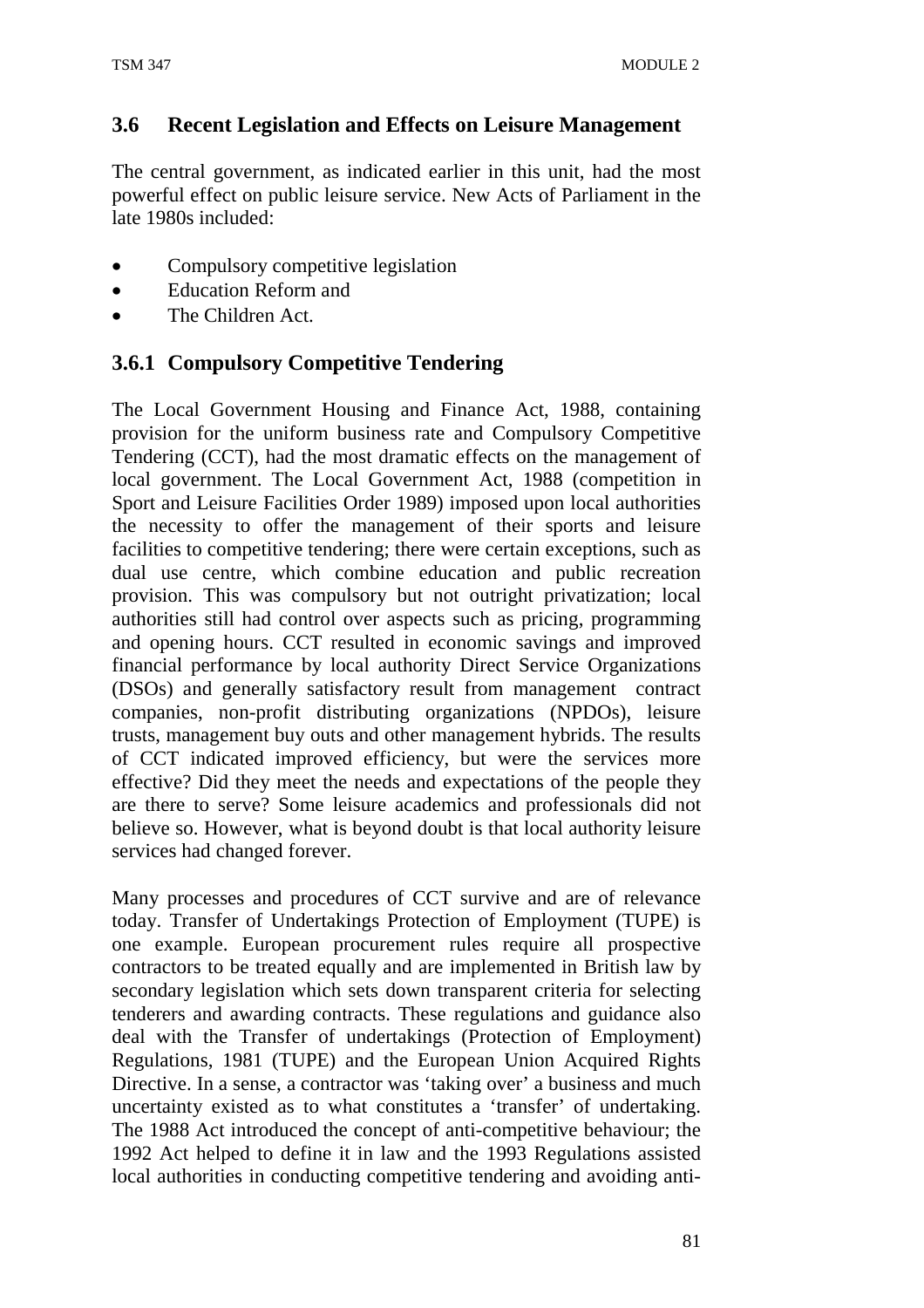competitive behaviour. The thrust of the rules was to ensure that no anticompetitive practice entered into the process. The DoE circular, Guidance on the Conduct of Compulsory Competitive Tendering (DoE, 1996) focused on five key principles of good tendering practice.

#### **1. Transparency**

Authorities should require the same standards of performance from a successful in-house team as from an external contractor.

### **2. Removing Obstacles for Good Market Response**

Authorities needed to demonstrate that a reasonable range of prospective tenderers had been considered.

### **3. Focusing on Outputs**

Authorities should specify the output to be achieved, rather than the way the service was to be performed.

## **4. Evaluating Quality and Price**

Authorities should adopt clear procedures for evaluating tenders to ensure that the quality being sought could be achieved.

#### **5. Fairness between In-house and External Bids**

Authorities must act fairly to ensure that tendering did not put any provider at a disadvantage.

## **3.7 The Education Reform Act and Recreation**

The leisure and recreation resources to be found in educational institutions in the United Kingdom make up the largest number of built facilities available to the public. Indeed, half of the newly-built leisure complexes of the past three decades are linked in some way with education. Moreover, schools are often the birthplace of our feelings about music, art, crafts and sport, some of young people's future potential leisure time interest. In the United Kingdom, relatively few young people play a musical instrument, draw and paint for pleasure, and although more play a sport, a significant proportion takes little exercise outside school. Anything that affects the provision and management of education, therefore, affects the scope and delivery of leisure and recreation to the community.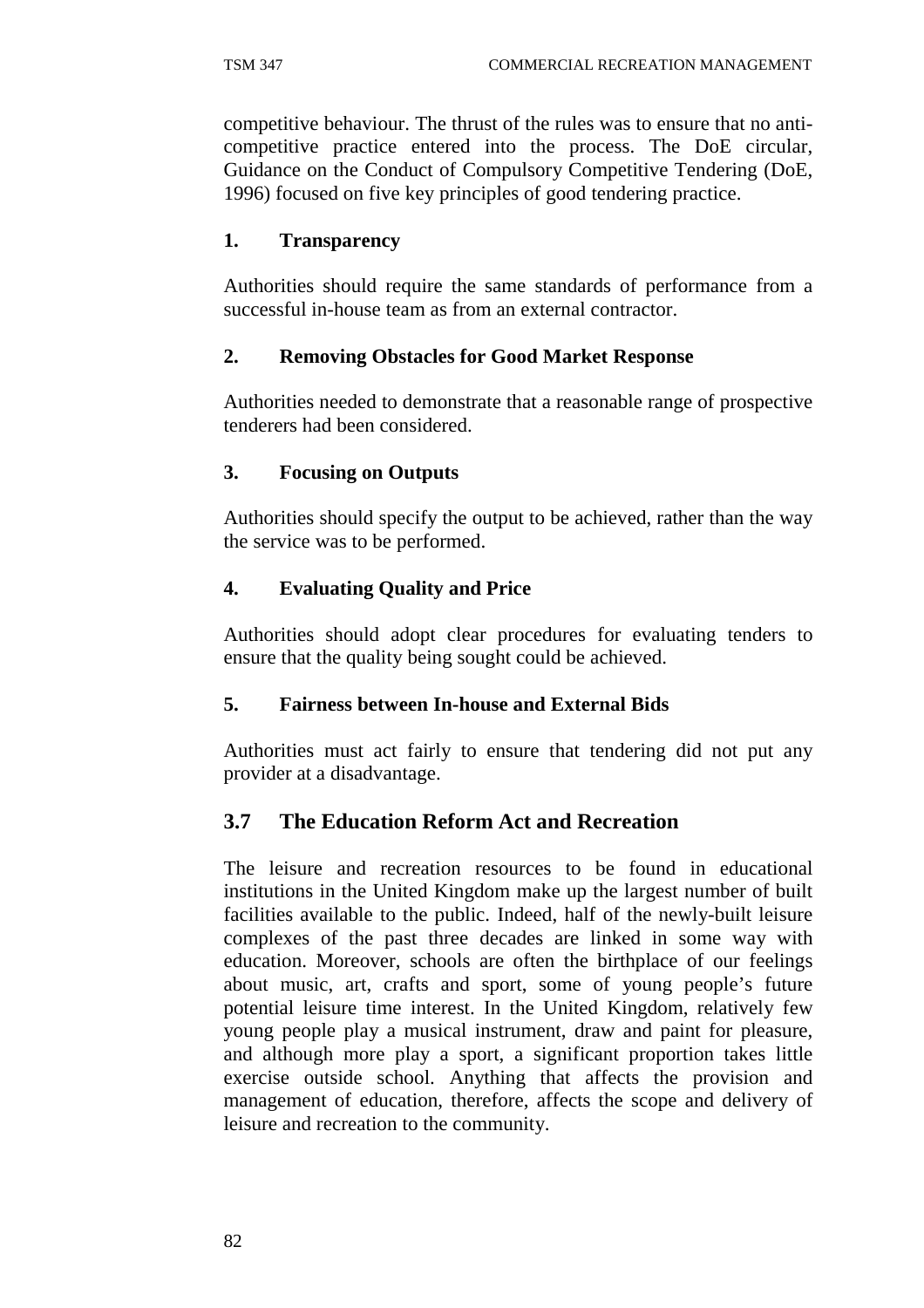Major Education Acts have each had substantial effects, not only on schools, but on leisure community education in its widest sense. The Education Act of 1918 and 1944 arising out of World wars and looking to new horizons and better deals for all citizens, helped develop community sport and recreation. The Education Acts of 1986 and 1988 likewise made changes of substance. In common with apparent Conservative government policy, the Education Acts aimed to make the education service 'more responsive to consumer needs' devolve responsibility to local levels and reduce bureaucracy.

While many schools currently have good community of premises, the 1986 Act encourages greater use. The 'market force' approach, however, poses problems, which restrict coordinated policy, resulting in different arrangements and standards from district to district, and from school to school. A policy agreed and understood between district schools and district leisure departments can do much to assist local organizations and clubs. One of 'wheeling and dealing' may make for an individual school winning out in the market place, but is likely to be a short-term measure, lacking continuity and making it difficult to inculcate and integrate, comprehensive approach to the management of community recreation.

In terms of leisure and recreation management, the impact of the 1988 Act is felt under two main headings: the National Curriculum and Local Management of Schools (LMS). In addition, there are further, farreaching implications, including:

- The option for schools to 'opt out' and become a grant maintained school (GMS)
- 'Open enrolment'
- Devolved budgets
- Performance indicators such as examination results
- School governing bodies with greater powers and
- Legislation on charging for school activities

Some schools have become far more 'commercial' in their approach, seeking to maximize income from community leisure uses and limit cost. Adding to the difficulties, activities requiring travel-fields visits, outdoor pursuits, sport centres, theatres have been restricted. Schools are prohibited from charging children for activities which take place off the school site, during the school day. Those with inadequate resources and staff, which have been making use of the local swimming pool, sports centre and theatre now have to convince the Borough or Country Council of the need and, therefore, gain a subsidy, or else pay for the facilities out of their allocated budgets. In a climate of limited budgets, the activity is often cut out of the programme. Business obligations call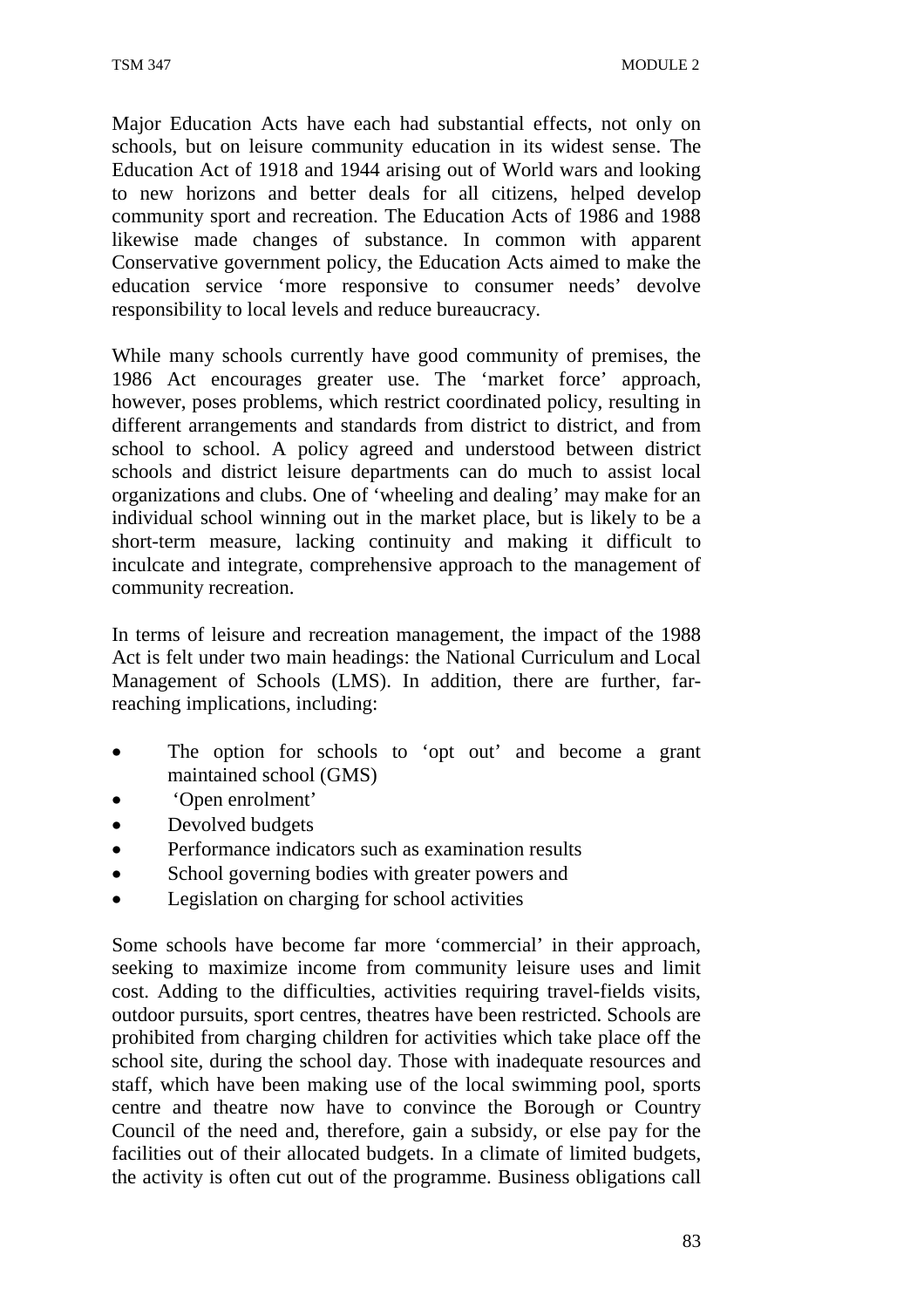for a pragmatic, cost-centred, market approach. If school governors are to fund use of community sports halls, swimming pools, and outdoor pursuit centres, visit to museums and so on from their delegated budgets, then it is likely that activities beneficial to pupils will be excluded on purely financial grounds. It is hard for school governors and head teachers to balance curriculum requirements against financial requirements. Education continues to face change with new regulations emerging almost year-by-year.

Most people will agree that children and young people need a balanced education: mental, spiritual, physical and social – in order to become balanced, positive citizens. But as teachers are required to address certain curriculum and attainment issues, less time is available for extracurricular activities. It is these activities which shape the leisure and recreation skills and interest of children and young people now and for the future. Healthy children and young people, who have social skills and skills for leisure have a better chance of enjoying fulfilling lives, compared to young people without skills and interest. Inactive children, for example are likely to become inactive adults. Therefore, the Leisure Manager in a local authority now has an even more important role to play in positive links with school both during school time and after school.

#### **SELF ASSESSMENT EXERCISE 2**

Mention three implications of the Education reform Act and recreation.

#### **3.8 School and Community Funded Facilities**

It makes sound educational, social and economic sense to provide for the community within existing community structures, whether in community schools or in dual use or jointly-provided facilities. There can be benefits for all parties, but only given appropriate policies, facilities and management. Providing for leisure in these ways needs careful investigation and planning. One of the problems, for example with these facility collaborations is the extent to which the facilities are 'school' facilities or community facilities. Who owns and has management responsibility for sports halls, swimming pools, ice rinks and theatres on school campuses, when these have been partly or wholly paid for by district councils? There is distinction between what is termed 'dual use, joint provision and community school.

Where these facilities have been provided solely under local education authority powers, they form part of the school and the governing body is empowered to control such use and is responsible for financial inputs and outcomes. Under the Act, community use must not be subsidized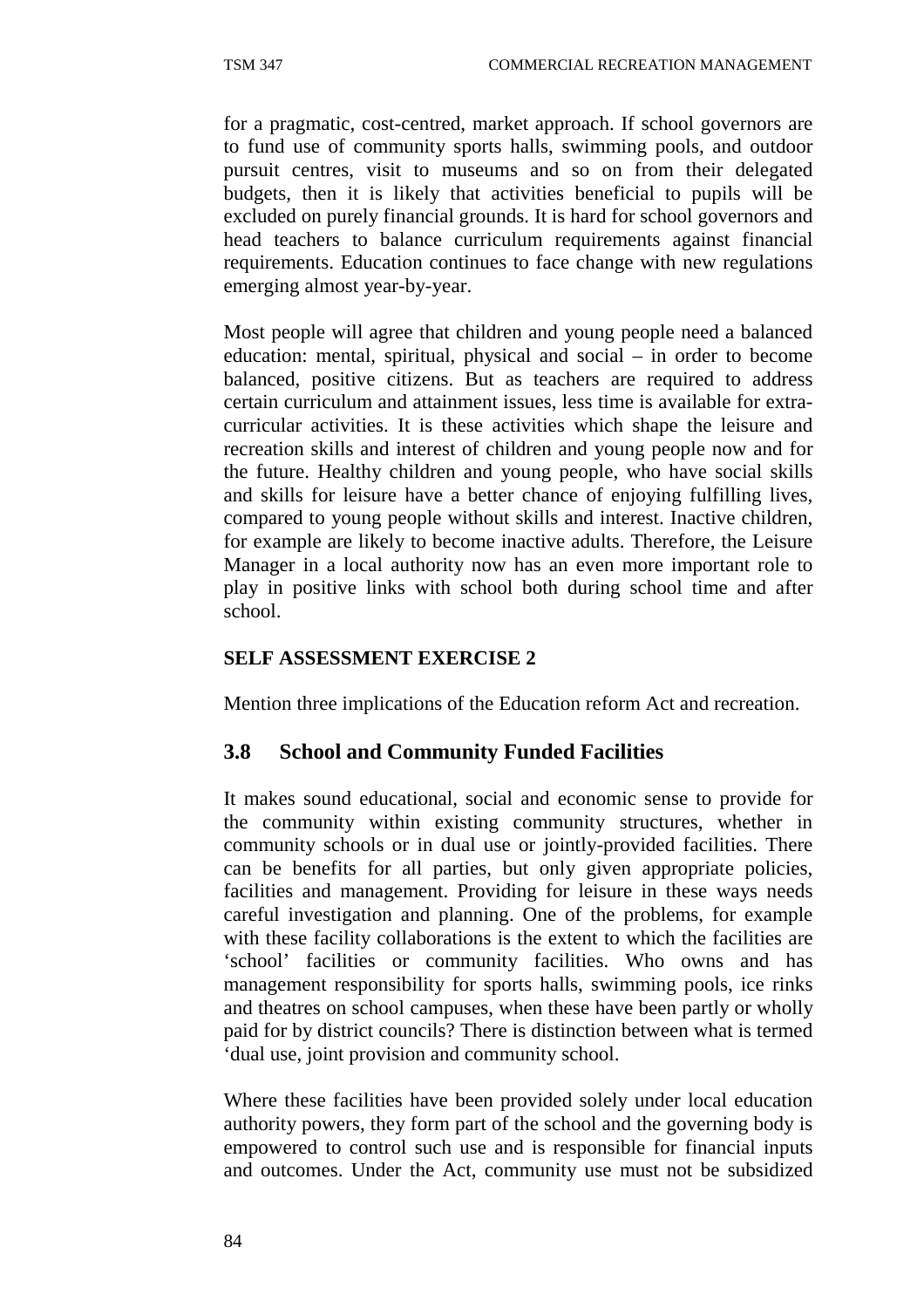from the delegated budget, which can only be used for school purpose and curricular activities. Such community has to be seen to be self financed.

#### **Joint Provision**

Joint provision, as distinct from dual use, is where the facility, whilst forming part of, or adjacent to, the school and used by the students, has been provided to standards appropriate for general public use and has been part-financed from other agencies. Under the legislation, the opportunity exists to allow these other agencies to become involved in the day-to-day running of the facilities. The facility may be totally managed and maintained by another department of the local authority, as when a sports hall is managed by the recreation department. The school pays the recreation department for its use of the facility during schools hours, and the government body will not have management control over the facility. If the school manages and maintains the premises, the governing body will have the power to control its use by the community.

#### **The Community School**

The Community School is a school which engages in non school activities and in which the governing body has control as well as the responsibility for those members of staff who are wholly or partly engaged in non-school activities.

Leisure services departments and Leisure Managers can play an important role in achieving the best from the new legislation. For example they can:

- 1. provide an advisory service to school governing bodies and/or informally provide help and advice on community recreation, sharing with schools ideas and systems.
- 2. achieve levels of parity, for example in pricing between different agencies
- 3. provide joint programmes and/or collaborative programming
- 4. offer to manage the non-educational use on a contract basis
- 5. organize courses for leaders and coaches; and courses for those teachers responsible for facility operation.
- 6. in collaboration with the LEA, Sport Council, Arts Council and the local authority, appoint Development Officers to work with schools.
- 7. promote links between school and clubs
- 8. provide collaborative promotion, awareness and publicity of the facilities and activities offered at the school.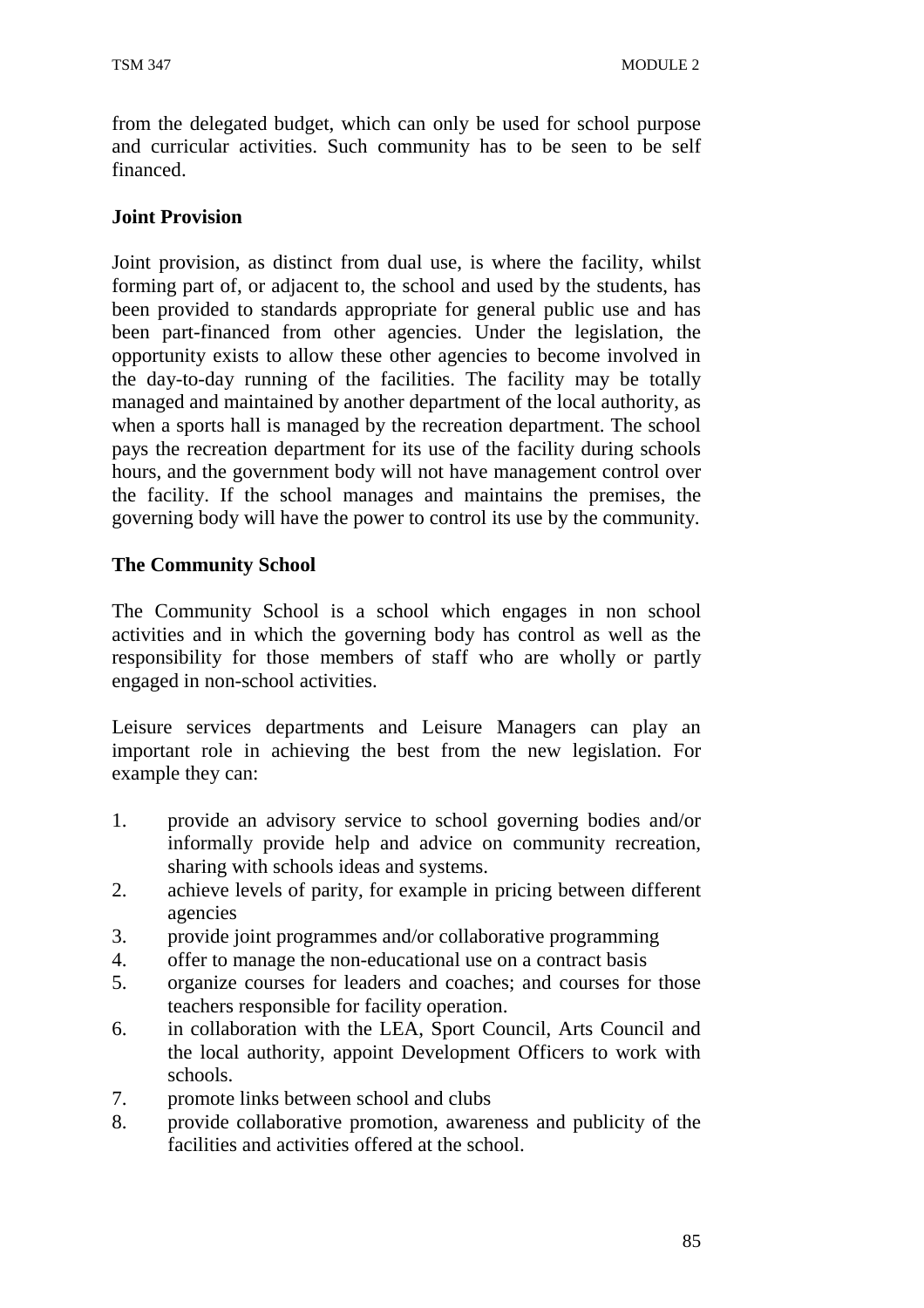- 9. advise on applications to the National Lottery, grant-making bodies and sponsors.
- 10. include the school resources in district cultural strategies and local leisure plan.

# **3.9 The Children Act and Leisure Services**

The Children Act, 1989 came into force on 14 October, 1991. It is the most significant legislative change on behalf of children in a hundred years. The Act can be perceived as a unifying Act, replacing in part of whole 55 other Acts of Parliament, one going back a hundred years. How does this new Act affect the management of leisure, play and recreation? Leisure Managers will be involved as:

- providers of services for children
- providers of facilities
- employers of paid staff and volunteers
- providers of information and
- a body of expertise.

Leisure Managers, therefore, have to work with other departments, particularly Social Services and take a co-ordinated viewpoint. The Children Act contain regulations, duties and powers that affect everyone who is responsible for planning, managing and delivering services to children, particularly to children under the age of eight. The clear direction and commitment behind the legislation is to put children at the heart and give priority to their needs in all those processes which affect their lives. Of greatest significance is that a duty is placed on all people and organizations involved with young children and for all children 'in need', under the term of the Act. The Act lays down for duties:

- To provide services
- To publish information
- To review and
- To register

The key principle of the Children Act include the recognition of the child as having an important place in the community, and the right of the child to be cared for in the context of the family. The Act directs local authorities to consider preventive services and calls for the provision of a range of day care facilities, which must be provided for children in need, but may also be provided for all children. The Act therefore, encompasses a number of wider issues, which apply to the public, voluntary and commercial sectors.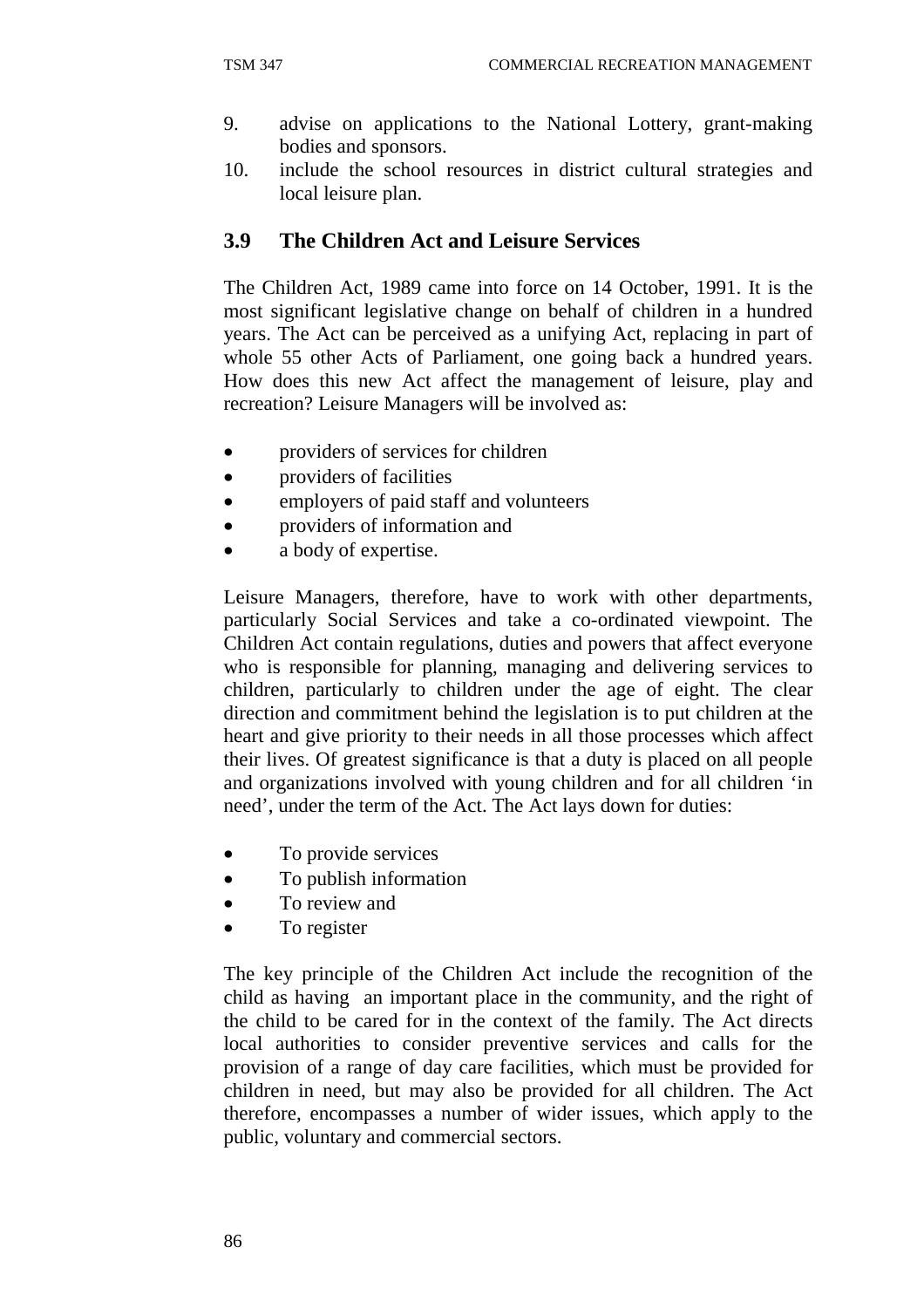- 1. the needs of different age groups, not just those up to the age of eight.
- 2. the needs of all children, including those with disabilities, and those from different ethnic and cultural backgrounds.
- 3. adequate procedures between tiers of local government and different departments and
- 4. clearly defined standards of good practice so that children have a good, safe and creative experience.

For the first time in the sphere of play and recreation, the local authority has a statutory duty to provide. The main implications are that local governments should positively plan for children rather than taking a narrow departmental and traditional perspective. One of the practical outcomes of the Act is the requirement for registration. Any person or organization providing services for children under eight years old, whether in public voluntary or commercial sectors, must register, if those services are provided for more than two hours a day. (The temptation is for some services to last just one hour an fifty minutes). The process takes into account four main factors:

- 1. the body or organization applying for registration
- 2. the people who are being proposed to look after children under eight- paid or voluntary – are 'fit' that is suitable to do this work.
- 3. premises the local authority will need to satisfy itself as to the 'fitness' (suitability and physical condition) of the premises.
- 4. inspection: local authorities have a statutory duty to inspect premises.

The Children Act itself, unfortunately, does not mention play, recreation and leisure as such, which is major difficulty in understanding the Act. Guidance notes to the Act, however, give an indication of where play and recreation play a part. The Act, by implication, does affect leisure and recreation providers in all sectors. Those facilities affected by the Children Act include:

- Crèches: playgroups; child-minding services
- Before and after school clubs
- Play schemes; outdoors and indoors
- Activities in leisure centres: main-gymnastics, ballet, trampolining, football and swimming classes.
- Activities in museums, art galleries
- Adventure playgrounds
- Commercial play centres
- City farms
- Theme parks
- Play spaces in shopping malls and supermarkets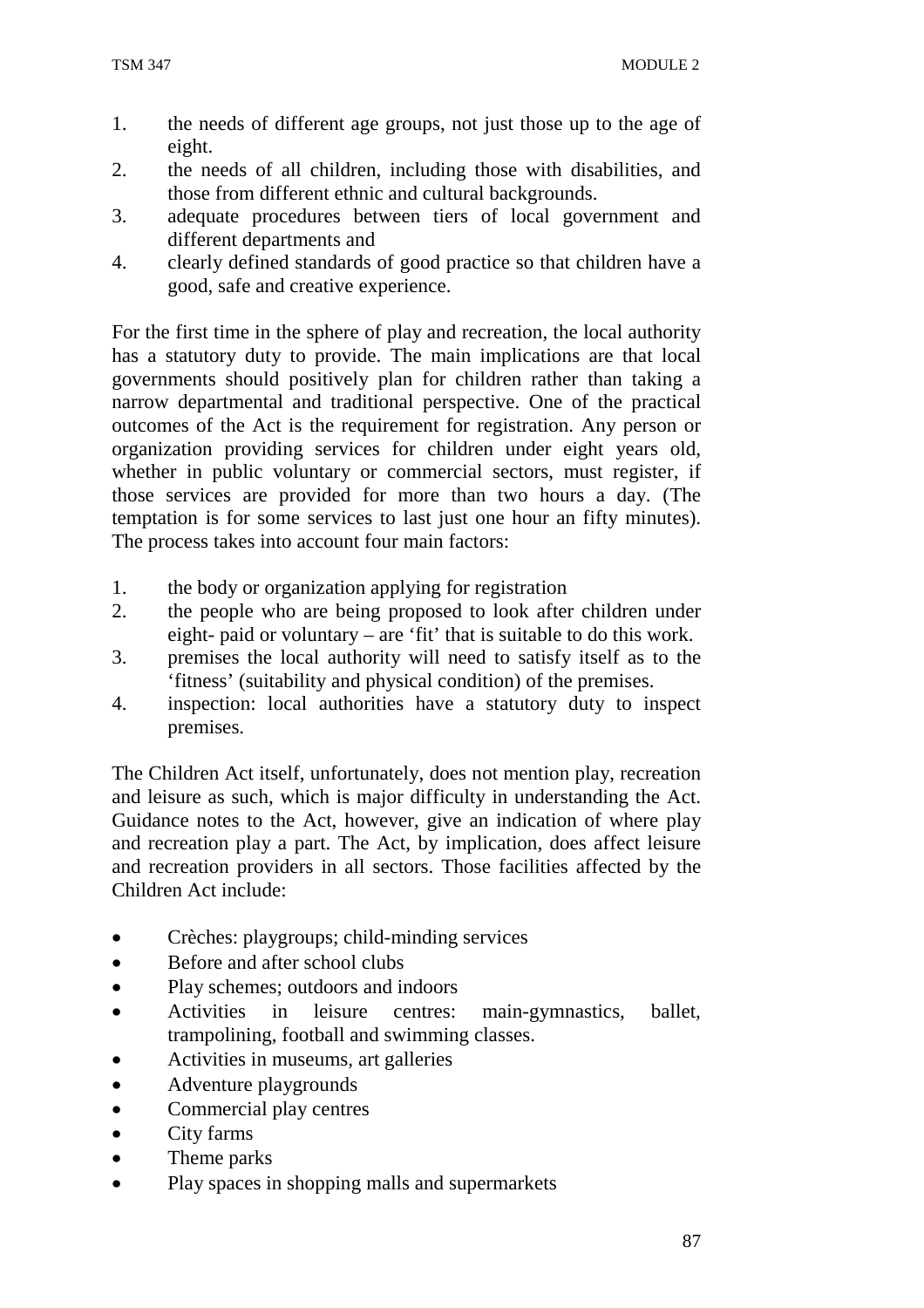• Holiday schemes in libraries, theatres and sport centres.

These 'persons' (people and organizations) need to be reviewed, inspected and registered. In many cases, staffing, volunteers, programmes, equipment and facilities will need increase or improvement.

One major concern in recent times in the wake of the Children Act is that of child protection. This has implications for all leisure and recreation services whether in the public, private or voluntary sectors. For those involved in sport clubs, for example, there is, however, increasing concern at the level of bureaucracy, it entails for all voluntary leaders and helpers, such as vetting by the police. In researching this matter in consultation with club volunteers in 2004, a former colleague wrote to me:

My cricket and football clubs are now required by the governing bodies to appoint Child Protection Officers and to have Child Protection Policies in place. Similarly, local authorities are required to have detailed policies in place and to undertake staff training awareness, Coaches and volunteers have to be vetted and police checked. As ever, this is a fundamentally sound process, but one which has had some hysterical by-products. At many leisure centres, simply walking in with a camera will have the staff jumping on you and innocent photography of say, a school swimming gala is now banned in case you put the photos on the internet. There are often lengthy delays in checking and vetting and some people simply refuse to get involved because of the hassle.

In June 2003, the government created a new Minister for Children within the DFES, responsible for:

- The Sure Star Unit
- The Children and Young People's Unit and
- The Connextions Services National Unit

In Wales, the Assembly Government has a Minister for Education and Young People. There has been a Minister for Education and Young within the Scottish Executive since November 2001.

The Green Paper *Every Child Matters* (see useful website) was published in September 2003 to protect children from neglect and harm, promote their well being and support all children to develop their potential. Every Child Matters was published alongside *Keeping Children Save*, a detailed response to the recommendations made in the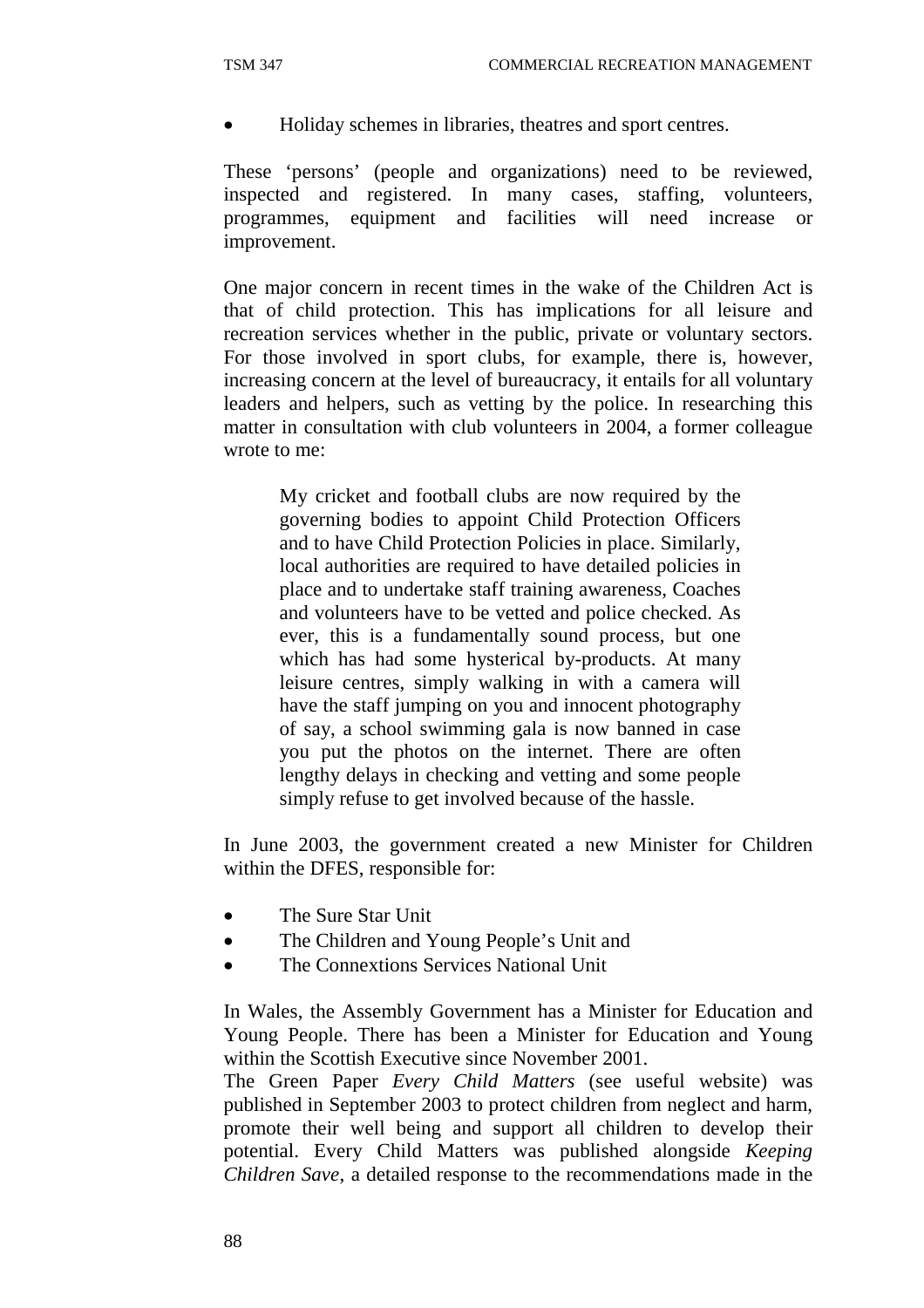Victoria Climbie inquiry report. In March 2004, the DFES published *Every Child Matters: The Next Steps* and a young people version *Every Child Mattes: What You Said* 

The Legislation in relation to these matters is contained within the Children Bill which received royal assent in November 2004 (see Useful website). Under the Bill local authorities, police and social services are obliged to work together to ensure child welfare. The Bill ensures that there will be a record of every child's involvement with social services or trouble with the police.

# **3.10 The Government and Leisure into the Present**

The years leading up to the turn of the century saw acceptance by government not only of the benefits of leisure for people and communities, but also for the economy. For the first time leisure was given a place in the Cabinet, with a Minister of State and department, at first called the Department of National Heritage (DNH), then the Department for Culture, Media and Sport (DCMS). Along with the creation of the National Lottery, these were significant landmarks for leisure and recreation at the close of the twentieth century.

# **4.0 CONCLUSION**

This unit has highlighted the roles of the government and the pubic sectors in the provision of leisure services and facilities.

# **5.0 SUMMARY**

The unit has examined in detail the scope of public leisure services and facilities; planning and recreation, the origin and development of public recreation services, dual use and joint provision and recreation etc. In the next unit, we shall discuss leisure provision in the voluntary sector.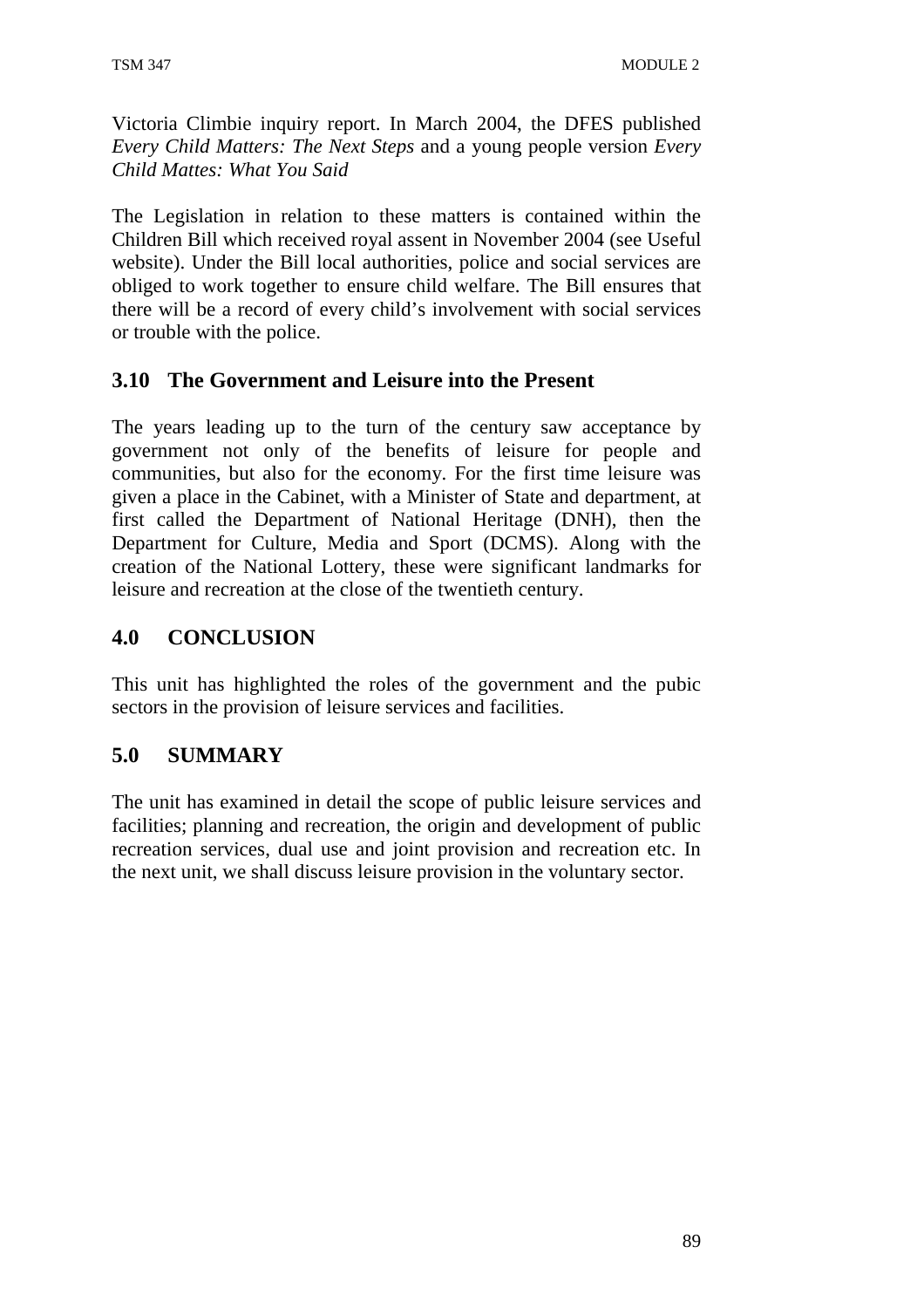#### **ANSWER TO SELF ASSESSMENT EXERCISE 1**

Agencies of the central government

- Town corporation
- Regional water authorities
- National Boards

#### **ANSWER TO SELF ASSESSMENT EXERCISE 2**

3 Implications of education reform

- The option for schools to opt out and become a grant maintained school
- Open enrolment
- Devolved budgets

#### **6.0 TUTOR**-**MARKED ASSIGNMENT**

Mention four different ways by which the local authorities have the power to assist in the provision of leisure services.

#### **7.0 REFERENCES/FURTHER READINGS**

Tokildsen, George (2005). *Leisure and Recreation Management*, 5<sup>th</sup> Edition pp129-145.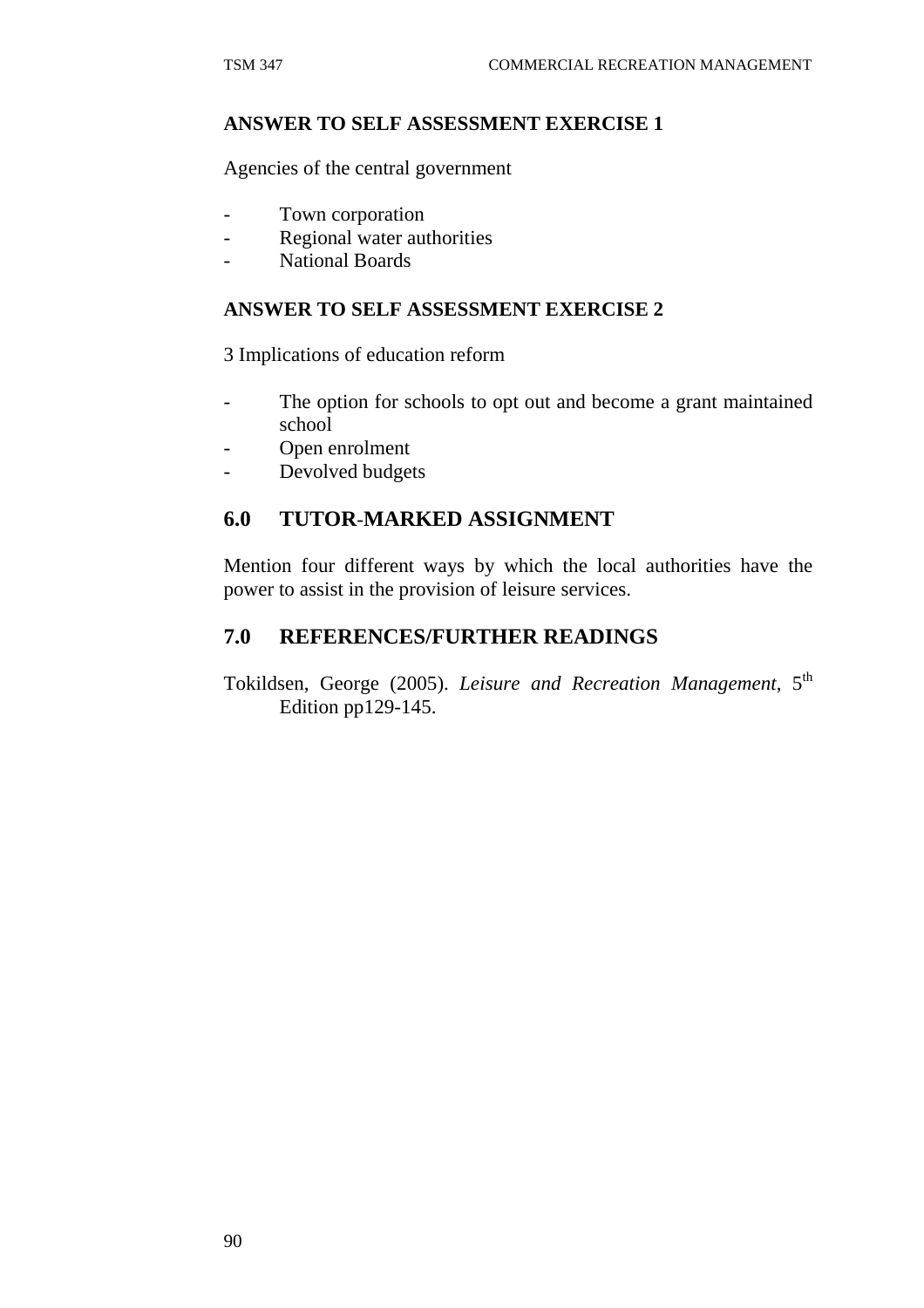# **MODULE 3**

| Unit 1           |  |                           |  | Leisure Provision in the Voluntary Sector |                             |  |
|------------------|--|---------------------------|--|-------------------------------------------|-----------------------------|--|
| $T$ $T$ , $\sim$ |  | $\mathbf{R}$ $\mathbf{A}$ |  |                                           | $\sim$ $\sim$ $\sim$ $\sim$ |  |

Unit 2 Leisure Provision in the Commercial Sector

# **UNIT 1 LEISURE PROVISION IN THE VOLUNTARY SECTOR**

# **CONTENTS**

- 1.0 Introduction
- 2.0 Objective
- 3.0 Main Content
	- 3.1 Voluntary Organization in Historical Context
	- 3.2 The nature of Volunteers and Voluntary Group
	- 3.3 Voluntary Group, Difference and Similarities
	- 3.4 The Role of Local Authorities and Charities.
	- 3.5 Industrial and Company Recreation Provision.
	- 3.6 Joint Provision Involving Industry
- 4.0 Conclusion
- 5.0 Summary
- 6.0 Tutor-Marked Assignment
- 7.0 References/Further Readings

# **1.0 INTRODUCTION**

The voluntary sector can be viewed from two different angles. From one perspective the sector is a body of volunteer people doing unpaid work in their own leisure time. Using their energy, skill and often their money because it gives satisfaction and because they want to. In this sense, voluntary-giving service to other-can be seen as a leisure activity in itself, particularly in the light of some leisure philosophers and sociologists. Leisure, according to Kaplan (1975) provides opportunities for recreation, personal growth and service to others. Godbey (1994) perceives leisure as intuitively worthwhile and provides a basis for 'faith'. A great deal of volunteering, whether in caring for the need, protecting the environment or teaching and coaching others, is motivated in large measure by doing these things for love and not for money; that they are worthwhile is self evident with the benefits accruing to individuals and the community.

Another perspective of the voluntary sector is that of not-for-profit providers', collection of societies, charities, associations, organizations and clubs of many kinds and in many fields with leisure and recreation a significant concern. Hence, the voluntary leisure providers can be seen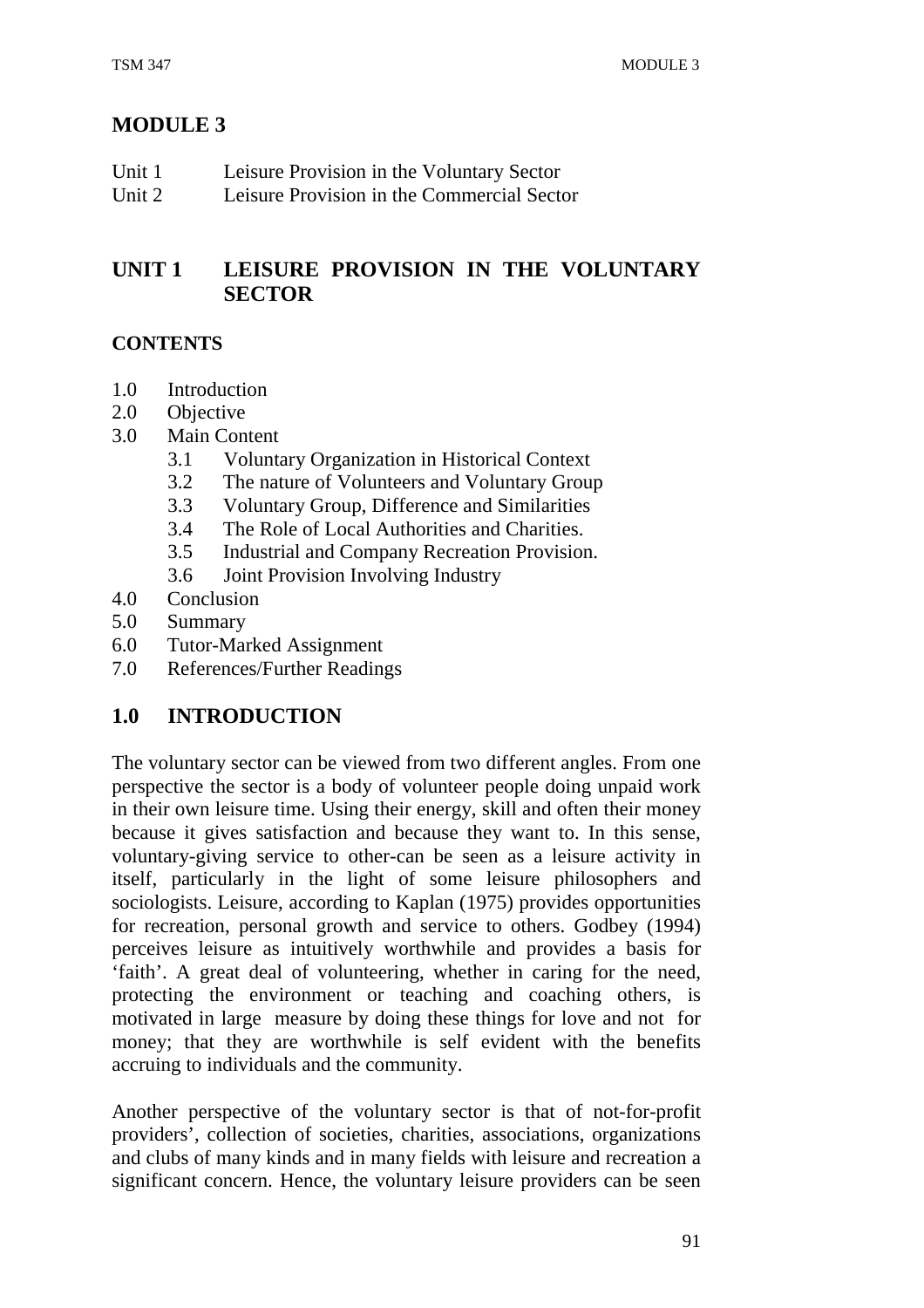as organizations providing services with paid and unpaid staff and vast number of volunteers.

The term 'social capital' as being used of late by government and agencies conveys investing in each other and the community. Social capital is associated with community spirit and cohesion, citizenship neighbourliness, trust and shared values. As such community involvement and volunteering in leisure and recreation play significant roles.

### **2.0 OBJECTIVE**

At the end of this unit you should be able to:

• discuss the role of the voluntary sector in leisure provision.

## **3.0 MAIN CONTENT**

#### **3.1 Voluntary Organization in Historical Context**

Voluntary recreation and leisure groups have existed for centuries. The coffee-house was for gentlemen of leisure a social group that was nearly a club-house. Coffee- house in cities such as London and Bath were in theory open but often developed by club for specified group with restricted membership. Today in the United Kingdom we still find that many private and institutional bodies and voluntary organizations confine the use of their facilities to certain group of people.

In early- industrial Britain, recreation was often a communal affairs based in seasons, festival and commemorative events. The sport dances, processions and ceremonies were within the context of the whole community as they were unsophisticated societies as we have today. It was the rationalization of work that led to a separate and identifiable sphere of social life (Thompson, 1967). Unions, factories and schools established their own football clubs; YMCAs and Sunday movement created club for recreation. Most national governing bodies for sport were also formed from the creation of interest group of like-minded people such as the MCC (Marylebone Cricket Club), the founders of the game of cricket as it is played today.

Club features in the eighteenth and nineteenth centuries as important organization in the recreative and social life of the community. The great expansion of clubs took place in the last quarters of the nineteenth century but this was not a long-term trend. Working men's clubs developed through several stages from the last quarters of the nineteenth century. The most significant development was the move towards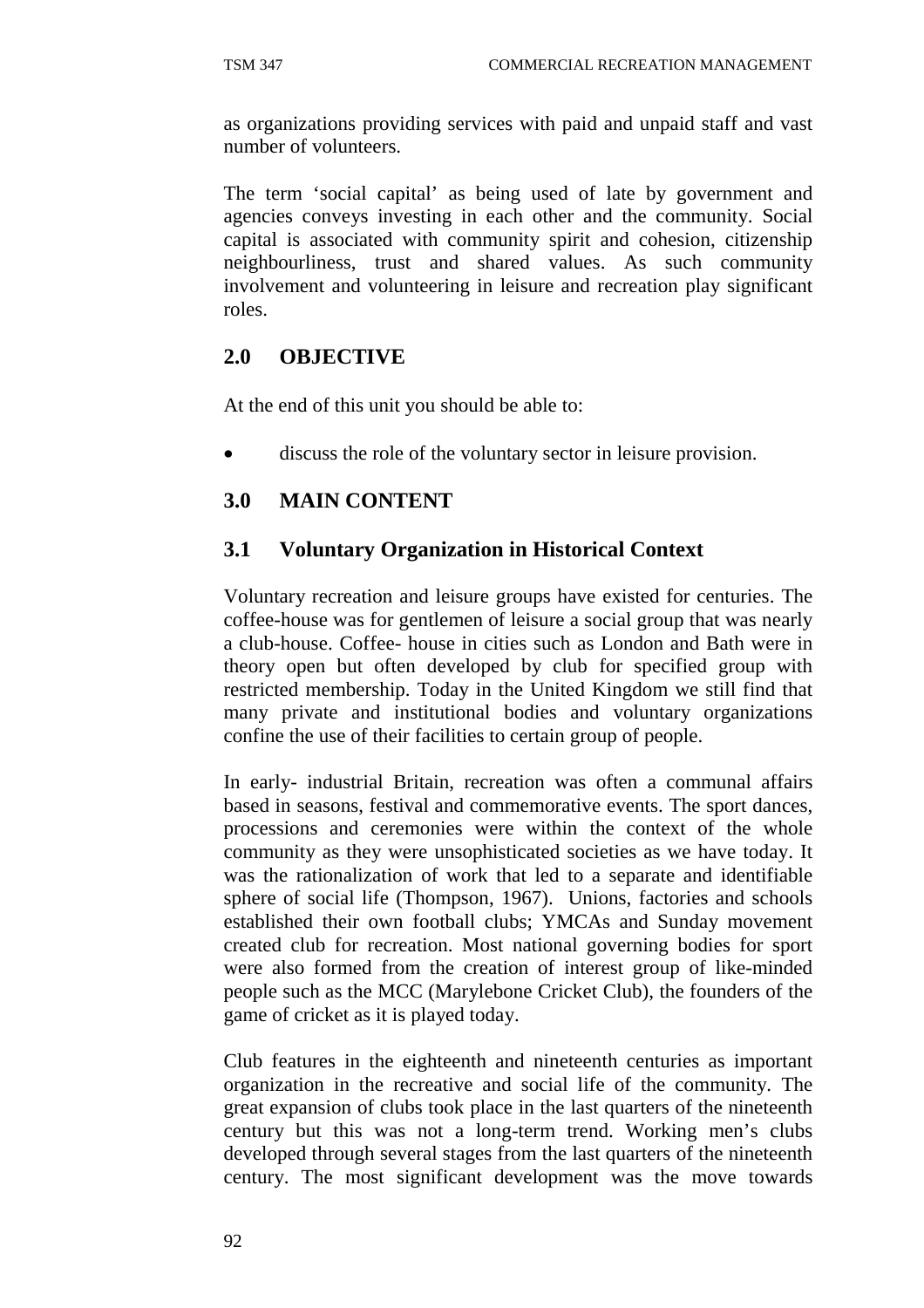professionally based entertainment. The switch produced a change in the membership participation from producer to consumer patterns.

Many voluntary movements and associations arose out of the Great Depression as responses to social injustice. For example the National Association of Women's Clubs arose in that way. Many were pre- and post-Second World War outlets for wives of unemployed men, and for unemployed women themselves.

Today, voluntary organizations generally are as strong as ever, though some traditional movements, for example, young people's church groups, have witnessed a decline in numbers. Scouting and Guiding remain popular. There are more than 28 million Scouts, youth and adults, boys and girls, in 216 countries and territories. Some examples of voluntary organizations in Nigeria are: The Boys Scout, the Girls Guides, the Red Cross, Lions Club, Rotary Clubs, Zontal International, etc.

Historically then, voluntary organizations have had a long and significant influence on the foundations of today's leisure and recreation. Moreover work in the voluntary sector, particularly in the community sector is ever increasing.

Today, voluntary organizations are as important as ever-internationally, nationally and locally. What then are the reasons for volunteering and what role do the individuals and groups have to play?

#### **SELF ASSESSMENT EXERCISE 1**

Mention four voluntary organizations you know.

## **3.2 The Nature of Volunteers and Voluntary Groups**

People go to extraordinary lengths and exhibit wide variations of behaviour in expressing their individual and collective needs in their leisure. There are religious, community and welfare groups, men's, women's, old people's and young people's groups, advisory and counseling groups, Para-medical and military groups. Some people join clubs and associations that are cultural or educational. Some join acting, ballroom, and jazz. Line dancing, keep fit, slimming, singing, operatic or pop groups; large numbers play sport in groups, sail the seas with yachting clubs and climb with mountaineering groups. Many leisure groups identify themselves by wearing badges or special clothing like tracksuits and T. shirts, others have a uniform to create an alternative identity: a leisure identity. Some uniforms identity a way of living, for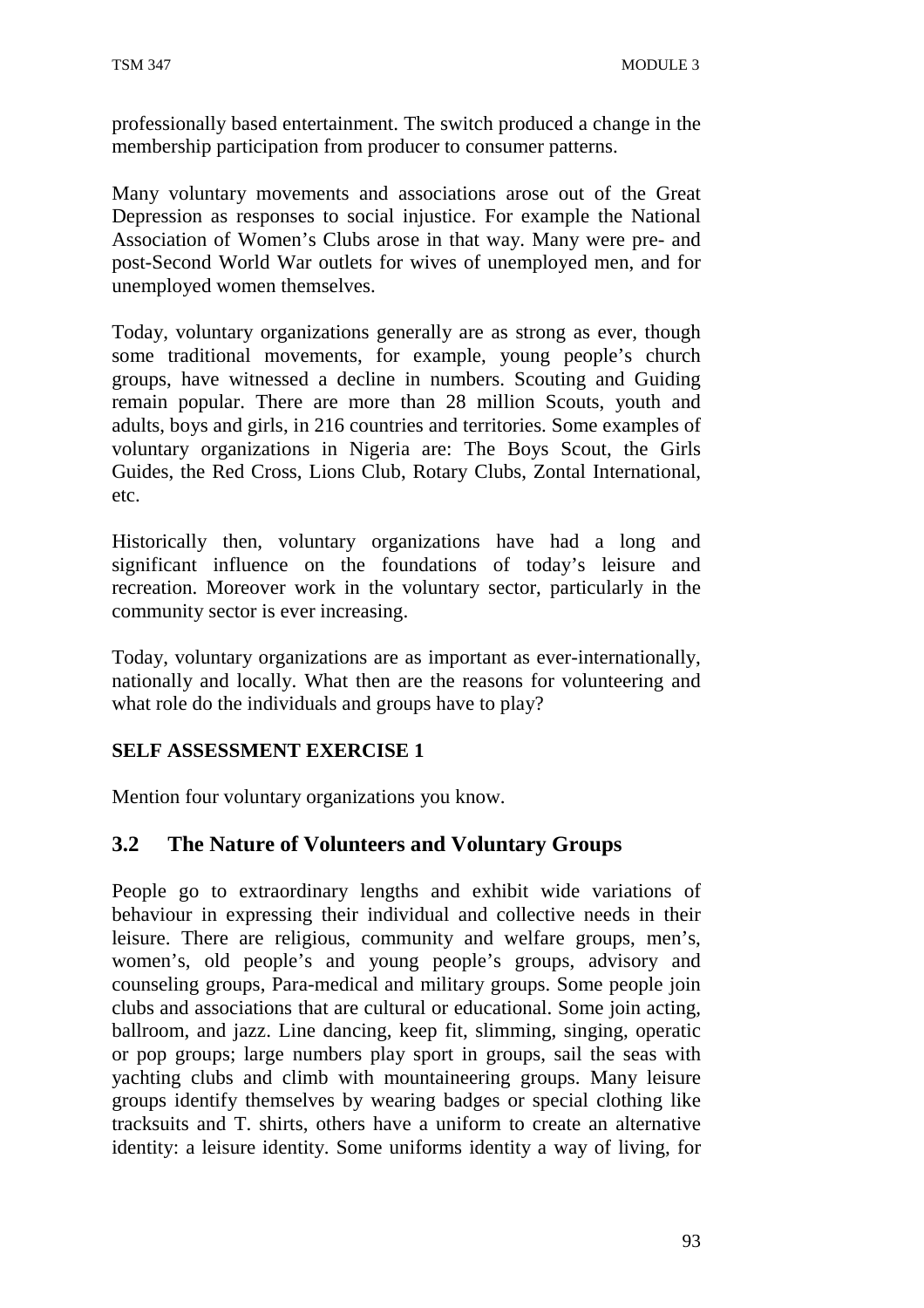example, that of members of the Salvation Army, who in their own leisure time give help to the needy.

Is volunteering all about good neighbourliness, giving ourselves for the good of the community? Although they like to think they are, volunteers often gain something for themselves. Consider volunteers on committees of governing bodies or local government councilors wielding power, or coaches (particularly parents) looking for glory from the achievement of their team and think of the status conferred upon presidents and chairmen and women in clubs and societies. Volunteering is undertaken with different motives and in pursuit of different purposes. Stanley Parker (1997) identifies four types of volunteer, each sharing certain elements with one or more of the others:

- Altruistic volunteering as giving of time and effort unselfishly to help others
- Market volunteering as giving something 'freely' but expecting (later) something in return.
- Cause serving volunteering as promoting a cause in which one believes and
- Leisure volunteering as 'primarily' seeking leisure experience.

I say 'primarily' because motives are often mixed. Who said a particular act of apparently altruistic volunteering does not also provide a leisure experience for the volunteers? Some leisure activities enable people to feel they are doing something worthwhile and serving a cause, while at the same time enjoying themselves. *Parker, 1997*

Motives are seldom pure, as Parker muses. 'Perhaps there is sometimes an element of self-delusion, as when giving something apparently without thought of return, but secretly expecting some *quid pro quo*.

In volunteering, people want to retain their own individually, yet many want to belong to groups. A good deal of volunteering, therefore, encompasses elements of 'leisure' doing something we like to do, accomplishing something. By and large in volunteering we feel we are contributing, for example, in community action, civic responsibility or environmental concern. In the arts and sports, we experience the satisfaction of bringing out the talents of other people, enabling the band or choir performs at the music festival, to coach the sports team to success. Volunteers tend to give their service in the field of 'organized' leisure, as distinct from 'causal leisure. Robert Stebbins (1996) identifies ongoing involvement with a voluntary organization as serious leisure. Others label it as 'formal volunteering' and 'constructive leisure;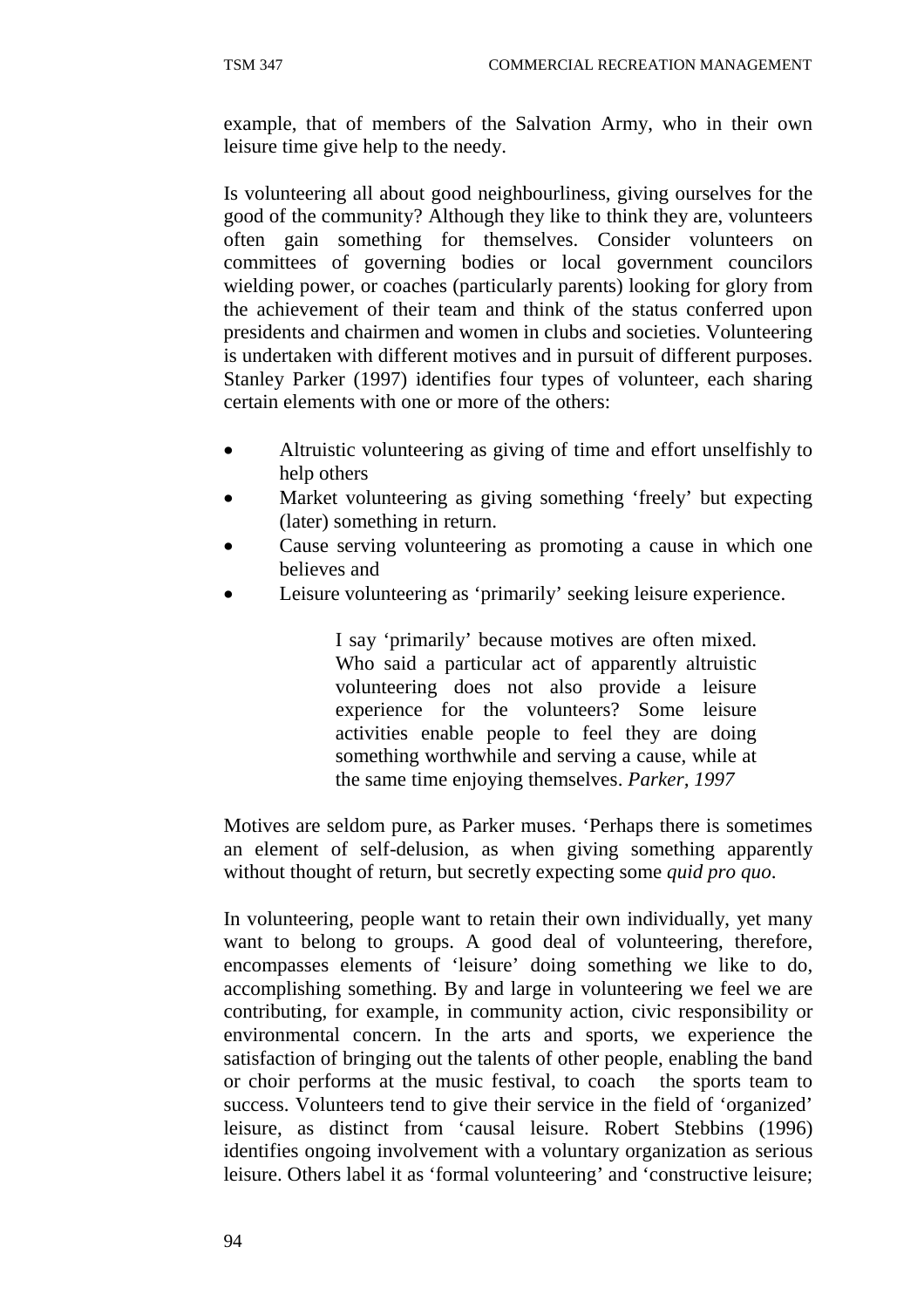the presence of a serious orientation to leisure. Since many volunteer roles offer special serious leisure, falling between work and casual leisure.

The work of volunteers in society and citizen participation is undergoing change. Susan Aral (197) believes that empowerment theory can help in understanding this change. She deplores the relationship between empowerment, volunteering and serious leisure, it can have both desirable benefits and undesirable elements such as tensions and power relationships at both a personal level and a community level. Among the benefits community volunteers described were:

- Opportunities for shared learning
- Opportunities to contribute to community
- Development of camaraderie, feeling connected to community and
- Enhancement of individual knowledge about the community.

Thus, volunteering is connected not only to psychological empowerment, self-conception, self efficacy, locus of control but also to social empowerment (increased access to information, knowledge, skills and resources, increased social connectional and political empowerment (access to decision-making processes, power of voice and collective action).

Cnaan, Handy and Wadsworth (1996) considered four key dimensions and categories in defining the volunteer. Jarvis and King (1997) point to the traditional meaning of volunteering, which is composed of three elements:

- The gift of time
- The element of the choice and
- The lack of payment.

Although this definition is undermined by the spread of paid volunteer schemes in recent years, the core premise remains that volunteering involves spending time, unpaid, doing something, which benefits others.

General Household Surveys have shown that, generally, women are more likely to volunteer than men, particularly in training or collecting money personally, and marginally more in organizing or helping a group or serving on committees. Yet with more women now in full-or parttime work, in addition to looking after homes and families, volunteer commitment may be eroding. For certain kinds of voluntary groups, particularly women's organizations, membership levels have been in decline as reported in Social Trends 2003. Writing on the experience in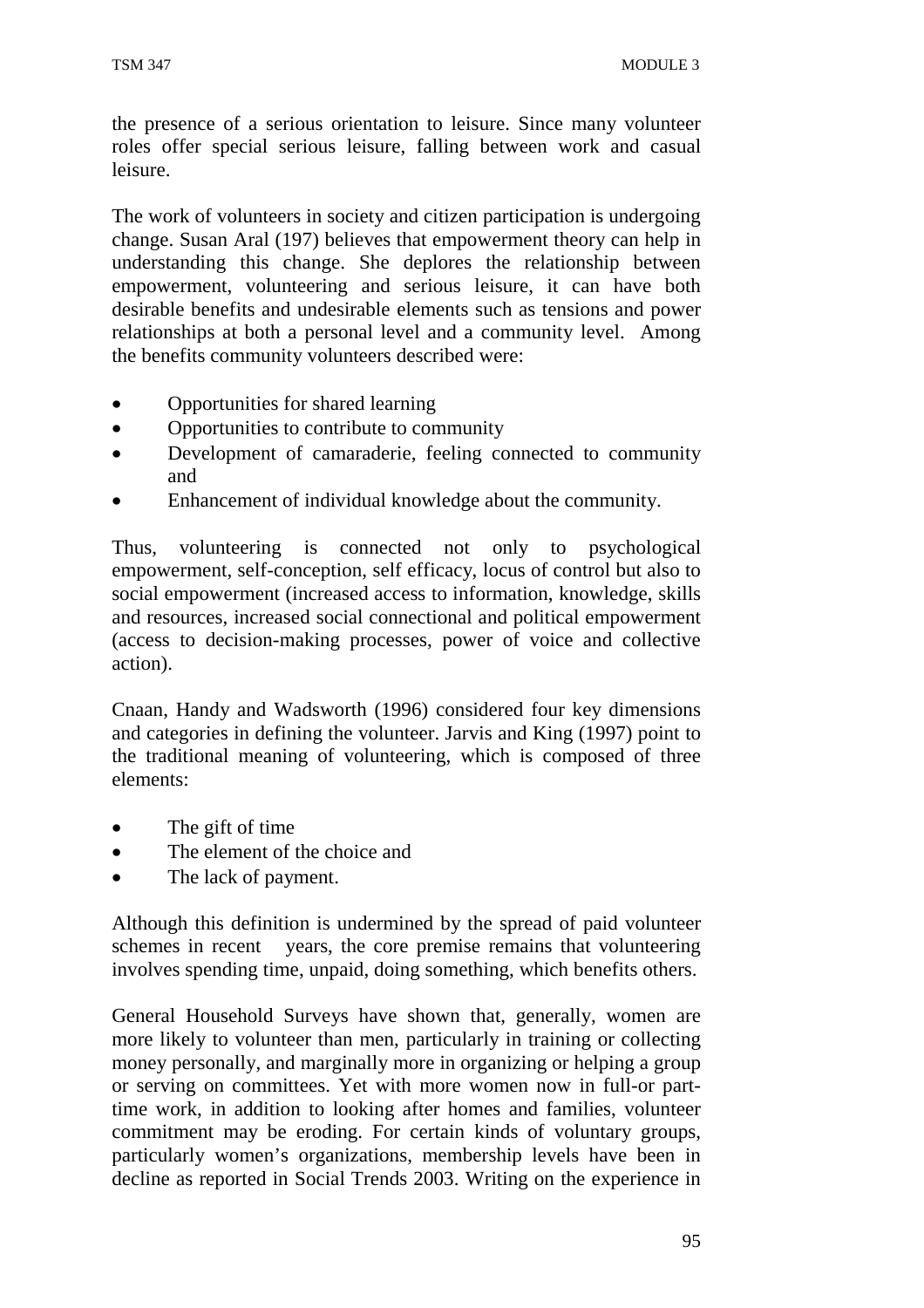America. Tedrick and Henderson (1989) in volunteers in leisure considered the role of women:

> A problem concerning volunteerism, as a feminist issue will continue to arise as long as society devalues the workwomen and as long as value is measured in society in economic terms. On the other hand, the contributions made by women to society through voluntary efforts are becoming more widely acknowledged. In addition, volunteer opportunities have provided a way for women to enrich their lives and to learn skills that can be directly transferred into paying jobs. The conception of volunteers being white, middle-class do–gooders has also changed greatly. Today, people of all races, classes, sexes and ages are volunteering. Many volunteer agencies have been concerned about the number of women returning to the paid workforce and how this has affected the volunteer franks. While more women do work today, some still find the time to volunteer.

Jarvis and King's study of the Guide and Scout Association in Sheffield reports that there appears to be a general disillusionment among volunteers. In this regards, the loyalty of leaders is a strength of the Association, and the degree to which they are involved in 'serious leisure' commitment appears higher than in other voluntary organizations. However, the fact that a few people do every thing has implications for the recruitment and retention of volunteers. Leaders complained there were not enough people to volunteer. Those who might volunteer may be put off by the image projected by this apparent super-human. In some case, current and potential volunteers believe that an open-ended commitment is expected from them, which clashes with family and job responsibilities. Most of us have been in the position where we have felt obliged to join and can be found in almost all branches of leisure activity and organizations. However, Stebbins warns that too much coercion can at times 'obliterate' for some people the leisure and volunteer components that other people find there. In other words, if we have to do something, it is not leisure.

#### **3.3 Voluntary Groups: Differences and Similarities**

At first glance, each club appears to be decidedly from another. A ladies 'datts club meeting in the local pub, for example, might appear very dissimilar to the ladies choral society meeting in the 'church hall. Hutsson has shown, however, that there are many basic similarities between all forms of clubs and voluntary associations there are similarities in patterns of activity and the ways in which clubs develop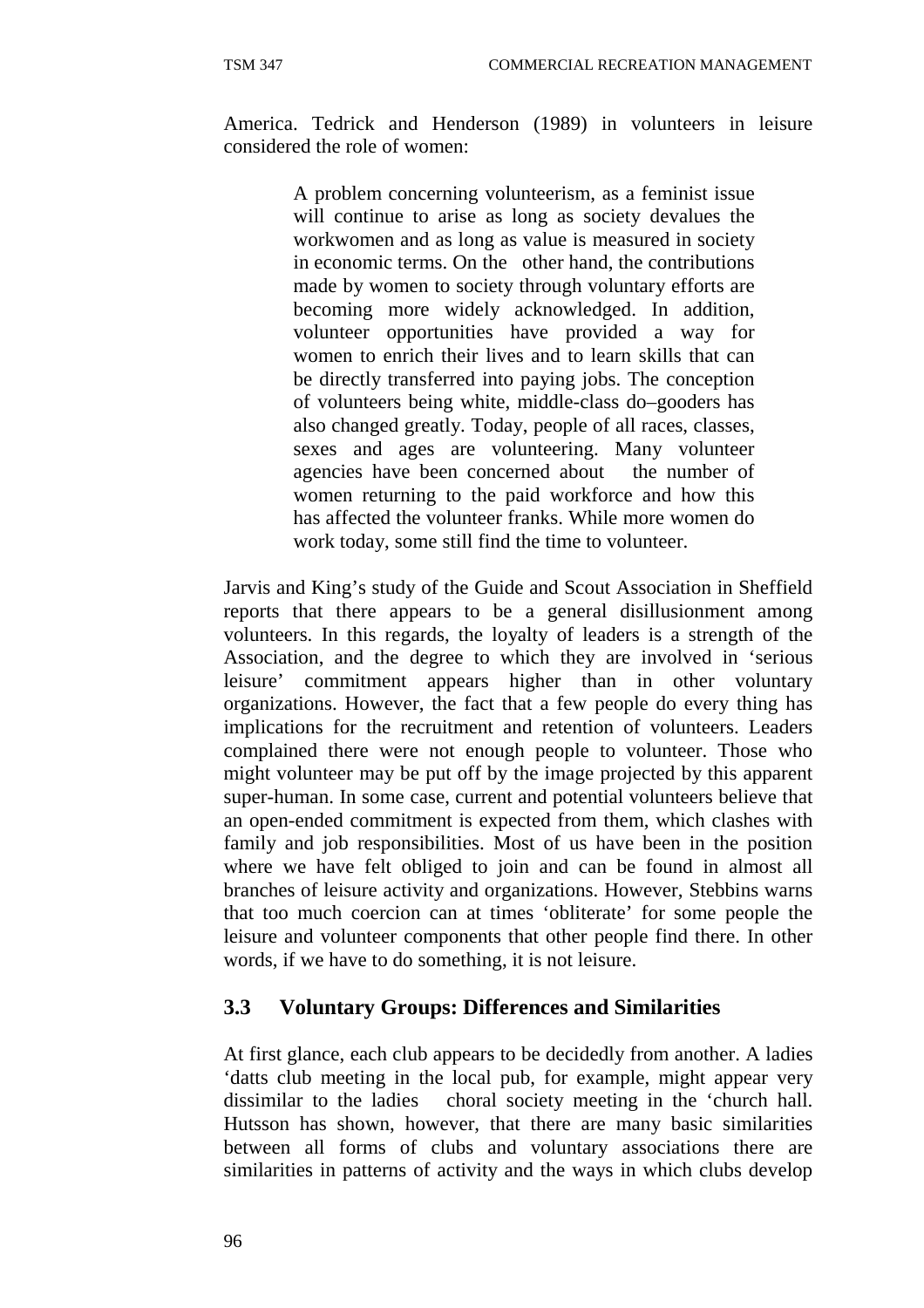and decline. Voluntary associations tend to reflect 'the economic and social milieu' and tend to be dominated by a group of people of similar type. This leads to a proliferation of many small groups. Like-minded people tend to gather together and form associations. Recruitment is normally along lines of friendship or kinship. Most clubs are social clubs, whether the primary activity is social or not. People who are felt 'not to belong' to the predominant group are often kept out through formal procedures. In the studies by Hutsson, there were often internal political pressures and several examples of cliques leaving a club as another clique took over. These may be some of the reasons why newcomers, if they are in any numbers, tend more socially mixed, and some associations claimed to draw members from all social categories, but most clubs did not.

Study of the differences and similarities of clubs and associations reveals important factors for the Leisure Managers to consider.

All the clubs tend to be, at least partially, exclusive. Many clubs theoretically open to all in principle; have been able to 'guarantee' their exclusiveness with high enrolment fees or membership systems, requiring sponsors and seconders.

Clubs are not static, but changing, organizations. The Wolfenden Committee was formed to meet newly discerned needs, others die. Yet others change their emphasis or venture into fresh fields… There is nothing static about the scene. The Leisure Manager should bear in mind therefore that new clubs, in particularly are likely to change in membership and will have different leadership patterns within the first few years. Such clubs may initially need shorter-term, bookings of facilities and flexible and supporting managers' roles.

Clubs display similarities in behaviour: they are social groupings. Sports clubs may be somewhat less exclusive than some other clubs, but just like other leisure groupings, sports generate separate groups and activities for different social categories. Clubs are often dependent on support services. Local authorities, commercial bodies and institutions can help by providing support services and premises. The local authority's enabling role plays an important part in this respect.

## **3.4 The Role of Local Authorities and Charities**

Local authorities may be involved in work of charities in a number of ways.

- Trusteeship
- Land and property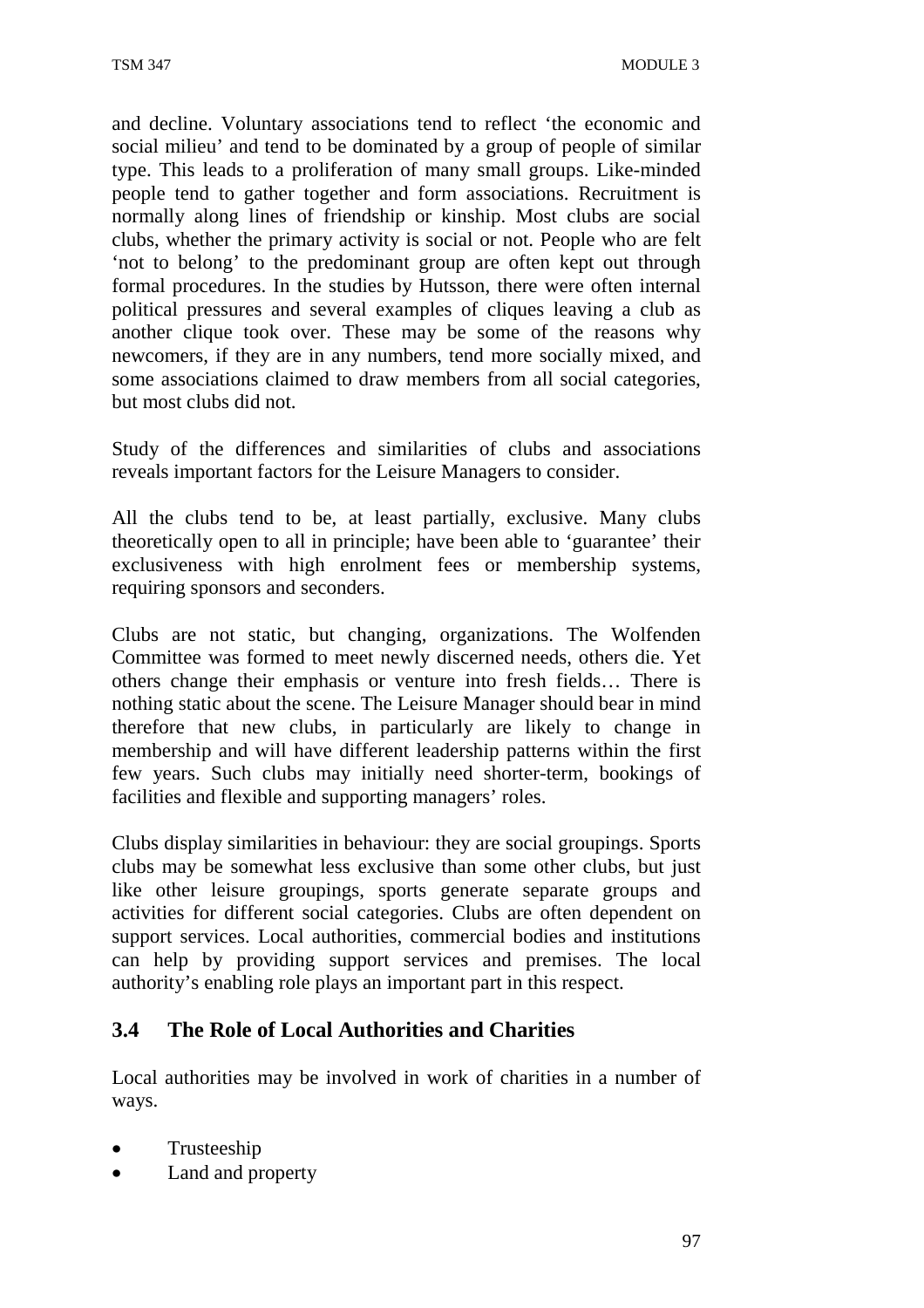- Rates/grants
- Fundraising and
- Changes to charities

In some local authorities can be trustees as holders of properties for the benefit of the people. It is to serve. In some cases, the governing instrument of a charity may give a local authority power to appoint or nominate some, or indeed most, of the trustees of the charity.

A good deal of land used for recreation is owned by charities. In some cases, such as rural parishes, the property can be transferred to the parish or community council or an alternative group, provided the Charity Commissioners and councils consent. Where a local authority has given money, goods or services to say, a charitable recreational space and preserving amenities such as playing fields, the National Playing Fields Association provides advice and assistance to local authorities and can also act as custodian.

The permission of a local authority may be needed for fundraising. A good deal of legislation, strengthened by the Charities Act, 1992, exists concerning a wide number of activities carried out by charities. These include house-to-house collections, street collections, competitions and gaming and lotteries, including bingo, tombola and 'race nights'. A license is needed, not just for house collections, but to go collecting in pubs, factories and offices and to sell things on behalf of a charity. Most local authorities also have regulations for street selling on behalf of charity.

Clearly it is important for charities and local authorities to work together. Both have a legal power to coordinate their activities in the interest of the people who benefit from their services, bringing benefits to both charity and local authority. For the local authority, benefits can be:

- Direct and indirect cost savings
- Less use of central resources

### **1. Opportunity to Promote a Successful Recreation Facility and Safeguard Community Provision**

However, local authorities need to tread carefully in the role they can play in charitable work and particularly with companies. For example, forming a trust involving local authorities is limited by regulations relating to companies influenced by local authorities. The Department of the Environment Consultation Paper. Local Authorities Interests in Companies and the Local Government and Housing Act, 1989, provides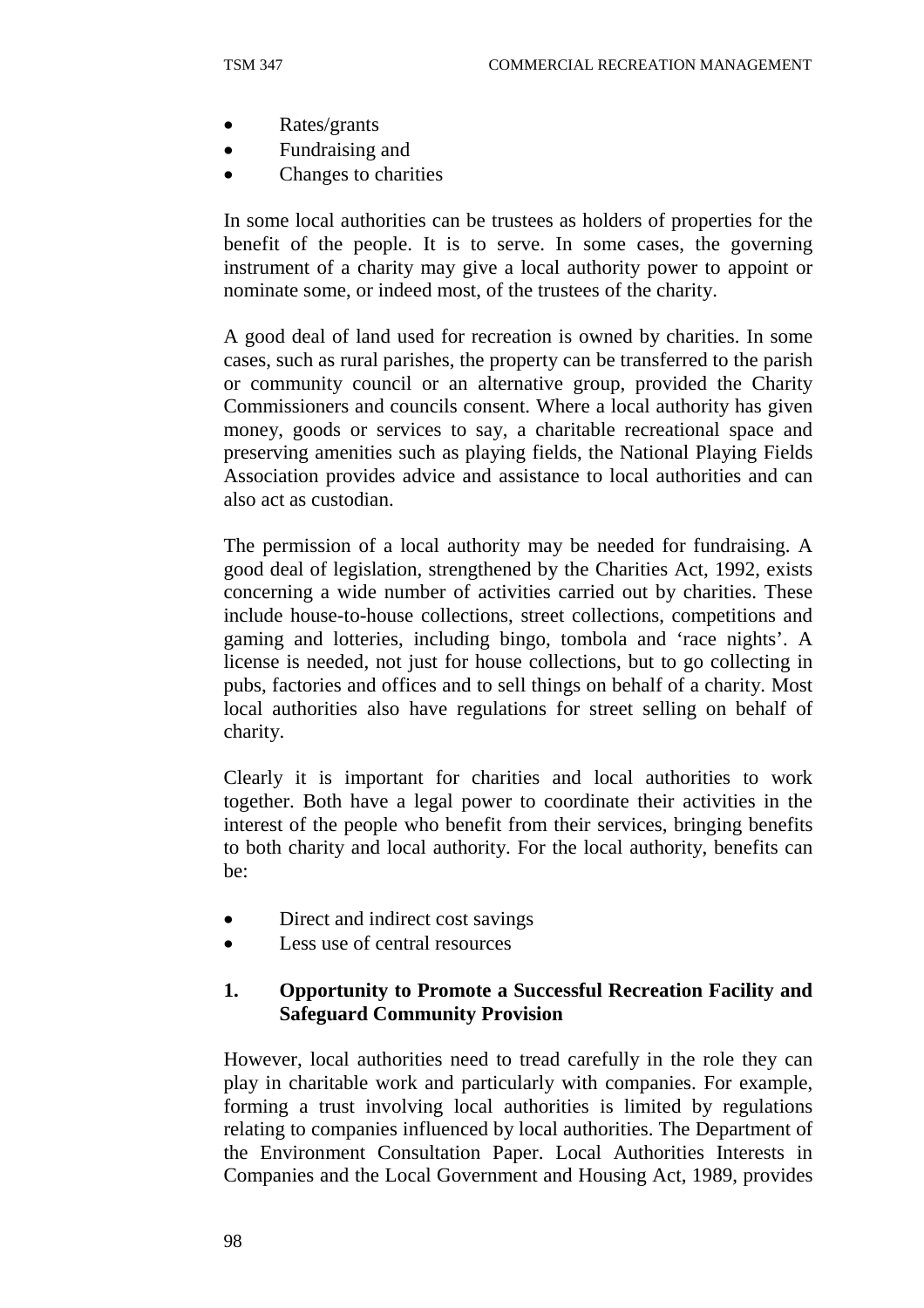a statutory framework to govern local authorities' interests in companies. The government considered that it was an anomaly that local authorities had influence or control of companies outside the rules governing the conduct of local authority business. Three types of companies were identified.

## **2. Local Authority Controlled Companies**

These form part of the public sector and their expenditure must, therefore, be treated, for the purposes of controlling public expenditure, as part of the public sector.

Arm's length companies: These companies have directors whose status protects them from undue influence, the relationship between the authority and company is clearly regulated to avoid deficit funding and the company is in competition with a market.

# **3. Local Authority Influenced Companies**

Action was deemed to be necessary to control companies over which a local authority has a dominant influence, either in 'personnel relationships' or 'financial relationship'. For example, a local authority is only permitted to have up to 20 per cent of places on a board of directors held by council members or officers.

In setting up a charitable recreation trust, key aspects have to be considered and satisfied.

- The Charity Commissioners have to be convinced of the need for and the bonafides of the organization and its 'governing document'.
- The Inland Revenue needs to be persuaded that tax exemptions are justified.
- The Acts governing companies need to be adhered to.

The Acts governing local authorities and their influence on companies need to be satisfied to show that no undue subsidies or benefits accrue to companies.

# **3.5 Industrial and Company Recreation Provision**

Industries and companies, by and large provide private facilities, ostensibly not for commercial gain, but for the workforce as private individuals. It is conceded at the outset that a happy workforce may achieve greater efficiency and output and thereby greater profit, but in terms of management, company leisure provision is more akin to the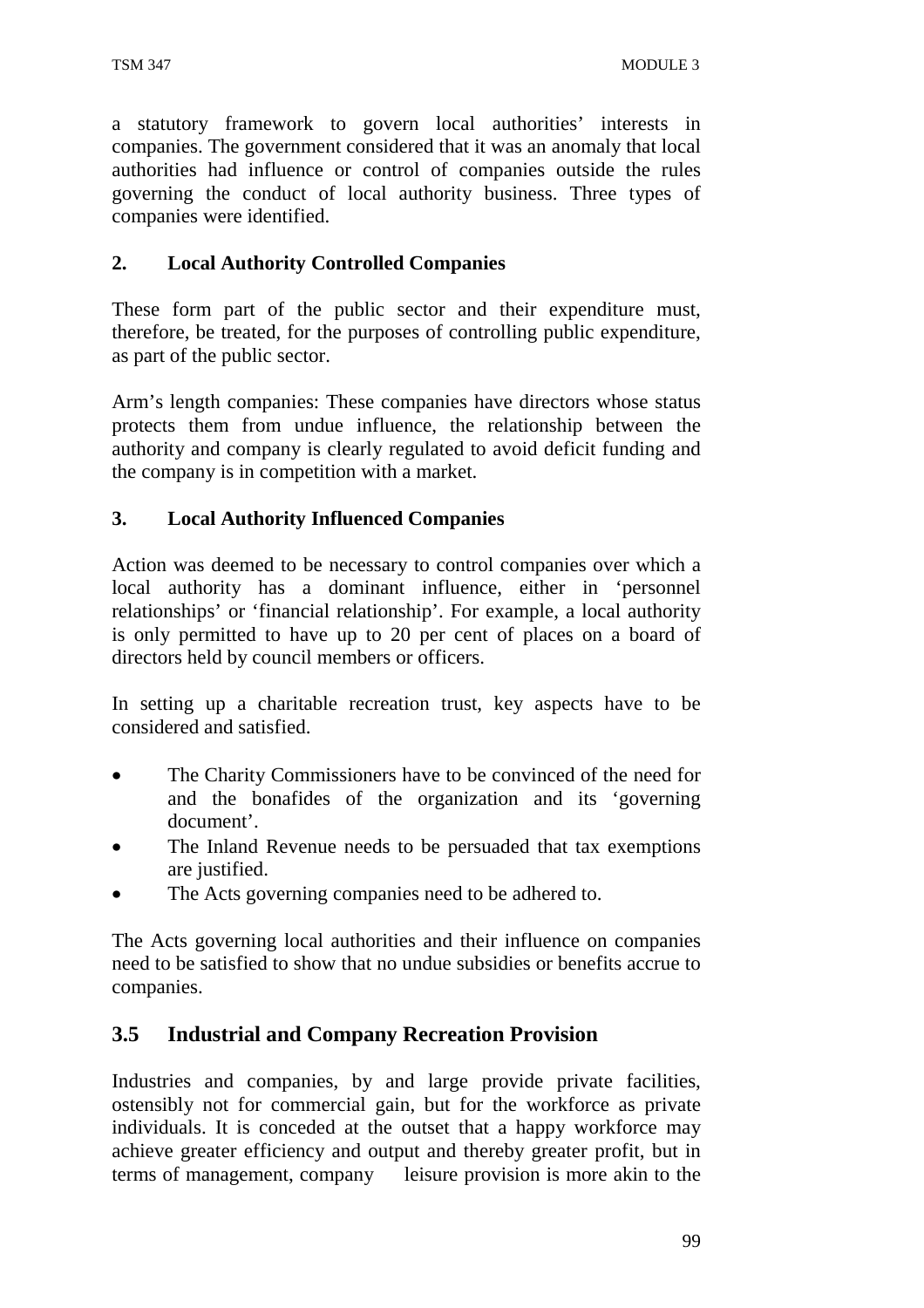private members club than to commercial enterprise because its raison d'eitre is for employee recreation, not for financial profit.

The development of the industrial sports and social club in the latter part of the nineteenth century has often been attributed to the philanthropic motives of benevolent and paternalistic, employers, influenced by religious and humanitarian ideals. However, underlying this, more practically orientated motives may have been at work, and certainly the development of industrial recreation into the twentieth century is unlikely to be attributable solely to the altruistic behaviour of the employer.

A number of factors have been put forward as being influential in our motivating the decision by an employer to contribute capital and recurrent expenditure towards leisure provision. These include:

- Philanthropy
- Fitness for work
- Reduction in staff turnover
- Company image, company prestige and
- Employee pressure

The provision of company services and facilities is likely to have been influenced by a combination of these and other specific factors, not all of which will have been relevant at any one time. Roles are likely to differ from organization to organziation. With exceptions, however most programme revolves around the traditional games and social activities, particularly with low-cost bar and catering facilities, often to far higher standards than provided in the public sector and more akin to the private members clubs.

#### **SELF ASSESSMENT EXERCISE 2**

Mention three ways in which local authorities may be involved in the work of charity.

## **3.6 Joint Provision Involving Industry**

Earlier, it was suggested that there was limited use of company premises by the community. Facilities provided between companies and local authorities are rarer still. Yet this was being advocated over 80 years ago. Joint provision of recreation facilities by industry and local authorities for use by both employees and the community was advocated by B. Seebohm Rowntre, in 1921, when in *The Human Factor in Business* he wrote: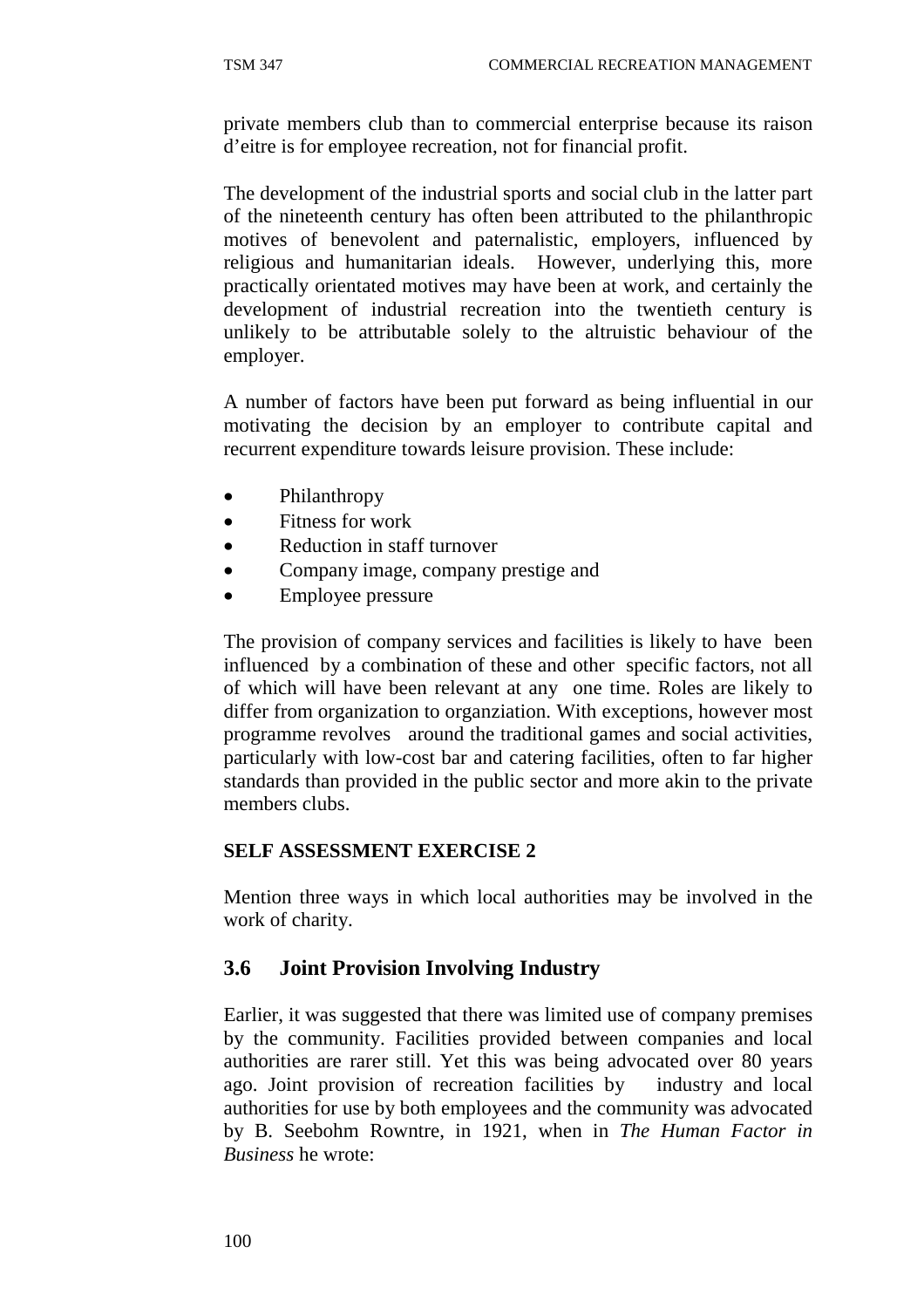That adequate opportunity for wholesome recreation is desirable for all workers, especially in view of the shortening of the working week will not be disputed. The question is whether an employer has any responsibility in connection with the matter. I think the right answer is that if many of his workers live near the factory he should satisfy himself that adequate recreational facilities exist for them or by his influence and possibly also his financial help, he may assist communal effort to provide such facilities for the community as a whole. Strong voluntary committees or local councils are seeking to provide fields, clubs and similar amenities for the general public. It is certainly a disadvantage if large employers refuse to co-operate in the public effort because they are concerned merely with their own employees.

This view was endorsed in The Pilington Report (SCSG, 1968). The Study Group was firmly of the opinion that, in the logical development of sociological planning, following all the improvements in the overall standard of living it is no longer the function of private or public industry to provide recreational facilities for the exclusive use of their own work people but that they might well combine their resources with those of the local authorities in order to provide facilities which could be used and enjoyed by all. There have been a few successful collaborative projects-though too few to mention, with exceptions such as the Sedgwick Clubs in London. One is left to ponder whether companies could apply the same drive and imagination in discharging responsibilities to employees and the community, as they do in meeting responsibilities to shareholders. If so there could be a brighter future, but all the signs show a move away from the traditional company sports and social provision and use their premises by outside players and teams.

Philanthropy, a major early influence on the development of individual sports and social clubs, is no longer a common motive for provision of employee facilities. Economic realism has become the hallmark and corporate fitness concepts are slowly infiltrating into the boardrooms of the larger British Companies. The arguments are strong: the economic benefits can be substantial and company image and prestige be enhanced at no major cost.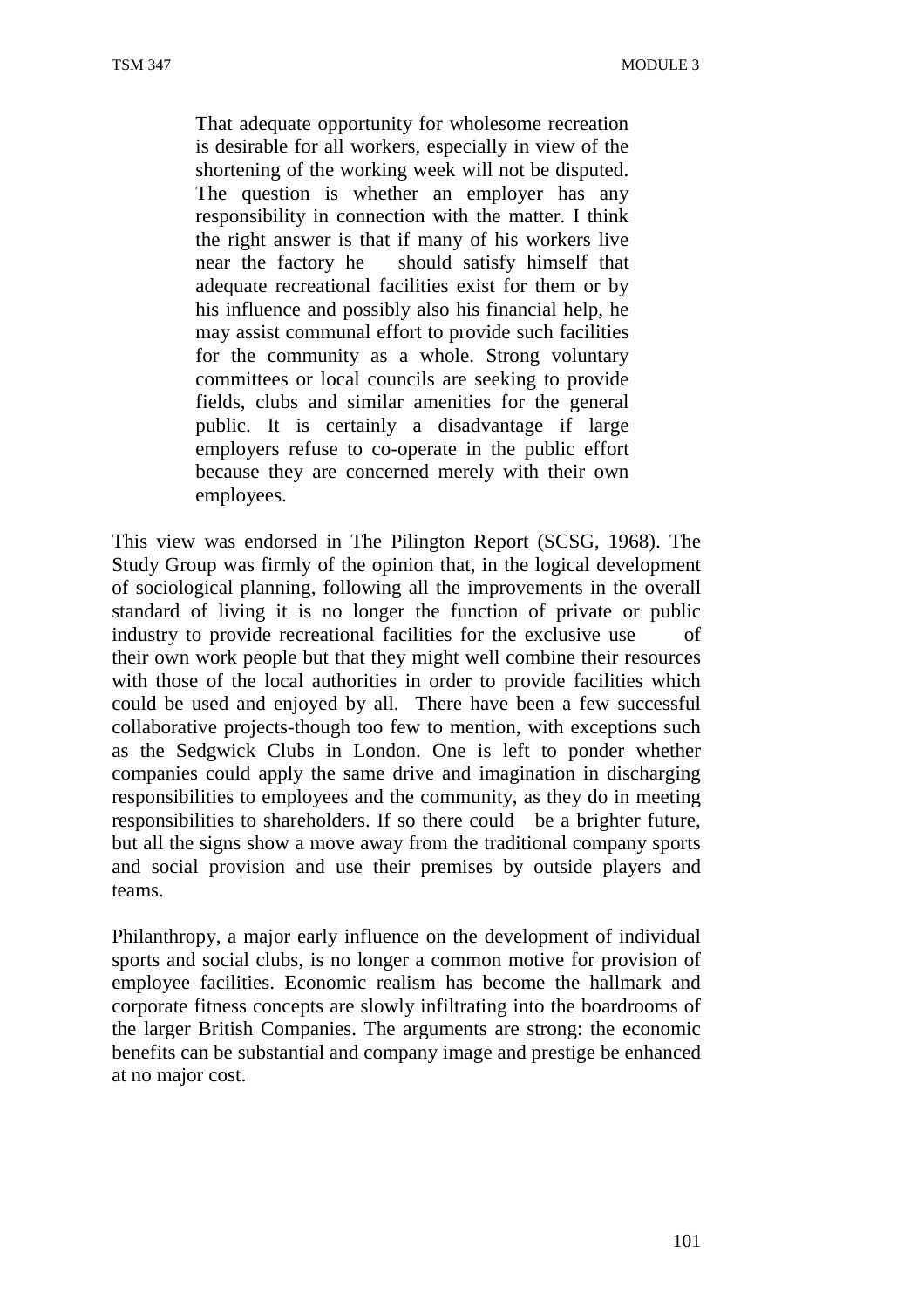# **4.0 CONCLUSION**

The most successful societies are those that harness the energy of voluntary action giving due recognition to the third sector of voluntary and community organizations' Voluntary organizations are increasingly becoming providers of services that are vital to a wide range of groups in society. While there are benefits in this trend, should the voluntary sector be providing essential services, which have usually been encompassed with the public sector?

Leisure trusts enjoy tax and rate benefits. An increasing number of 'trusts', however, are not voluntary sector not-for-profit organizations, rather leisure management contractors sailing under flags of convenience. Some of these organizations win contracts a long way from their home base and, it can be argued, stretch their original objectives beyond limits. Part of their competitive edge comes from financial factors such as rate relief that are not available to commercial operators.

The management of leisure organization, services, clubs and special events usually requires volunteers. With professional staff, rewards come in the form of money and recognition: with volunteers, money is not a factor. Public and peer approval and recognition are therefore fundamental.

Competent volunteers are often difficult to recruit and keep. Increasingly, leisure and sports clubs rely on loyal, long-serving, older volunteers. The trend if continued will result in still fewer volunteers and clubs.

#### **5.0 SUMMARY**

Voluntary organizations give people both the chance to participate and the opportunity to become involved in all levels of organization and management. They also give the opportunity to serve. In terms of community recreations in its widest sense, managers must be aware that the voluntary sector, more than other sectors, holds many of the keys to individual self-fulfillment, one of the main goals of effective leisure and recreation management. It is important, therefore, for Leisure Managers to understand something of what it means to be a volunteer.

Projects are often well-managed where authority lies in a small, strong, high caliber, independent committee with wide terms of reference and complete control of day-today management. This may be easier to achieve in a recreation trust. However, it is important that the committee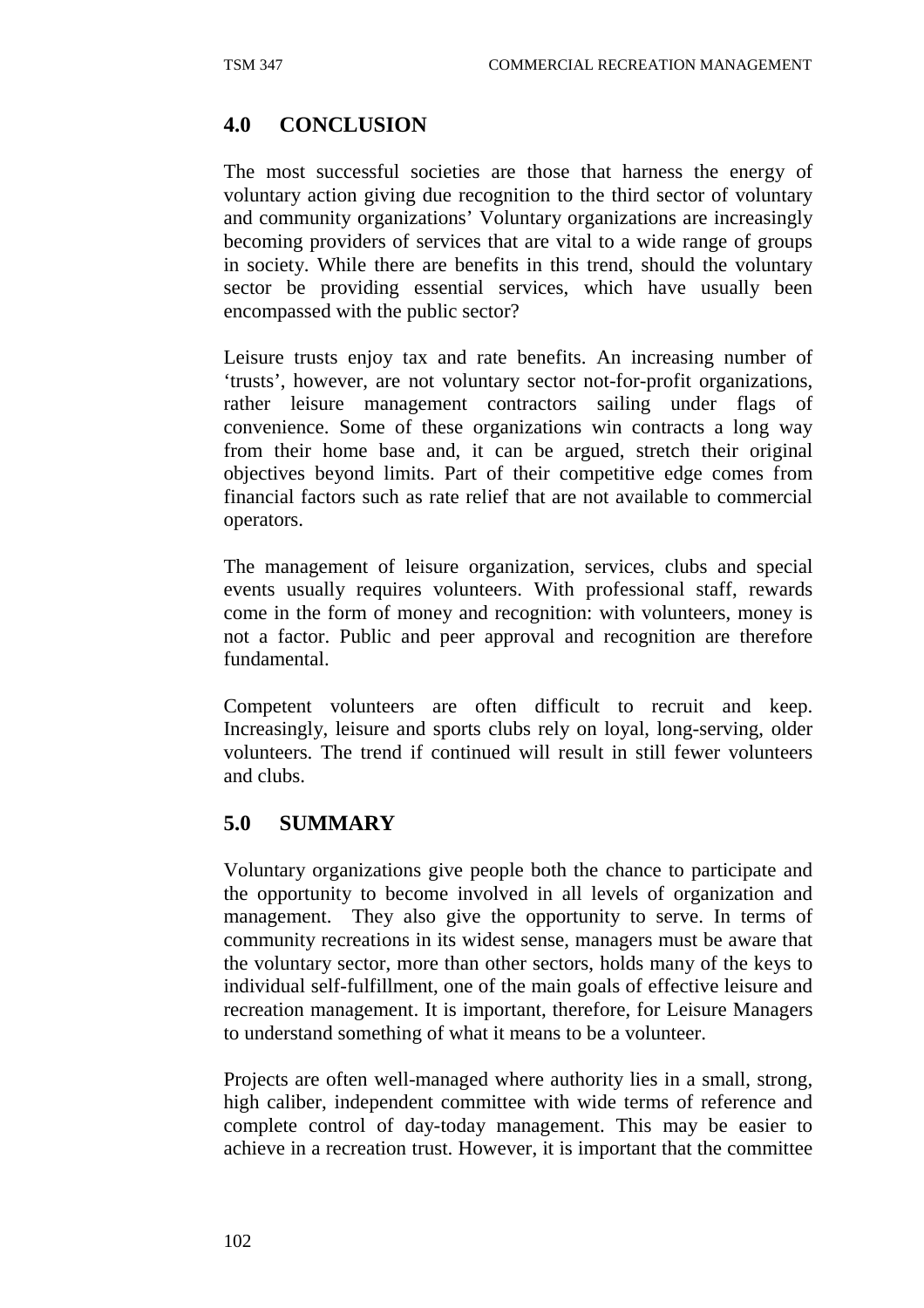is independent, has strong powers and is not constantly blown off course y undue political pressure.

Industrial companies provide a large share of the nation's sport facilities. They offer considerable perks to employees and their families and contribute to company cohesion. If these facilities could be more widely available, they would contribute greatly to community recreation. Companies possessing sport facilities with spare capacity have a ready-made opportunity to demonstrate their goodwill.

A note of warning is provided by Tedrick and Henderson (1989.p.111), who say that we should not look to the voluntary sector to solve all the problems in communities and fill the gaps in services. Nor should we expect volunteers to do the work of leisure professionals and Leisure Managers.

Volunteers are sometimes seen as the panacea for the problems of social service organizations while they can do much to help, the limitations of using volunteers must also be recognized, this caveat is offered simply to foster a realistic approach to the use of volunteers. Volunteers are good and helpful, but a recreation, park, and leisure cannot expect that the use of volunteers will solve all its problems. Volunteers can expand, enhance, and extend services, but they cannot do the planning and administration that paid staff are trained to do. Staff should listen to volunteers, but the volunteers' role should not administer a programme. The major drawback of working with volunteers is that it takes time, money and energy to work with recruiting, training, supervision and recognition.

Volunteers represent the 'community' from, which they are drawn and they can serve as excellent ambassadors for that community or their special interest.

Leisure management has an important part to play in the network of voluntary bodies and agencies; the Leisure Manager is part of a multidisciplinary framework for leisure planning and management. The growth area for the profession in the early twenty-first century could be the management of voluntary sector leisure and recreation organizations and facilities. In the last unit we shall discuss leisure provision in the commercial sector.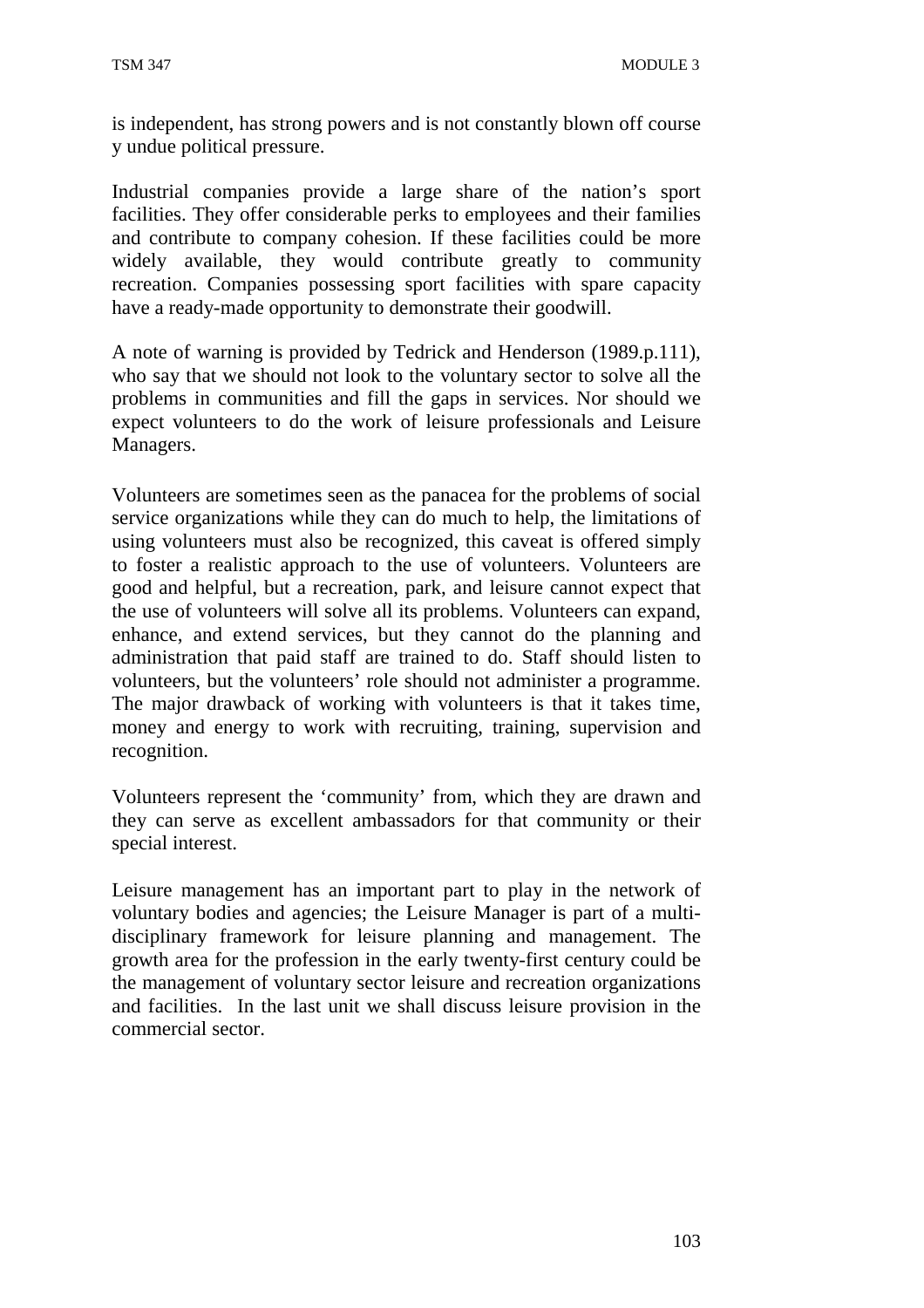#### **ANSWER TO SELF ASSESSMENT EXERCISE 1**

Voluntary organization

Young Peoples church group, Scouting, Guiding, and Red Cross

#### **ANSWER TO SELF ASSESSMENT EXERCISE 2**

Involvement of local authorities

- Trusteeship, land and property, rates grants.

#### **6.0 TUTOR-MARKED ASSIGNMENT**

Mentions four key aspects to be considered in setting up a chartable recreation trust.

#### **7.0 REFERENCES/FURTHER READING**

- Tokudson, George. (2005). *Leisure and Recreation Management,* 5th Edition pp164-192.
- Charity Commissioners for England and Wales (1997). *A Guide to the Charities Acts 1992 and 1993, Charities Commission*, London.
- Lawrence Graham (not dated), Charitable Trusts for Local Authorities, 3<sup>rd</sup> edition) Lawrence Graham London.
- Evers S. (1992). *Managing Voluntary Organization-Guidelines for Trustees and Committees*, British Institute of Management: Corby.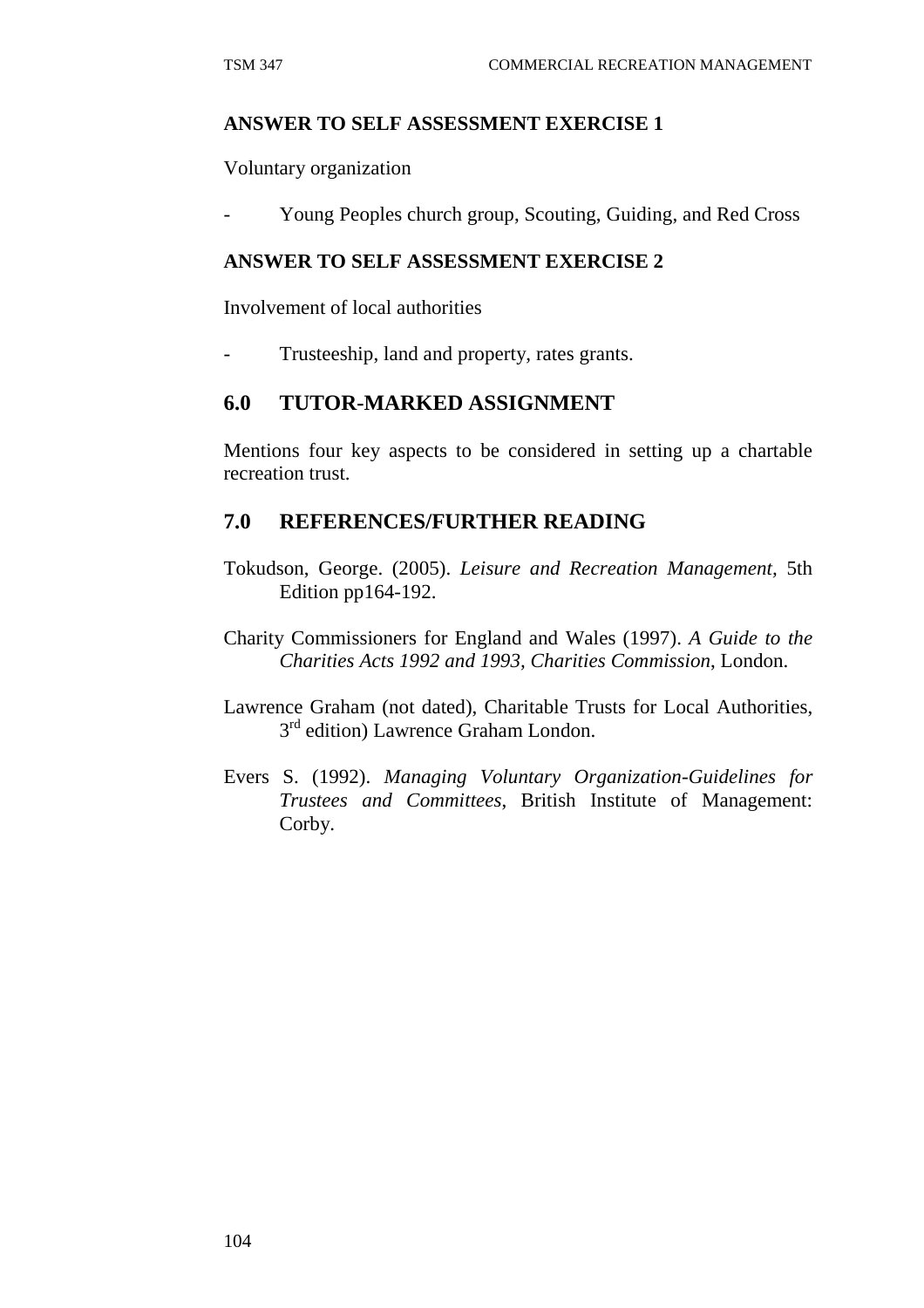# **UNIT 2 LEISURE PROVISION IN THE COMMERCIAL SECTOR**

#### **CONTENTS**

- 1.0 Introduction
- 2.0 Objectives
- 3.0 Main Content
	- 3.1 The Commercial Leisure Sector: An overview
	- 3.2 Leisure Activities in and around the 'Home and Commercial Leisure
		- 3.2.1 The Media and Leisure in the Home
		- 3.2.2 The House, Garden and Leisure
	- 3.3 Household Expenditure and Leisure
	- 3.4 Community Recreation and Domestic Tourism
	- 3.5 Attitude towards Recreation by Selected Local **Governments**
- 4.0 Conclusion
- 5.0 Summary
- 6.0 Tutor-Marked Assignment
- 7.0 References/Further Readings

# **1.0 INTRODUCTION**

In the last two units attention was focused on the public and voluntary providers, and it was shown that there is a level of integration and overlap between them. This unit is concerned with the commercial sector, which also has a relationship with the other sectors and also with the not-for-profit business.

The major difference between a commercial organization and a public or voluntary leisure organization is that the primary objective of the commercial operator is to achieve financial profit or an adequate return on investment, even though the means of profit-making usually calls for giving valuable services. The other sectors may also make financial profits, but they are established primarily for other reasons. Yet profitmaking and not-for-profit organizations in leisure have similarities: they must both attract sufficient clients, consumers and customers or they will fail. Leisure Managers in the public sector have to work within the limitations of local government laws, directions, duties and powers and public accountability. Although they can use some of the skills and techniques of commercial operators such as market research, product development and targeted promotion, they are not free agents. Commercial managers also have constraints but they have wider freedoms for entrepreneurial enterprise.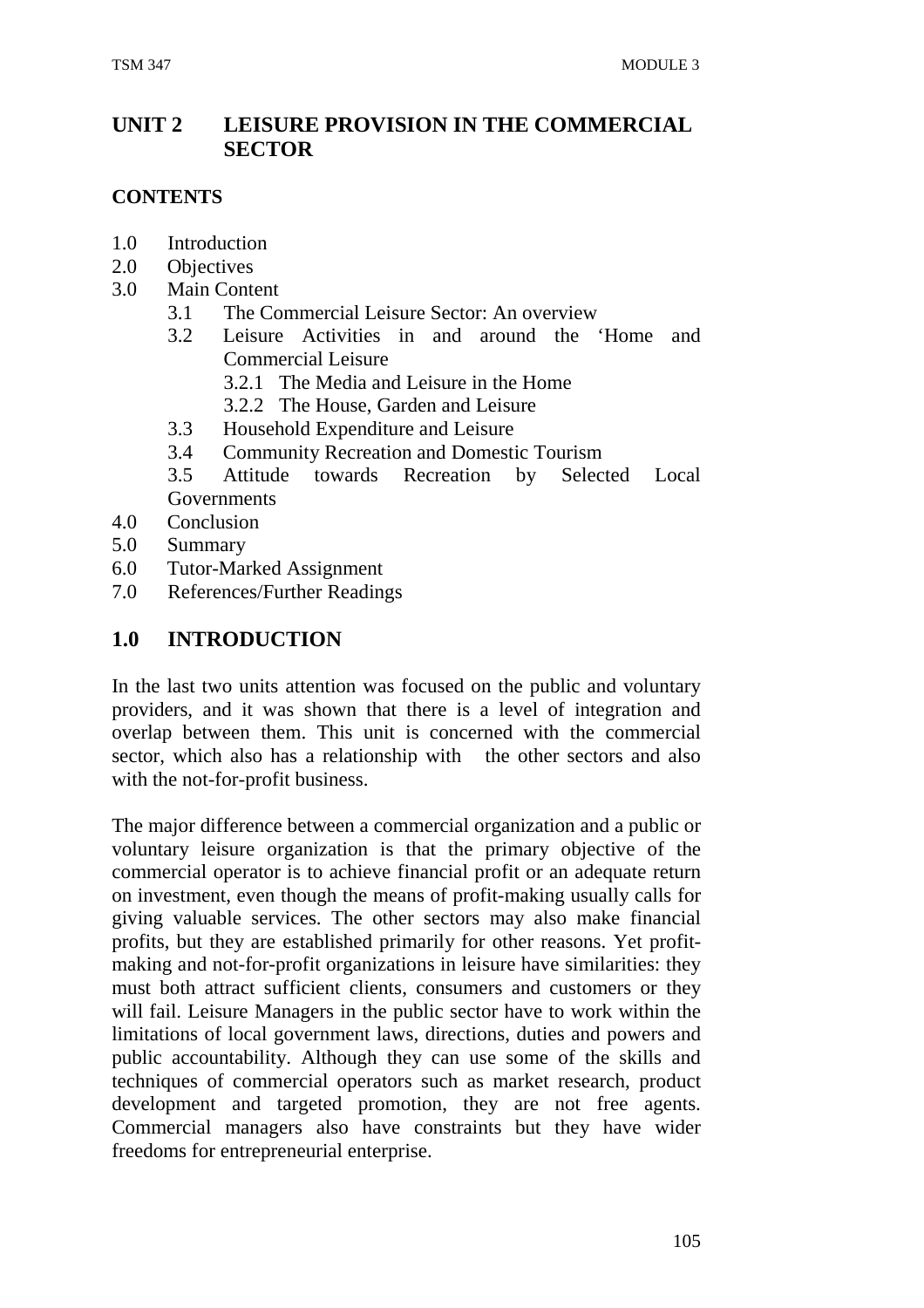However, the commercial leisure sector does not have a concise identity. There is a small local company. There are operational commercial companies whose business is to manage services and facilities provided by others. A number of public leisure facilities, for example are managed by commercial operators in return for a management fee. Many of these operating companies were created specifically for that function. Then their activities are designed to profitably meet revenue income targets. Many clubs and not-for-profit organizations run activities that make financial surpluses such as bars, catering, health suites and fitness areas, to provide the finances to keep their business solvent.

How then do we define commercial leisure? There appears to be three main strands or kinds of business.

- 1. Commercial operators managing commercial activities for profit.
- 2. Commercial operators managing not-for-profit facilities/activities such as contract companies.
- 3. Not-for-profit operators managing some activities commercially to improve financial performances, for example, to help repay capital costs, meet investment targets run the business at breakeven levels, and to subsidize non-profitable community activities. Leisure trusts have to adopt this robust business approach. But these businesses are not commercial, per se. they may pay their directors and managers well and some may make surpluses to plough back into the business, but they do not make profits for directors or shareholders.

A commercial leisure company could be described as one where the capital investment and running cost are met from the activities of the private company.

The commercial leisure sector, therefore, can take many forms. This unit focuses to a greater extent, though not exclusively, on these companies and their activities, the public sector and voluntary sector providers having been covered in previous units.

# **2.0 OBJECTIVES**

After reading through this unit, you should be able to:

- discuss the role of commercial sector in provision of leisure
- explain leisure activities and home and commercial leisure
- explain attitude of local government towards recreation.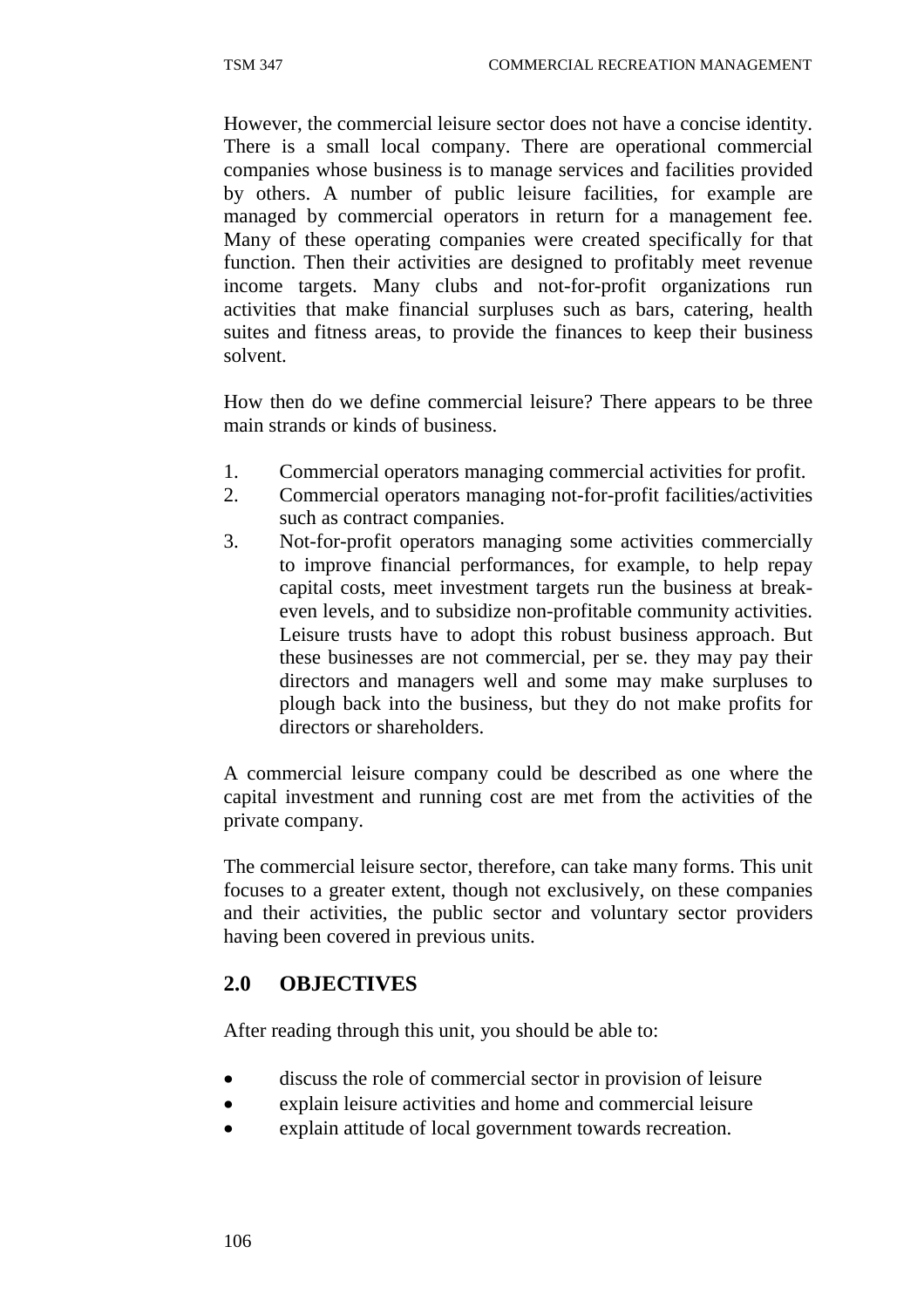# **3.0 MAIN CONTENT**

# **3.1 The Commercial Leisure Sector: An Overview**

People's residual income is taken up in large proportion with commercial products and services. Leisure 'activity' is an attractive and lucrative market.

Commercial organizations do not have an intrinsic interest in leisure and recreation, in and of itself, but in leisure as a source of profit. This is not to say that many organizations and managers are not deeply involved in leisure, not to say that there is no altruism on the part of the providers. Indeed, patronage has long been an element in recreation provision, and commercial support has enlivened many activities which would not otherwise have survived. In addition, the mass media have been responsible for raising interest and participation in a whole range of leisure pursuits, such as football, rugby, cricket snooker, darts, bowls, golf, gardening, and collecting antiques. However, while there is a desire to increase the popularity of a number of leisure pursuits, commercial operators (outside the realm of patronage) will only maintain their interest if there is benefit to the organization and its shareholders.

A large proportion of spending on leisure is in the commercial sector. In terms of numbers, millions of people buy sports equipment and cinema tickers, eat out socially, drink, smoke, gamble, watch television and are entertained in their leisure either through services or products provided commercially. The objective of the commercial provider is to make money by serving the public in the belief of giving people what they want. However, does the commercial sector always provide the products that the public actually needs or wants or is the public persuaded to want them? Is the public obliged to take what is on offer? Product choice is often limited in order to streamline production. For example, a few large breweries control the majority of Britain's public houses. Without voluntary consumer organizations such as CARMA (Campaign for Real Ale) the specific wishes of people could become secondary to products and distribution efficiency.

The commercial provider is therefore, in essence, different from other providers being literally, in it for the money to both survive and prosper. Yet many private business are not always 'commercial', they do not make profit. Of all American commercial ventures apparently 40 per cent never make a profit, but break even or go under and 50 per cent of the rest of the companies make only marginal profits, the major problem being the mounting capital repayment debts. In such a climate, many private or commercial leisure organizations find it hard to stay in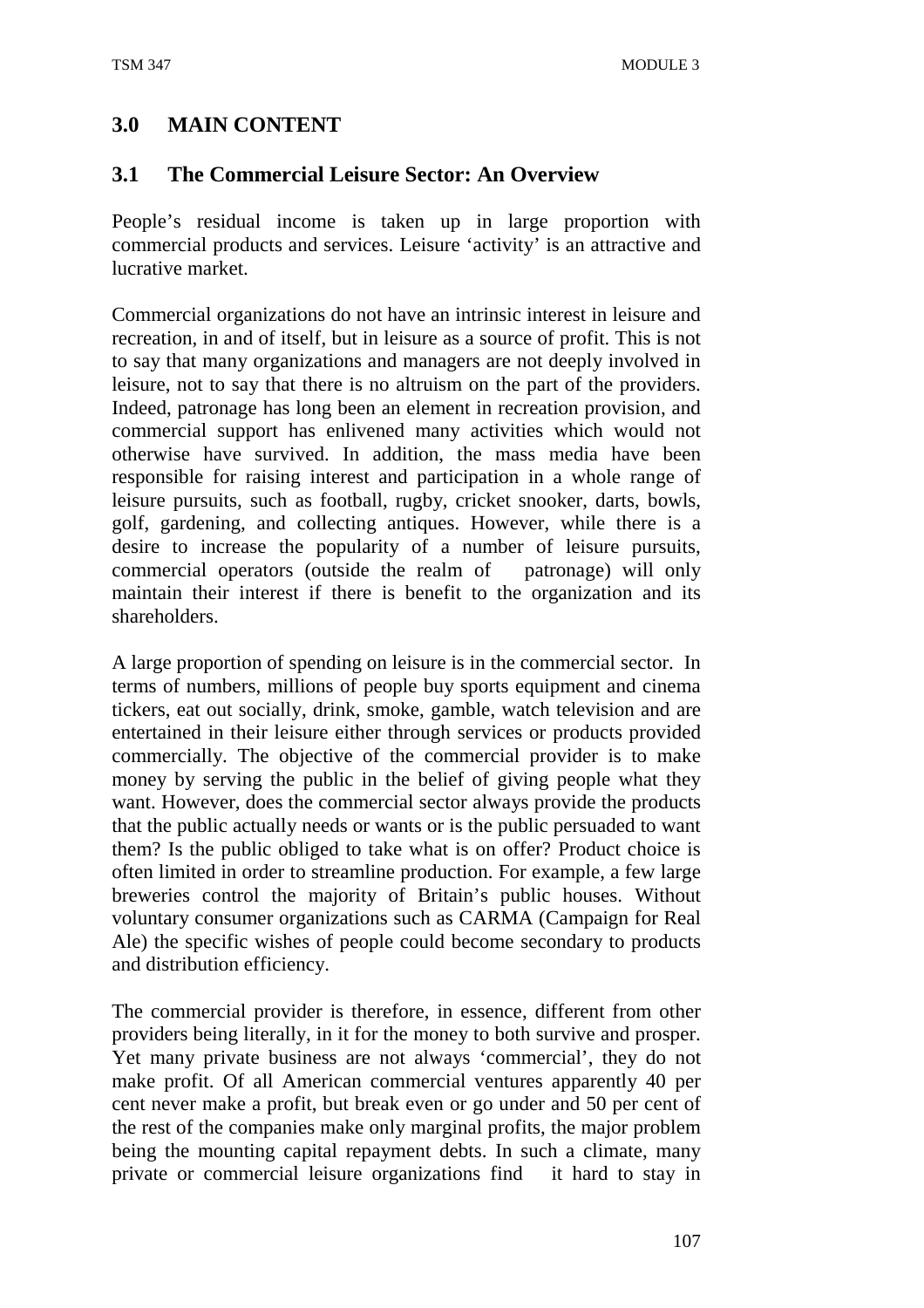business and compared to public sector business, competition is fierce and many companies and services may fail. Leisure is a volatile market and changes in leisure spending add to this uncertainty. The commercial leisure industry is made up of many thousands of business from the neighbourhood sports or hobbies shops to the giant multinationals. While the industry is widely diversified and contains many retailers with only a few full-time staff and Saturday part-timers, the large companies predominate. The commercial sector is dominant in the provision of hotels, amusement parks, theme parks, leisure parks, holiday camps, cinemas, theatres, bowling alleys, ice skating rinks, horse racing, grays hound and speedway tracks, bingo clubs, restaurants, public houses, night clubs, casinos, ballrooms and increasingly, health and fitness centers, country clubs and even children's play and adventure centres. Despite major developments by relatively large companies, however, these providers are dwarfed by the expanding leisure giants like the multinational companies.

The most significant change over the past two decades has been the increase in the size of the multinational companies through mergers, takeovers and diversification of interests. Multinational companies have power and influence on people's leisure, supplying what we want and are willing to pay for. Entrepreneurial and risk-taking qualities are often the hallmarks of its leaders such as Ryanair's Michael O'Leary and Virgin's Richard Branson. Branson's empire includes Virgin Trains, Virgin Atlantic airline megastores, mobile phones, credits card and interest services.

Although the Internet is a relatively new phenomenon it is having a dramatic impact on life in the United Kingdom. In particular, ecommerce is growing rapidly and all commercial sectors are actively examining the opportunities and threats it brings.

#### **1. Development**

- Attaining social and political understanding and integration and,
- Achieving general physical development of individuals and of the economy, especially through multiplier effect.

Leisure provision in the commercial sector –case study Lagos State of Nigeria

#### **2. Obstacles**

There are fundamental constraints that face the growth and development of recreation and domestic tourism in almost all the local governments in Lagos State. These include: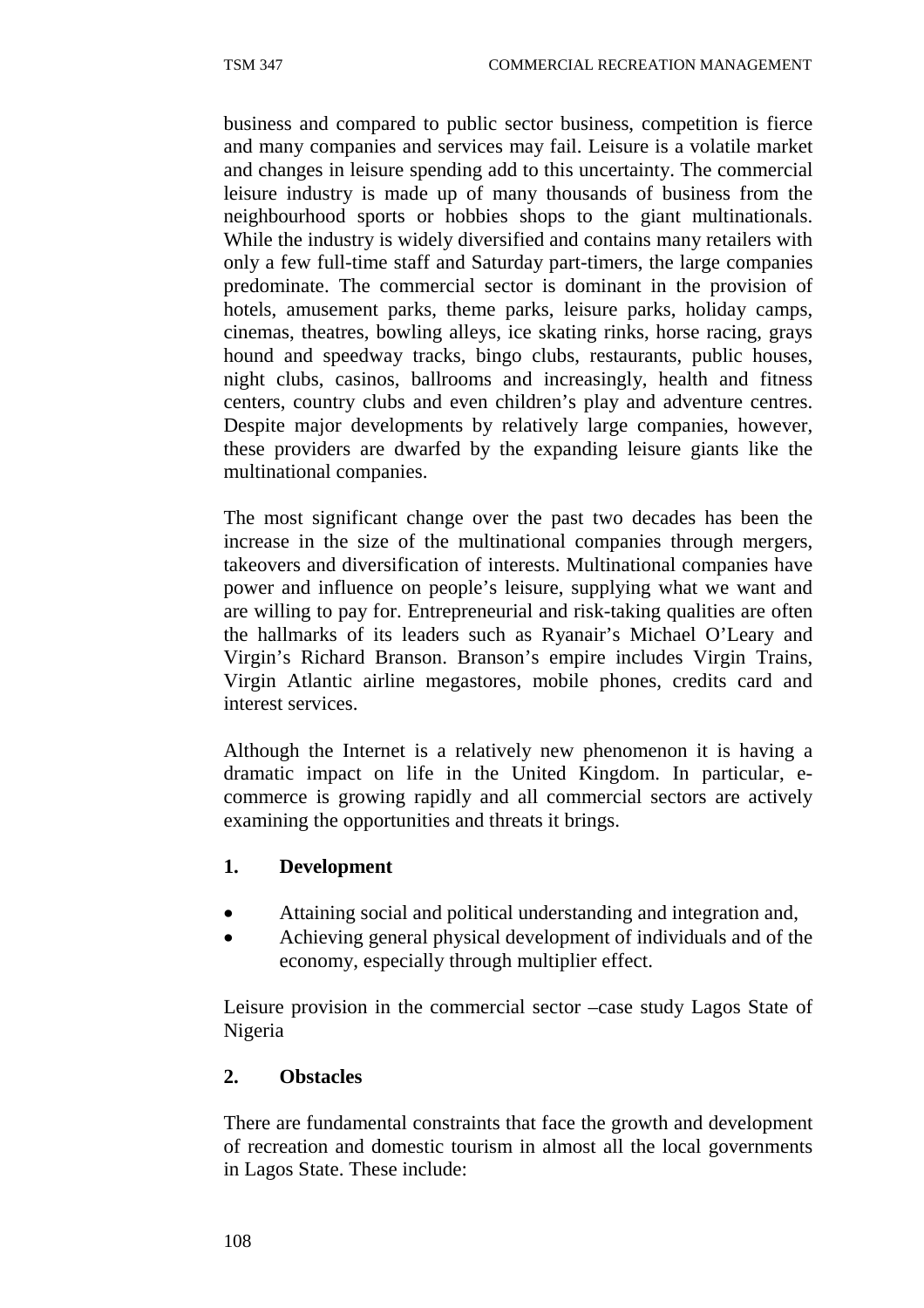- Lack of recreation and tourism supporting infrastructural facilities.
- Lack of trained personnel in the sector
- Lack of funds for planning and development
- Problem of land acquisition

#### **SELF ASSESSMENT EXERCISE**

Give one definition of commercial leisure.

### **3.2 Leisure Activities in and Around the Home and Commercial Leisure**

Commercial providers have enormous influence in home leisure pursuits. The nature of home-based activities and their enjoyment will be affected by factors such as housing conditions, availability of a garden and standard of living. Leisure time will vary according to the home itself, home improvements, family interests and hobbies and material possessions of the household, which may be leisure instruments' in themselves (television, computer) or may be time – saving appliances (dishwashers) which release members of the household from various tasks, thereby creating greater leisure time. Another often-underrated factor pertaining to leisure at home is the keeping of pets. A dog in particular, is often the main reason for taking a leisure walk and taking time away from the home.

A large proportion of all leisure activities take place in the home. Activity in the home dominates life in all social groups, especially women, singles, parents, retirement and pre-retirement age groups, the professional classes and the unemployed. People's satisfaction with their homes relates to some extent to what they are able to do there and to how well home accommodates their hobbies, equipment and activities.

#### **3.2.1 The Media and Leisure in the Home**

The media probably have the most influential effect on leisure in the home. Media usage in the home includes not only Television viewing but also radio, records, computers, discs, tapes, video, DVD, newspapers, books and magazines. The motivations for watching television are likely to include a mixture of needs: entertainment information, education, social cohesion (e.g watching television may become a family activity) or simply because there is, through either lack of opportunity or apathy nothing else to do. Furthermore, television is cheap. Viewing appears to be most frequent among children and the elderly although overall there has been an increase in the time spent watching television.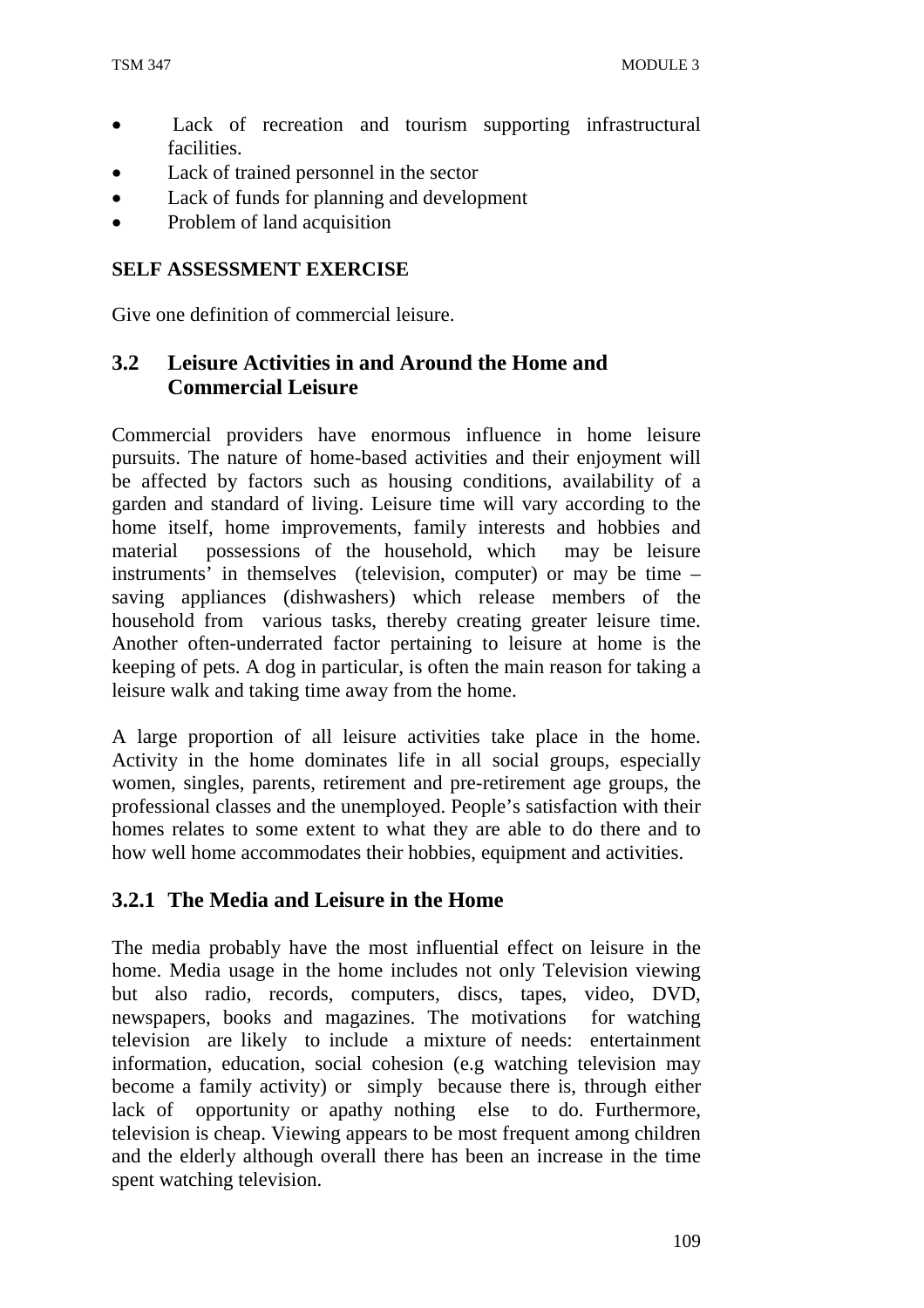The commercial sector's direct involvement with television includes.

- The commercial stations which make the programmes, advertise on them, and manufacture the television sets themselves
- The expansion of the DVD market
- The use of the television for active participation (i.e video games)
- The use of the television as an information service, for example, Ceefax, oracle and Tele Text.

More sophisticated systems in development will provide information about leisure pursuits such as concerts, sporting events, theatre and entertainment, and even clubs and organizations specializing in particular activities or hobbies. Through them it will also be possible to book and pay for tickets, via the same system. Some have suggested that the growth of home-based leisure could be the embryo of an introverted society. In 1979, a Finnish social psychologist wrote: "The family is alive but not well". (Tolkki-Nikkonen. 1979). With the Internet and new technologies as fixtures in the home, one wonders what he might say today.

And what about the radio? How much time spent in listening to the radio is purely for leisure and in fact how much is actually home-based? Often the radio is on when we are doing the housework, cooking or driving to work. Listening to recorded music is another booming homebased leisure pursuit, because it is portable. We can listen to the radio anywhere and at any time, making the concept of leisure almost indefinable. The increasing versatility of the mobile phone adds further to a concept of lifestyle rather than leisure.

The written word, and with the radio, is by no means just a home-based pursuit. Publication of newspapers, magazines and books is primarily the prerogative of commercial organization, although private, voluntary and government organizations publish technical and research materials that can be read for pleasure. Direct commercial involvement can also be found with the organization of book clubs, while indirectly leisure behaviour may be influenced by the content of magazines, both in terms of their advertising and the values they promote.

# **3.2.2 The House, Garden and Leisure**

The house and garden-for those who have them-can in themselves offer opportunities for leisure activity, depending on whether home improvement and gardening are viewed as leisure or as an unwelcome commitment. Whatever the motivation, undoubtedly, there is an increase in activity in this area, galvanized by hugely popular television home and garden 'makeover' programmes. Home improvements entail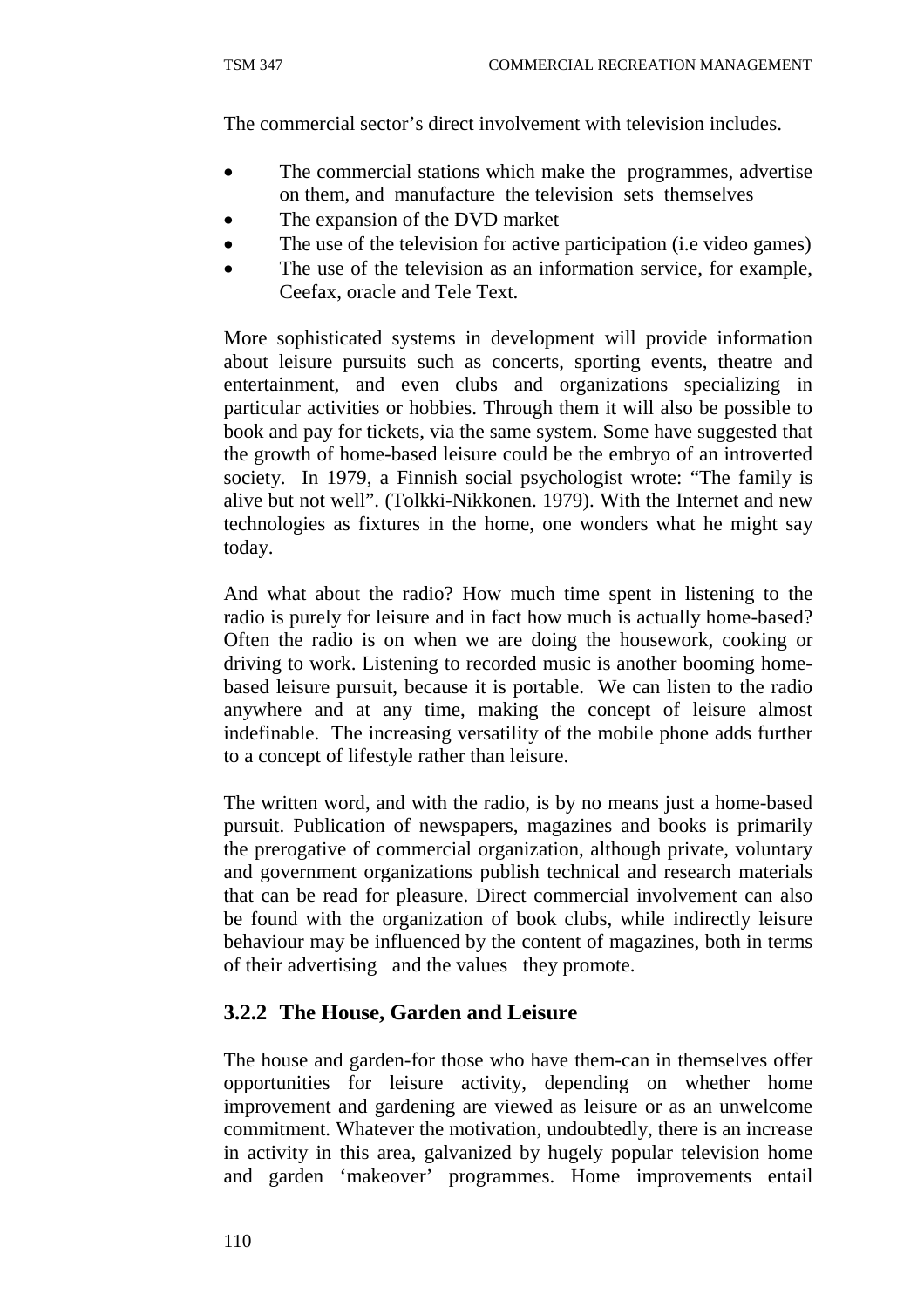considerable expenditure on supplies, do-it-yourself tools and equipment. The popularity of the garden things or relaxing on, is television and garden centers, and in the associated increase in the ranges of products sold.

The home can be used as a base for recreation and social activity, informal gatherings, parties, hobbies and other celebratory activities. The commercial sector has all the necessary props. Guy Fawkes and bonfire night and children can choose from a huge range of goods for kiting out witches, ghosts and vampires. Adults don't have to wait for a celebration event; the increasing popularity of home drinking is indicated by the increase in supermarket alcohol sales, and the rise in the number of off-licences.

Home-based leisure in terms of playing traditional indoor games has been a declining market, but the developing 'technology' games and the demand for more updated board games stimulate commercial investment. The latest and most powerful addition to home-based leisure is the computer, with computer games as a new-found interest and hobby, 'Surfing the Net' is now commonplace and is potentially the most captivating, powerful and equally the most dangerous antisocial of all home leisure interests.

# **3.3 Household Expenditure and Leisure**

Household expenditure in the UK since 1971 has increased steadily by an average of 28percent per year in real terms (ONS, 2003). Communications, spending abroad and recreation and culture, however have risen more sharply, reflecting higher levels of disposable.

The largest increases in spending are predicated to be in the home environment: home entertainment, house and garden. Away from the home, the greatest increase in expenditure will be in active sport, holidays and tourism.

The away-from–home expenditure accounts for nearly three-quarters of leisure expenditures. However, the in home leisure sector is growing faster at the current time.

Provision of social recreation away from the home can be divided in a number of ways, for example visiting a pub and eating out, gambling, going to cinema, clubbing, window shopping leisure goods shopping, visiting attractions, weekend breaks and many more. Age is an important factor in the commercial market, with young people far more likely than older people to visit a night-club, disco, cinema or fast food restaurant. There is a steep decline with age for cinema going, with men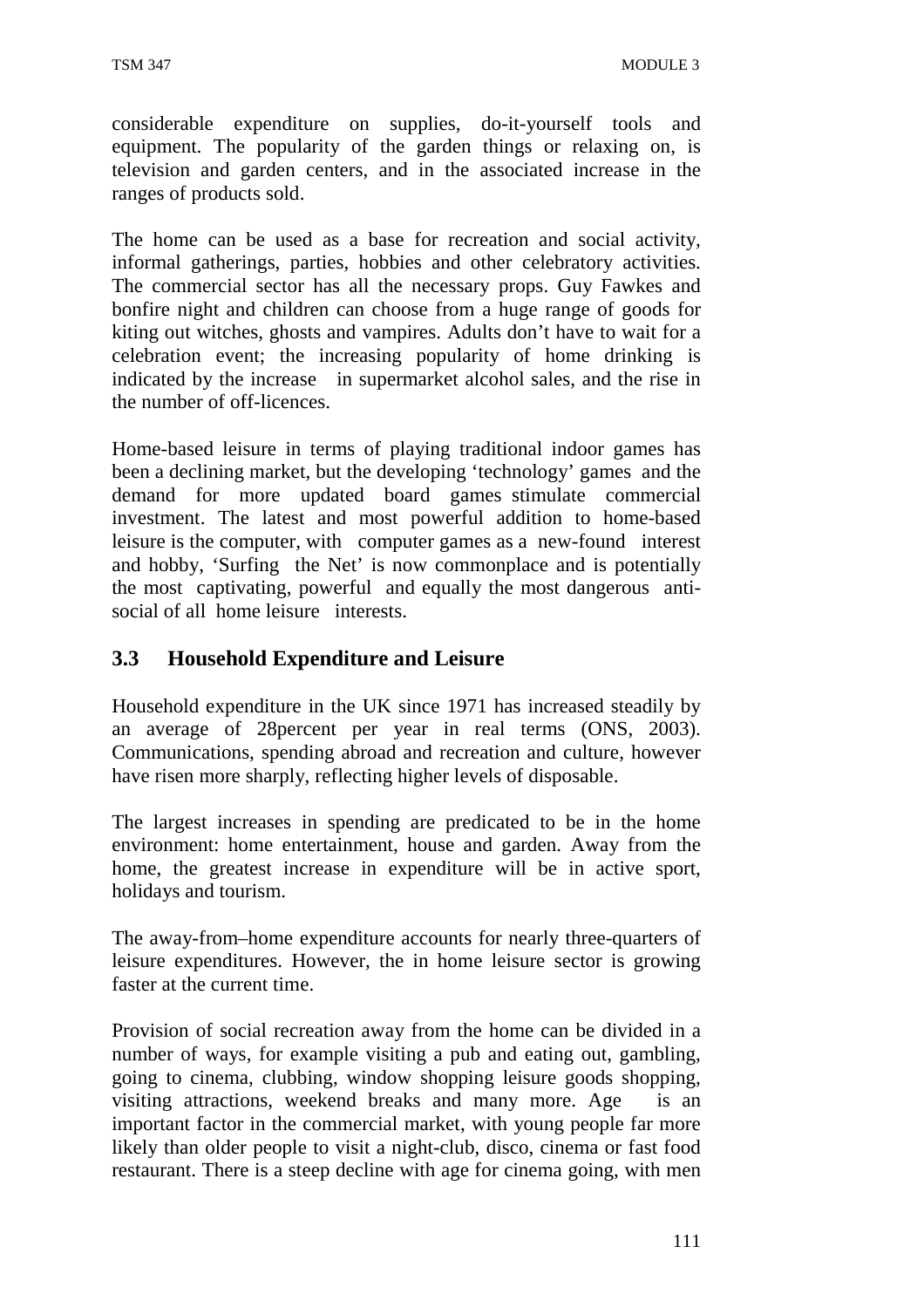more likely to visit a pub and attend sports event than women. Women however are more likely to visit library, attend the theatre, or play bingo. The commercial leisure sector is a lucrative market with a major share going to large corporate commercial providers.

| Granada                       | TV, motorway services, hotels, health clubs  |  |  |
|-------------------------------|----------------------------------------------|--|--|
| <b>Scottish and Newcastle</b> | Breweries, pubs, holidays parks              |  |  |
| <b>Bass</b>                   | Hotels, tenpindowing, bookmakers             |  |  |
| Whitbread                     | Restaurants, health clubs                    |  |  |
| Hilton                        | Hotels bookmakers, health clubs              |  |  |
| Rank                          | Gambling, publications, cinemas restaurants, |  |  |
|                               | holidays                                     |  |  |
| Pearson                       | Internet, publishing, theme parks            |  |  |
| Virgin                        | Air, rail, shopping, music.                  |  |  |

### **Figure 10.1 UK Corporate Commercial Providers**

# **3.4 Community Recreation and Domestic Tourism**

Recreation is of paramount importance to any individual, young or old. It is a source of experience, and joy of the mind in making adequate and profitable use of one's leisure hours. The highest benefit derived from recreation according to Manilla Declaration of 1980 is not only its economic impact, but its immediate and lasting therapeutic values to man. Man feels healthy and satisfied through recreation and tourism.

Recreation and Tourism help to promote adequate health, enhances community solidarity and help in character development and crime prevention. Community recreation and tourism have the following benefits:

- Improving inter-group relations among residents of diverse ethnic, religious or social background and promote desirable human values, including respect for the dignity and work of all people. It promotes tolerance and leads to various individual lifestyles.
- Help in strengthening and maintaining the economic well-being of communities by stimulating the growth of industry, providing cultural, sports and other attractions that promote spending in the community.
- Enriching the cultural life, through exhibition of arts and crafts, cultural festivals and carnivals.
- Meeting the needs of people for periodic release from social constraints and scheduled work through holidays, mass celebrations and traditional community events.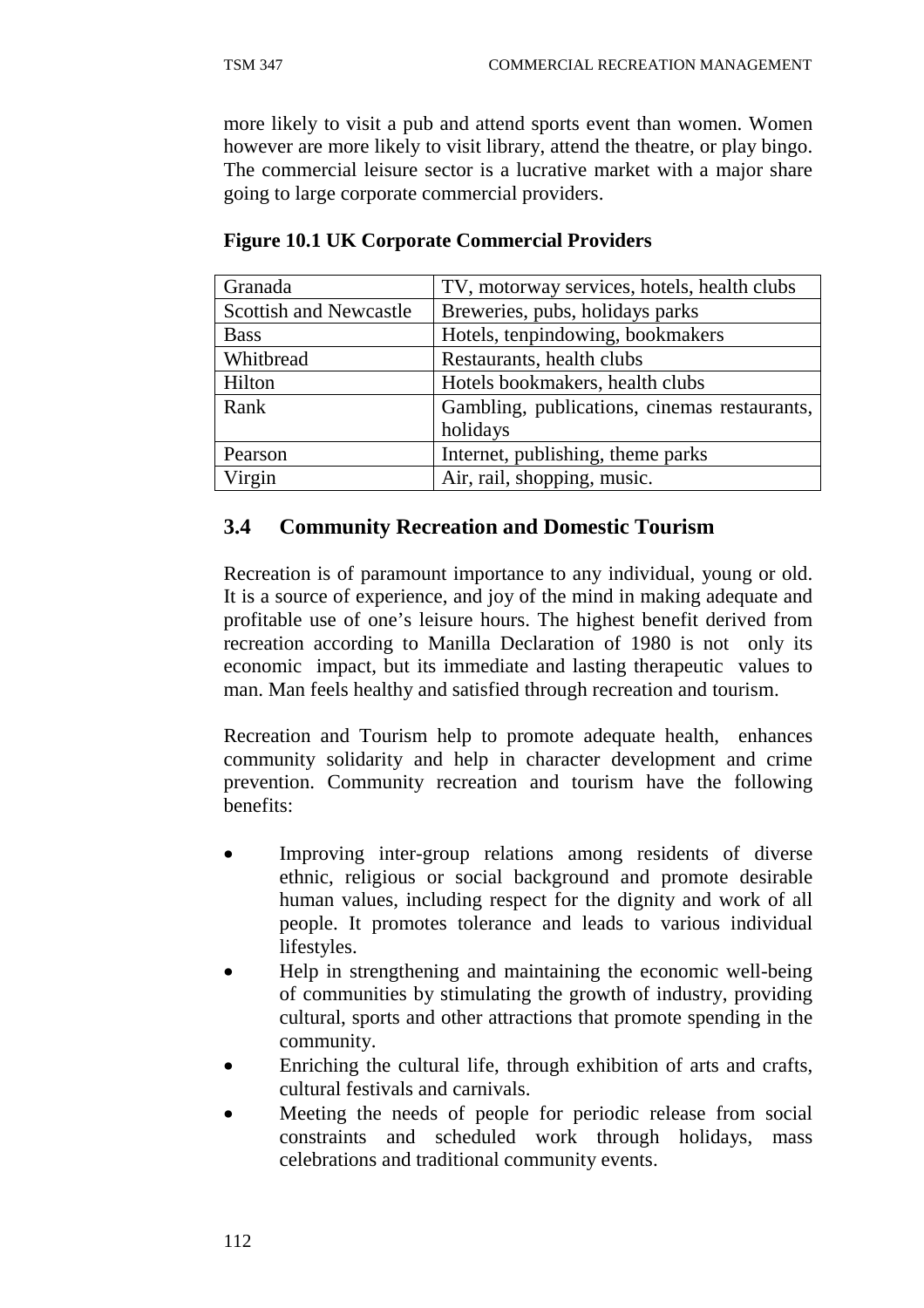• Encouraging and stimulating development in backward and rural areas. In some areas where open spaces are not prepared for and normally equipped with recreational activities, the youths in the area take over such vacant land space for games. The most common sight nowadays is sight of children and youths of different age groups playing in dusty, often polluted, ill-drained streets, narrow lanes and even tarred roads in congested Urban Areas e.g Lagos City.

| seer catholic and a building beveropment |             |                     |                |                |          |  |  |
|------------------------------------------|-------------|---------------------|----------------|----------------|----------|--|--|
| <b>Local Government</b>                  | <b>SM</b>   | LM                  | ET             | <b>KS</b>      | MU       |  |  |
| People (Population)                      | $700,000^+$ | $1m^{\circledcirc}$ | 179,000        | 349,996*       | 986,847* |  |  |
| Land Area (Sq. km)                       | 0           | $\overline{0}$      | 135.           | 178.85         | 14       |  |  |
| Average                                  |             |                     |                |                |          |  |  |
| <b>Recreational</b>                      |             | 4                   | 3              | $\mathbf{0}$   |          |  |  |
| activities                               |             |                     |                |                |          |  |  |
| Children's                               |             |                     |                |                |          |  |  |
| Playgrounds                              |             |                     |                |                |          |  |  |
| Sports Hall / Field                      | 3           | 5                   | 3              | 4              | 6        |  |  |
| <b>Swimming Pools</b>                    | 0           | 0                   | 5              | Л              |          |  |  |
| <b>Multi Purpose Halls</b>               |             | 11                  | Л              | $\overline{2}$ | 12       |  |  |
| Public Open Spaces /                     | ٨           | $\overline{2}$      | 5              | 4              | 3        |  |  |
| Gardens                                  |             |                     |                |                |          |  |  |
| <b>Youth Centres</b>                     | 3           | $\overline{2}$      | $\overline{2}$ | 0              |          |  |  |
| <b>Water Fronts</b>                      |             | 0                   |                |                |          |  |  |

#### **Figure 10.2 Attitudes of Local Government in Lagos State towards Recreation and Tourism Development**

#### **KEY:**

**Historical** Monuments

| 0          | 1999 CENSUS      | $SM -$ | SOMOLU                |
|------------|------------------|--------|-----------------------|
| $^{\circ}$ | 1996 PROJECTTION | $LM -$ | <b>LAGOS MAINLAND</b> |
| 0.         | NOT AVAILABLE    | ETI -  | $ETI - OSA$           |
| $\Lambda$  | <b>SEVERAL</b>   | $KS -$ | KOSOFE                |
|            |                  | MU-    | <b>MUSHIN</b>         |

Tennis Courts 0 0  $\Delta$  0  $\Delta$ Libraries 2 2 3 1 7

Tourism Personnel 0 0 0 5 0

 $2 \qquad 1 \qquad \Delta \qquad 6 \qquad 1$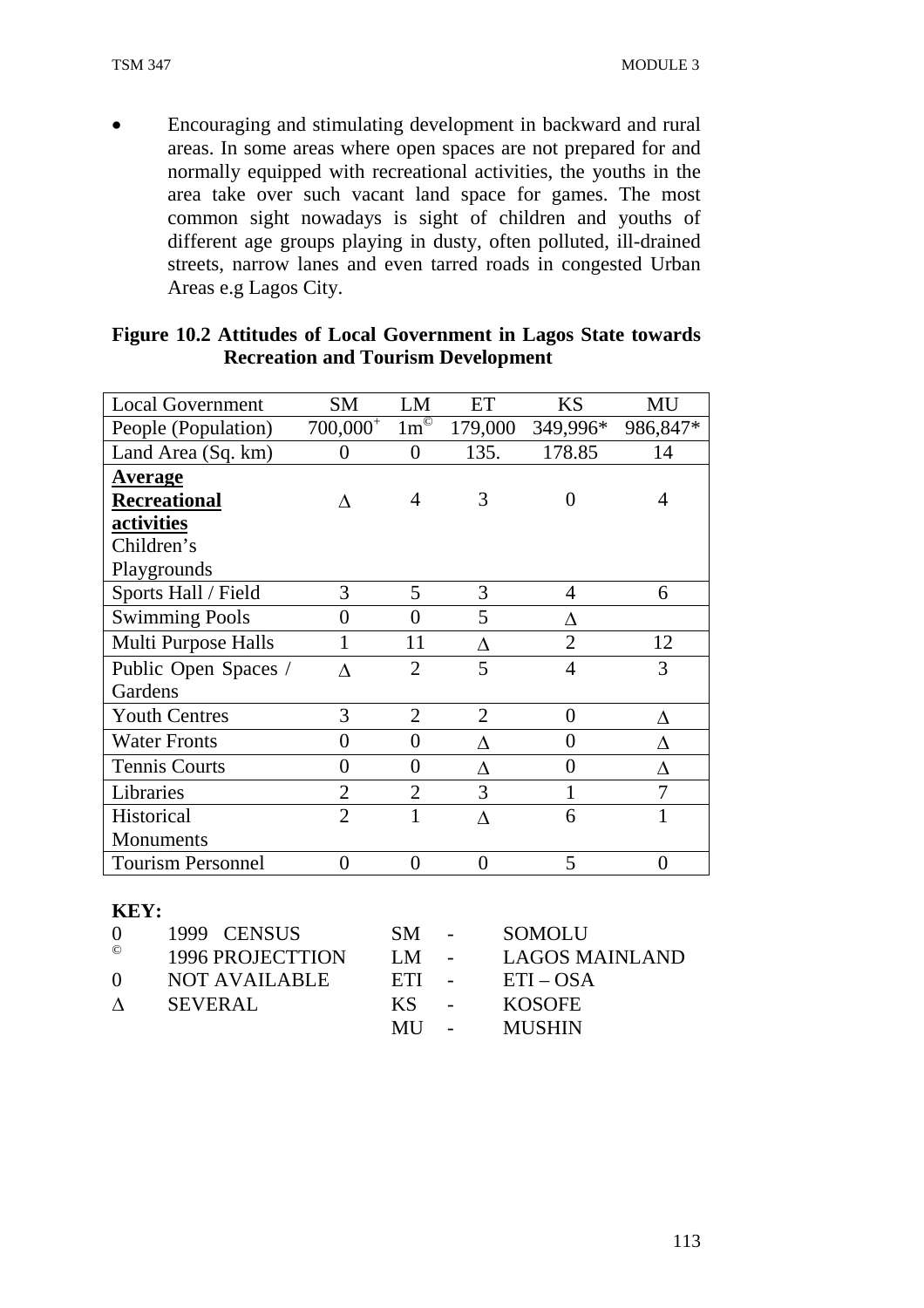# **3.5 Attitude towards Recreation by Selected Local Governments**

Reference has to be made to earlier highlighted obstacles/complaints. Some local governments that have a positive attitude towards development are faced with one constraint or another, while those that are better placed, under certain circumstances develop unconcerned attitude as a result of ignorance. Therefore, attitudes towards recreation and tourism can be categorized into negative and positive. Positive attitude shows greater attention and pleasure while negative attitude are associated with non-challant and displeasure towards social events and/or services. Attitudes towards a particular activity show the level of involvement exhibited towards such activity.

Therefore, one can observe that a local government authority may hold either positive or negative attitude towards (community) recreation and (domestic) tourism depending on the degree of provision of land, infrastructure, facilities and policies to aid recreation and tourism.

Findings revealed that all the local governments except one or two have tourism personnel (some of who are not professionals). Some have tourism committees according to the law 1981 that established the Nigerian Tourism Development Corporation in place, but which are not functioning, some have none.

Most of the local government areas have parks, gardens and children playgrounds. Majority of the local governments are faced with difficulties in managing and maintaining such open spaces. Their (the local governments) inefficiencies in this regard is often used as an opportunity for appropriation of open spaces for other uses like markets and illegal shops and structures.

#### **ANSWER TO SELF ASSESSMENT EXERCISE**

- 1. Definition of Commercial leisure
	- Commercial operators managing commercial activities for profit
- 2. Commercial sectors direct involvement with TV
	- The commercial stations which make the programmes, advertise on them, and manufacture the TV sets themselves.